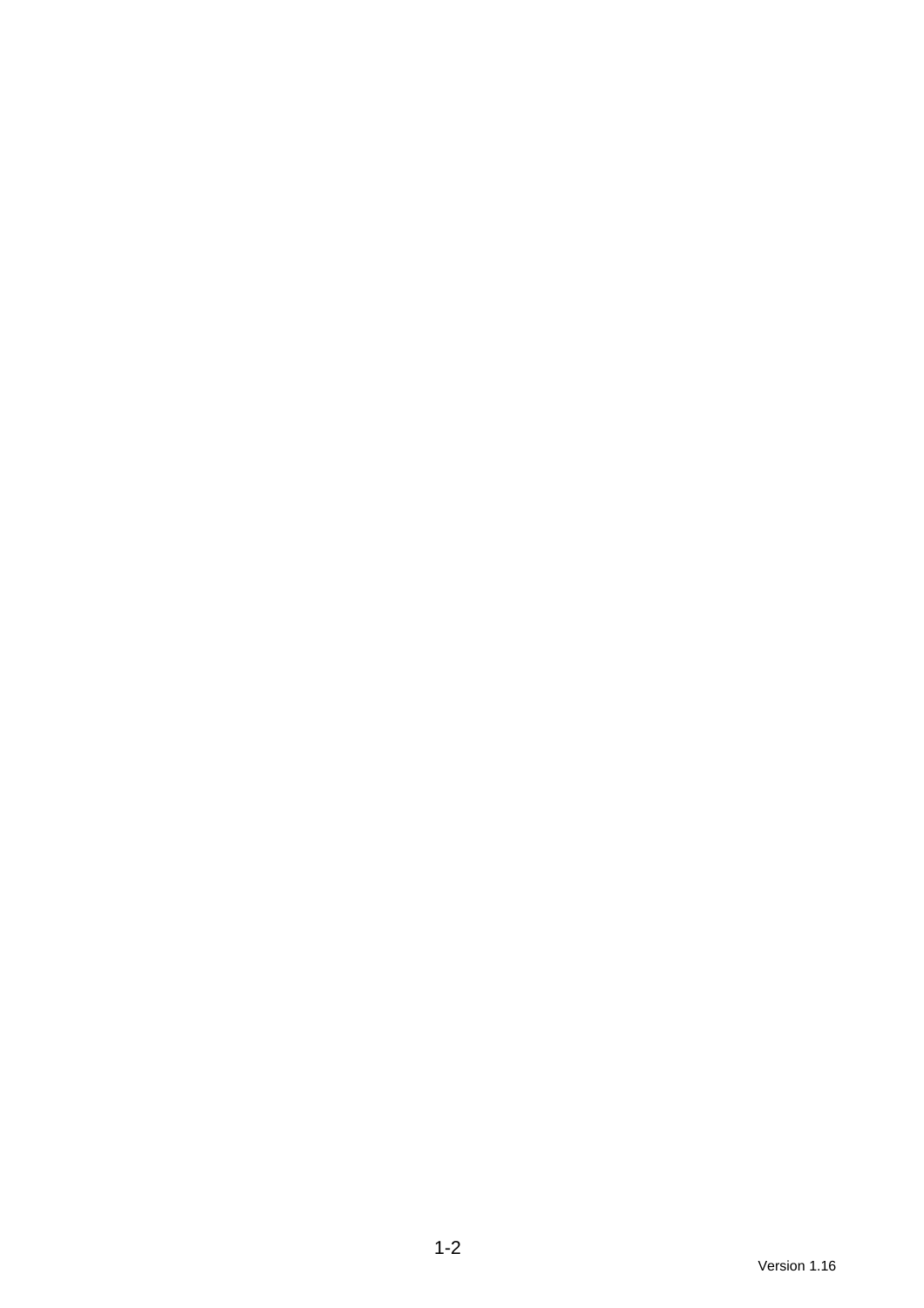|                                                   | $1 - 11$ |
|---------------------------------------------------|----------|
|                                                   | $1 - 11$ |
|                                                   | $1 - 11$ |
|                                                   | $1 - 12$ |
|                                                   | $1 - 12$ |
|                                                   | $1 - 13$ |
|                                                   | $1 - 13$ |
|                                                   | $1 - 14$ |
|                                                   | $2 - 1$  |
|                                                   | $2 - 1$  |
|                                                   | $2 - 2$  |
|                                                   | $2 - 2$  |
|                                                   | $2 - 2$  |
|                                                   | $3 - 1$  |
|                                                   | $3 - 1$  |
|                                                   | $3 - 1$  |
|                                                   | $3 - 2$  |
|                                                   | $3 - 2$  |
|                                                   | $3 - 2$  |
| PUBLIC ACCESS TO DOCUMENTS AFTER THE MEETING      | $3 - 3$  |
| CIRCUMSTANCES WHERE THE PUBLIC ARE EXCLUDED FROM  |          |
|                                                   | $3 - 3$  |
|                                                   | $3 - 3$  |
|                                                   | $3 - 4$  |
|                                                   | $3 - 4$  |
|                                                   | $3 - 4$  |
|                                                   | $3 - 4$  |
|                                                   |          |
|                                                   | $4 - 1$  |
|                                                   | $4 - 1$  |
|                                                   | $4 - 1$  |
|                                                   | $4 - 2$  |
|                                                   |          |
|                                                   | $4 - 3$  |
|                                                   | $4 - 3$  |
|                                                   | $4 - 4$  |
| GRANT AID SUB-COMMITTEE - TERMS OF REFERENCE      | $4 - 6$  |
| ADULT SOCIAL CARE AND HEALTH COMMITTEE - TERMS OF |          |
|                                                   | $4 - 6$  |
| CHILDREN AND YOUNG PEOPLE'S COMMITTEE - TERMS OF  |          |
|                                                   | $4 - 7$  |
| CORPORATE PARENTING SUB-COMMITTEE - TERMS OF      |          |
|                                                   | $4 - 9$  |
| COMMUNITY SAFETY COMMITTEE - TERMS OF REFERENCE   | $4 - 9$  |
| CULTURE COMMITTEE – TERMS OF REFERENCE            | $4 - 10$ |
| ECONOMIC DEVELOPMENT COMMITTEE - TERMS OF         |          |
|                                                   | $4 - 11$ |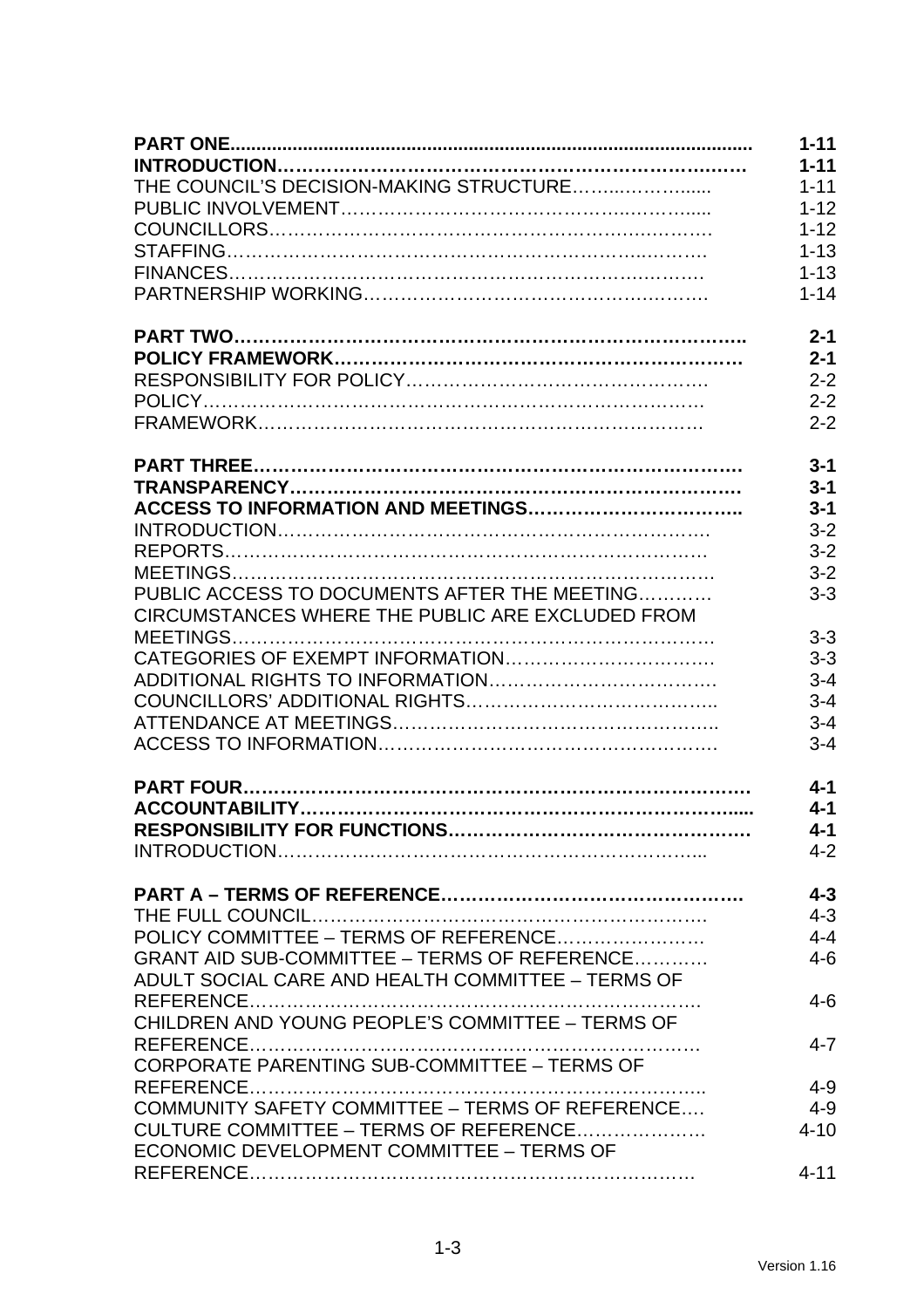| ENVIRONMENT AND SUSTAINABILITY COMMITTEE - TERMS OF     |          |
|---------------------------------------------------------|----------|
|                                                         | $4 - 12$ |
| HEALTH AND WELLBEING BOARD - TERMS OF REFERENCE         | $4 - 13$ |
| HEALTH SCRUTINY COMMITTEE - TERMS OF REFERENCE          | $4 - 13$ |
| JOINT COMMITTEE FOR STRATEGIC PLANNING AND              |          |
| TRANSPORTATION - TERMS OF REFERENCE                     | $4 - 14$ |
| JOINT CITY/COUNTY HEALTH SCRUTINY COMMITTEE - TERMS OF  |          |
|                                                         | $4 - 14$ |
| LOCAL JOINT RESOLUTIONS COMMITTEE - TERMS OF            |          |
|                                                         | $4 - 14$ |
|                                                         | $4 - 14$ |
| PLANNING AND LICENSING COMMITTEE - TERMS OF             |          |
|                                                         | $4 - 15$ |
| PUBLIC HEALTH COMMITTEE - TERMS OF REFERENCE            | $4 - 15$ |
| <b>TRANSPORT AND HIGHWAYS COMMITTEE - TERMS OF</b>      |          |
|                                                         | $4 - 16$ |
|                                                         |          |
|                                                         | $4 - 17$ |
| AUDIT COMMITTEE - TERMS OF REFERENCE                    | $4 - 17$ |
| CONDUCT COMMITTEE - TERMS OF REFERENCE                  | $4 - 17$ |
| FINANCE AND PROPERTY COMMITTEE - TERMS OF               |          |
|                                                         | $4 - 18$ |
| NOTTINGHAMSHIRE PENSION FUND COMMITTEE - TERMS OF       |          |
|                                                         | $4 - 19$ |
| PENSIONS INVESTMENT SUB-COMMITTEE - TERMS OF            |          |
|                                                         | $4 - 20$ |
| PENSIONS SUB-COMMITTEE – TERMS OF REFERENCE             | $4 - 20$ |
| PERSONNEL COMMITTEE - TERMS OF REFERENCE                | $4 - 20$ |
| APPEALS SUB-COMMITTEE - TERMS OF REFERENCE              | $4 - 21$ |
| SENIOR STAFFING SUB-COMMITTEE - TERMS OF REFERENCE      | $4 - 22$ |
|                                                         |          |
| PART B - SCHEME OF DELEGATION TO OFFICERS               | $4 - 23$ |
|                                                         | $4 - 24$ |
| CORPORATE DIRECTOR ADULT SOCIAL CARE, HEALTH AND PUBLIC |          |
|                                                         | $4 - 24$ |
| CORPORATE DIRECTOR CHILDREN, FAMILIES AND CULTURAL      |          |
|                                                         | $4 - 25$ |
|                                                         | $4 - 26$ |
|                                                         | $4 - 26$ |
|                                                         |          |
|                                                         | $4 - 27$ |
|                                                         | $4 - 27$ |
|                                                         | $4 - 27$ |
|                                                         | $4 - 27$ |
|                                                         | $4 - 28$ |
|                                                         |          |
|                                                         | $5-1$    |
|                                                         | $5-1$    |
|                                                         | $5-1$    |
| PART A - PROCEDURE RULES FOR MEETINGS OF THE FULL       |          |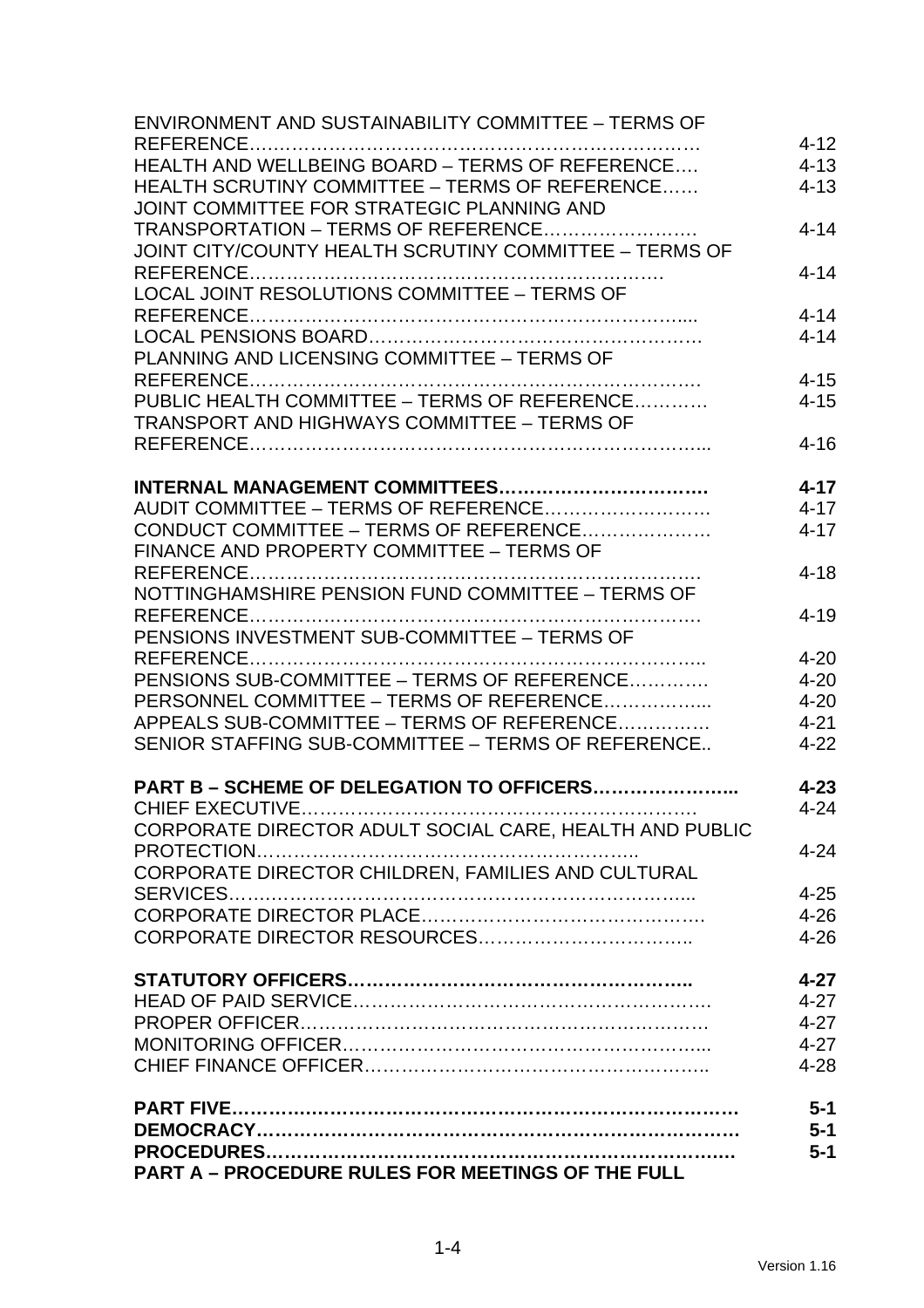|                                                        | $5-2$                |
|--------------------------------------------------------|----------------------|
|                                                        | $5-2$                |
|                                                        | $5 - 2$              |
|                                                        | $5 - 2$              |
|                                                        | $5-3$                |
| OTHER POINTS REGARDING THE ORDER OF BUSINESS           | $5 - 3$              |
|                                                        | $5 - 4$              |
| <b>CONSTITUENCY ISSUES</b>                             | $5 - 4$              |
|                                                        | $5 - 4$              |
|                                                        | $5-5$                |
| QUESTIONS REQUIRING A WRITTEN RESPONSE                 | $5-6$                |
|                                                        | $5-6$                |
| CONSIDERATION OF REPORTS FOR DECISION BY COUNCIL       | $5-6$                |
| CONSIDERATION OF INDIVIDUAL MOTIONS TABLED BY          |                      |
|                                                        | $5-6$                |
| MOTIONS NOT REQUIRING PRIOR WRITTEN NOTICE             | $5 - 7$              |
|                                                        | $5 - 7$              |
| POINTS OF ORDER AND PERSONAL EXPLANATIONS              | $5 - 8$              |
| AMENDMENTS TO RECOMMENDATIONS AND MOTIONS              | $5-8$                |
|                                                        | $5-9$                |
|                                                        | $5-9$                |
|                                                        | $5 - 10$             |
|                                                        | $5 - 10$             |
|                                                        | $5 - 10$             |
|                                                        | $5 - 11$             |
|                                                        | $5 - 11$<br>$5 - 11$ |
|                                                        | $5 - 11$             |
|                                                        | $5 - 12$             |
|                                                        |                      |
| <b>PART B - PROCEDURE RULES FOR COMMITTEE AND SUB-</b> |                      |
|                                                        | $5 - 13$             |
|                                                        | $5 - 13$             |
|                                                        | $5 - 13$             |
|                                                        | $5 - 13$             |
|                                                        | $5 - 13$             |
| OTHER POINTS REGARDING THE ORDER OF BUSINESS           | $5 - 14$             |
|                                                        | $5 - 14$             |
| CONSIDERATION OF RECOMMENDATIONS IN REPORTS            | $5 - 15$             |
| MOTIONS NOT REQUIRING PRIOR WRITTEN NOTICE             | $5 - 15$             |
|                                                        | $5 - 15$             |
| POINTS OF ORDER AND PERSONAL EXPLANATIONS              | $5 - 16$             |
| AMENDMENTS TO RECOMMENDATIONS AND MOTIONS              | $5 - 16$             |
|                                                        | $5 - 17$             |
|                                                        | $5 - 17$             |
|                                                        | $5 - 18$             |
|                                                        | $5 - 18$             |
| ATTENDANCE OF OTHER COUNTY COUNCILLORS                 | $5 - 18$             |
|                                                        | $5 - 18$             |
| POLICY COMMITTEE AND COMMUNITY SAFETY COMMITTEE        | $5 - 19$             |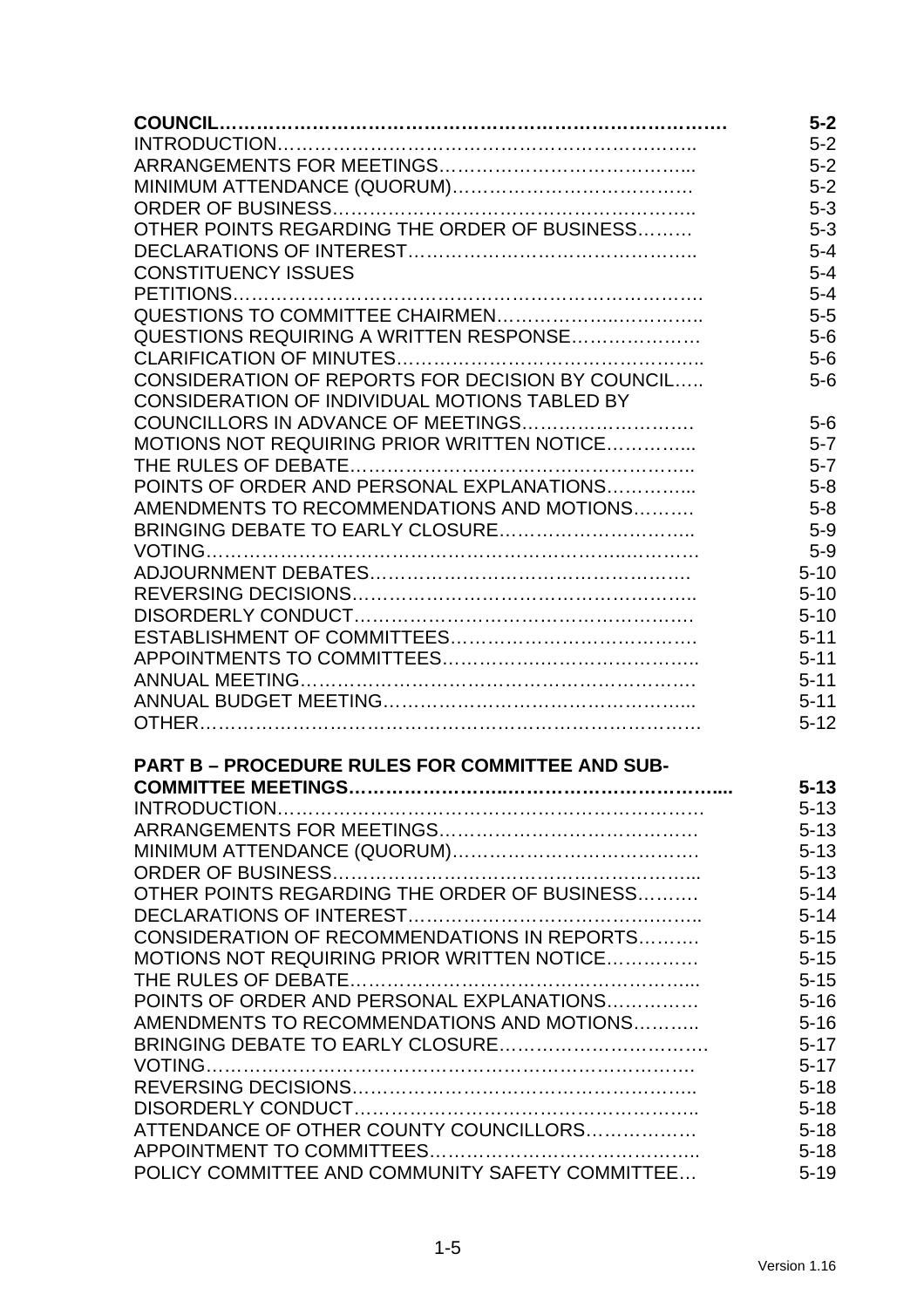|                                                           | $5 - 19$ |
|-----------------------------------------------------------|----------|
|                                                           | $5 - 19$ |
|                                                           | $5 - 19$ |
|                                                           | $5 - 19$ |
|                                                           | $5 - 19$ |
|                                                           |          |
| <b>PART C - THE PROCEDURE FOR TAKING URGENT DECISIONS</b> | $5 - 20$ |
| OPTION A - URGENT DECISIONS BY COMMITTEE                  | $5 - 20$ |
| OPTION B - CALLING AN ADDITIONAL MEETING                  | $5 - 20$ |
| OPTION C - DECISION BY THE CHIEF EXECUTIVE                | $5 - 21$ |
| REPORT ON THE USE OF THE URGENCY PROCEDURE                | $5 - 21$ |
|                                                           |          |
|                                                           | $6-1$    |
|                                                           | $6-1$    |
|                                                           | $6-2$    |
|                                                           | $6-2$    |
|                                                           | $6 - 2$  |
|                                                           | $6 - 2$  |
|                                                           | $6 - 2$  |
|                                                           | $6 - 2$  |
|                                                           | $6 - 2$  |
|                                                           |          |
|                                                           | $6 - 3$  |
|                                                           | $6 - 4$  |
| 2. FINANCIAL PLANNING AND BUDGETARY CONTROL               | $6-5$    |
|                                                           | $6-6$    |
| 4. CAPITAL EXPENDITURE AND OTHER MAJOR PROJECTS           | $6 - 10$ |
|                                                           | $6 - 15$ |
|                                                           | $6 - 15$ |
|                                                           | $6 - 17$ |
| 8. COMMISSIONING AND PROCUREMENT OF GOODS, SERVICES       | $6 - 18$ |
|                                                           |          |
| 9. PAYMENT FOR GOODS, SERVICES AND WORKS                  | $6 - 28$ |
| 10. INCOME, BANKING AND IMPREST ACCOUNTS                  | $6 - 30$ |
|                                                           | $6 - 32$ |
| 12. WORK FOR EXTERNAL BODIES (INCLUDING PARTNERSHIP       | $6 - 33$ |
|                                                           |          |
|                                                           | $6 - 36$ |
|                                                           | $6 - 36$ |
| 15. PROTECTING PUBLIC FUNDS AND ASSETS                    | $6 - 37$ |
|                                                           | $6 - 37$ |
|                                                           | $6 - 38$ |
|                                                           |          |
|                                                           | $6 - 46$ |
| PART A - ALLOWANCES FOR COUNCILLORS                       | $6 - 46$ |
|                                                           | $6 - 46$ |
|                                                           | $6 - 47$ |
|                                                           | $6 - 47$ |
|                                                           | $6 - 47$ |
|                                                           | $6 - 47$ |
|                                                           |          |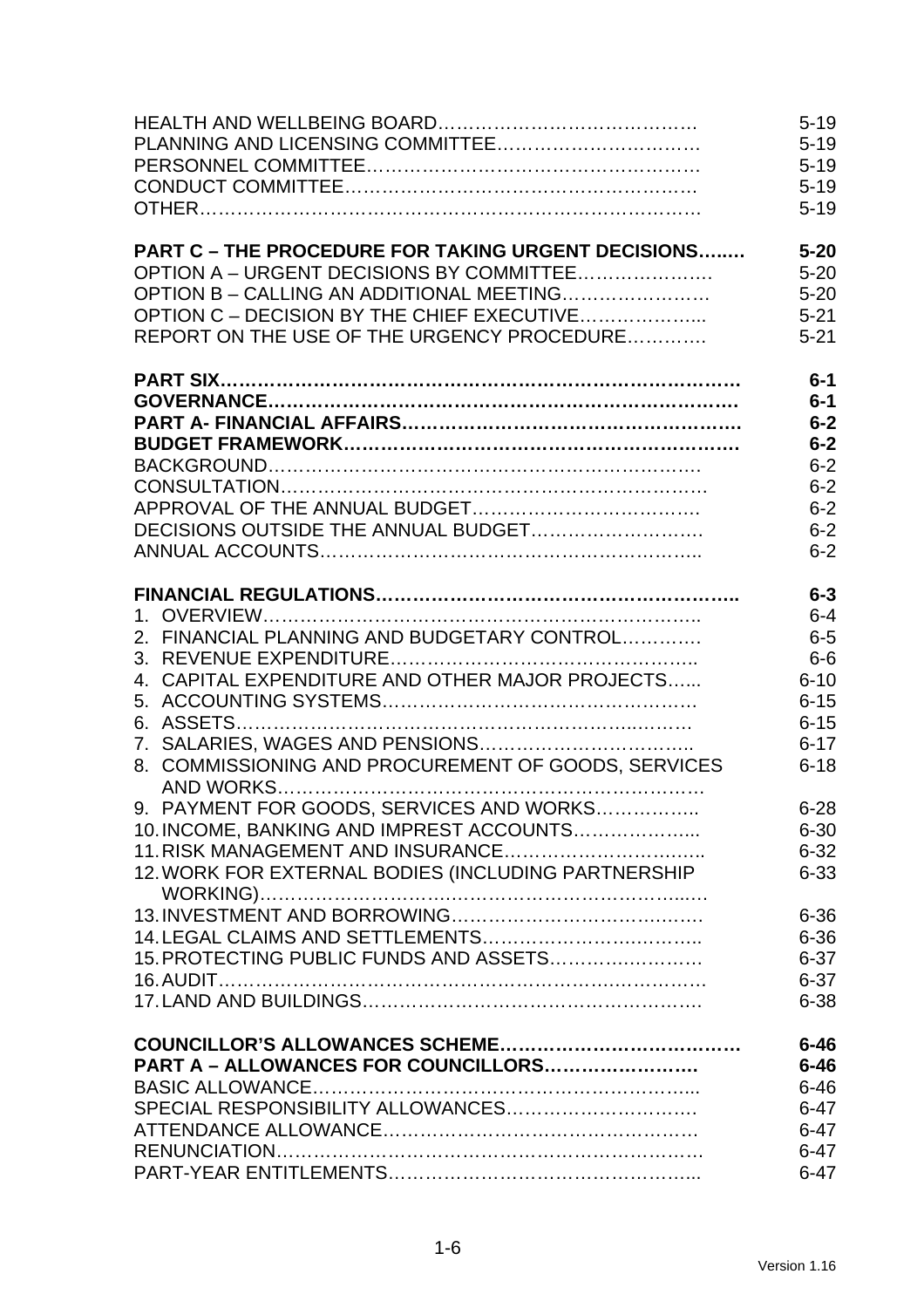|                                                               | $6 - 47$ |
|---------------------------------------------------------------|----------|
|                                                               | $6 - 48$ |
|                                                               | $6 - 48$ |
|                                                               | $6 - 48$ |
|                                                               | $6 - 48$ |
| PART B - ALLOWANCES FOR STATUTORY CO-OPTEES                   | $6 - 48$ |
| <b>PART C - ALLOWANCES FOR EDUCATION APPEAL PANEL</b>         |          |
|                                                               | $6 - 49$ |
| PART D - TRAVELLING AND SUBSISTENCE                           | $6 - 49$ |
|                                                               | $6 - 50$ |
|                                                               | $6 - 50$ |
|                                                               | $6 - 51$ |
|                                                               | $6 - 52$ |
|                                                               | $6 - 52$ |
|                                                               | $6 - 53$ |
|                                                               | $6 - 53$ |
|                                                               | $6 - 54$ |
| APPROVED DUTIES (TRAVELLING AND SUBSISTENCE                   |          |
|                                                               | $6 - 54$ |
|                                                               | $6 - 54$ |
| FOR STATUTORY CO-OPTEES AND OTHER CO-OPTED MEMBERS OF         |          |
| THE COUNCIL'S COMMITTEES AND SUB-COMMITTEES                   | $6 - 56$ |
| FOR MEMBERS OF EDUCATION APPEALS PANELS                       | $6 - 56$ |
|                                                               | $6 - 56$ |
|                                                               | $6 - 57$ |
|                                                               | $6 - 57$ |
|                                                               | $6 - 57$ |
|                                                               | $6 - 57$ |
|                                                               | $6 - 57$ |
|                                                               | $6 - 59$ |
|                                                               | $6 - 59$ |
|                                                               | $6 - 59$ |
|                                                               | $6 - 60$ |
|                                                               | $6 - 60$ |
|                                                               | $6 - 60$ |
| TRAVEL TO NORTHERN IRELAND/REPUBLIC OF IRELAND/OUTSIDE        |          |
|                                                               | $6 - 61$ |
|                                                               | $6 - 61$ |
|                                                               | $6 - 61$ |
| WITHIN THE UK (INCLUDING NORTHERN IRELAND)                    | $6 - 61$ |
|                                                               | $6 - 62$ |
|                                                               | $6 - 62$ |
|                                                               | $6 - 63$ |
| <b>PART B - CODES OF CONDUCT AND GUIDANCE FOR COUNCILLORS</b> |          |
|                                                               | $6 - 65$ |
| CODE OF CONDUCT FOR COUNCILLORS AND CO-OPTED MEMBERS          | $6 - 65$ |
|                                                               | $6 - 65$ |
|                                                               | $6 - 65$ |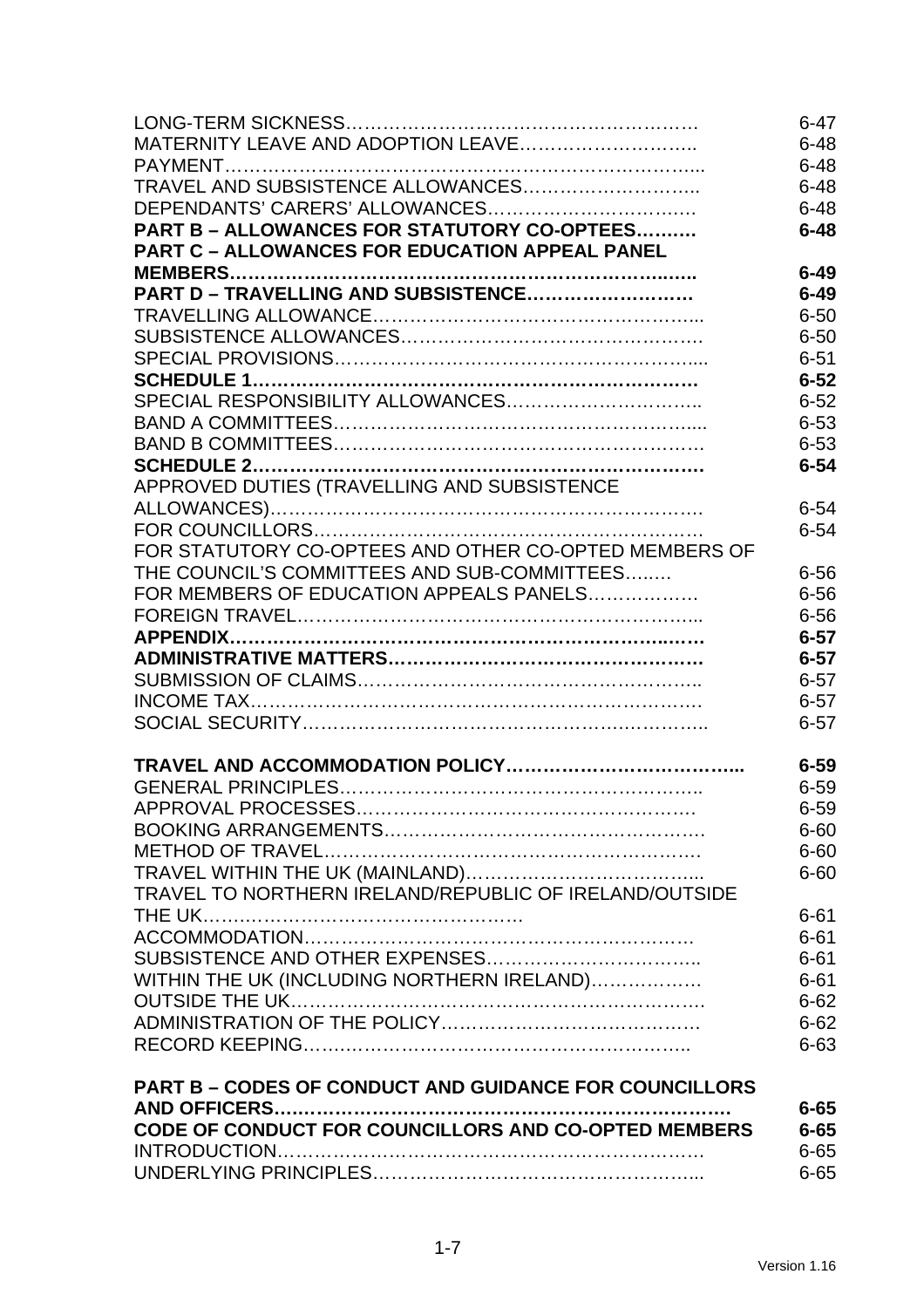|                                                       | $6 - 65$  |
|-------------------------------------------------------|-----------|
| REGISTERING AND DECLARING PECUNIARY AND NON-PECUNIARY |           |
|                                                       | $6 - 66$  |
|                                                       | $6 - 67$  |
|                                                       | $6 - 68$  |
|                                                       | $6 - 68$  |
|                                                       |           |
|                                                       | $6 - 70$  |
|                                                       | $6 - 70$  |
|                                                       |           |
|                                                       | $6 - 70$  |
|                                                       | $6 - 70$  |
|                                                       | $6 - 71$  |
|                                                       | $6 - 71$  |
| WHAT TO DO IF YOU ARE OFFERED HOSPITALITY             | $6 - 72$  |
|                                                       | $6 - 72$  |
|                                                       | $6 - 72$  |
|                                                       | $6 - 72$  |
|                                                       | $6 - 73$  |
| THE RELATIONSHIP BETWEEN OFFICERS AND COUNCILLORS     | $6 - 73$  |
|                                                       |           |
| THE RELATIONSHIP BETWEEN OFFICERS AND THE PUBLIC      | $6 - 73$  |
| THE RELATIONSHIP BETWEEN OFFICERS AND CONTRACTORS     | $6 - 73$  |
| APPOINTMENTS AND OTHER EMPLOYMENT MATTERS             | $6 - 73$  |
| WORKING FOR OUTSIDE ORGANISATIONS                     | $6 - 74$  |
| USE OF COUNCIL PREMISES OR FACILITIES FOR WORK NOT    |           |
|                                                       | $6 - 74$  |
|                                                       | $6 - 74$  |
|                                                       | $6 - 74$  |
|                                                       | $6 - 74$  |
|                                                       | $6 - 74$  |
|                                                       |           |
| PROTOCOL FOR COUNCILLOR AND OFFICER RELATIONSHIPS     | $6 - 76$  |
|                                                       | $6 - 76$  |
|                                                       |           |
|                                                       | $6 - 76$  |
|                                                       | $6 - 76$  |
|                                                       | $6 - 77$  |
| THE RELATIONSHIP BETWEEN EMPLOYEES AND COUNCILLORS    | $6 - 77$  |
| OFFICER RELATIONSHIPS WITH PARTY GROUPS               | $6 - 78$  |
| EMPLOYEES TO KEEP COUNCILLORS INFORMED ABOUT LOCAL    | $6 - 78$  |
|                                                       |           |
|                                                       | $6 - 79$  |
|                                                       | $6 - 79$  |
|                                                       | $6 - 79$  |
|                                                       | $6 - 79$  |
|                                                       |           |
|                                                       | $6 - 79$  |
| PROTOCOL FOR INVOLVEMENT IN OUTSIDE BODIES            | $.6 - 80$ |
|                                                       | $6 - 80$  |
| SUPPORT FOR REPRESENTATIVES ON OUTSIDE BODIES         | $6 - 80$  |
| RESPONSIBILITIES OF COUNTY COUNCIL REPRESENTATIVES ON |           |
|                                                       | $6 - 80$  |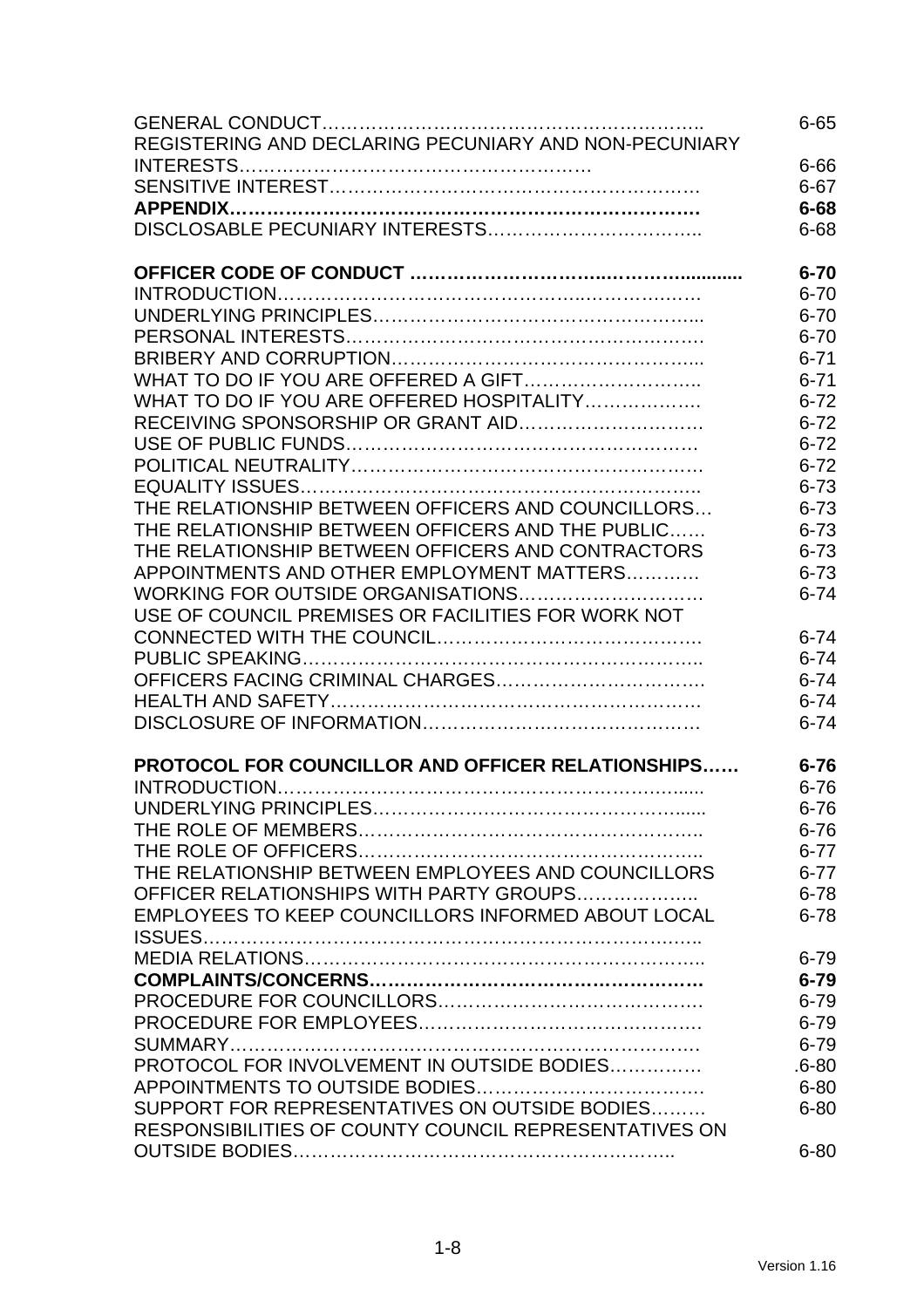| <b>PART C - EMPLOYMENT PROCEDURE RULES</b>            | $6 - 83$ |
|-------------------------------------------------------|----------|
|                                                       | $6 - 83$ |
| APPOINTMENT AND DISMISSAL - SENIOR EMPLOYEES          | $6 - 83$ |
|                                                       | $6 - 83$ |
|                                                       | $6 - 84$ |
| APPOINTMENT OF ASSISTANTS TO POLITICAL GROUPS         | $6 - 84$ |
| APPOINTMENT, DISMISSAL AND MANAGEMENT OF ALL OTHER    |          |
|                                                       | $6 - 85$ |
| EMPLOYMENT POLICIES AND PROCEDURES                    | $6 - 85$ |
|                                                       | $6 - 85$ |
| CHANGES TO STAFFING AND STRUCTURE RECORDS             | $6 - 86$ |
|                                                       | $6 - 86$ |
| RESOLUTION OF DISPUTES UNDER THE EMPLOYMENT RELATIONS |          |
|                                                       | $6 - 86$ |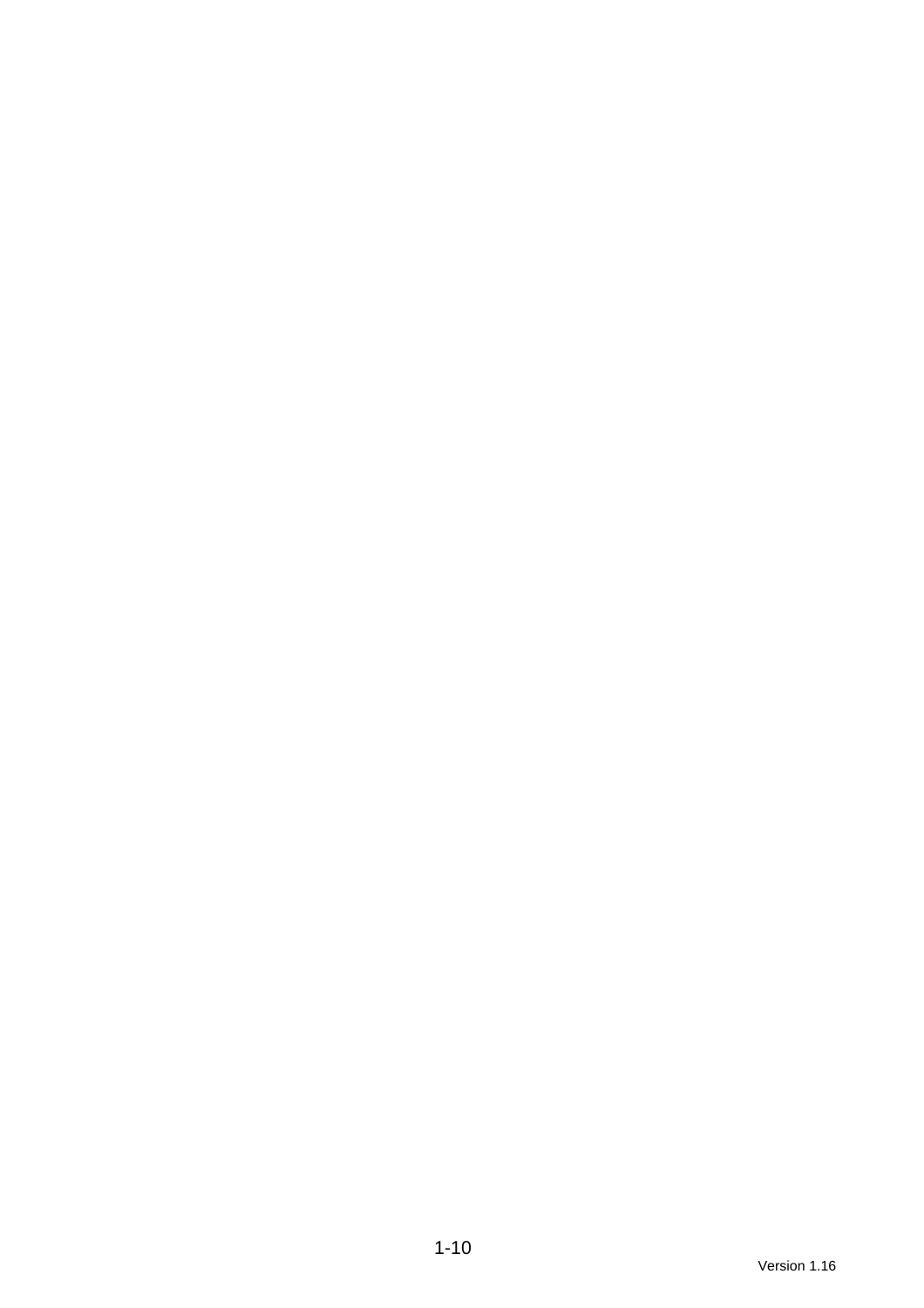# **PART ONE**

#### **INTRODUCTION**

1. This Constitution sets out how Nottinghamshire County Council is governed including how decisions are made.

# **THE COUNCIL'S DECISION-MAKING STRUCTURE**

- 2. The Council and its committees and officers will make decisions in accordance with the Authority's governing principles which are as follows:
	- a. Creating and implementing a strategic vision for Nottinghamshire
	- b. Focusing on outcomes for the people of Nottinghamshire
	- c. Councillors and staff working together to achieve the Council's common purpose
	- d. Upholding high standards of conduct and behaviour
	- e. Taking informed and transparent decisions
	- f. Engaging with local people and other stakeholders to ensure robust public accountability and putting the customer at the heart of everything we do
	- g. Ensuring the effectiveness of Councillors and staff through appropriate support.
- 3. With the exception of day-to-day operational matters, all decisions of the Council are taken either at Full Council involving all 67 County Councillors, or by committees. Committees are comprised of councillors, to reflect the political balance of the Council.
- 4. The Council has appointed the following committees:

| <b>Adult Social Care and Health</b><br>Committee | <b>Economic Development Committee</b>              |
|--------------------------------------------------|----------------------------------------------------|
| <b>Appeals Sub-Committee</b>                     | <b>Environment and Sustainability</b><br>Committee |
| <b>Audit Committee</b>                           | <b>Finance and Property Committee</b>              |
| Children and Young People's<br>Committee         | <b>Grant Aid Sub-Committee</b>                     |
|                                                  | <b>Health and Wellbeing Board</b>                  |
| <b>Community Safety Committee</b>                | <b>Health Scrutiny Committee</b>                   |
| <b>Corporate Parenting Sub-Committee</b>         | Joint Committee on Strategic                       |
| <b>Culture Committee</b>                         | <b>Planning &amp; Transport</b>                    |
|                                                  |                                                    |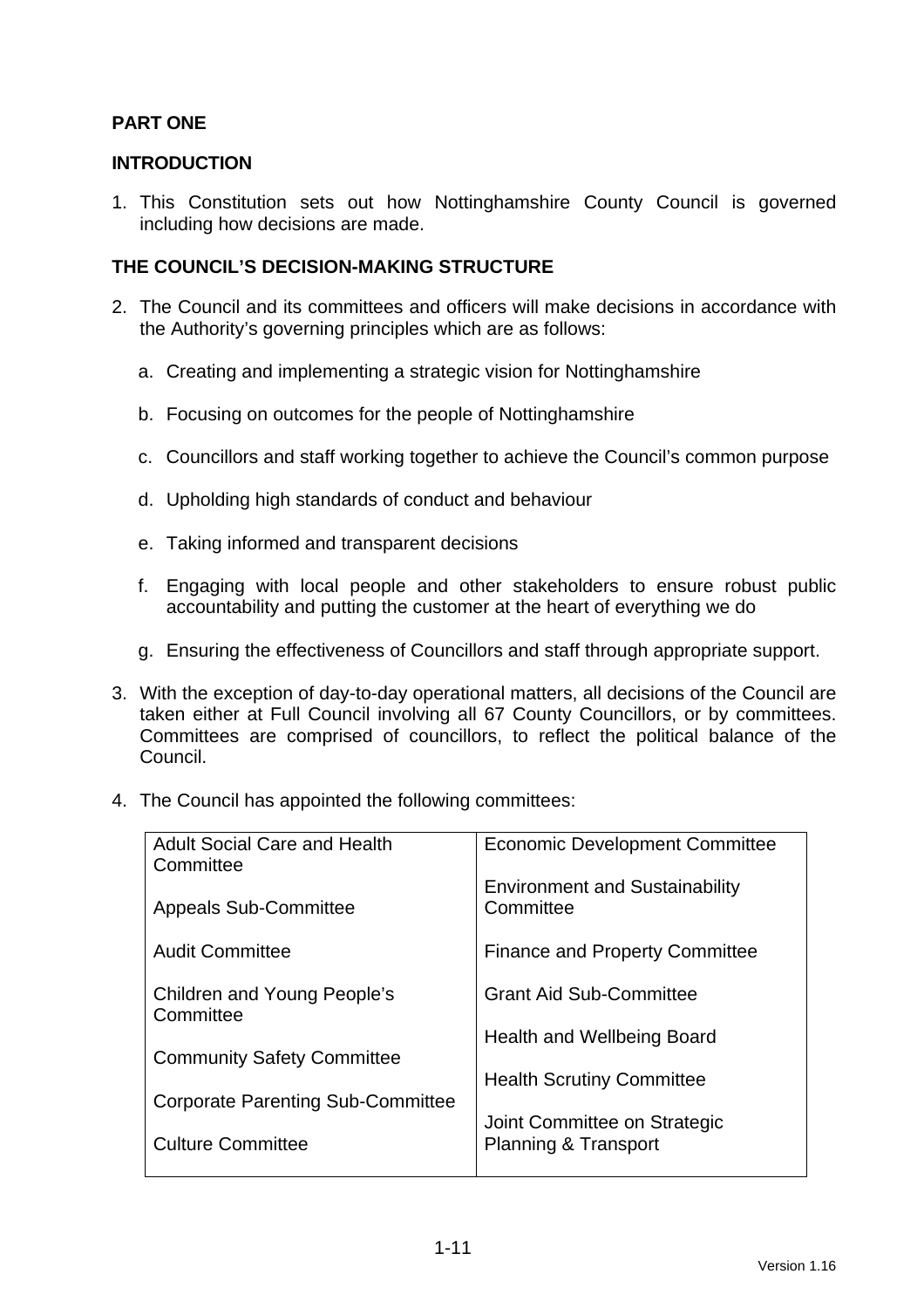| Joint City/Council Health Scrutiny<br>Committee | <b>Personnel Committee</b>                |
|-------------------------------------------------|-------------------------------------------|
| Local Pension Board                             | <b>Planning &amp; Licensing Committee</b> |
| <b>Local Joint Resolutions Committee</b>        | <b>Policy Committee</b>                   |
| Nottinghamshire Pension Fund                    | <b>Public Health Committee</b>            |
| Committee                                       | <b>Senior Staffing Sub-Committee</b>      |
| <b>Pensions Investment Sub-Committee</b>        | <b>Transport and Highways Committee</b>   |
| <b>Pensions Sub-Committee</b>                   |                                           |

- 5. Part Four of this Constitution sets out Council, committee and employee responsibilities in detail.
- 6. All Council and committee decisions are taken following consideration of a report which gives background information, any alternative options available and other relevant considerations such as the potential impact on equalities, crime and disorder and human rights. The procedure for committee meetings where decisions are taken is set out in Part Five.

### **PUBLIC INVOLVEMENT**

- 7. The Council encourages the public of Nottinghamshire to get involved in local democracy and decision-making.
- 8. The public elects County Councillors every four years. They also have the right to submit petitions. More information on petitions is available in Part Five of this **Constitution**
- 9. Access to the right information is essential if the public is to be properly involved; Part Three of this Constitution explains how information is made available. In particular, the public has the right to attend all meetings of Council and its committees, and to see reports and background papers. The Council's diary of meetings and reports are available on the Council's website: www.nottinghamshire.gov.uk
- 10. The Council operates complaints procedures which are overseen by the Local Government Ombudsman.

#### **COUNCILLORS**

11. Councillors collectively are the ultimate policy makers. The Council's Policy Framework is set out in Part Two of this Constitution. Their role is to act in the interests of the whole county of Nottinghamshire, and also to represent the communities which elected them, bringing their views to the decision-making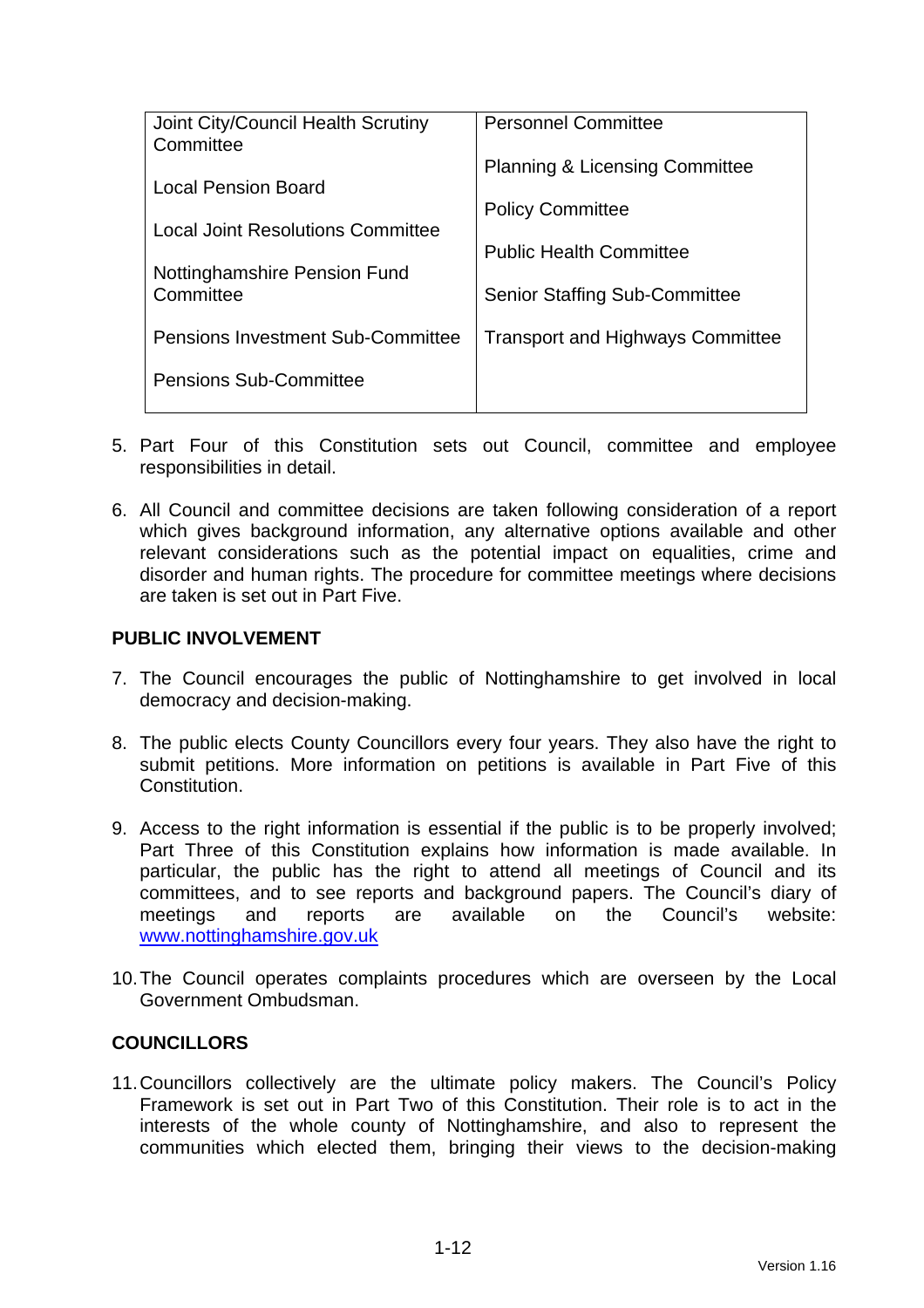process. In addition they deal with individual casework and act on behalf of constituents in resolving particular problems.

- 12. Nottinghamshire County Councillors have adopted a Code of Conduct to ensure the highest standards are maintained. This is set out in Part Six of this Constitution.
- 13. The Council elects a Chairman and Vice-Chairman of the Council annually. They will carry out the formal and ceremonial duties of the Council, chairing meetings of Full Council and representing the Authority at civic functions.
- 14. The Chairman of Policy Committee will be the Council Leader and the Vice-Chairman will be the Deputy Leader.

### **STAFFING**

- 15. The Council employs staff to carry out its functions and decides every year how many are required. The Staffing Procedure Rules [see Part Six of this Constitution] set out how decisions relating to staffing issues will be taken.
- 16. The Council has also adopted a Code of Conduct to ensure the highest standards are maintained. This is set out in Part Six of this Constitution.
- 17. There is a legal requirement to allocate some specific responsibilities to officers and the Council has designated the following posts:

| <b>Chief Executive</b>                                                       | Head of Paid Service & Proper Officer |
|------------------------------------------------------------------------------|---------------------------------------|
| <b>Corporate Director Resources</b>                                          | <b>Monitoring Officer</b>             |
| Service Director Finance, Procurement   Chief Finance Officer (also known as |                                       |
| and Improvement                                                              | Section 151 Officer)                  |

18. These post holders' specific responsibilities are set out in Part Four of this Constitution.

#### **FINANCES**

- 19. To ensure transparency and propriety in how the Council spends taxpayers' money, the Council has adopted Financial Regulations which are set out in Part Six of this Constitution. The Council sets its budget annually; the framework for the process is set out in Part Six of this Constitution.
- 20. It has also adopted a Scheme of Councillor Allowances and Travel and Accommodation Policy regarding expenses, both of which are set out in Part Six.
- 21. The Council publishes its annual statement of accounts and all individual items of expenditure over £500 on its website, and approves and publishes senior officer pay.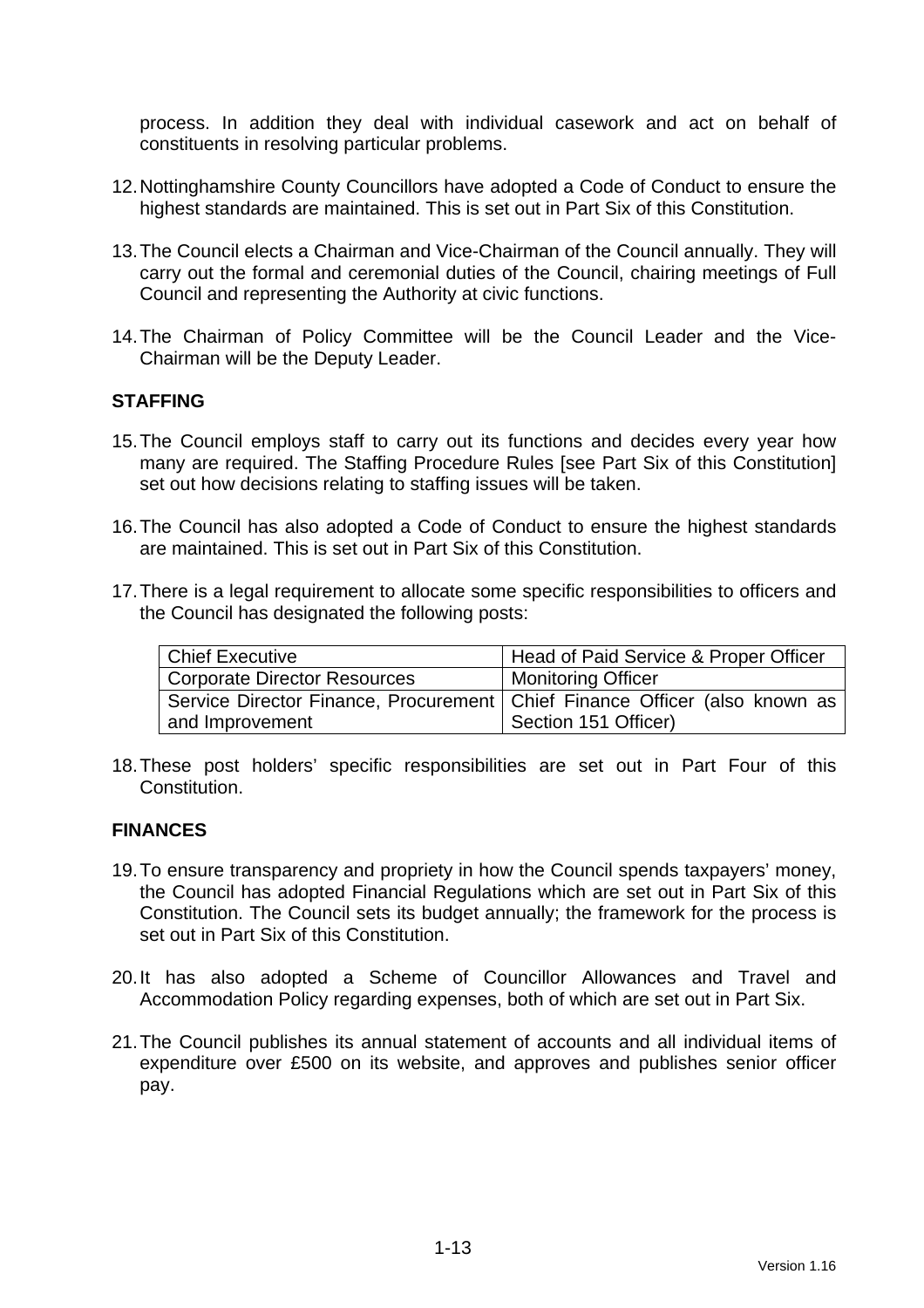### **PARTNERSHIP WORKING**

- 22. The Council is committed to working with its partners such as the City Council, district and borough councils, parish councils, the Health Service, the voluntary sector and other public bodies, to deliver services in the most effective way. The Council has adopted a protocol for councillors and officers involved with outside bodies. This is set out in Part Six of this Constitution.
- 23. The Council may also contract-out functions to other bodies or organisations where considered appropriate.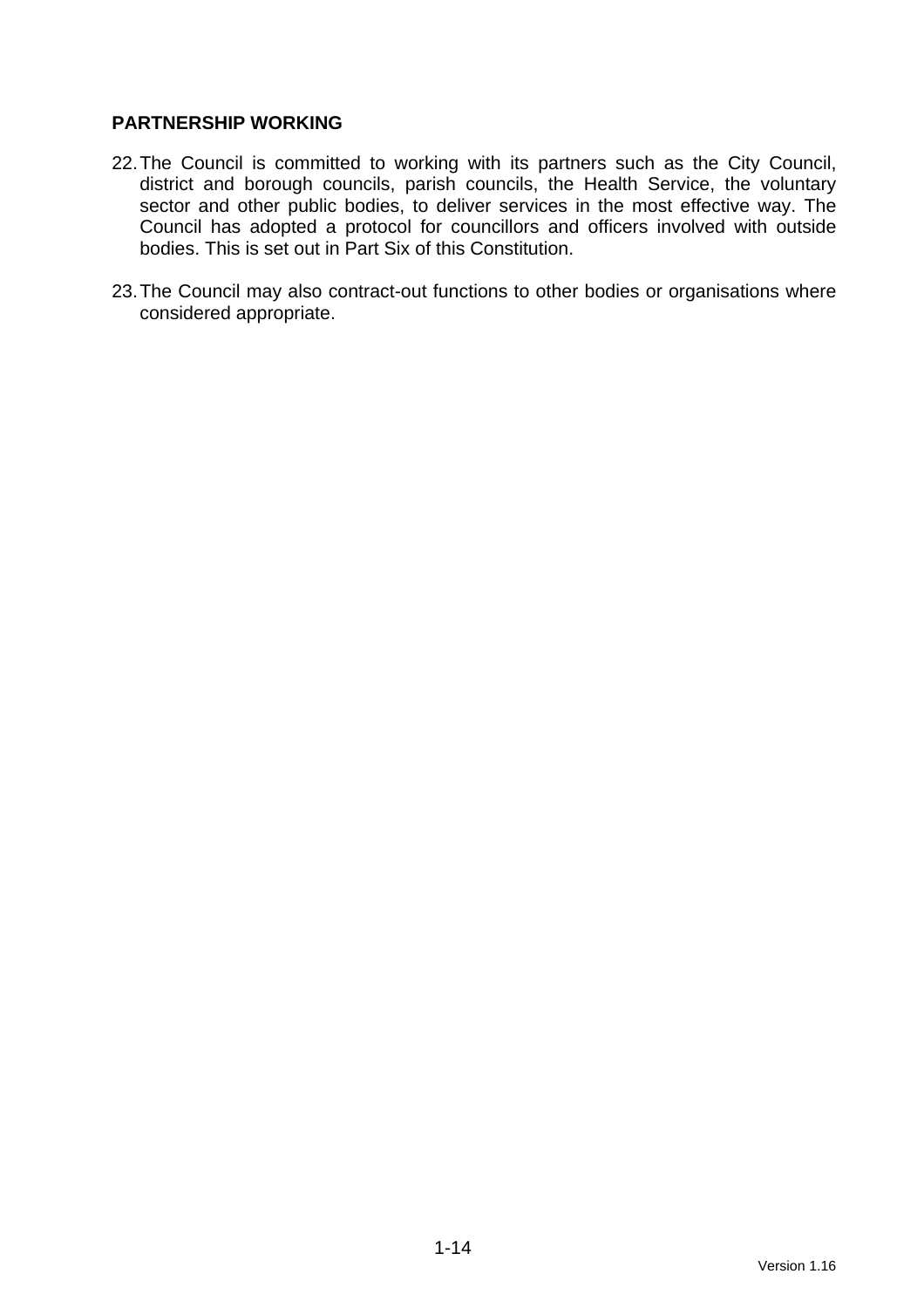# **PART TWO**

# **POLICY FRAMEWORK**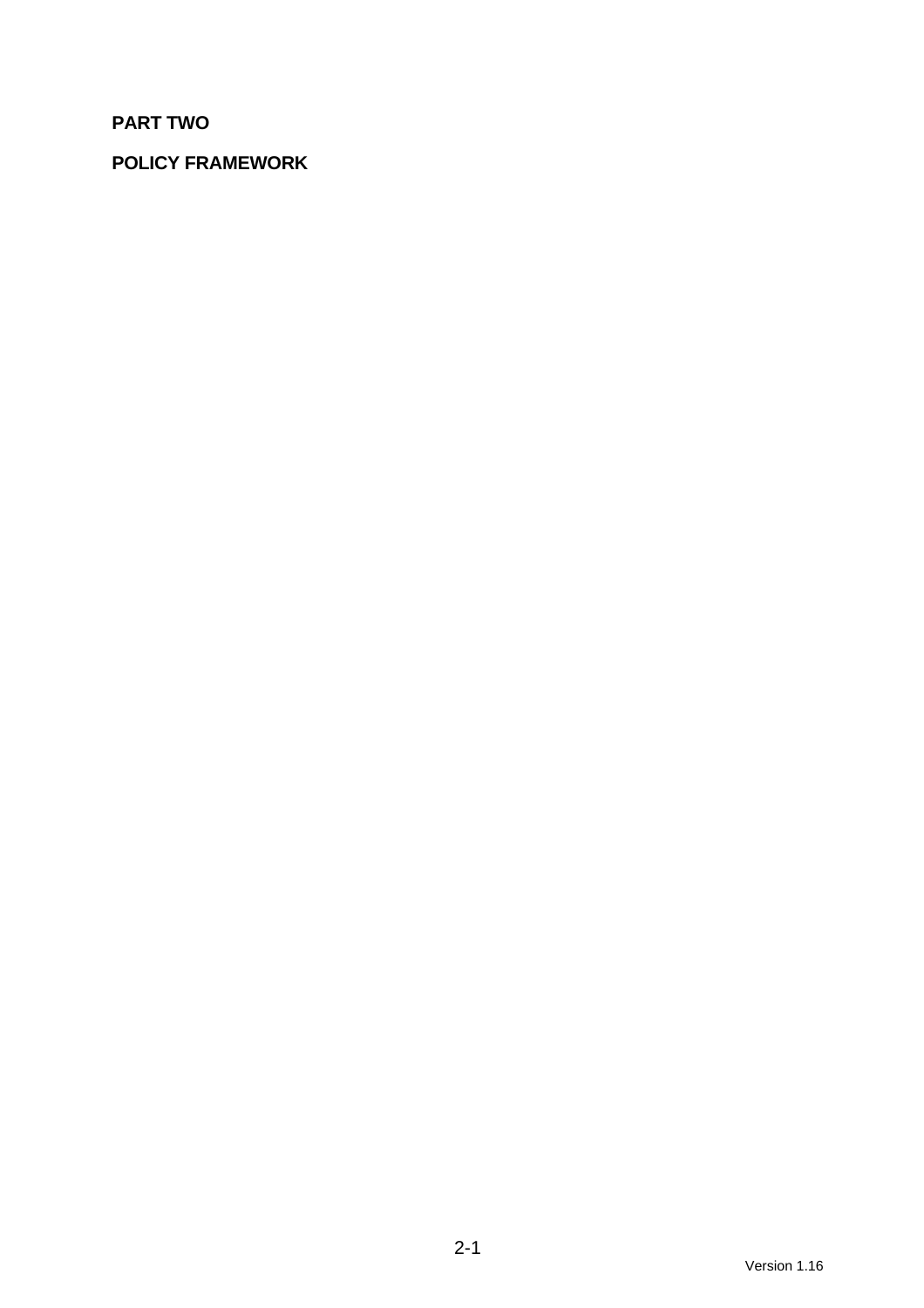# **RESPONSIBILITY FOR POLICY**

1. Councillors are collectively the ultimate policy makers for the County Council. The Council's policies are set by Councillors as set out in the responsibility for functions of the Full Council and the Policy Committee.

# **POLICY**

- 2. The Council's policies establish the principles that the organisation will follow in
	- a. according with the Council's governing principles
	- b. implementing the strategic vision for Nottinghamshire
	- c. all decision making
	- d. developing, improving, commissioning and providing services
	- e. representing the views of the Council and Nottinghamshire.
- 3. The council's ambitions, values and priorities will be set out in a strategic vision for Nottinghamshire.
- 4. The strategic vision for Nottinghamshire will be delivered through a Plan. The council will report progress and achievements against the Plan.

### **FRAMEWORK**

- 5. The Council's policies and strategies will be informed by the strategic vision for Nottinghamshire, the ambitions, values and priorities set out in the vision and the Plan to deliver it.
- 6. The Council's policies and strategies will be supported by a plan for implementation of the policy or delivery of the strategy. The council will report progress and achievements against these Plans.
- 7. The Council's policies and strategies will be accessed from a single policy library and will be subject to review.
- 8. The development and review of policy will be led by Councillors. The Council will usually set one policy with service specific considerations if appropriate.
- 9. The Council may develop procedures and issue guidance in accordance with its policies.
- 10. Within the responsibility for functions of the Full Council and the Policy Committee Policy is a collective term which includes the Council's policies, strategies and statutory plans.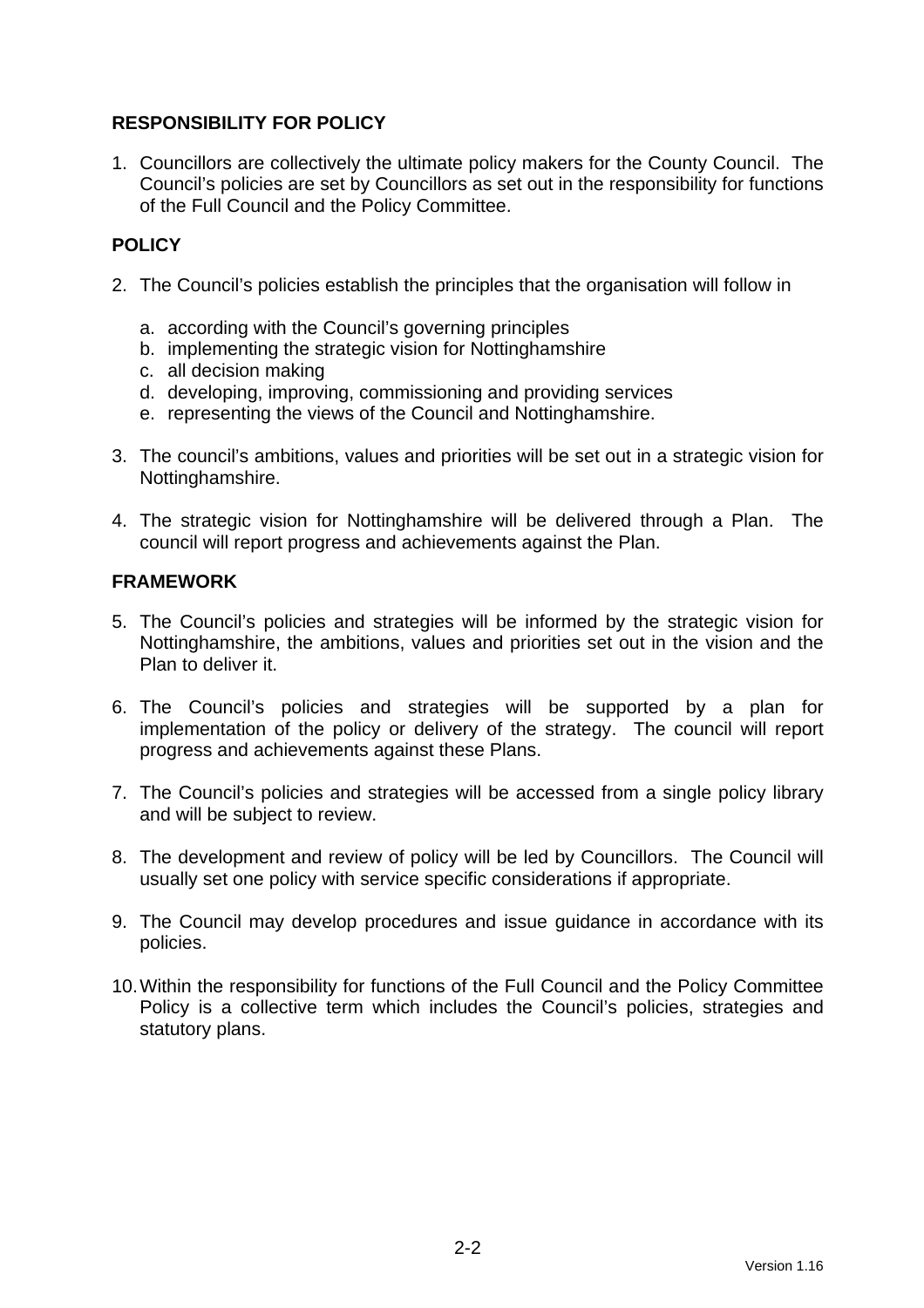# **PART THREE**

**TRANSPARENCY** 

**ACCESS TO INFORMATION AND MEETINGS**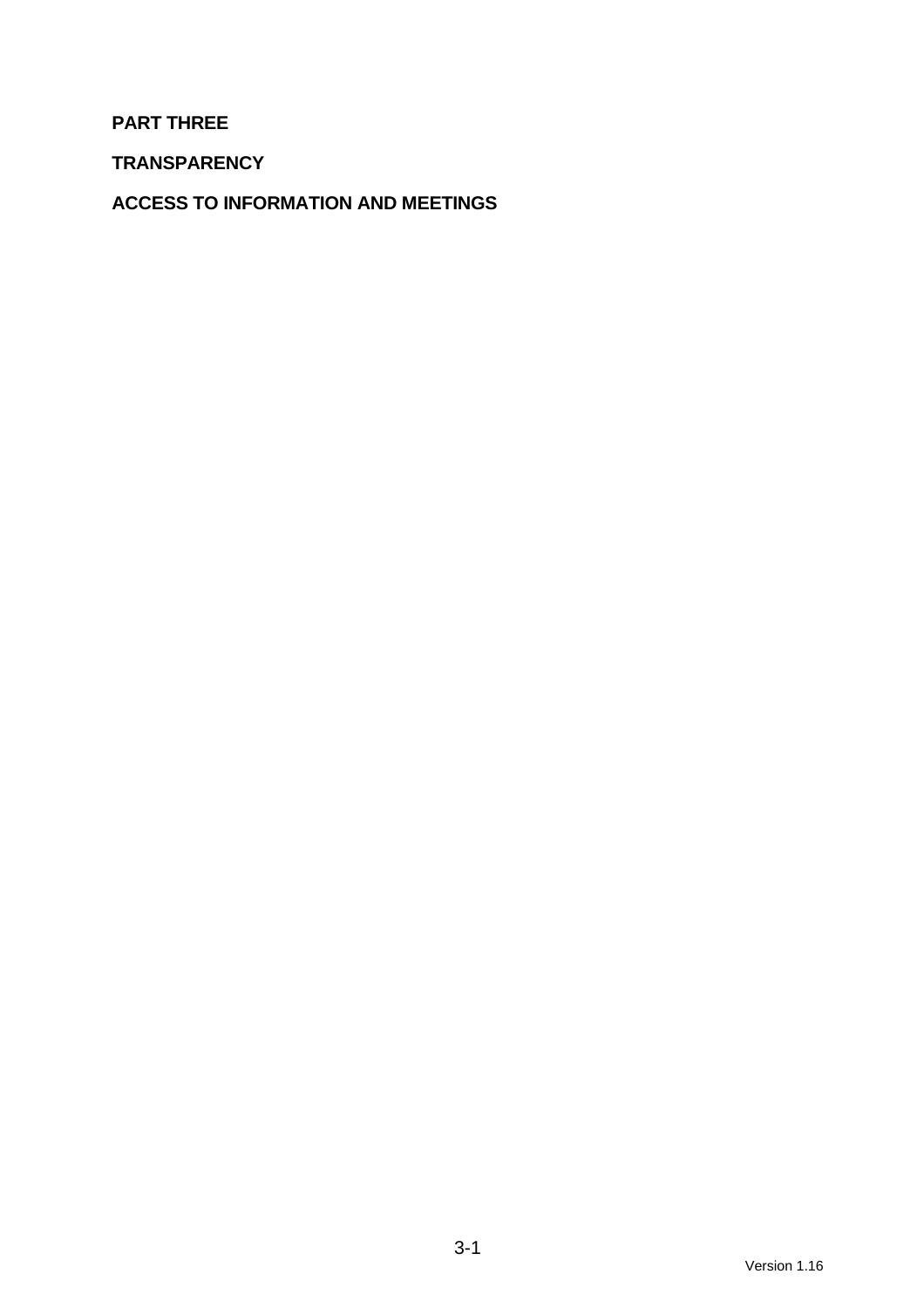# **INTRODUCTION**

- 1. Nottinghamshire County Council is committed to the principles of openness and accountability and encourages the public to attend meetings and take an active interest in how the Council works.
- 2. The Council is committed to making available minutes, agendas and reports for public inspection.
- 3. Councillors have additional rights to access information which they need to assist them in fulfilling their responsibilities.
- 4. These rules apply to all meetings of the Council, committees and sub-committees and set out the rights of individuals to attend meetings and access information.

### **REPORTS**

- 5. Committee reports will normally be available to the public. However if exempt information is required to enable a proper decision to be taken, it will be placed in an appendix to the report. Categories of exempt information are set out below.
- 6. Reports which include exempt information will set out the reason for this exemption and in the body of the report explain why it is not in the public interest to make that information available at that time.
- 7. On rare occasions it may be necessary for a whole report to be exempt and not publicly available due to the nature of the information it contains.
- 8. All reports will include a list of background papers (if any) relating to the subject matter of the report which:
	- a. have been relied on in preparing the report (e.g. a consultant's report);
	- b. disclose any facts or matters on which the report or an important part of the report is based;
- 9. Reports may also include a list of any previous reports on the same issue and other published information that is relevant
- 10. Anyone requiring a copy of background papers for any report should contact Democratic Services. The list of background papers should indicate whether any papers include exempt or confidential information which cannot be disclosed.

#### **MEETINGS**

- 11. The Council will give at least five clear working days' notice of all meetings. Details of all meetings will be posted on the notice board at County Hall and the Council's website: www.nottinghamshire.gov.uk.
- 12. Copies of the agenda and reports for meetings will be made available to the public for inspection at County Hall and will also be available on the Council's website. These documents will be made available: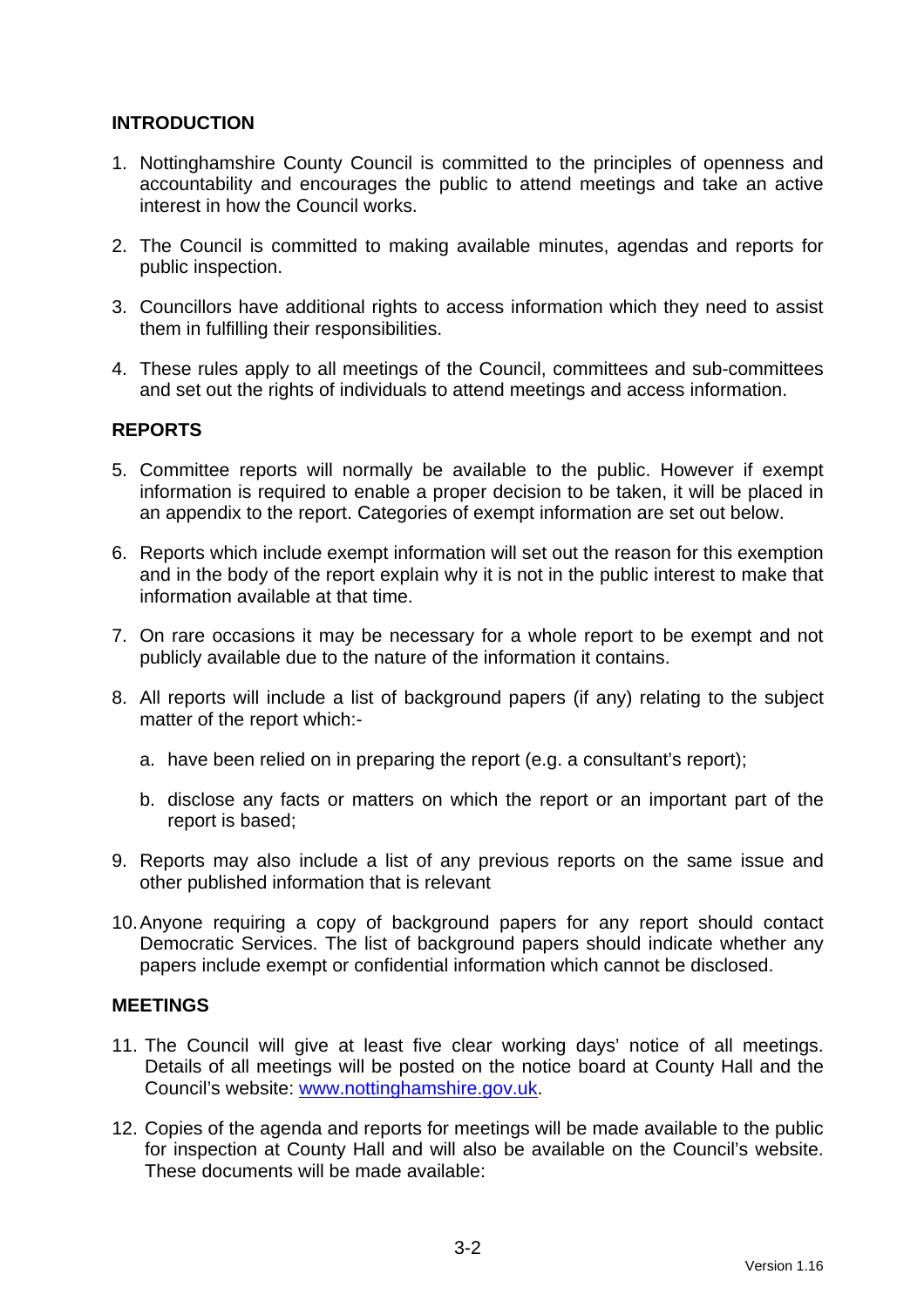- a. five clear working days before the meeting; or
- b. in the case of an urgent item or additional information, as soon as possible.
- 13. Members of the public may attend all meetings of the Council and its committees and will only be excluded when exempt information is discussed.

#### **PUBLIC ACCESS TO DOCUMENTS AFTER THE MEETING**

- 14. Copies of meeting documents will be publicly available for 6 years following the date of the meeting unless they relate to exempt or confidential information.
- 15. The Council will supply copies of the publicly available documents to any person who requests them but may make a charge for costs incurred such as postage and photocopying.
- 16. Meeting documents will include minutes of meetings, agendas and reports. In respect of meetings of the Full Council, minutes of meetings will record any Councillor's absence of more than 30 minutes from a meeting.

#### **CIRCUMSTANCES WHERE THE PUBLIC ARE EXCLUDED FROM MEETINGS**

- 17. Members of the public may be excluded from a meeting where exempt information as set out below is being discussed.
- 18. Members of the public must be excluded from a meeting where confidential information is being discussed. Confidential information for these purposes is:
	- a. information given to the Council by a Government Department on terms which do not permit its public disclosure; or
	- b. information which cannot be publicly disclosed by virtue of any enactment or by Court Order.

#### **CATEGORIES OF EXEMPT INFORMATION**

- 1. Information relating to any individual, such as names, addresses, telephone numbers, or job titles
- 2. Information which is likely to reveal the identity of an individual, such as names, addresses, telephone numbers, or job titles
- 3. Information relating to the financial or business affairs of individuals or organisations (including the Council). This could include contemplated as well as past or current activities
- 4. Information relating to any consultations or negotiations on employee relations
- 5. Information to which legal professional privilege applies
- 6. Information which discloses the Council's intention to issue a formal legal notice or make a formal legal order or direction
- 7. Information relating to any action taken or to be taken in connection with the prevention, investigation or prosecution of crime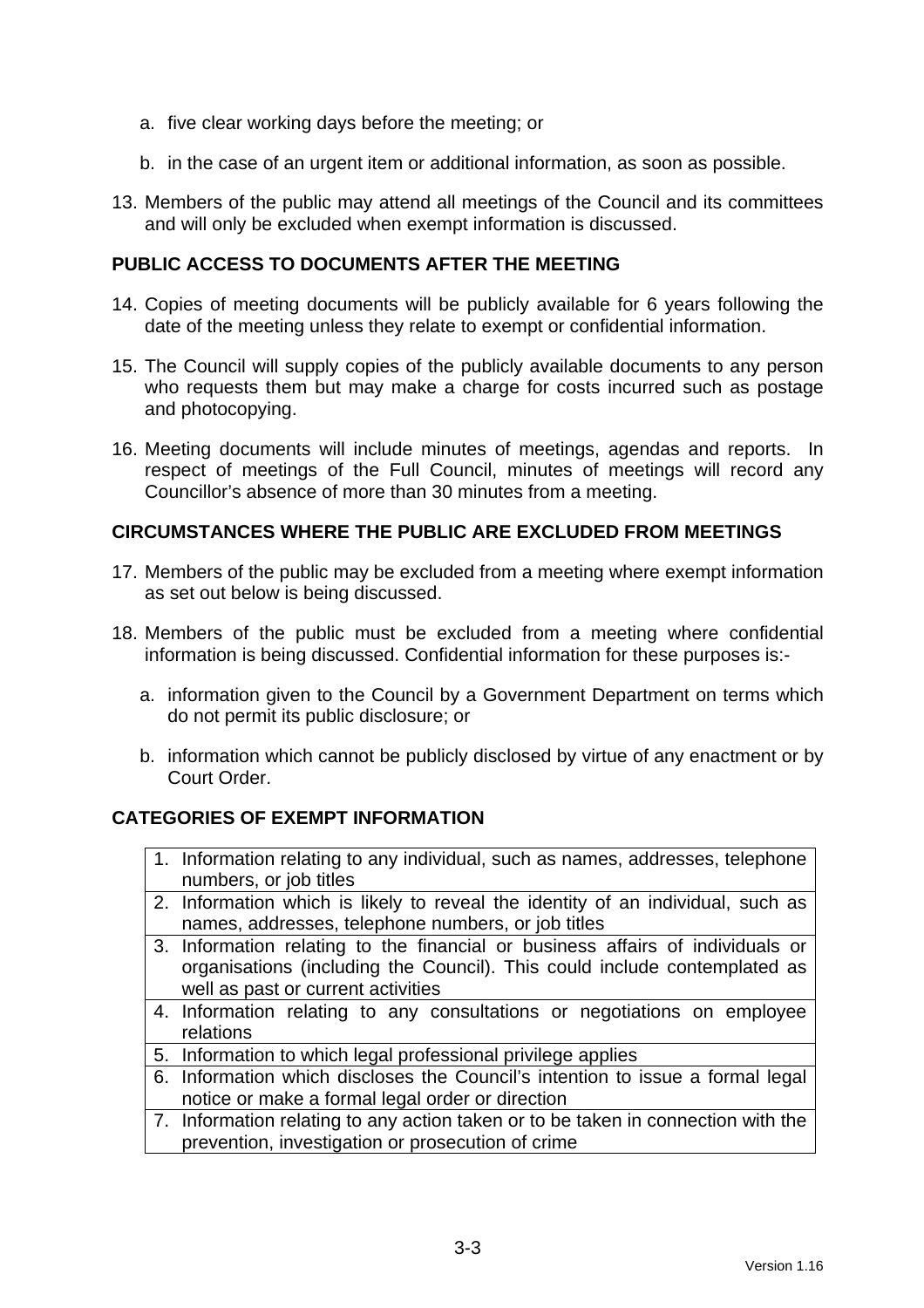- 19. General Conditions for all categories of exempt information:
	- a. Information **is not** exempt information if it relates to proposed development for which the Council as local planning authority may grant itself planning permission.
	- b. Information **is not** exempt if it is required by law to be publicly available.
	- c. Information can be exempt if it falls within one of the categories above and the public interest in maintaining the exemption outweighs the public interest in disclosing the information.

#### **ADDITIONAL RIGHTS TO INFORMATION**

- 20. The provisions in this section of the Constitution do not affect any specific rights relating to the access of information which are contained elsewhere in this Constitution or the law; for example the Freedom of Information Act and the Data Protection Act
- 21. Previously exempt information may subsequently be made available if the reason for exemption no longer applies.

#### **COUNCILLORS' ADDITIONAL RIGHTS**

#### **ATTENDANCE AT MEETINGS**

22. The PART B – PROCEDURE RULES FOR COMMITTEE AND SUB-COMMITTEE MEETINGS set out the provisions that apply to Councillors who wish to attend meetings of which they are not a member.

#### **ACCESS TO INFORMATION**

23. Councillors may request officers to provide them with any information they need to assist them in fulfilling their responsibilities as elected representatives. However, Councillors may not be able to access information which in the opinion of the Monitoring Officer is in draft form, contains confidential or exempt information as defined in this section, or where disclosure would breach the provisions of the Data Protection Act.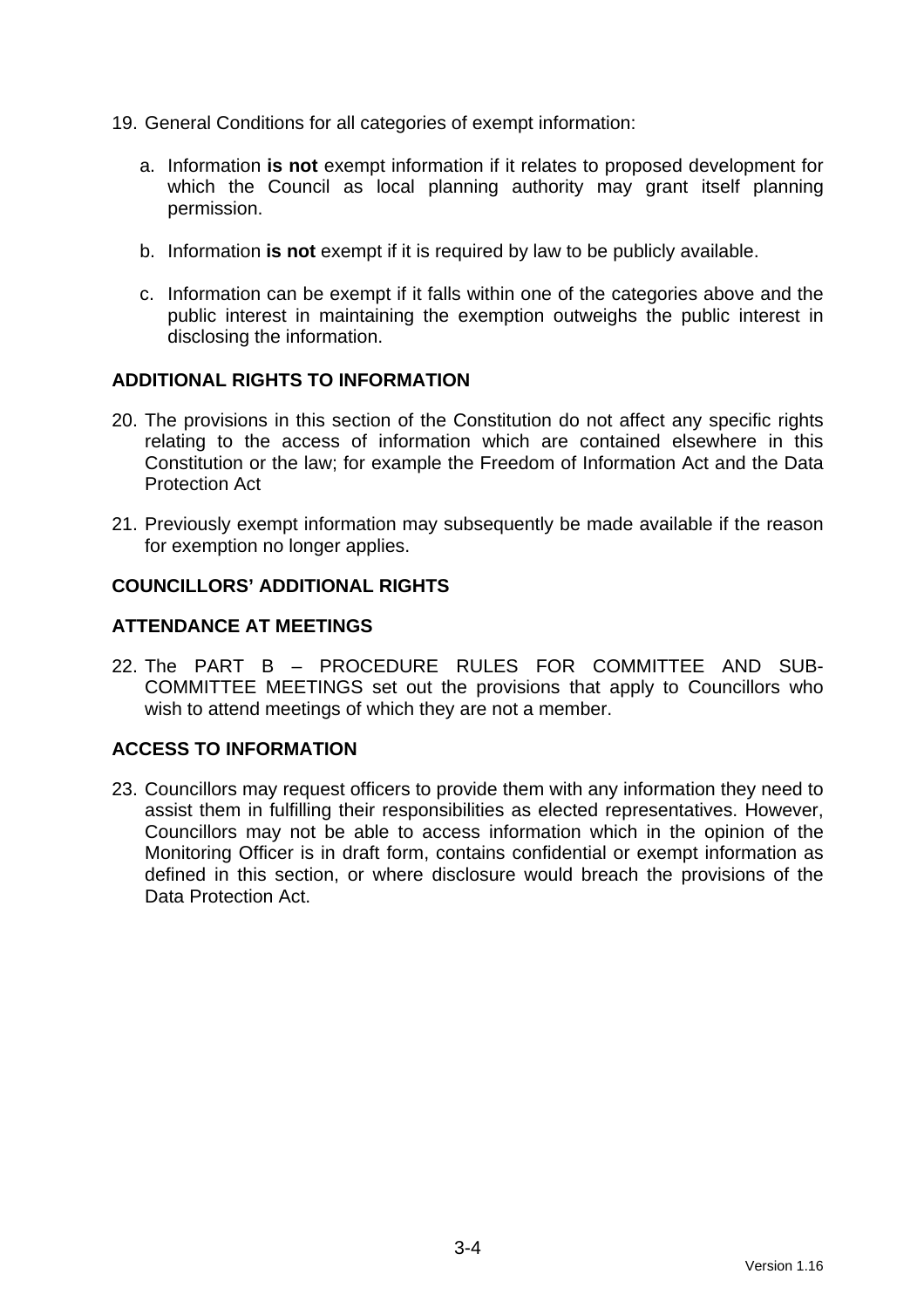**PART FOUR** 

**ACCOUNTABILITY** 

# **RESPONSIBILITY FOR FUNCTIONS**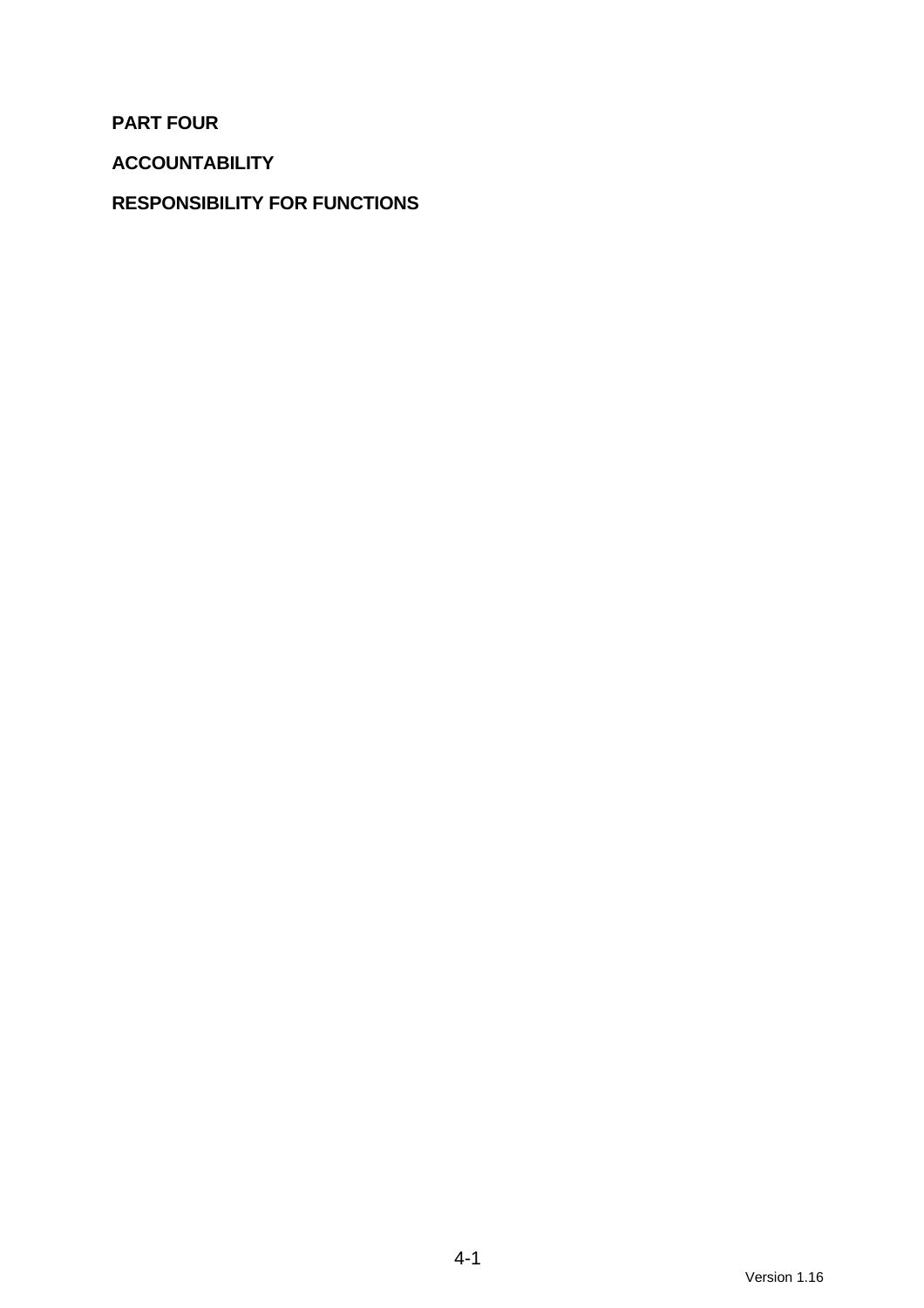# **INTRODUCTION**

- 1. This part of the Constitution sets out the responsibilities of Full Council, its committees and officers.
- 2. In the absence of the relevant committee chairman, the vice-chairman will substitute.
- 3. All Councillors are encouraged to undertake regular training and for the following committees there is a specific training requirement:
	- a. Appeals Committee
	- b. Planning and Licensing Committee
	- c. Senior Staffing Sub-Committee
- 4. The Council has established scrutiny committees to deal with health matters; other statutory scrutiny functions will be carried out by the Policy Committee and Community Safety Committee.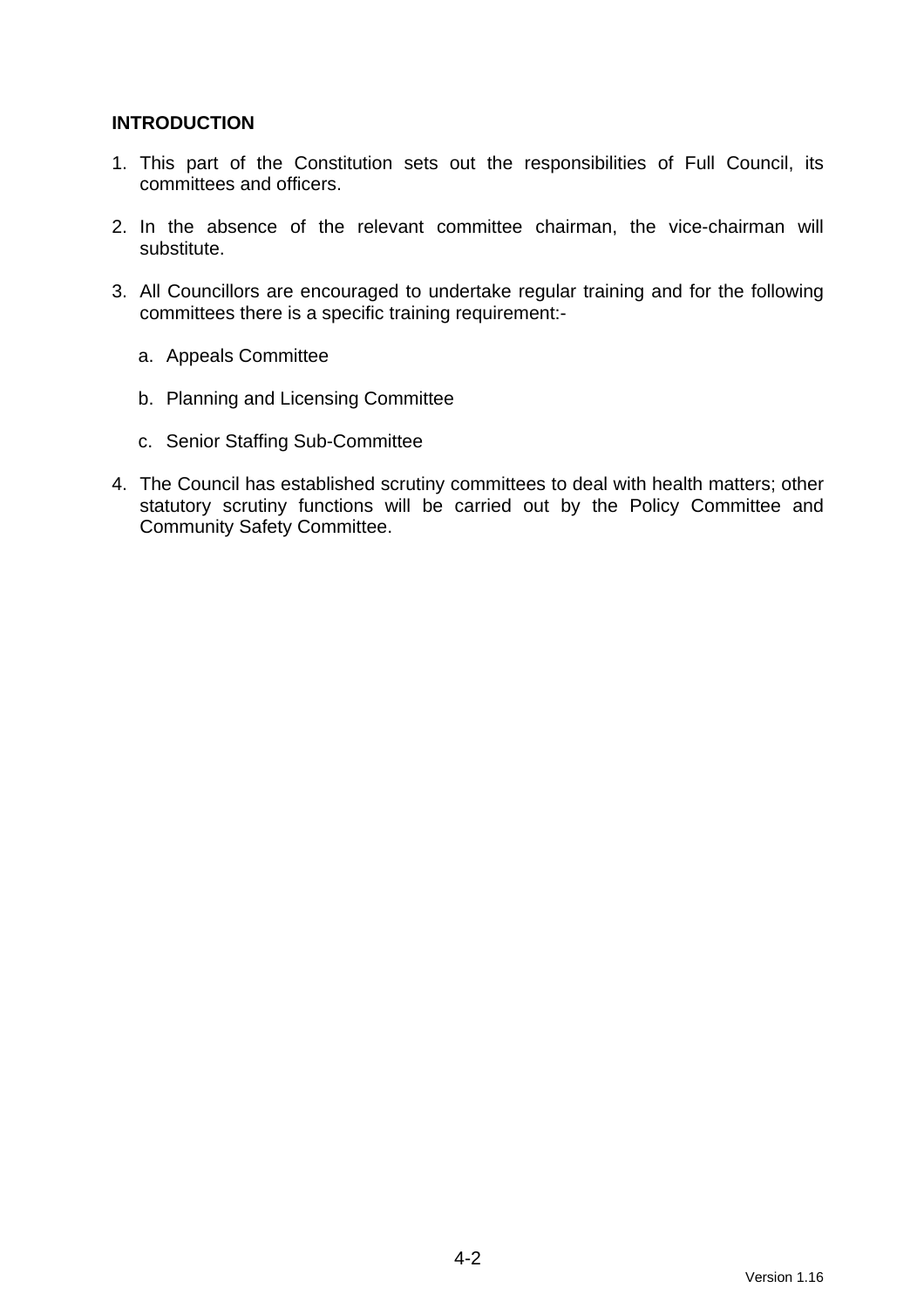# **PART A – TERMS OF REFERENCE**

#### **THE FULL COUNCIL**

- 1. The functions listed below are reserved to the Full Council and can only be discharged by the Full Council:
	- a. Determining all policies and plans statutorily reserved to the Full Council including:
		- Annual library plan/strategy
		- Crime and disorder reduction strategy (Community Safety Agreement)
		- Local transport plan
		- Plans and alterations which together comprise the Development Plan
		- Youth justice plan (Youth Crime Strategy)
	- b. The approval or adoption of a plan or strategy for the control of the Council's borrowing, investments or capital expenditure, or for determining the Council's minimum revenue provision; the Budget
	- c. The approval of any of the above documents in the event they, or part of them, need to be submitted to the Secretary of State or any Government Minister for final approval, including where they are to be submitted in draft form
	- d. The approval of changes to any plan or strategy referred to above, unless:
		- that change is required by the Secretary of State or any Government Minister where the plan or strategy has been submitted to them for approval, or
		- Full Council specifically delegated authority in relation to these functions when it approved or adopted the plan or strategy
	- e. Adopting and changing the Constitution
	- f. Establishing committees and deciding their terms of reference and size
	- g. Appointing and removing chairmen and vice-chairmen
	- h. Authorising appointments to any joint committees
	- i. Authorising appointments to the Nottinghamshire and City of Nottingham Fire Authority
	- j. Approving a Members' Allowances Scheme including any provision for Chairman's and Vice Chairman's expenses
	- k. Approving the annual Senior Officer Pay Policy Statement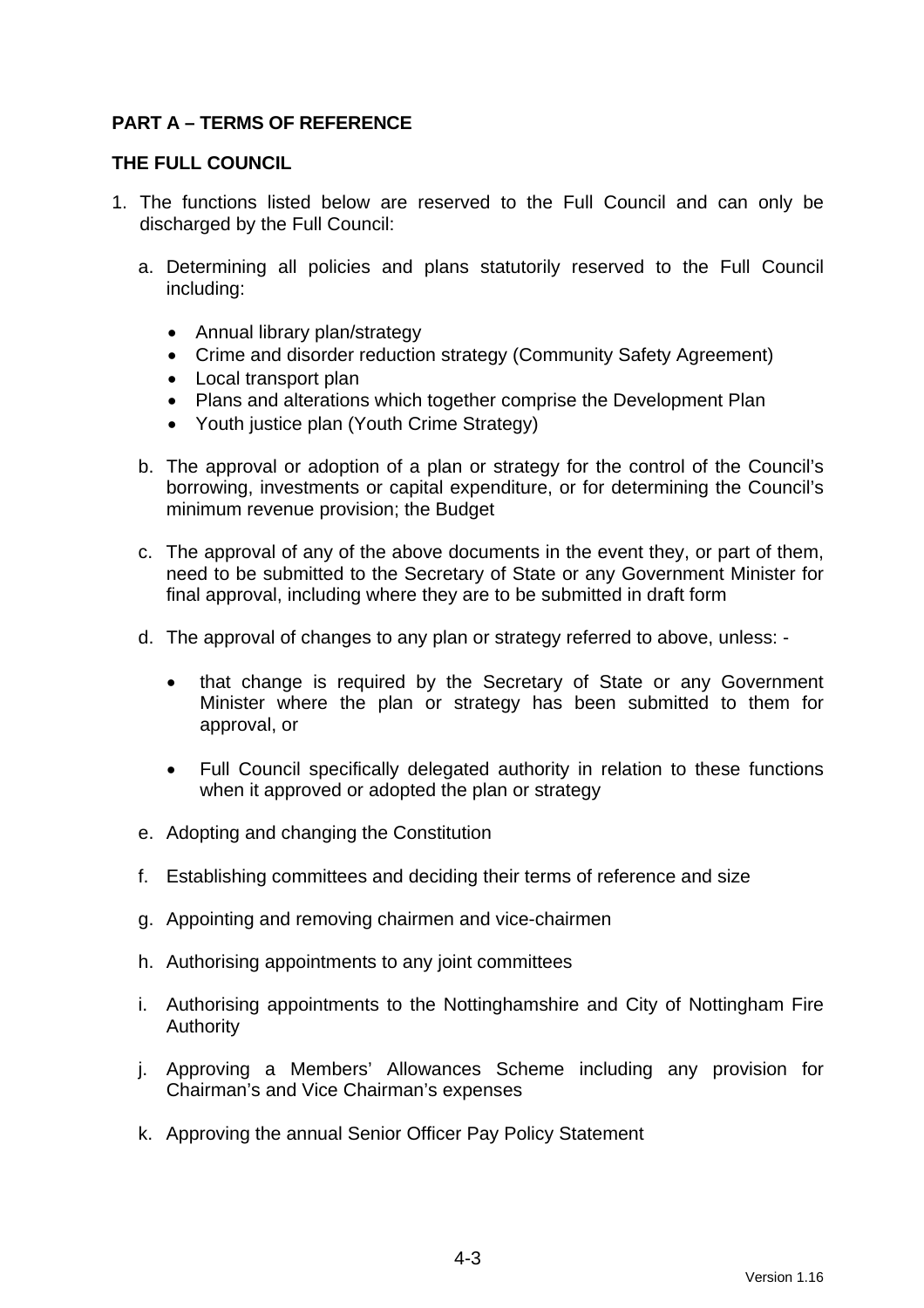- l. Confirming the appointment of, and dismissing, the Head of Paid Service, the Monitoring Officer and the Chief Finance Officer
- m. Making any request to the Local Government Boundary Commission for England for single-member electoral areas
- n. The passing of a resolution to change the County's electoral scheme
- o. Making an order to give effect to recommendations made in a community governance review
- p. In relation to any overview and scrutiny committees, permitting a co-opted member to vote at meetings of that committee
- q. Changing the name of the County
- r. Conferring the title of honorary alderman
- s. Making, amending, revoking, re-enacting and adopting bye-laws and promoting and opposing the making of local legislation and personal bills in Parliament
- t. Any other function which, by law, must be reserved to the Full Council

#### **POLICY COMMITTEE – TERMS OF REFERENCE**

- 2. The powers and functions set out below are delegated by the Full Council:
	- a. All decisions within the control of the Council including but not limited to those listed in the Table below
	- b. Policy development and approval except on matters reserved for the Full **Council**
	- c. Review of performance on at least a quarterly basis
	- d. Review of day to day operational decisions taken by Officers
	- e. Approval of consultation responses relating to the Committee's areas of responsibility except for responses to day-to-day technical consultations which will be agreed with the Chairman and reported to the next available Committee following their submission.
	- f. Approval of relevant staffing structures as required
	- g. Approving all Councillor attendance at conferences, seminars and training events within the UK mainland for which a fee is payable including any expenditure incurred, within the remit of this Committee and to receive quarterly reports from Corporate Directors on departmental officer travel outside the UK within the remit of this Committee.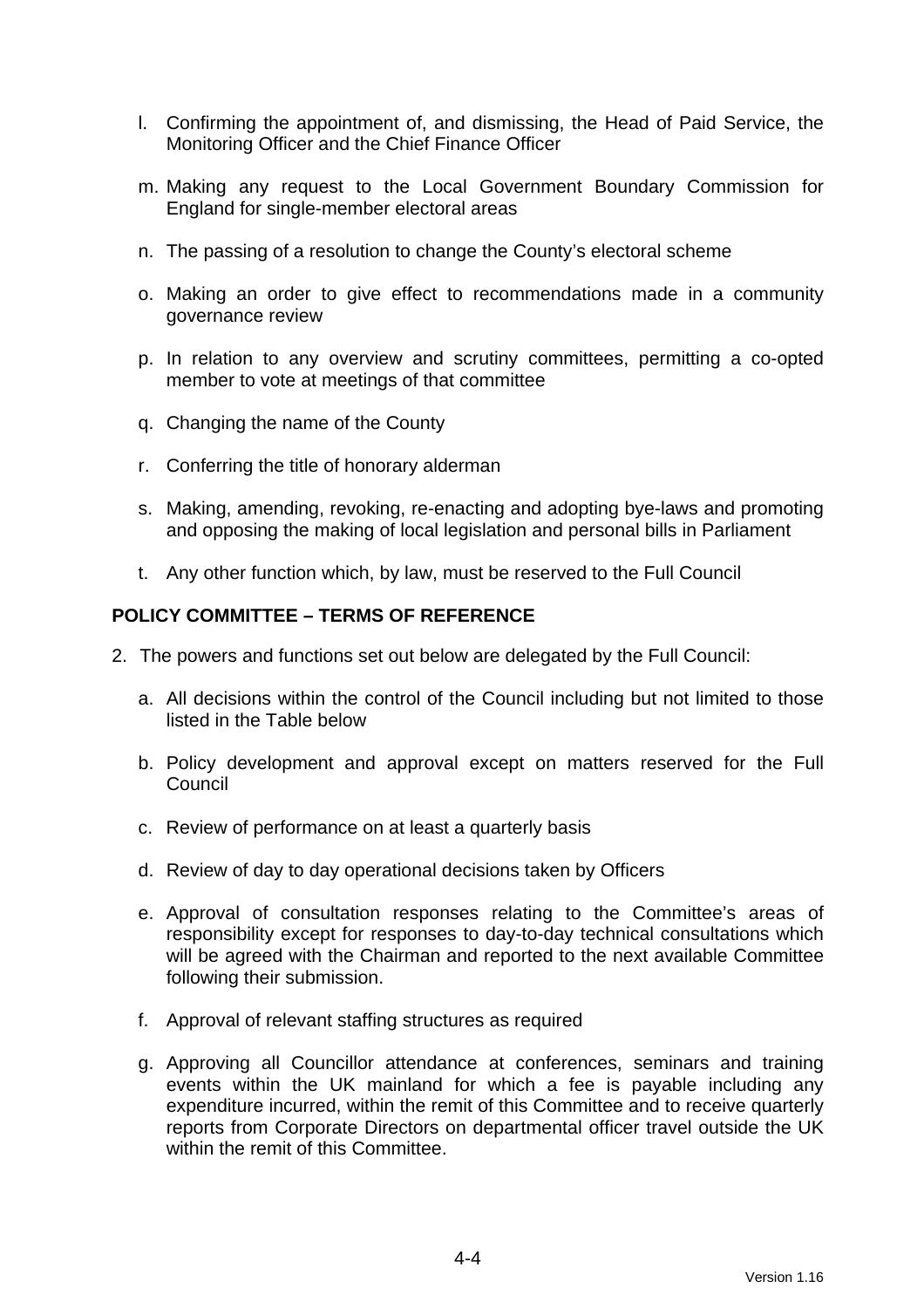- 3. If any report comes within the remit of more than one committee, to avoid the report being discussed at several committees, the report will be presented and determined at the most appropriate committee. If this is not clear, then the report will be discussed and determined by the Policy Committee.
- 4. As part of the detailed work programme the Committee will receive reports on the exercise of powers delegated to Officers.
- 5. The Committee will be responsible for its own projects but, where it considers it appropriate, projects will be co-ordinated by a cross-committee project steering group that will report back to the relevant Committee.

| Table                                                                               |
|-------------------------------------------------------------------------------------|
| Responsibility for ensuring that committees operate under the policy direction of   |
| the County Council and for determining policies not reserved to the Full Council    |
| Responsibility for the discharge of all functions and exercise of all powers of the |
| County Council not expressly reserved to the Full Council or to any other part of   |
| the County Council by statute or by this Constitution                               |
| Responsibility for monitoring and reviewing the overall performance of the          |
| Council                                                                             |
| Responding to any consultations within the remit of more than one committee as      |
| and when required                                                                   |
| Responsibility for those functions relating to elections and local democracy        |
| which are not reserved to the Full Council                                          |
| Responsibility for the Council's internal and external communications policy and    |
| its implementation                                                                  |
| Responsibility for Information Governance including but not limited to Data         |
| Protection and Freedom of Information                                               |
| Responsibility for monitoring and reviewing the Council's customer strategy and     |
| any matters dealt with by the Business Services Centre                              |
| Responsibility for ensuring the Council meets its equalities duties                 |
| Responsibility for ensuring high standards of conduct by the County Council, its    |
| Councillors, co-opted members and Officers                                          |
| Responsibility for dealing with all matters relating to alleged breaches of the     |
| Code of Conduct for Councillors and Co-opted Members                                |
| Responsibility for the implementation of and revision to all codes of conduct and   |
| practice of the County Council                                                      |
| Responsibility for all remaining statutory overview and scrutiny powers except      |
| those delegated to a health scrutiny committee and Community Safety                 |
| Committee                                                                           |
| Responsibility for the Council's risk management strategy                           |
| Responsibility for reviewing annual reports and inspection reports not within the   |
| remit of another committee                                                          |
| Responsibility for approving the recruitment process for any independent            |
| members of committees and panels required by statute                                |
| Responsibility for the Council's Transformation Programme                           |
| Responsibility for Legal, Democratic and Complaints Services                        |
| Responsibility for resolving any issues arising from the Members' Allowances        |
| Scheme                                                                              |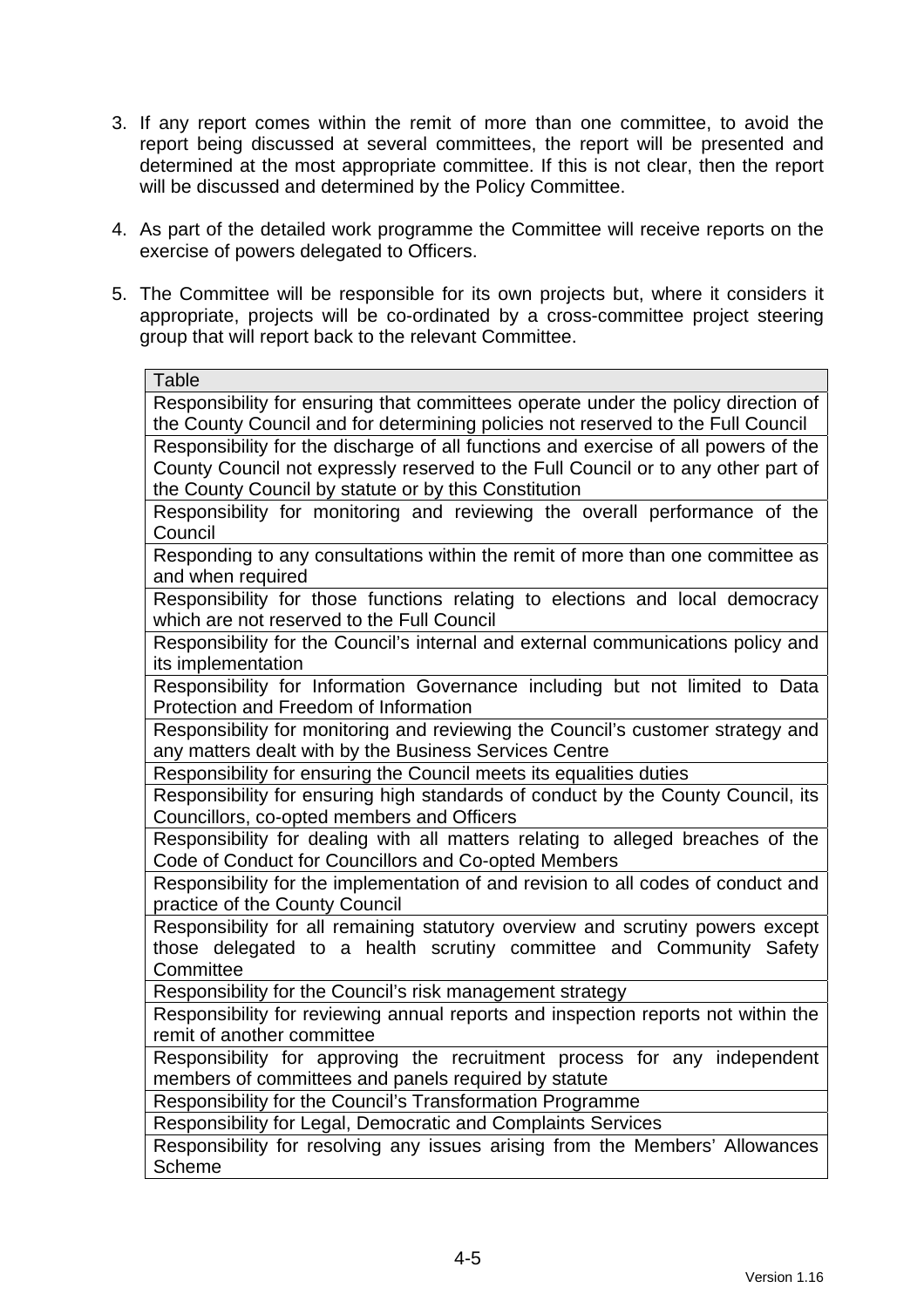**Table** 

Responsibility for authorising hospitality to be offered by the County Council except where the cost is to be covered by the Chairman of the County Council's individual budget

Responsibility for making changes to the organisations on the list of Outside Bodies

# **GRANT AID SUB-COMMITTEE – TERMS OF REFERENCE**

- 6. This is a sub-committee of the Policy Committee.
- 7. The exercise of the powers and functions set out below are delegated in relation to grant aid and voluntary sector liaison:
	- a. All decisions within the control of the Council including but not limited to those listed in the Table below
	- b. Policy development in relation to grant aid and voluntary sector liaison, subject to approval by the Policy Committee or the Full Council
	- c. Review of performance on at least a quarterly basis
	- d. Review of day to day operational decisions taken by Officers
	- e. Approval of consultation responses except for responses to day-to-day technical consultations which will be agreed with the Chairman and reported to the next available Committee following their submission.
	- f. Approving all Councillor attendance at conferences, seminars and training events within the UK mainland for which a fee is payable including any expenditure incurred, within the remit of this Committee and to receive quarterly reports from Corporate Directors on departmental officer travel outside the UK within the remit of this Committee.
- 8. As part of the detailed work programme the Sub-Committee will receive reports on the exercise of powers delegated to Officers.
- 9. The Sub-Committee will be responsible for its own projects but, where it considers it appropriate, projects will be considered by a cross-committee project steering group that will report back to the Policy Committee.

Responsibility for Grant Aid as defined in the grant aid strategy Responsibility for strategic engagement with the voluntary sector

#### **ADULT SOCIAL CARE AND HEALTH COMMITTEE – TERMS OF REFERENCE**

10. The exercise of the powers and functions set out below are delegated by the Full Council in relation to adult social care and health:

Table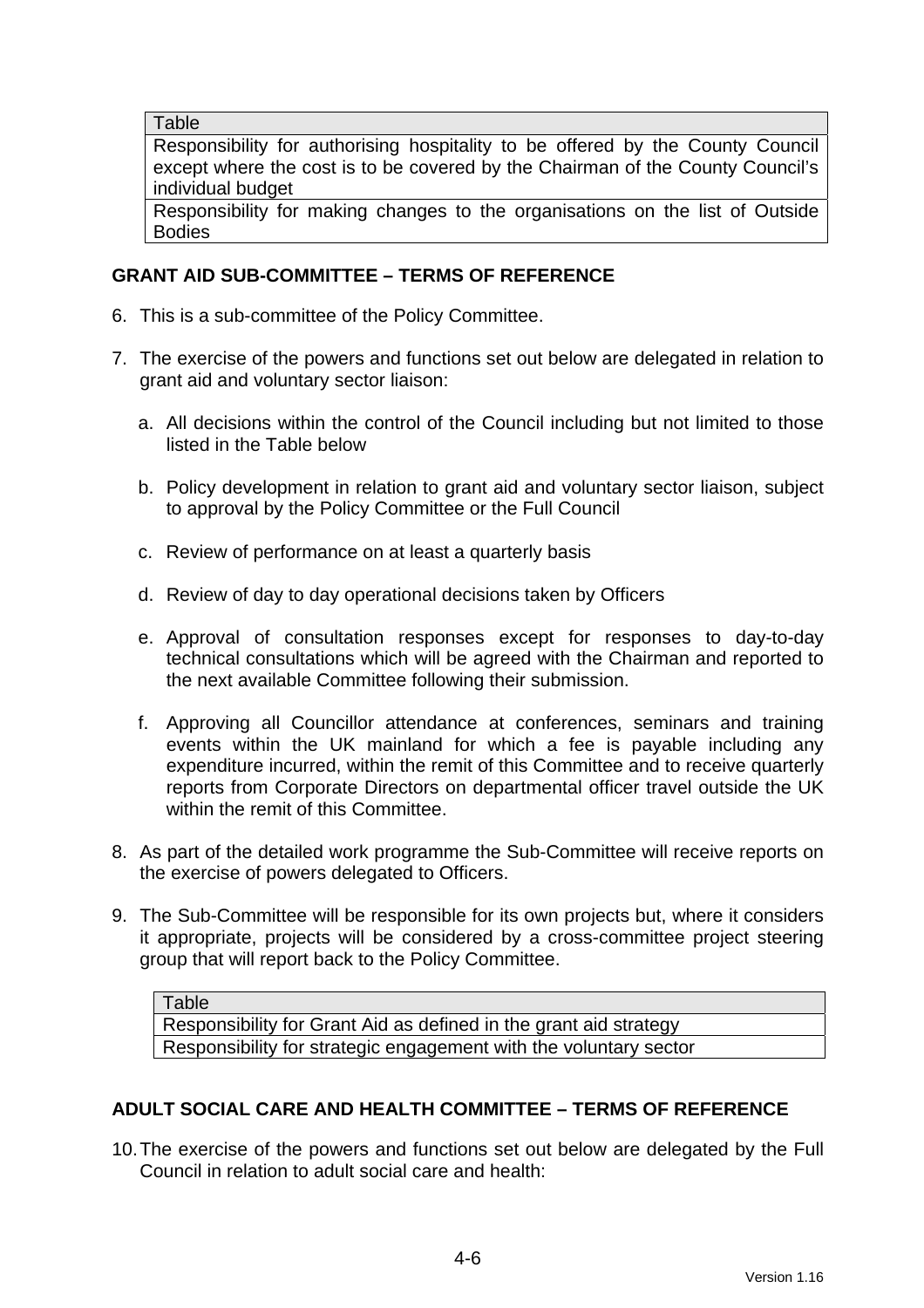- a. All decisions within the control of the Council including but not limited to those listed in the Table below
- b. Policy development in relation to adult social care and health, subject to approval by the Policy Committee or the Full Council
- c. Review of performance in relation to the services provided on at least a quarterly basis
- d. Review of day to day operational decisions taken by Officers
- e. Approval of relevant consultation responses except for responses to day-to-day technical consultations which will be agreed with the Chairman and reported to the next available Committee following their submission.
- f. Approval of relevant staffing structures as required
- g. Approving all Councillor attendance at conferences, seminars and training events within the UK mainland for which a fee is payable including any expenditure incurred, within the remit of this Committee and to receive quarterly reports from Corporate Directors on departmental officer travel outside the UK within the remit of this Committee.
- 11. If any report comes within the remit of more than one committee, to avoid the report being discussed at several committees, the report will be presented and determined at the most appropriate committee. If this is not clear, then the report will be discussed and determined by the Policy Committee.
- 12. As part of the detailed work programme the Committee will receive reports on the exercise of powers delegated to Officers.
- 13. The Committee will be responsible for its own projects but, where it considers it appropriate, projects will be considered by a cross-committee project steering group that will report back to the most appropriate Committee.

| <b>Table</b>                                                                                                                  |
|-------------------------------------------------------------------------------------------------------------------------------|
| Responsibility for adult social care matters (eg. people aged 18 or over with<br>eligible social care needs and their carers) |
| Responsibility for promoting choice and independence in the provision of all                                                  |

adult social care

Responsibility for promoting good health, health improvement and individual and community wellbeing and the reduction of health inequalities

#### **CHILDREN AND YOUNG PEOPLE'S COMMITTEE – TERMS OF REFERENCE**

14. The exercise of the powers and functions set out below are delegated by the Full Council in relation to children and young people to the Committee and its Sub-Committee.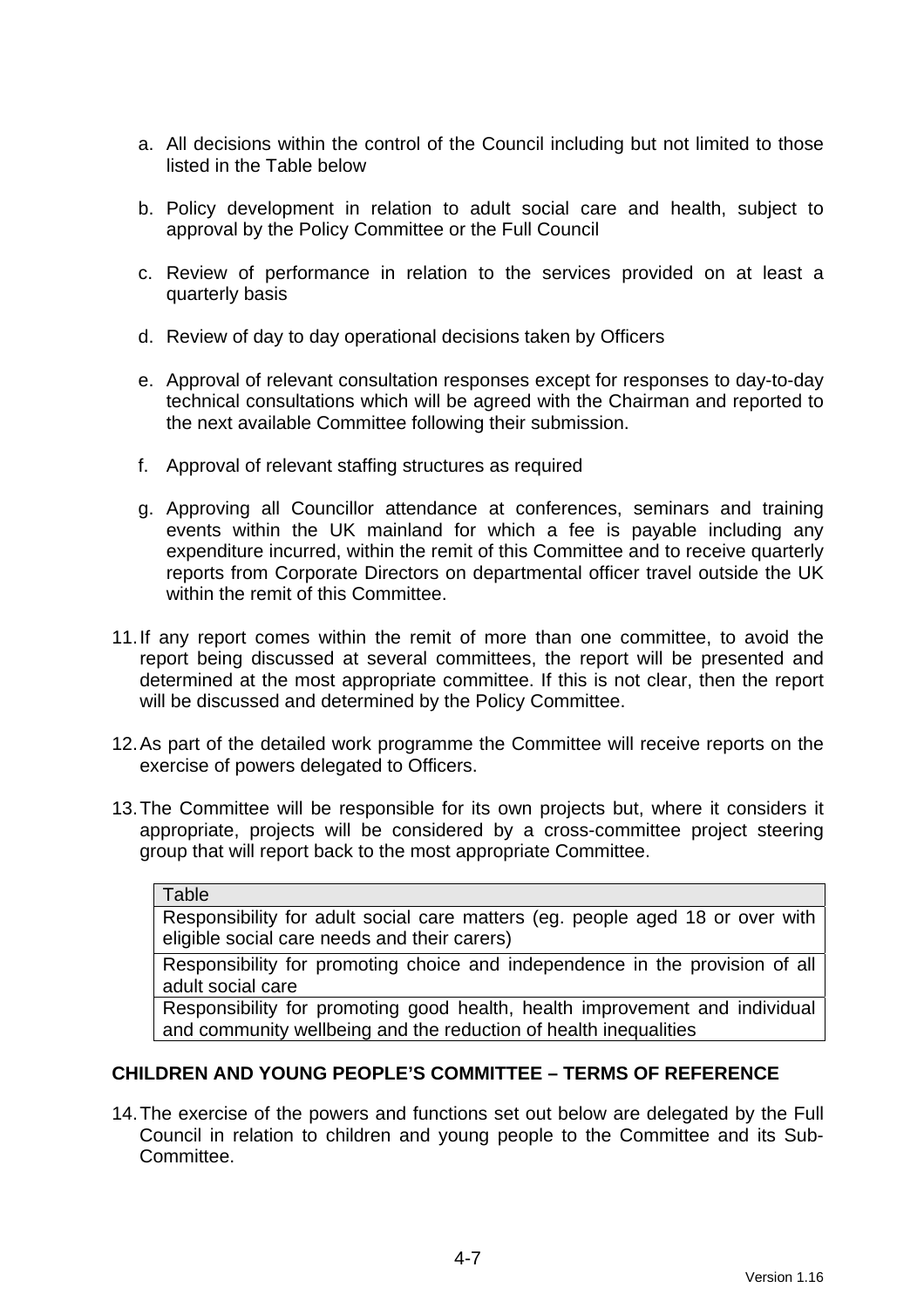- a. All decisions within the control of the Council including but not limited to those listed in the Table below
- b. Policy development in relation to children and young people, subject to approval by the Policy Committee or the Full Council
- c. Review of performance in relation to the services provided on at least a quarterly basis
- d. Review of day to day operational decisions taken by Officers
- e. Approval of consultation responses except for responses to day-to-day technical consultations which will be agreed with the Chairman and reported to the next available Committee following their submission.
- f. Approval of departmental staffing structures as required
- g. Approving all Councillor attendance at conferences, seminars and training events within the UK mainland for which a fee is payable including any expenditure incurred, within the remit of this Committee and the Corporate Parenting Sub-Committee and to receive quarterly reports from Corporate Directors on departmental officer travel outside the UK within the remit of this Committee and the Corporate Parenting Sub-Committee.
- 15. If any report comes within the remit of more than one committee, to avoid the report being discussed at several committees, the report will be presented and determined at the most appropriate committee. If this is not clear, then the report will be discussed and determined by the Policy Committee.
- 16. As part of the detailed work programme the Committee will receive reports on the exercise of powers delegated to Officers.
- 17. The Committee will be responsible for its own projects but, where it considers it appropriate, projects will be considered by a cross-committee project steering group that will report back to the most appropriate Committee.

| Table                                                                          |
|--------------------------------------------------------------------------------|
| Responsibility for services to children and young people in relation to their  |
| care, wellbeing, education or health                                           |
| Responsibility for the functions and powers conferred on or exercisable by the |
| County Council as Local Authority in relation to education                     |
| Responsibility for working with all schools including academies in relation to |
| raising standards of attainment and developing opportunities                   |
| Responsibility for environmental education                                     |
| Responsibility for arts education                                              |
| Responsibility for the Young People's Service                                  |
| Responsibility for Early Years and the Early Years Intervention Service        |
| including Children's Centres                                                   |
| Responsibility for Young People's Sports and Arts Services                     |
| Responsibility for the Targeted Support and Youth Justice Service              |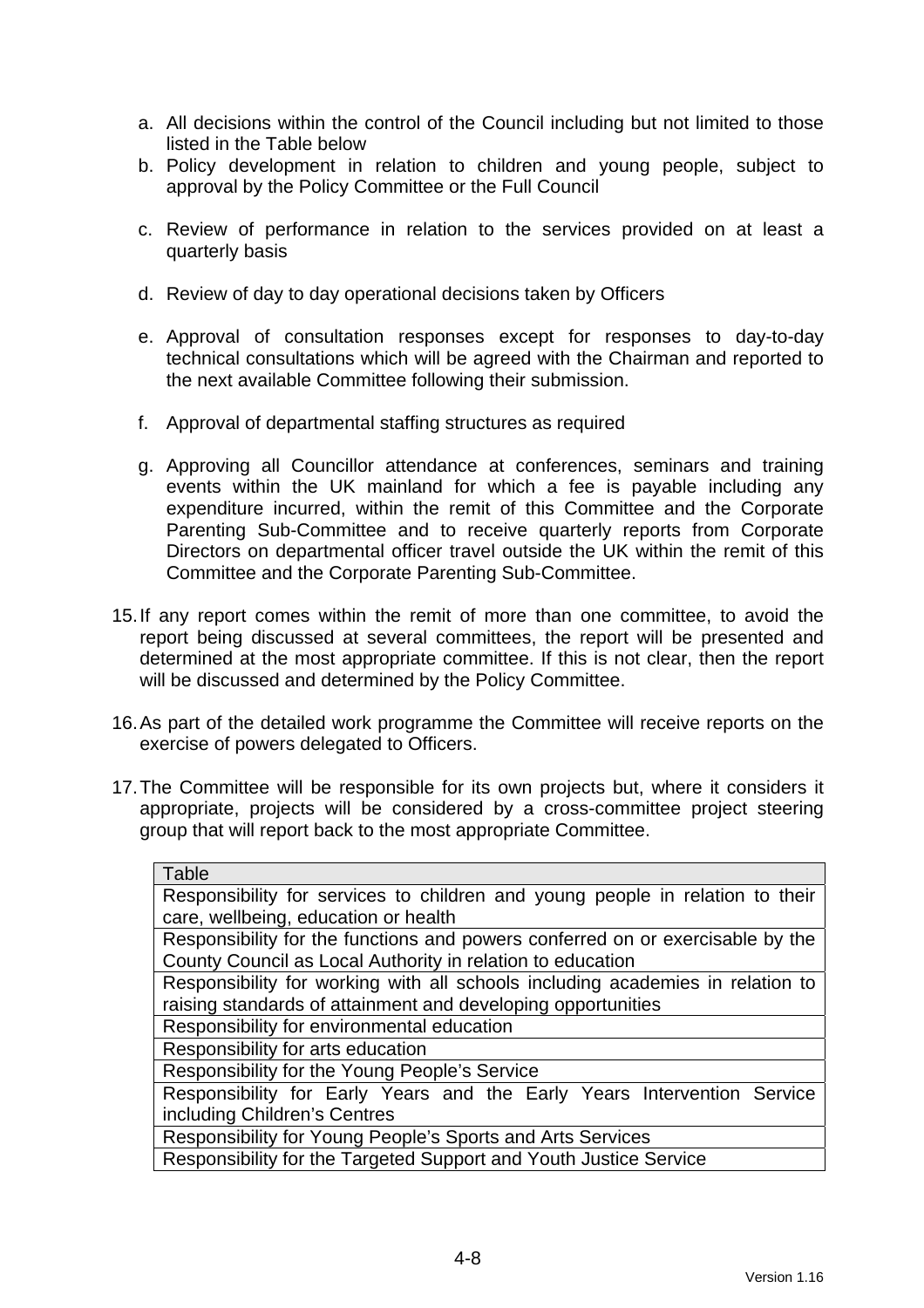18. The Chairman of the Children and Young People's Committee will be designated the lead Councillor for Children and Young People's Services in accordance with Section 19 of the Children Act 2004.

#### **CORPORATE PARENTING SUB-COMMITTEE – TERMS OF REFERENCE**

- 19. This is a sub-committee of the Children and Young People's Committee
- 20. The Sub-Committee is responsible for the following:

**Table** Responsibility for overseeing the County Council's responsibilities as the corporate parent of children and young people in care Responsibility for championing the interests of children and young people in care

#### **COMMUNITY SAFETY COMMITTEE – TERMS OF REFERENCE**

- 21. The exercise of the powers and functions set out below are delegated by the Full Council in relation to community safety:
	- a. All decisions within the control of the Council including but not limited to those listed in the Table below
	- b. Policy development in relation to community safety, subject to approval by the Policy Committee or the Full Council
	- c. Review of performance in relation to the services provided on at least a quarterly basis
	- d. Review of day to day operational decisions taken by officers
	- e. Approval of consultation responses except for responses to day-to-day technical consultations which will be agreed with the Chairman and reported to the next available Committee following their submission.
	- f. Approval of departmental staffing structures as required
	- g. Approving all Councillor attendance at conferences, seminars and training events within the UK mainland for which a fee is payable including any expenditure incurred, within the remit of this Committee and to receive quarterly reports from Corporate Directors on departmental officer travel outside the UK within the remit of this Committee.
- 22. If any report comes within the remit of more than one committee, to avoid the report being discussed at several committees, the report will be presented and determined at the most appropriate committee. If this is not clear, then the report will be discussed and determined by the Policy Committee.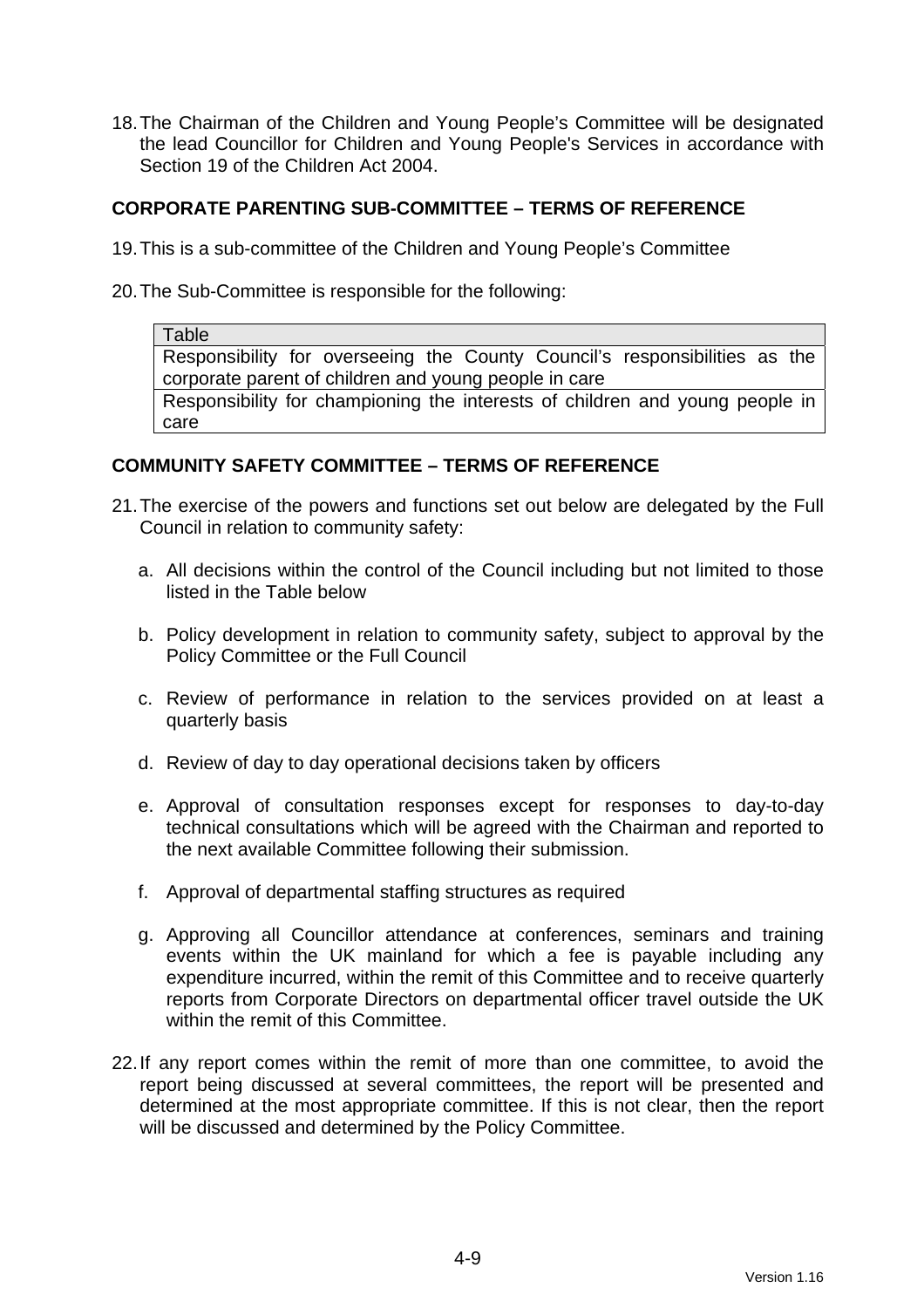- 23. As part of the detailed work programme the Committee will receive reports on the exercise of powers delegated to Officers.
- 24. The Committee will be responsible for its own projects but, where it considers it appropriate, projects will be considered by a cross-committee project steering group that will report back to the most appropriate Committee.

#### **Table** Responsibility for the following statutory duties:- • community safety • as a Food Authority

- as a Weights and Measures Authority
- as a Trading Standards Authority and in relation to consumer protection and advice

#### • the Coroner's Service

Responsibility for civil defence and emergency planning

Responsibility for the registration services for births, deaths and marriages Responsibility for the safety of sports grounds

Responsibility for statutory crime and disorder and flood risk management scrutiny

# **CULTURE COMMITTEE – TERMS OF REFERENCE**

- 25. The exercise of the powers and functions set out below are delegated by the Full Council in relation to culture:
	- a. All decisions within the control of the Council including but not limited to those listed in the Table below
	- b. Policy development in relation to culture, subject to approval by the Policy Committee or the Full Council
	- c. Review of performance in relation to the services provided on at least a quarterly basis
	- d. Review of day to day operational decisions taken by officers
	- e. Approval of consultation responses except for responses to day-to-day technical consultations which will be agreed with the Chairman and reported to the next available Committee following their submission.
	- f. Approval of departmental staffing structures as required
	- g. Approving all Councillor attendance at conferences, seminars and training events within the UK mainland for which a fee is payable including any expenditure incurred, within the remit of this Committee and to receive quarterly reports from Corporate Directors on departmental officer travel outside the UK within the remit of this Committee.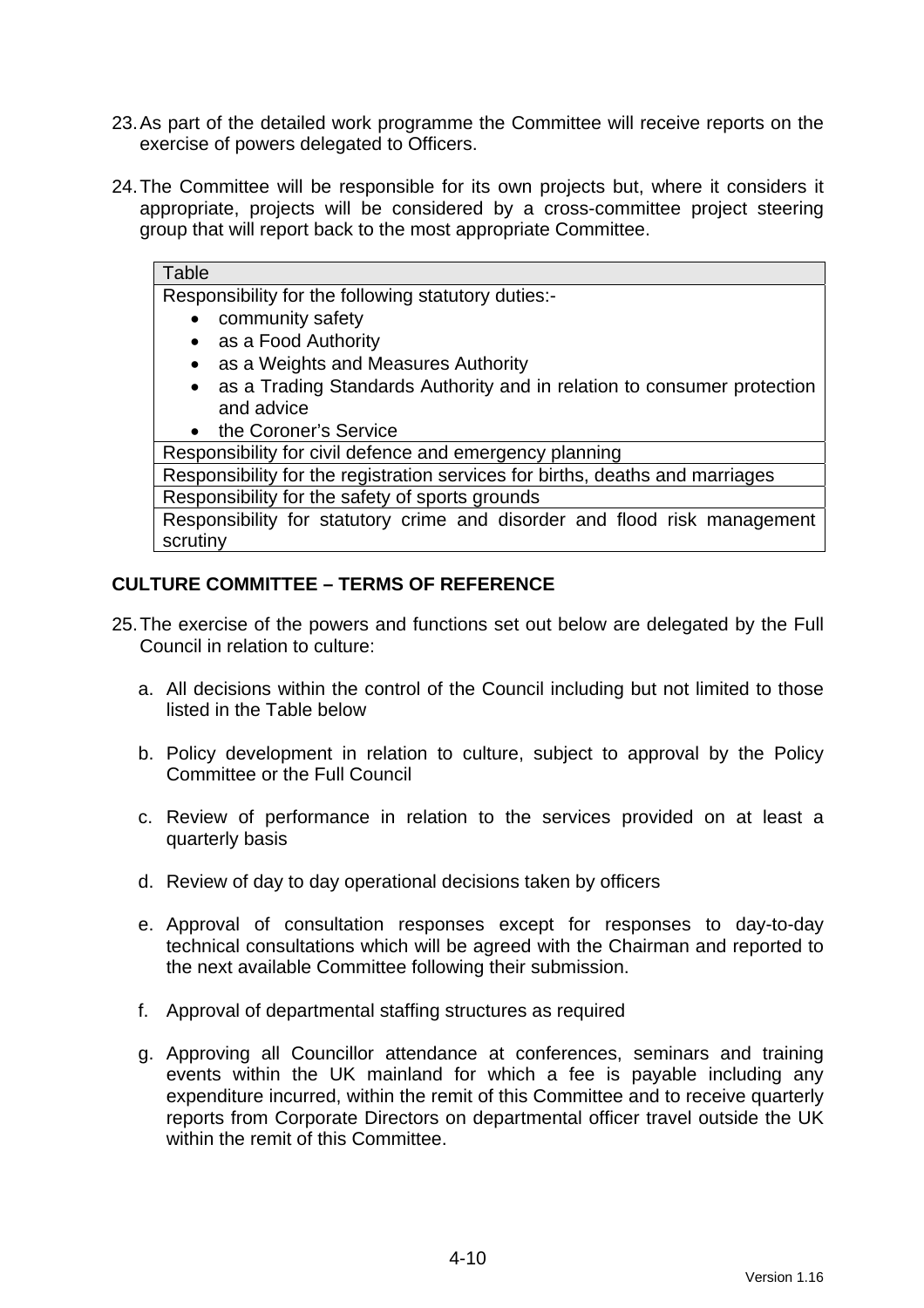- 26. If any report comes within the remit of more than one committee, to avoid the report being discussed at several committees, the report will be presented and determined at the most appropriate committee. If this is not clear, then the report will be discussed and determined by the Policy Committee.
- 27. As part of the detailed work programme the Committee will receive reports on the exercise of powers delegated to Officers.
- 28. The Committee will be responsible for its own projects but, where it considers it appropriate, projects will be considered by a cross-committee project steering group that will report back to the most appropriate Committee.

| Table                                                                        |
|------------------------------------------------------------------------------|
| Responsibility for libraries and archives                                    |
| Responsibility for adult learning                                            |
| Responsibility for strategic development of the arts                         |
| Responsibility for development of cultural and heritage activities           |
| Responsibility for support for sports development and sports facilities      |
| throughout the County                                                        |
| Responsibility for country parks, open spaces, common land and town or       |
| village greens, promoting public access to land except by highways means and |
| other countryside services                                                   |
| Responsibility for promotion and development of tourism in the County        |
| Responsibility for conservation and archaeology                              |

#### **ECONOMIC DEVELOPMENT COMMITTEE – TERMS OF REFERENCE**

- 29. The exercise of the powers and functions set out below are delegated by the Full Council in relation to economic development:
	- a. All decisions within the control of the Council including but not limited to those listed in the Table below
	- b. Policy development in relation to economic development, subject to approval by the Policy Committee or the Full Council
	- c. Review of performance in relation to the services provided on at least a quarterly basis
	- d. Review of day to day operational decisions taken by officers
	- e. Approval of consultation responses except for responses to day-to-day technical consultations which will be agreed with the Chairman and reported to the next available Committee following their submission.
	- f. Approval of departmental staffing structures as required
	- g. Approving all Councillor attendance at conferences, seminars and training events within the UK mainland for which a fee is payable including any expenditure incurred, within the remit of this Committee and to receive quarterly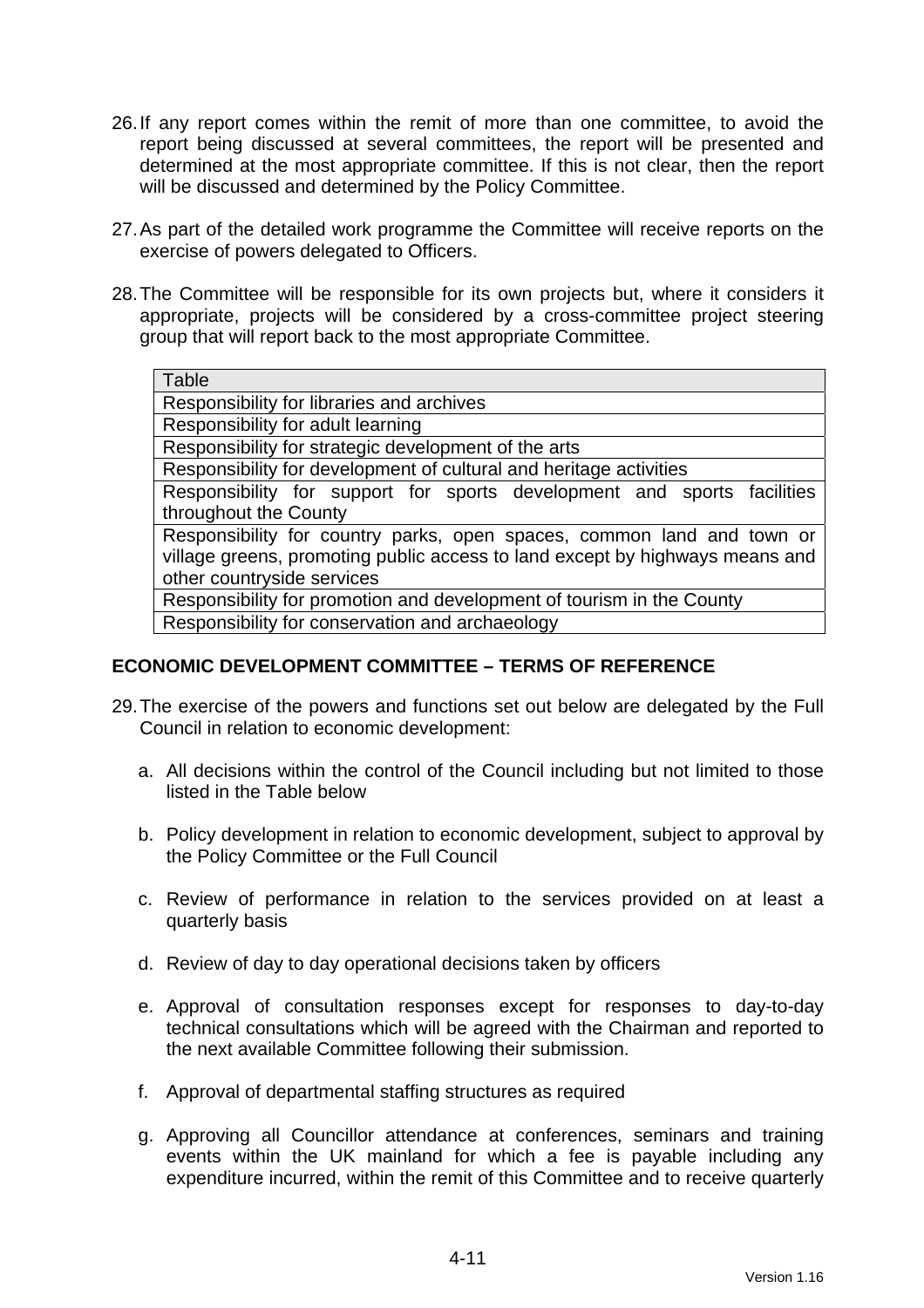reports from Corporate Directors on departmental officer travel outside the UK within the remit of this Committee.

- 30. If any report comes within the remit of more than one committee, to avoid the report being discussed at several committees, the report will be presented and determined at the most appropriate committee. If this is not clear, then the report will be discussed and determined by the Policy Committee.
- 31. As part of the detailed work programme the Committee will receive reports on the exercise of powers delegated to officers.
- 32. The Committee will be responsible for its own projects but, where it considers it appropriate, projects will be considered by a cross-committee project steering group that will report back to the most appropriate committee.

#### Table

Responsibility for promoting economic development, regeneration and associated activities

Responsibility for liaising with business clubs in the County

#### **ENVIRONMENT AND SUSTAINABILITY COMMITTEE – TERMS OF REFERENCE**

- 33. The exercise of the powers and functions set out below are delegated by the Full Council in relation to environment and sustainability:
	- a. All decisions within the control of the Council including but not limited to those listed in the Table below
	- b. Policy development in relation to environment and sustainability, subject to approval by the Policy Committee or the Full Council
	- c. Review of performance in relation to the services provided on at least a quarterly basis
	- d. Review of day to day operational decisions taken by officers
	- e. Approval of consultation responses except for responses to day-to-day technical consultations which will be agreed with the Chairman and reported to the next available Committee following their submission.
	- f. Approval of departmental staffing structures as required
	- g. Approving all Councillor attendance at conferences, seminars and training events within the UK mainland for which a fee is payable including any expenditure incurred, within the remit of this Committee and to receive quarterly reports from Corporate Directors on departmental officer travel outside the UK within the remit of this Committee.
- 34. If any report comes within the remit of more than one committee, to avoid the report being discussed at several committees, the report will be presented and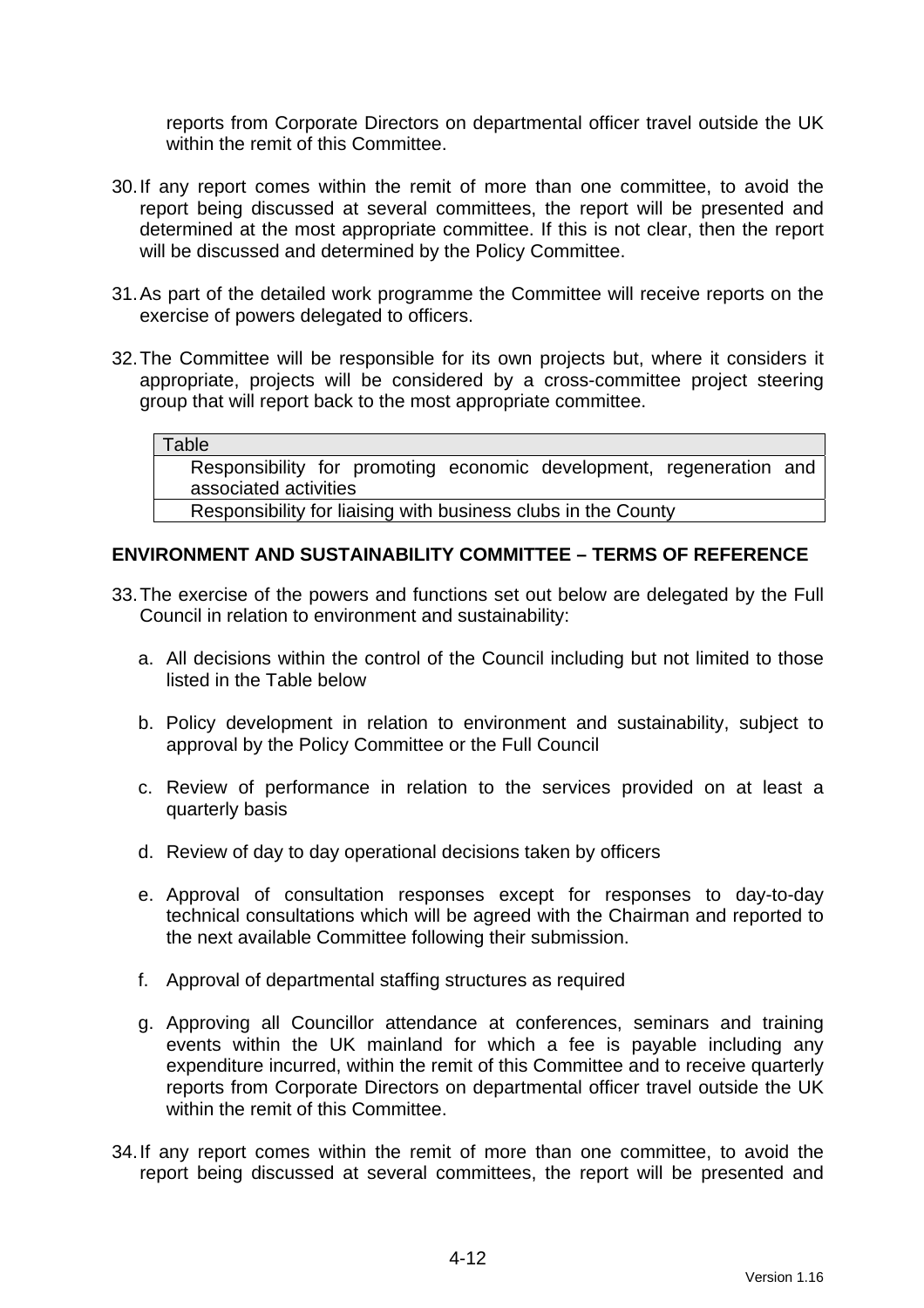determined at the most appropriate committee. If this is not clear, then the report will be discussed and determined by the Policy Committee.

- 35. As part of the detailed work programme the Committee will receive reports on the exercise of powers delegated to officers.
- 36. The Committee will be responsible for its own projects but, where it considers it appropriate, projects will be considered by a cross-committee project steering group that will report back to the most appropriate Committee.

#### Table

Responsibility for all matters relating to minerals and waste planning not falling within the delegation of any other committee.

Responsibility for all matters relating to Council's role as Waste Disposal Authority.

Responsibility for the Local Improvement Scheme

Responsibility for making observations on planning matters on which the County Council is consulted, in accordance with the agreed protocol

Responsibility for all matters relating to environmental awareness and sustainability

Responsibility for any matter relating to the control of pollution or the management of air quality

### **HEALTH AND WELLBEING BOARD – TERMS OF REFERENCE**

- 37. To prepare and publish a joint strategic needs assessment.
- 38. To prepare and publish a joint health and wellbeing strategy based on the needs identified in the joint strategic needs assessment and to oversee the implementation of the strategy.
- 39. Discretion to give Nottinghamshire County Council an opinion on whether the Council is discharging its statutory duty to have due regard to the joint strategic needs assessment and the health and wellbeing strategy.
- 40. To promote and encourage integrated working including joint commissioning in order to deliver cost effective services and appropriate choice. This includes providing assistance and advice and other support as appropriate, and joint working with services that impact on wider health determinants.
- 41. To discuss all issues considered to be relevant to the overall responsibilities of the Health and Wellbeing Board, and to perform any specific duties allocated by the Department of Health.

#### **HEALTH SCRUTINY COMMITTEE – TERMS OF REFERENCE**

42. Responsibility for scrutinising health matters in the County Council's area.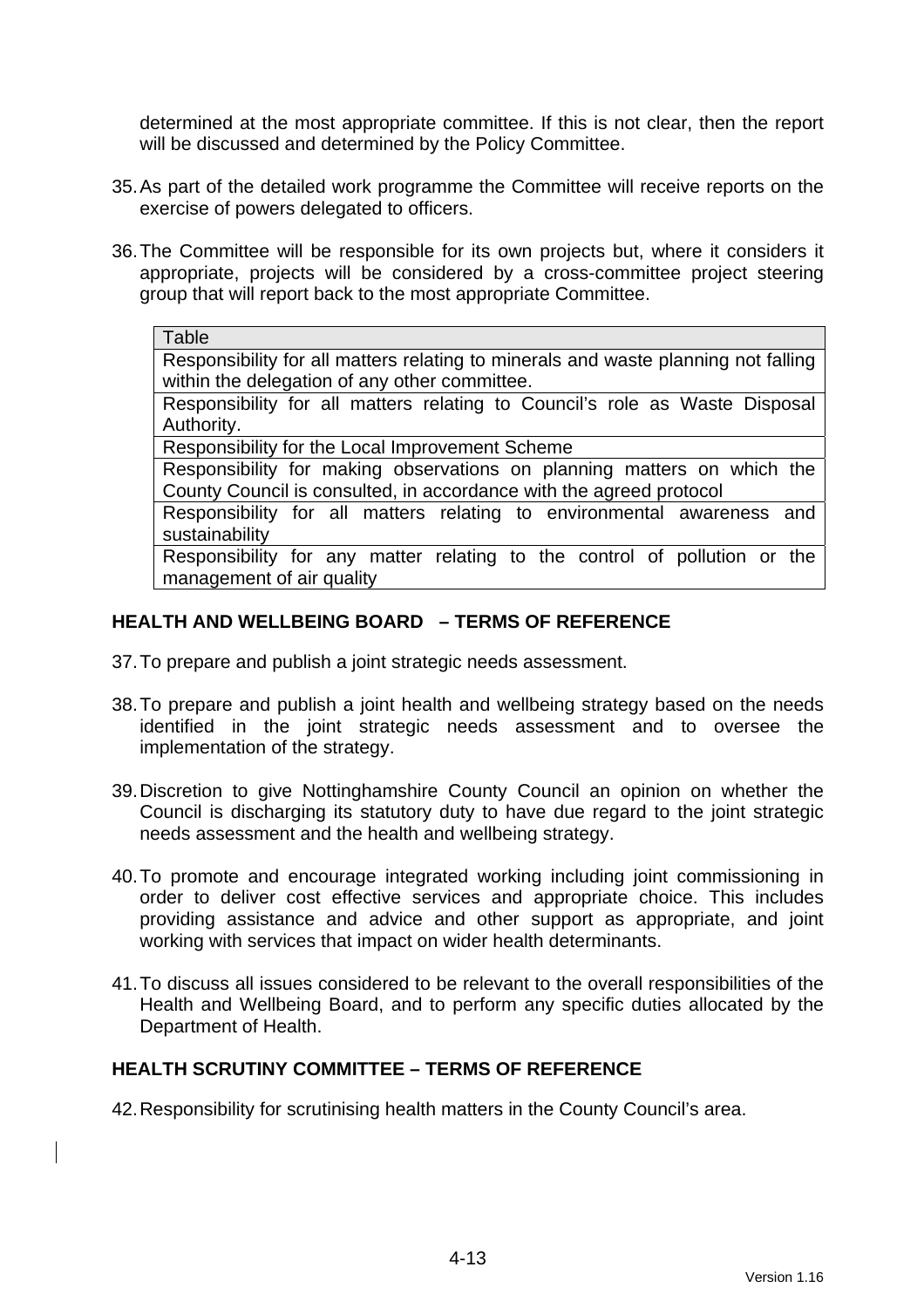#### **JOINT COMMITTEE FOR STRATEGIC PLANNING AND TRANSPORTATION – TERMS OF REFERENCE**

43. To advise the County Council and the City Council on strategic planning and transport matters taking account the best interests of the whole of Greater Nottingham.

#### **JOINT CITY/COUNTY HEALTH SCRUTINY COMMITTEE – TERMS OF REFERENCE**

44. To scrutinise health matters which impact both on the areas covered by Nottingham City Council and Nottinghamshire County Council.

#### **LOCAL JOINT RESOLUTIONS COMMITTEE – TERMS OF REFERENCE**

- 45. The exercise of the powers and functions set out below are delegated by the Full Council:
	- a. Responsibility for considering any issues where agreement cannot be reached between management and the trade unions.

**NOTE:** The Committee will have no delegated authority; any recommendations will be referred either to the Personnel Committee or to the Full Council for approval. This Committee will meet only as and when required.

#### **LOCAL PENSION BOARD – TERMS OF REFERENCE**

- 46. The exercise of the powers and functions set out below are delegated by the Full Council to the Local Pension Board:
	- a. Responsibility for assisting the Nottinghamshire Pension Fund Committee and its sub-committees:
		- To secure compliance with all legislation relating to the governance and administration of the Local Government Pension Scheme in Nottinghamshire and the requirements imposed by the Pensions Regulator, and
		- To ensure the effective and efficient governance and administration of the Local Government Pension Scheme in Nottinghamshire
	- b. Authority to request information with regard to any aspect of the Council's function as Administering Authority of the Local Government Pension Scheme in Nottinghamshire, any such request to be reasonably complied with.
	- c. Authority to make recommendations to County Council or the relevant committee, any such recommendations being considered and a response made within a reasonable period of time.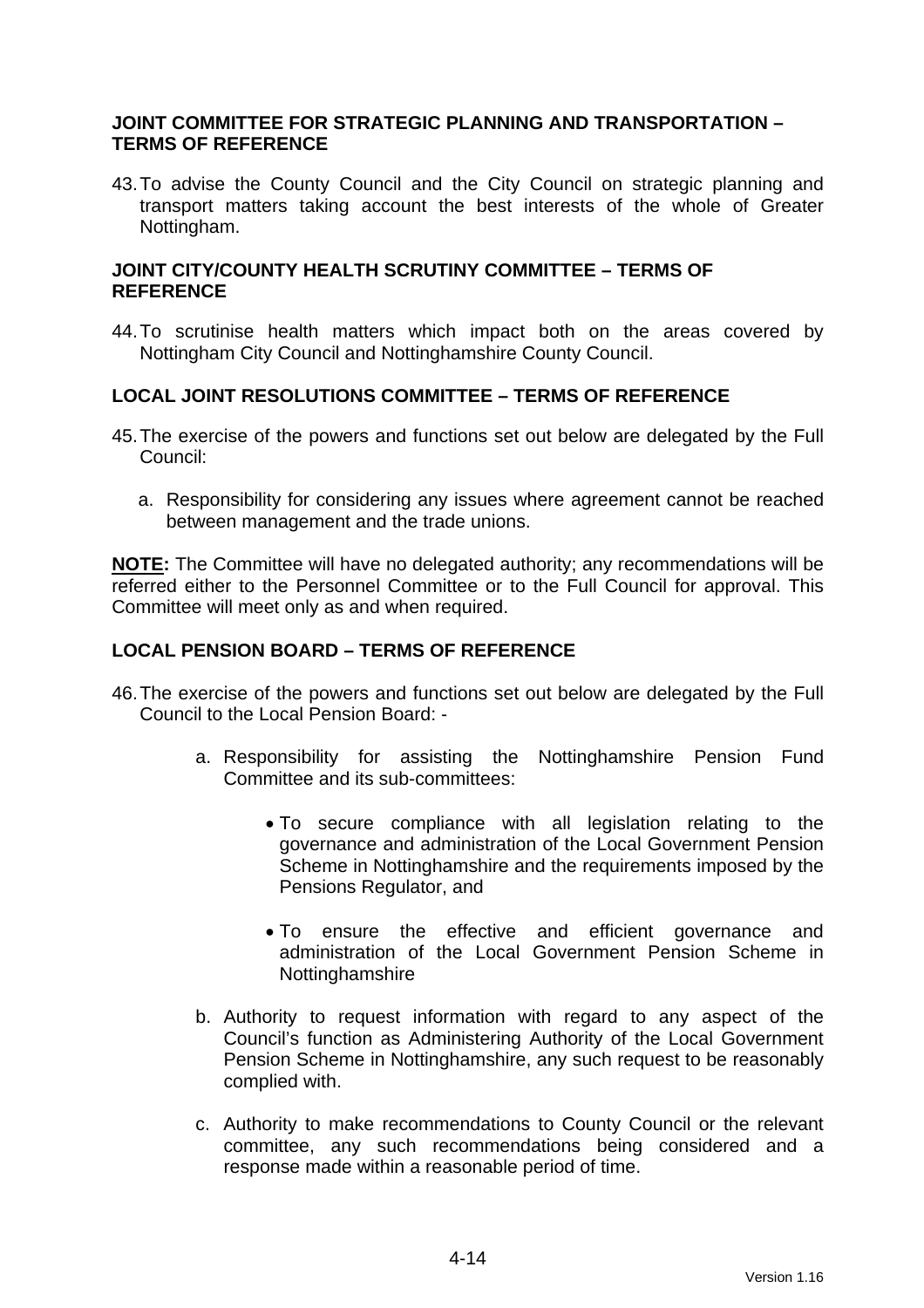d. Authority to escalate serious concerns [relating to potential fundamental breach of legislation or governance failure] to the relevant body.

# **PLANNING AND LICENSING COMMITTEE – TERMS OF REFERENCE**

- 47. The exercise of the powers and functions set out below are delegated by the Full Council:
	- a. Responsibility for the regulatory functions of the Council in relation to planning, monitoring, enforcement and licensing.
	- b. Responsibility for the regulatory functions of the Council in relation to public rights of way and cycle paths.
	- c. Responsibility for all licensing functions given to the Authority by law, except safety of sports grounds.
	- d. Receiving reports on the exercise of powers delegated to officers in relation to functions for which this Committee is responsible.
	- e. Approval for consultation responses relating to the Committee's functions except for responses to day-to-day technical consultations which will be agreed with the Chairman and reported to the next available Committee following their submission.
	- f. Approving all Councillor attendance at conferences, seminars and training events within the UK mainland for which a fee is payable including any expenditure incurred, within the remit of this Committee and to receive quarterly reports from Corporate Directors on departmental officer travel outside the UK within the remit of this Committee.

# **PUBLIC HEALTH COMMITTEE – TERMS OF REFERENCE**

- 48. The exercise of the powers and functions set out below are delegated by the Full Council in relation to public health:
	- a. All decisions within the control of the Council including but not limited to those listed in the Table below
	- b. Policy development in relation to Public Health, subject to approval by the Policy Committee or the Full Council
	- c. Review of performance in relation to the services provided on at least a quarterly basis
	- d. Review of day to day operational decisions taken by officers
	- e. Approval of consultation responses except for responses to day-to-day technical consultations which will be agreed with the Chairman and reported to the next available Committee following their submission.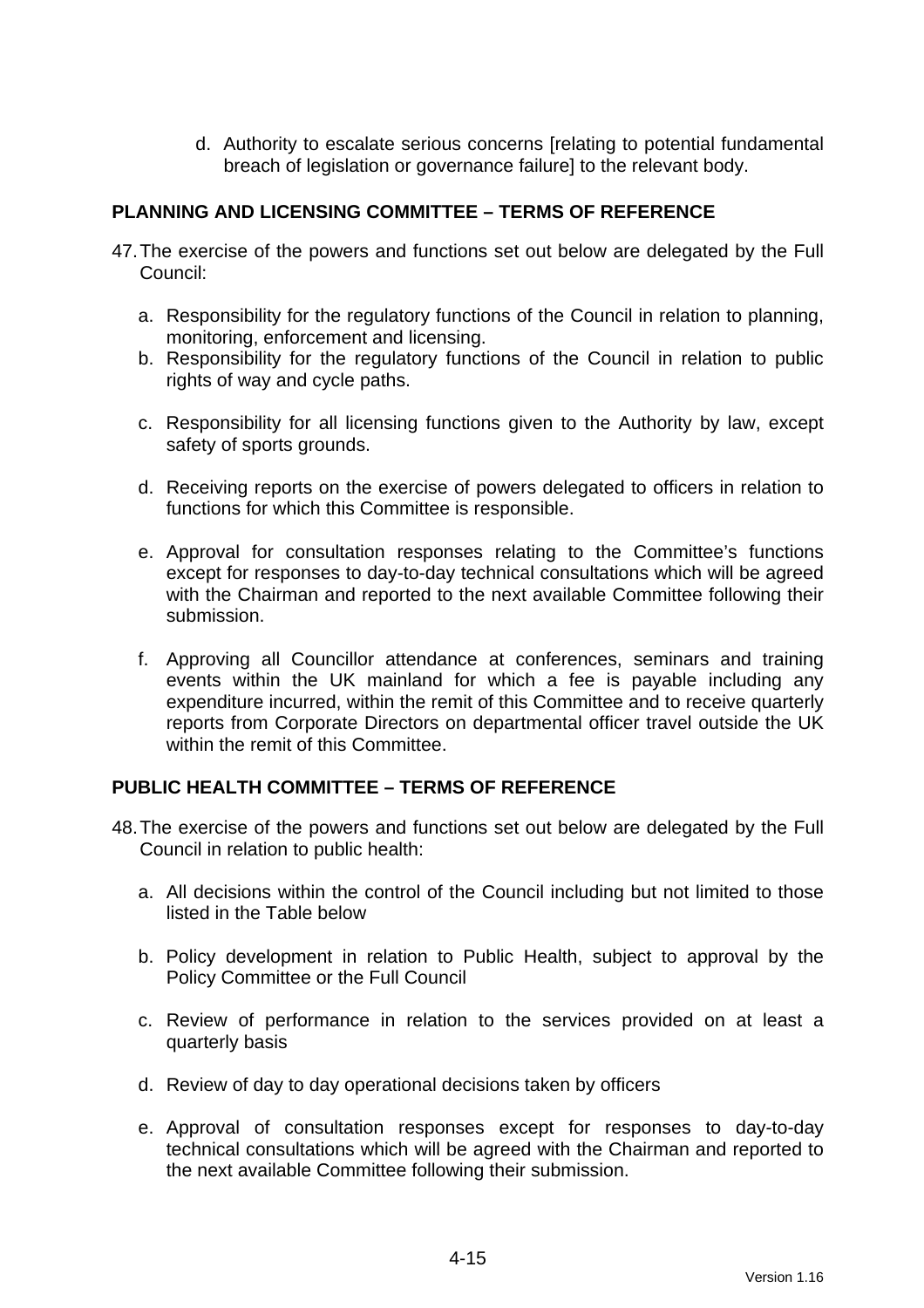- f. Approval of relevant staffing structures as required
- g. Approving all Councillor attendance at conferences, seminars and training events within the UK mainland for which a fee is payable including any expenditure incurred, within the remit of this Committee and to receive quarterly reports from Corporate Directors on departmental officer travel outside the UK within the remit of this Committee.
- 49. If any report comes within the remit of more than one committee, to avoid the report being discussed at several committees, the report will be presented and determined at the most appropriate committee. If this is not clear, then the report will be discussed and determined by the Policy Committee.
- 50. As part of the detailed work programme the Committee will receive reports on the exercise of powers delegated to officers.
- 51. The Committee will be responsible for its own projects but, where it considers it appropriate, projects will be considered by a cross-committee project steering group that will report back to the most appropriate committee.

#### **Table**

Responsibility for Public Health with the exception of functions reserved to the Health and Wellbeing Board

# **TRANSPORT AND HIGHWAYS COMMITTEE – TERMS OF REFERENCE**

- 52. The exercise of the powers and functions set out below are delegated by the Full Council in relation to transport and highways:
	- a. All decisions within the control of the Council including but not limited to those listed in the Table below
	- b. Policy development in relation to transport and highways, subject to approval by the Policy Committee or the Full Council
	- c. Review of performance in relation to the services provided on at least a quarterly basis
	- d. Review of day to day operational decisions taken by officers
	- e. Approval of consultation responses except for responses to day-to-day technical consultations which will be agreed with the Chairman and reported to the next available Committee following their submission.
	- f. Approval of departmental staffing structures as required
	- g. Approving all Councillor attendance at conferences, seminars and training events within the UK mainland for which a fee is payable including any expenditure incurred, within the remit of this Committee and to receive quarterly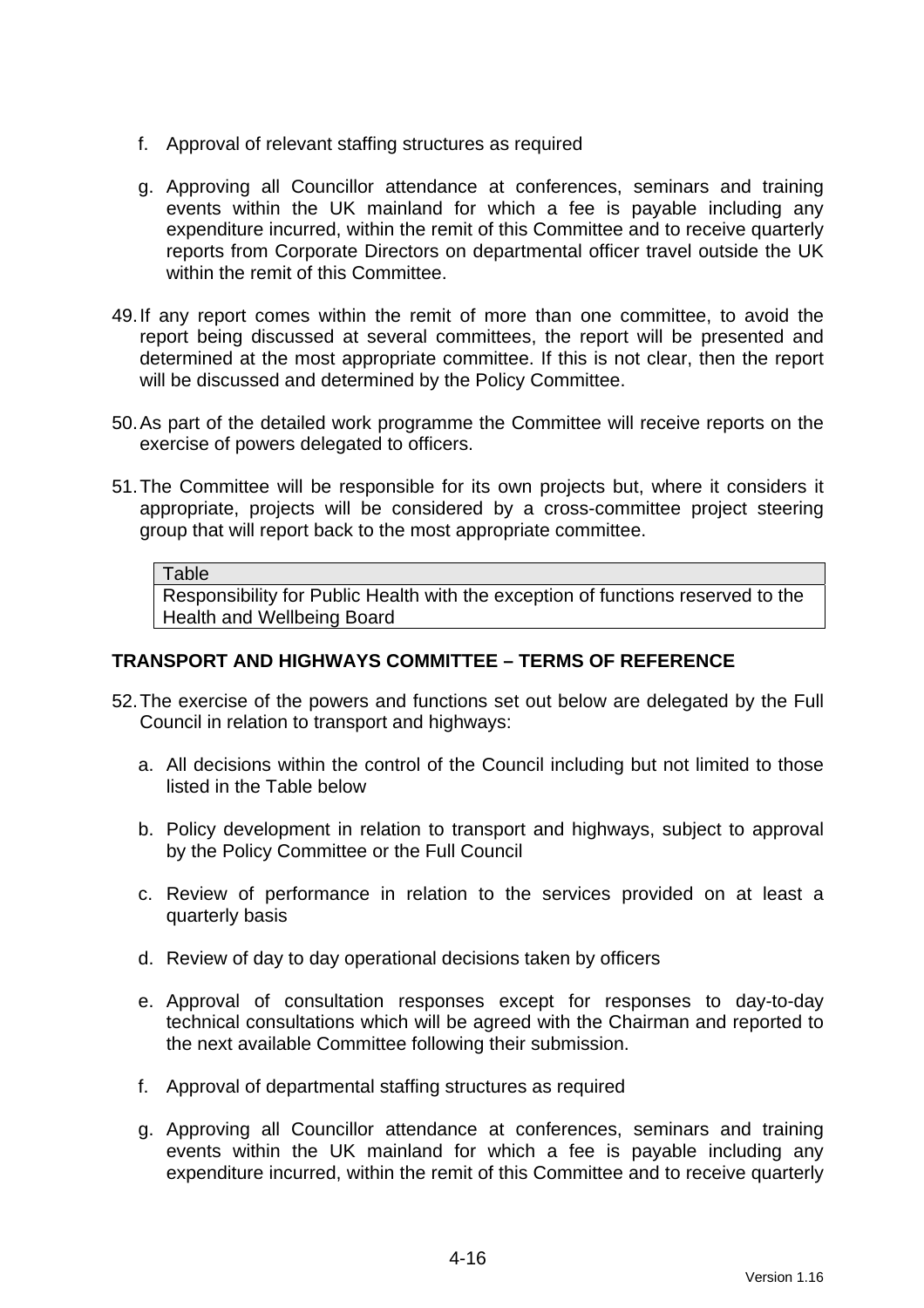reports from Corporate Directors on departmental officer travel outside the UK within the remit of this Committee.

- 53. If any report comes within the remit of more than one committee, to avoid the report being discussed at several committees, the report will be presented and determined at the most appropriate committee. If this is not clear, then the report will be discussed and determined by the Policy Committee.
- 54. As part of the detailed work programme the Committee will receive reports on the exercise of powers delegated to officers.
- 55. The Committee will be responsible for its own projects but, where it considers it appropriate, projects will be considered by a cross-committee project steering group that will report back to the most appropriate Committee.

#### Table

Responsibility for transport and highways (except those which are delegated to other committees) including:

- the planning, management and maintenance of highways including traffic management and residents' parking schemes
- the development of integrated transport systems
- road safety

Responsibility for making highways observations relating to planning applications, on which the County Council is consulted as required by the agreed protocol

Responsibility for the provision of passenger transport services, including bus and rail initiatives

Responsibility for the Council's highways internal trading organisations

# **INTERNAL MANAGEMENT COMMITTEES**

# **AUDIT COMMITTEE – TERMS OF REFERENCE**

- 56. The exercise of the powers and functions set out below are delegated by the Full Council:
	- a. Responsibility for advising Council on the adequacy of the Council's systems of internal control and overseeing the external auditor's annual audit of the accounts
	- b. Responsibility for maintaining an overview of the Council's Financial Regulations and anti-fraud and anti-corruption strategies

# **CONDUCT COMMITTEE - TERMS OF REFERENCE**

57. The exercise of the powers and functions set out below are delegated by the Full Council in relation to the Code of Conduct for Councillors and Co-opted Members:

Table Responsibility for considering complaints relating to alleged breaches of the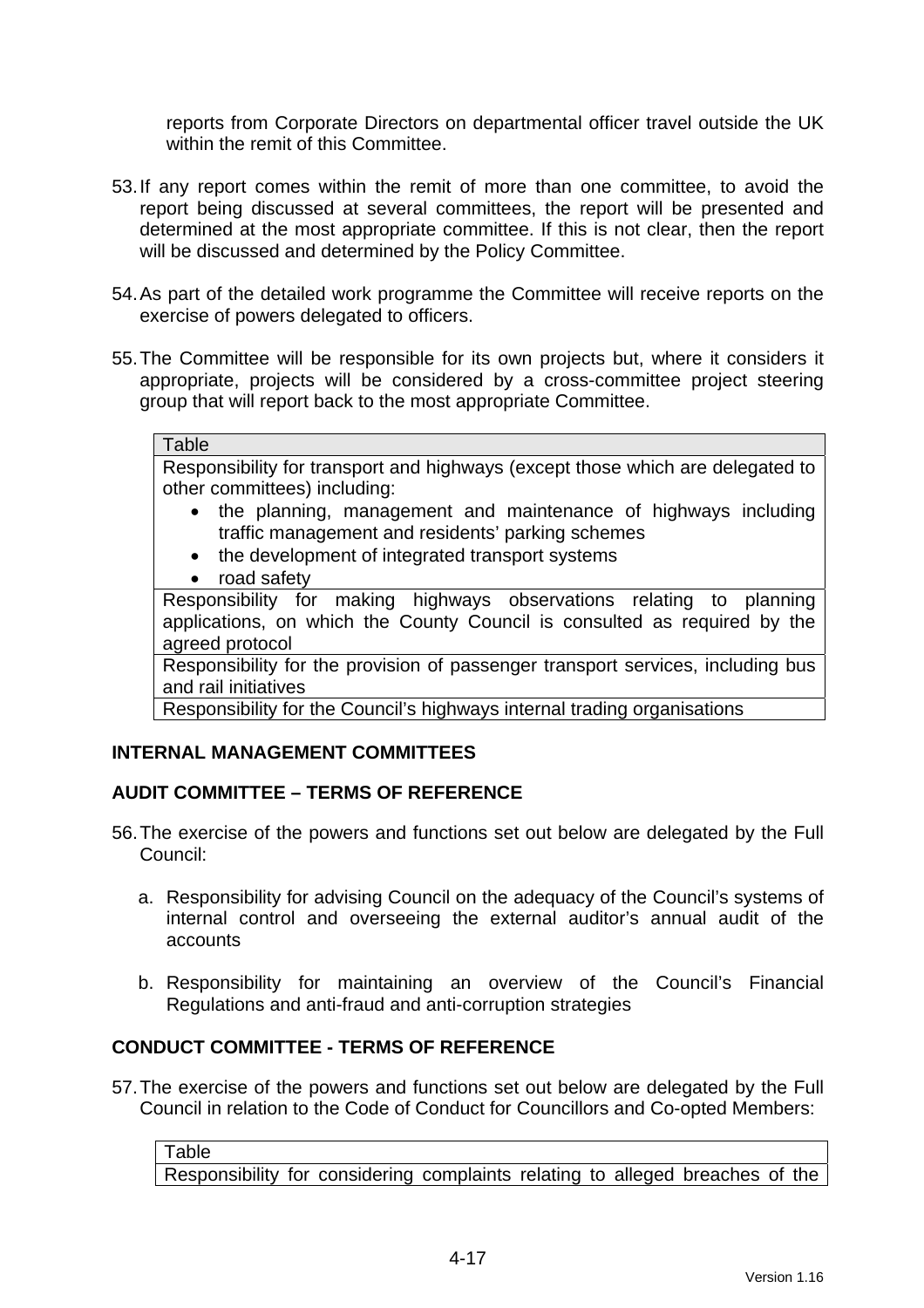Code of Conduct for Councillors and Co-Opted Members

# **FINANCE AND PROPERTY COMMITTEE – TERMS OF REFERENCE**

- 58. The exercise of the powers and functions set out below are delegated by the Full Council in relation to finance and property:
	- a. All decisions within the control of the Council including but not limited to those listed in the Table below
	- b. Policy development in relation to finance and property, subject to approval by the Policy Committee or the Full Council
	- c. Review of performance in relation to the services provided on at least a quarterly basis
	- d. Review of day to day operational decisions taken by officers
	- e. Approval of consultation responses except for responses to day-to-day technical consultations which will be agreed with the Chairman and reported to the next available Committee following their submission.
	- f. Approval of departmental staffing structures as required
	- g. Approving all Councillor attendance at conferences, seminars and training events within the UK mainland for which a fee is payable including any expenditure incurred, within the remit of this Committee and to receive quarterly reports from Corporate Directors on departmental officer travel outside the UK within the remit of this Committee.
- 59. If any report comes within the remit of more than one committee, to avoid the report being discussed at several committees, the report will be presented and determined at the most appropriate committee. If this is not clear, then the report will be discussed and determined by the Policy Committee.
- 60. As part of the detailed work programme the Committee will receive reports on the exercise of powers delegated to officers.
- 61. The Committee will be responsible for its own projects but, where it considers it appropriate, projects will be considered by a cross-committee project steering group that will report back to the most appropriate Committee.

#### Table

Responsibility for the financial management of the Authority including recommending to Council the financial strategy, annual revenue budget, annual capital budget, asset management plan and precept on billing authorities

Responsibility for the monitoring, reviewing and development of the financial framework of the Council including its audit, investments, budgeting and accounting functions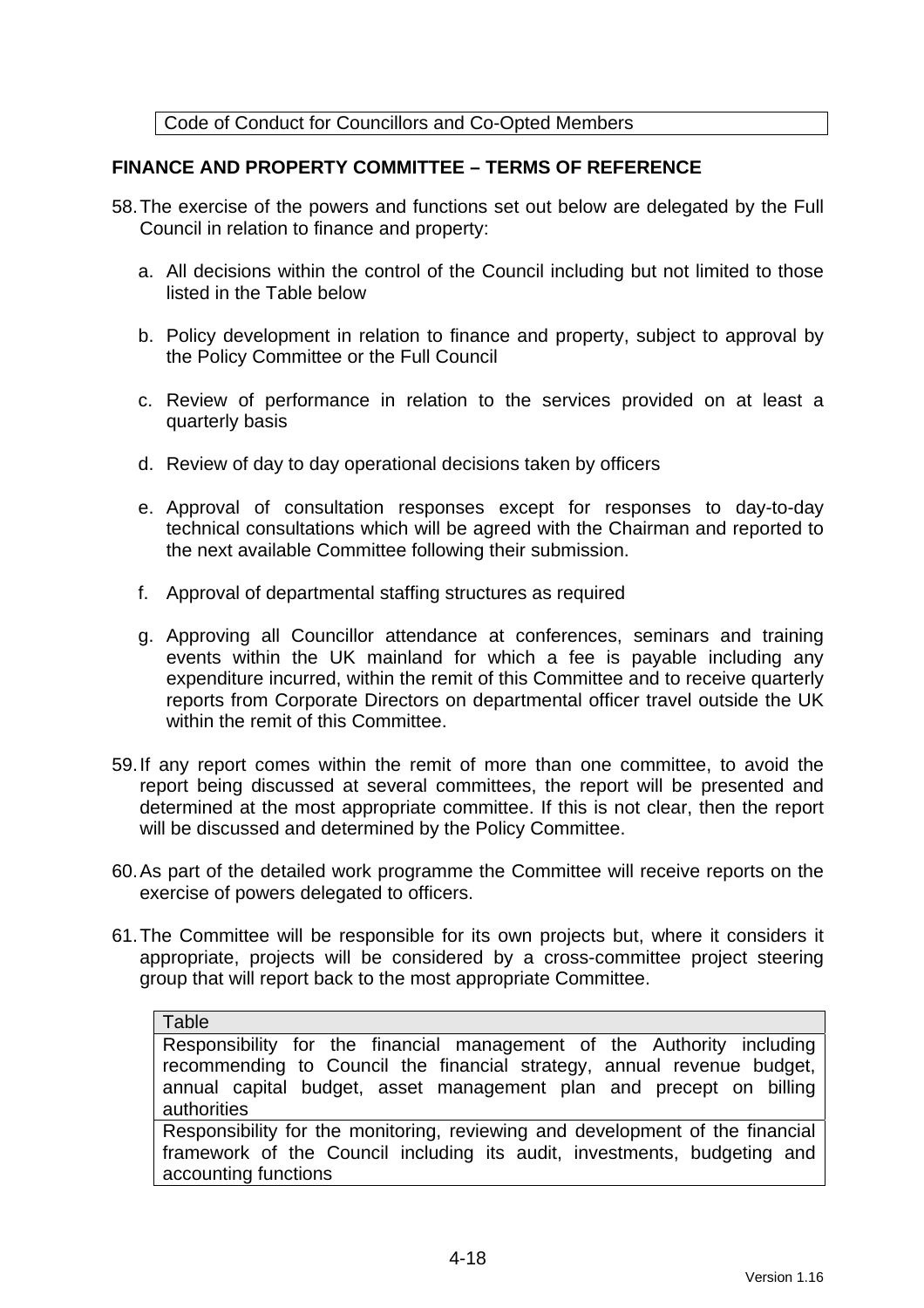**Table** 

Responsibility for corporate procurement

Responsibility for all property related functions including acquisitions and disposals

Responsibility for property design and construction and related consultancy services

Responsibility for the Council's information and communication technology (ICT) strategy

Responsibility for monitoring the Councillors' Divisional Fund

Responsibility for the Council's County Supplies internal trading organisation Reviewing and recommending Financial Regulations to the Council for adoption

# **NOTTINGHAMSHIRE PENSION FUND COMMITTEE – TERMS OF REFERENCE**

- 62. The exercise of the powers and functions set out below are delegated by the Full Council in relation to pensions:
	- a. All decisions within the control of the Council including but not limited to those listed in the Table below
	- b. Policy development in relation to pensions, subject to approval by the Policy Committee or the Full Council
	- c. Review of performance in relation to the services provided on at least a quarterly basis
	- d. Review of day to day operational decisions taken by officers
	- e. Approval of consultation responses except for responses to day-to-day technical consultations which will be agreed with the Chairman and reported to the next available Committee following their submission.
	- f. Approving all Councillor attendance at conferences, seminars and training events within the UK mainland for which a fee is payable including any expenditure incurred, within the remit of this Committee and to receive quarterly reports from Corporate Directors on departmental officer travel outside the UK within the remit of this Committee.
- 63. If any report comes within the remit of more than one committee, to avoid the report being discussed at several committees, the report will be presented and determined at the most appropriate committee. If this is not clear, then the report will be discussed and determined by the Policy Committee.
- 64. As part of the detailed work programme the Committee will receive reports on the exercise of powers delegated to officers.
- 65. The Committee will be responsible for its own projects but, where it considers it appropriate, projects will be considered by a cross-committee project steering group that will report back to the most appropriate Committee.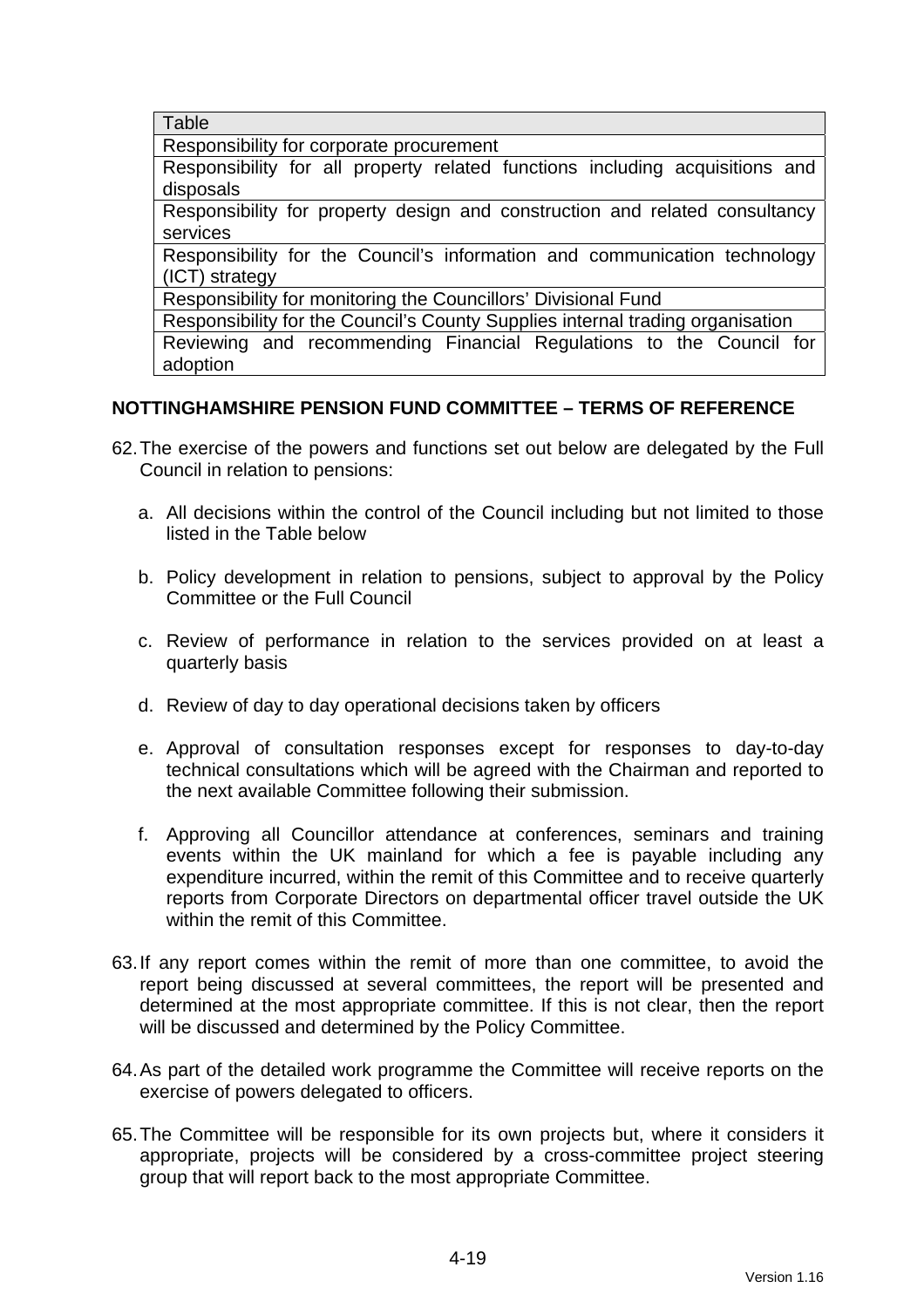**Table** 

Administering the Nottinghamshire Pension Fund, including investments by and management of pension funds

**NOTE:** The County Council administers this Pension Fund on behalf of Nottinghamshire County Council, Nottingham City Council, the District and Borough Councils and other admitted bodies in Nottinghamshire.

# **PENSIONS INVESTMENT SUB-COMMITTEE – TERMS OF REFERENCE**

66. This is a sub-committee of the Nottinghamshire Pension Fund Committee

67. The exercise of the powers and functions set out below are delegated:

a. Responsibility for investment performance management of the Fund Managers and making appropriate recommendations to the Nottinghamshire Pension Fund Committee.

# **PENSIONS SUB-COMMITTEE – TERMS OF REFERENCE**

68. This is a sub-committee of the Nottinghamshire Pension Fund Committee

69. The exercise of the powers and functions set out below are delegated:

a. Responsibility for making recommendations to the Nottinghamshire Pension Fund Committee on matters relating to the administration and investment of the Pensions Fund.

# **PERSONNEL COMMITTEE – TERMS OF REFERENCE**

- 70. The exercise of the powers and functions set out below are delegated by the Full Council in relation to personnel:
	- a. All decisions within the control of the Council including but not limited to those listed in the Table below
	- b. Policy development in relation to personnel, subject to approval by the Policy Committee or the Full Council
	- c. Review of performance in relation to the services provided on at least a quarterly basis
	- d. Review of day to day operational decisions taken by officers
	- e. Approval of consultation responses except for responses to day-to-day technical consultations which will be agreed with the Chairman and reported to the next available Committee following their submission.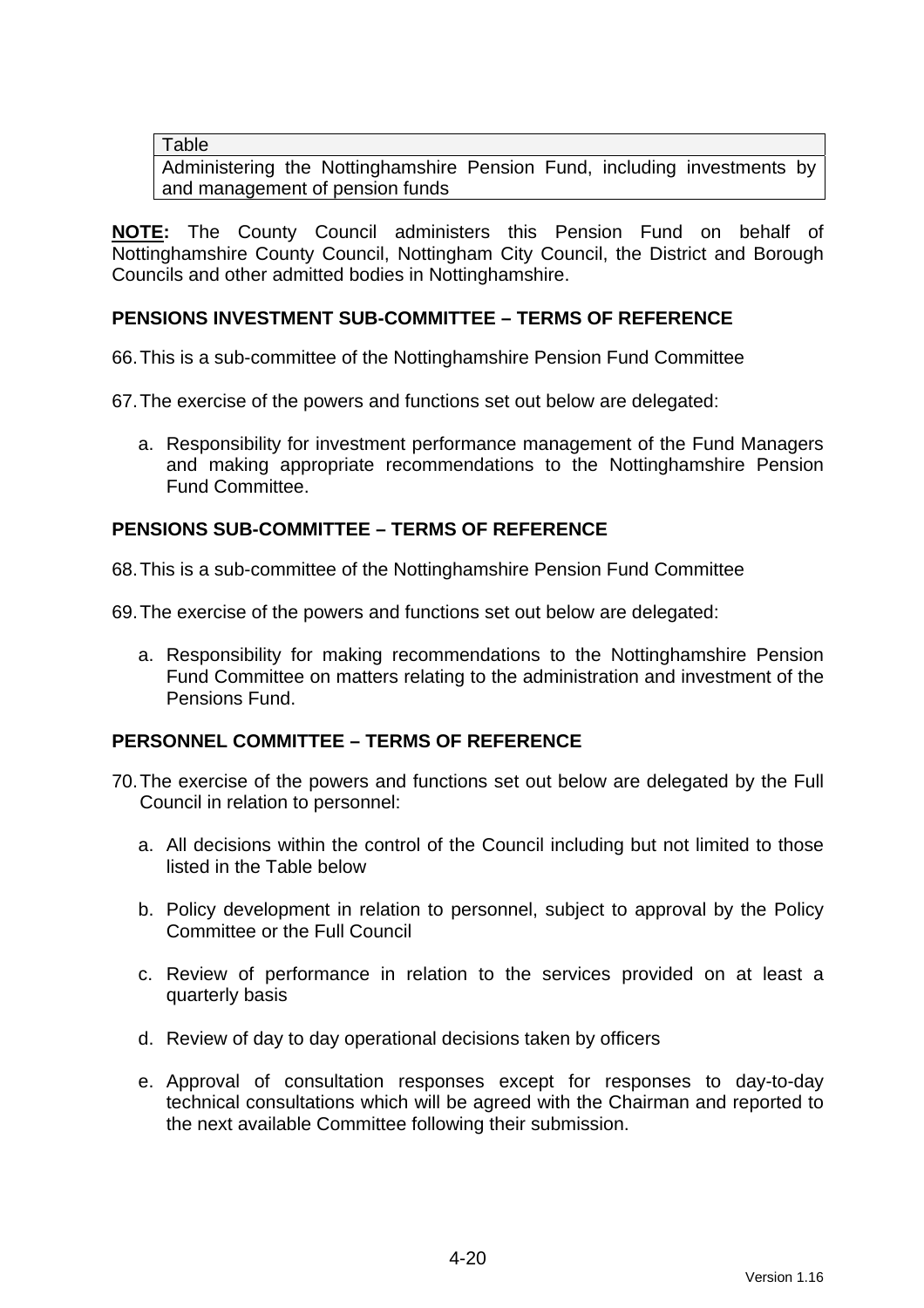- f. Approving all Councillor attendance at conferences, seminars and training events within the UK mainland for which a fee is payable including any expenditure incurred, within the remit of this Committee and to receive quarterly reports from Corporate Directors on departmental officer travel outside the UK within the remit of this Committee.
- 71. If any report comes within the remit of more than one committee, to avoid the report being discussed at several committees, the report will be presented and determined at the most appropriate committee. If this is not clear, then the report will be discussed and determined by the Policy Committee.
- 72. As part of the detailed work programme the Committee will receive reports on the exercise of powers delegated to officers.
- 73. The Committee will be responsible for its own projects but, where it considers it appropriate, projects will be considered by a cross-committee project steering group that will report back to the most appropriate Committee.

| Table                                                                          |  |  |  |  |  |
|--------------------------------------------------------------------------------|--|--|--|--|--|
| Responsibility for the pay, terms and conditions of service and training of    |  |  |  |  |  |
| employees except for approving the annual Senior Officer Pay Policy            |  |  |  |  |  |
| Statement which is reserved to the Full Council                                |  |  |  |  |  |
| Responsibility for employee relations including arrangements for consultation/ |  |  |  |  |  |
| negotiation with Trades Unions                                                 |  |  |  |  |  |
| Responsibility for health and safety related matters                           |  |  |  |  |  |
| Reviewing and recommending Staffing Regulations to the Council for adoption    |  |  |  |  |  |
| Reviewing annually the overall staffing structure of the Council               |  |  |  |  |  |
| Considering any matters relating to Trade Union recognition                    |  |  |  |  |  |
| Responsibility for the Council's catering and facilities management internal   |  |  |  |  |  |
| trading organisation                                                           |  |  |  |  |  |

# **APPEALS SUB-COMMITTEE – TERMS OF REFERENCE**

- 74. This is a sub-committee of the Personnel Committee
- 75. The exercise of the powers and functions set out below are delegated by the Full Council:
	- a. Responsibility for determining appeals and complaints by employees under the Council's disciplinary, grievance and harassment procedures and other employment related procedures (This does not include appeals relating to pay, grading or discretionary awards in respect of redundancy or early retirement)
	- b. Responsibility for appeals against decisions not to include providers, or to remove them from the Council's directory of providers for funded early years education

**NOTE:** Complaints Review Panels are not formal meetings of the County Council. The responsibilities of these Panels are contained in the Complaints Procedures.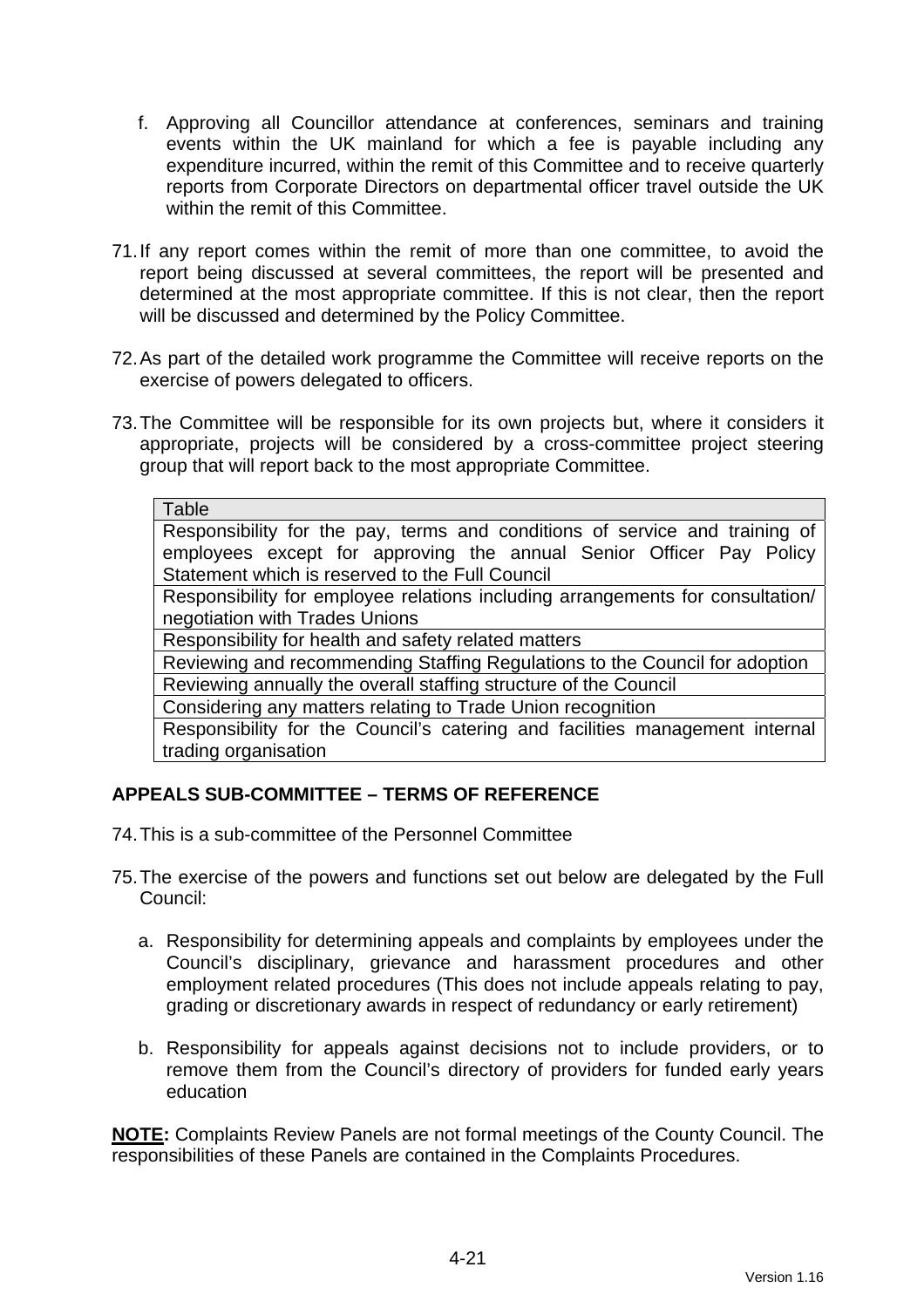# **SENIOR STAFFING SUB-COMMITTEE – TERMS OF REFERENCE**

- 76. This is a sub-committee of the Policy Committee.
- 77. The exercise of the powers and functions set out below are delegated by the Full Council to the Senior Staffing Sub-Committee:
	- a. Responsibility for the appointment and dismissal of, and taking disciplinary action against, senior employees as set out in the Employment Procedure Rules

# **NOTE:-**

- The appropriate committee chairman for the post being considered will always be present as a member of the Sub-Committee. Where the issue being considered relates to the Council's Chief Executive or a Corporate Director the Sub-Committee will have a membership of nine; otherwise the Sub-Committee will have a membership of five.
- The Sub-Committee will be required to follow the Council's Recruitment and Selection Code of Practice.
- The procedures the Sub-Committee is required to follow are set out in the Council's Staffing Regulations.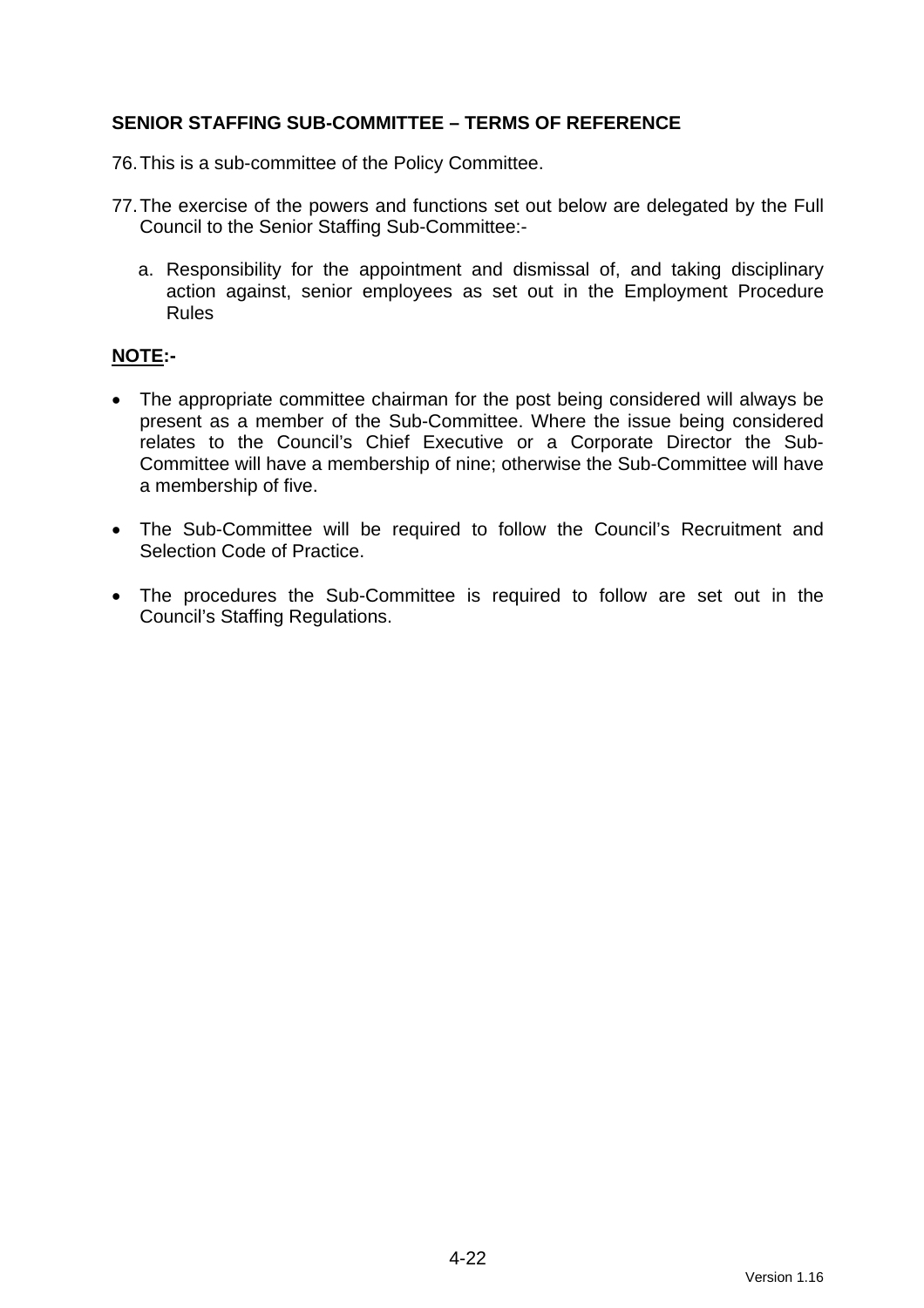# **PART B – SCHEME OF DELEGATION TO OFFICERS**

- 1. This Scheme sets out the delegated powers of officers of the County Council. For the purposes of the Scheme of Delegation the term 'Corporate Director' includes the Chief Executive.
- 2. Corporate Directors may delegate these powers to other officers and must ensure they appoint another officer to substitute in their absence.
- 3. Officers can only exercise delegated powers in accordance with approved policies and decisions made by committees or the Full Council.
- 4. All matters which are not day to day operational matters or contained in this Scheme of Delegation must be decided by the relevant committee. For urgent decisions see the Procedure for Urgent Decisions.
- 5. The chairman of the relevant committee may request an officer not to exercise their delegated power in any particular case and, if so, a report will be taken to the next available meeting of this committee for consideration.
- 6. Appointments of staff below Service Director level will be made by Officers. Any other appointment must be made by the Senior Staffing Sub-Committee.
- 7. Corporate Directors may not add to the establishment of their departments except in accordance with Employment Procedure Regulations, or any other specific committee approval.
- 8. Corporate Directors will agree with their respective chairman and vice-chairman the nature and level of information they require regarding the exercise of officers' delegated powers.
- 9. Corporate Directors must ensure that adequate arrangements are in place to brief and consult committee chairmen (or vice-chairmen in their absence) within their service areas as agreed with these chairmen.
- 10. Corporate Directors will exercise their delegated powers in accordance with any requirements of the Chief Executive.
- 11. Corporate Directors must ensure that their department maintains a list of specific delegations to officers, which must be available for public inspection at all times.
- 12. Corporate Directors have authority to exercise the powers of the County Council in the event of an emergency or disaster, including making or approving any arrangements for the protection of persons or property, and will report back to the next appropriate committee or meeting Council in the event that this authority is exercised.
- 13. Corporate Directors have authority to decide whether or not to commence or defend proceedings within their areas of responsibility. This includes decisions on settlements which must be made in consultation with the Group Manager, Legal, Democratic and Complaints and the Chief Finance Officer. Policy Committee will receive regular reports on settlements. This is not the same as authorising the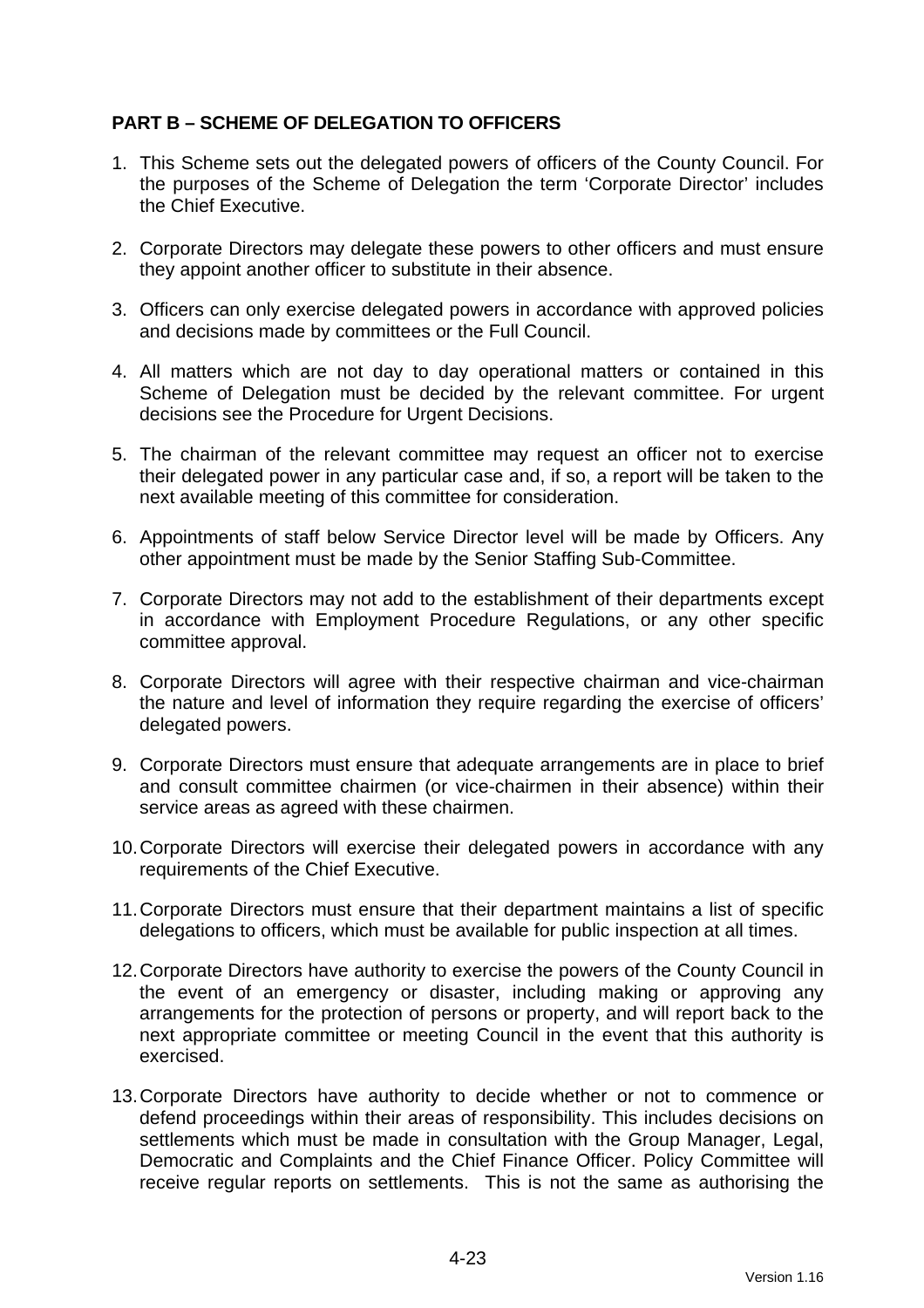formal commencement or defence of, or participation in, any legal proceedings, including appearing in proceedings and signing documents necessary to any legal procedure. The Corporate Director Resources is responsible for this (see paragraph 21b below).

- 14. Corporate Directors have authority to settle ombudsman complaints and to determine payments under the Payments for Maladministration Policy. Policy Committee will receive regular reports on the operation of the Policy and payments.
- 15. Corporate Directors have authority to determine ex-gratia claims of up to £1,000 in respect of employees or volunteers carrying out their duties who suffer damage to personal belongings. Personnel Committee will receive regular reports.
- 16. The Chief Executive, the Corporate Director Resources, the Group Manager Legal, Democratic and Complaints and Team Managers Legal Services and Senior Solicitors have authority to certify the fixing of the Common Seal of the Council to a document where this is required in order to give effect to a decision.

# **CHIEF EXECUTIVE**

- 17. The exercise of the responsibilities set out below are delegated by the County Council:
	- a. Taking all operational decisions necessary to secure the provision of services and/or the discharge of statutory functions, including the power to enter into contracts, in accordance with approved policies and Financial Regulations across the Authority.
	- b. Making any decision normally reserved to committee or another officer in accordance with the Urgency Procedure Rules.
	- c. Taking decisions whether to grant dispensations to Councillors and co-opted members from requirements relating to interests and their participation in meetings.
	- d. Taking any decision on any matter not reserved to another officer by law.
	- e. Holding to account Corporate Directors for the performance of their departments.

# **CORPORATE DIRECTOR ADULT SOCIAL CARE, HEALTH AND PUBLIC PROTECTION**

- 18. The exercise of the responsibilities set out below are delegated by the County Council:
	- a. Taking all operational decisions necessary to secure the provision of services and/or the discharge of statutory functions, including the power to enter into contracts, in accordance with approved policies and Financial Regulations in relation to the following areas: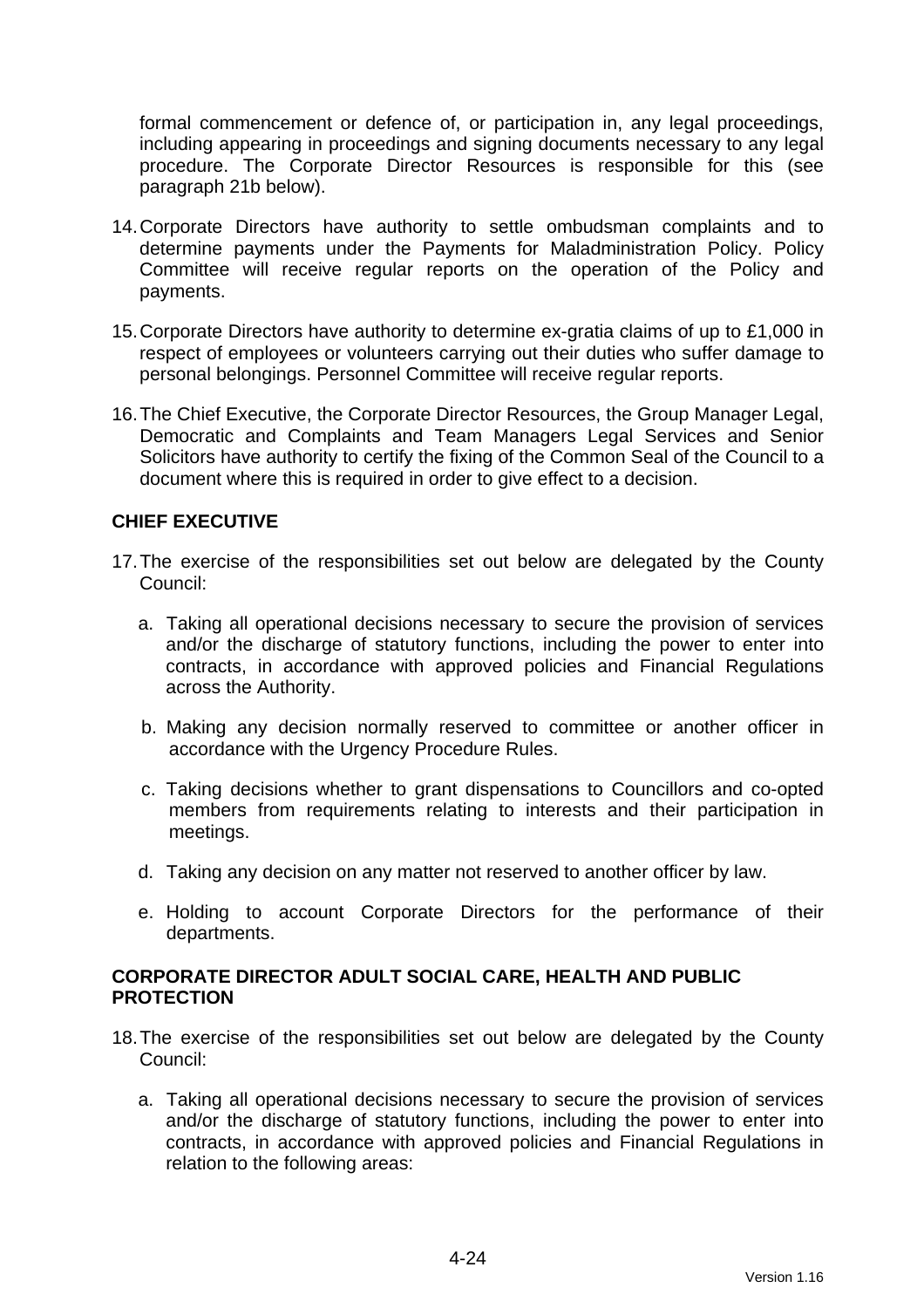Adult social care including:

- Safeguarding
- Mental health
- Disability
- Older people
- Residential services
- Day services

Public protection including:

- Trading Standards
- Emergency management
- Registration services
- Community Safety

Public Health

- b. Holding officers to account for the performance of their service areas
- c. Approving departmental officer travel outside the UK and providing a quarterly report to the relevant Committees on approvals.

# **CORPORATE DIRECTOR CHILDREN, FAMILIES AND CULTURAL SERVICES**

- 19. To be the designated Director of Children Services in accordance with Section 19 of the Children's Act 2004.
- 20. The exercise of the responsibilities set out below are delegated by the County Council:
	- a. Taking all operational decisions necessary to secure the provision of service and/or the discharge of statutory functions, including the power to enter into contracts, in accordance with approved policies and Financial Regulations in relation to the following areas:
		- Education
		- Special educational needs and disability
		- Safeguarding
		- Children's social care
		- Youth services
		- Libraries
		- Country parks
		- Sport and Arts
		- Early Years
	- b. Holding officers to account for the performance of their service areas.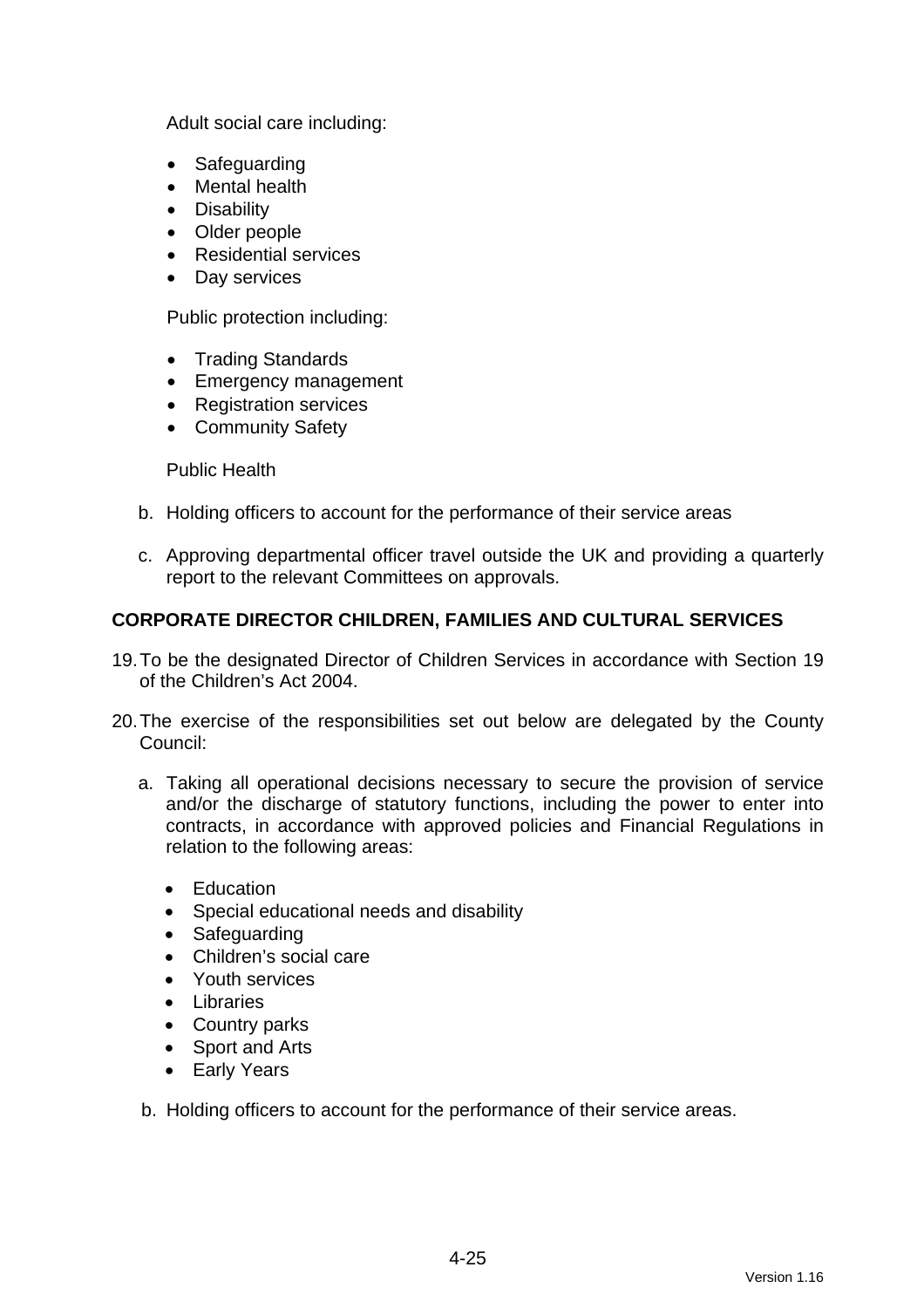- c. Approving school governor appointments for which the Council has responsibility and reporting these decisions quarterly to the Children and Young People's Committee.
- d. Approving departmental officer travel outside the UK and providing a quarterly report to the relevant Committees on approvals.

# **CORPORATE DIRECTOR PLACE**

- 21. The exercise of the responsibilities set out below are delegated by the County Council:
	- a. Taking all operational decisions necessary to secure the provision of service and/or the discharge of statutory functions, including the power to enter into contracts, in accordance with approved policies and Financial Regulations in relation to the following areas:
		- Waste Disposal
		- Transport
		- Highways
		- Property
		- Catering and Facilities Management
		- Planning
		- Economic Development
		- Grant aid administration
		- Community Engagement
		- Conservation
	- b. Holding officers to account for the performance of their service areas.
	- c. Approving departmental officer travel outside the UK and providing a quarterly report to the relevant Committees on approvals.

# **CORPORATE DIRECTOR RESOURCES**

- 22. The exercise of the responsibilities set out below are delegated by the County Council:
	- a. Taking all operational decisions necessary to secure the provision of service and/or the discharge of statutory functions, including the power to enter into contracts, in accordance with approved policies and Financial Regulations in relation to the following areas:
		- Corporate performance
		- Legal, Democratic and Complaints
		- Policy development
		- Localism
		- Equalities
		- Communications and Marketing
		- Finance, Procurement and Improvement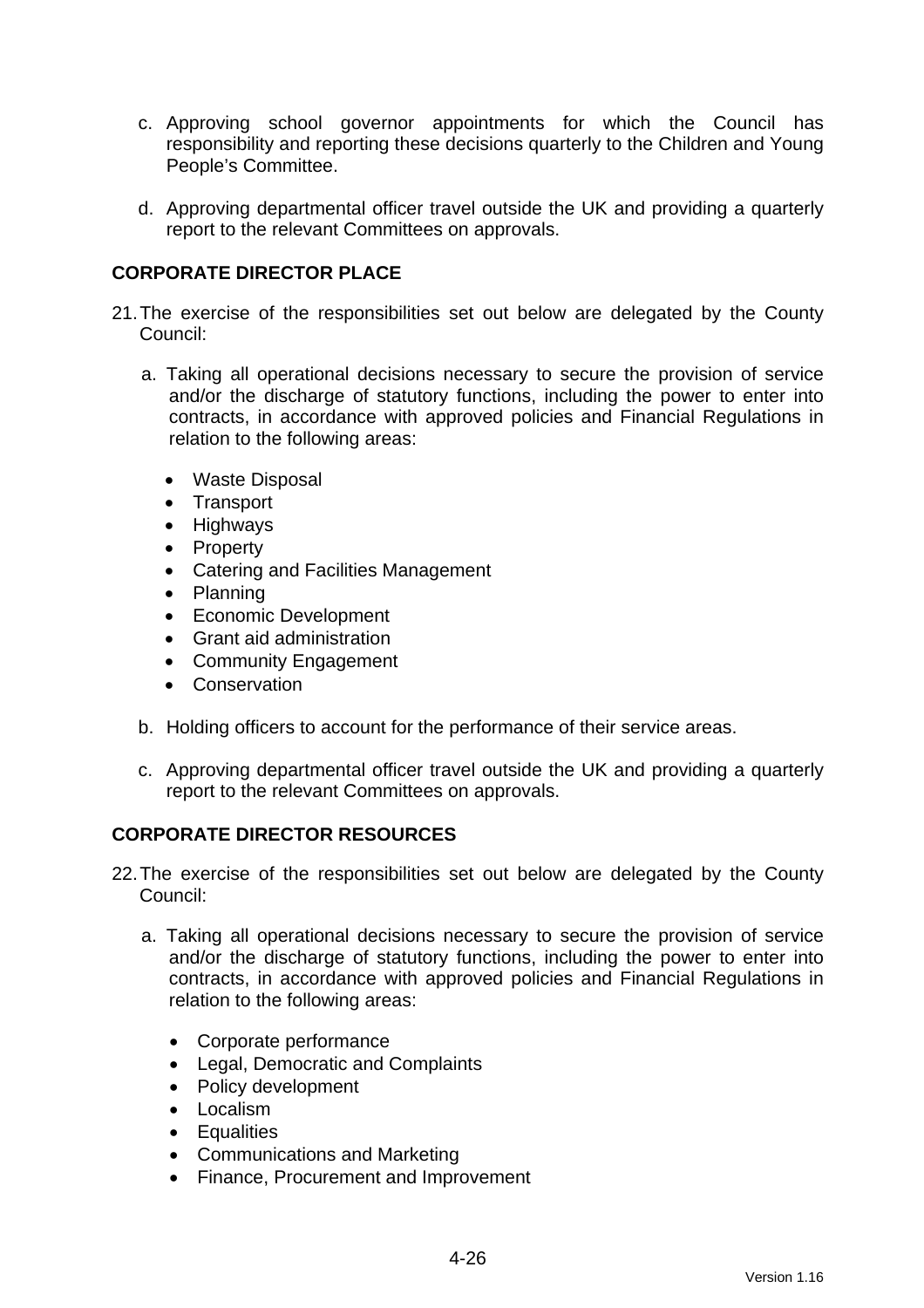- Information and Communications Technology (ICT)
- Human Resources and Customer Services
- b. Authorising the commencement or defence of, or participation in, any legal proceedings, including appearing in proceedings and signing documents necessary to any legal procedure, and authorising other officers to do so on behalf of the County Council. This is not the same as deciding whether to commence or defend proceedings and making decisions on settlements. The relevant Corporate Director is responsible for this (see paragraph 13 above).
- c. Holding officers to account for the performance of their service areas.
- d. Taking all operational decisions necessary relating to the level and nature of support services for County Councillors, including IT.
- e. Approving departmental officer travel outside the UK and providing a quarterly report to the relevant Committees on approvals.

# **STATUTORY OFFICERS**

23. There is a legal requirement to allocate some specific responsibilities to officers and the Council has designated the following posts:

| Chief Executive              |  |         |  | Head of Paid Service & Proper Officer      |
|------------------------------|--|---------|--|--------------------------------------------|
| Corporate Director Resources |  |         |  | <b>Monitoring Officer</b>                  |
| Service Director             |  | Finance |  | and   Chief Finance Officer (also known as |
| l Procurement                |  |         |  | Section 151 Officer)                       |

# **HEAD OF PAID SERVICE**

- 24. Responsibility for reporting to the Full Council on the manner in which the discharge of the Council's functions is co-ordinated, the number and grade of officers required for the discharge of functions and the organisation of officers.
- 25. Responsibility for considering applications from officers for exemption from political restriction in respect of the post held by that officer.

**NOTE:** The Head of Paid Service may not be the Monitoring Officer but may hold the post of Chief Finance Officer if a qualified accountant.

# **PROPER OFFICER**

26. Responsibility for acting as the Proper Officer as set out in Section 270(3) of the Local Government Act 1972 in connection with committees.

# **MONITORING OFFICER**

27. Responsibility for maintaining the Constitution, ensuring it is available for inspection and making minor changes as a result of any restructuring.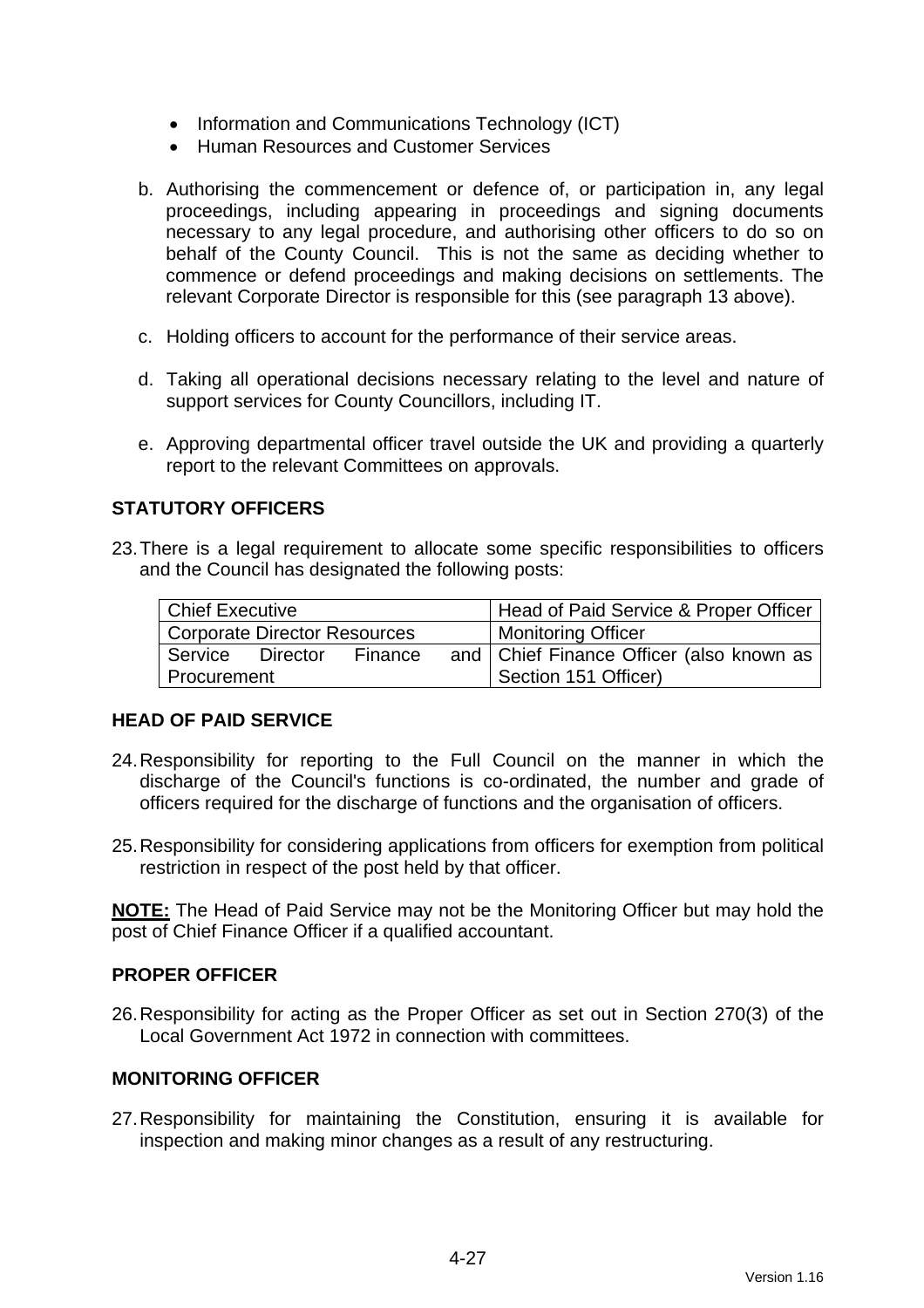- 28. Responsibility for ensuring the lawfulness and fairness of decision making; this includes authority, after consulting with the Head of Paid Service and Chief Finance Officer, to report to the Full Council if they consider that any proposal, decision or omission would give rise to unlawfulness or maladministration.
- 29. Responsibility for contributing to the promotion and maintenance of high standards of conduct.

**NOTE:** The Monitoring Officer cannot be the Chief Finance Officer or the Head of Paid **Service** 

# **CHIEF FINANCE OFFICER**

- 30. Responsibility for ensuring the lawfulness and financial prudence of decision making; this includes authority, after consulting with the Head of Paid Service and Monitoring Officer, to report to the Full Council if they consider that any proposal, decision or omission would give rise to unlawful expenditure, or is unlawful and is likely to cause a loss or deficiency or if the Council is about to enter an item of account unlawfully.
- 31. Responsibility for the administration of the financial affairs of the Council.
- 32. Responsibility for providing advice on the scope of powers and authority to take decisions, maladministration, financial impropriety and probity.
- 33. Responsibility for providing financial information to the media, members of the public and the community.

**NOTE:** The Chief Finance Officer cannot be the Monitoring Officer but may hold the post of Head of Paid Service.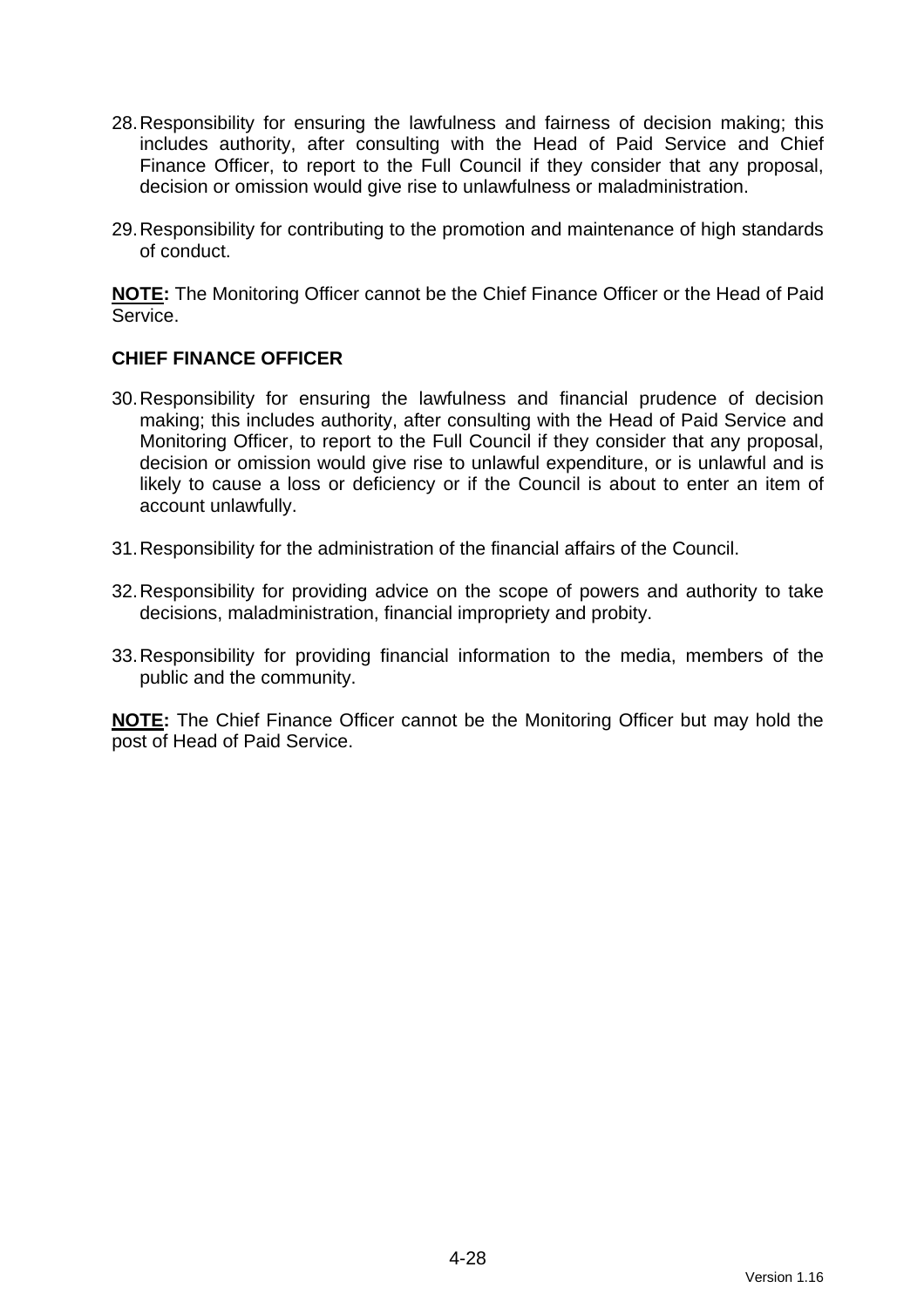**PART FIVE** 

**DEMOCRACY** 

**PROCEDURES**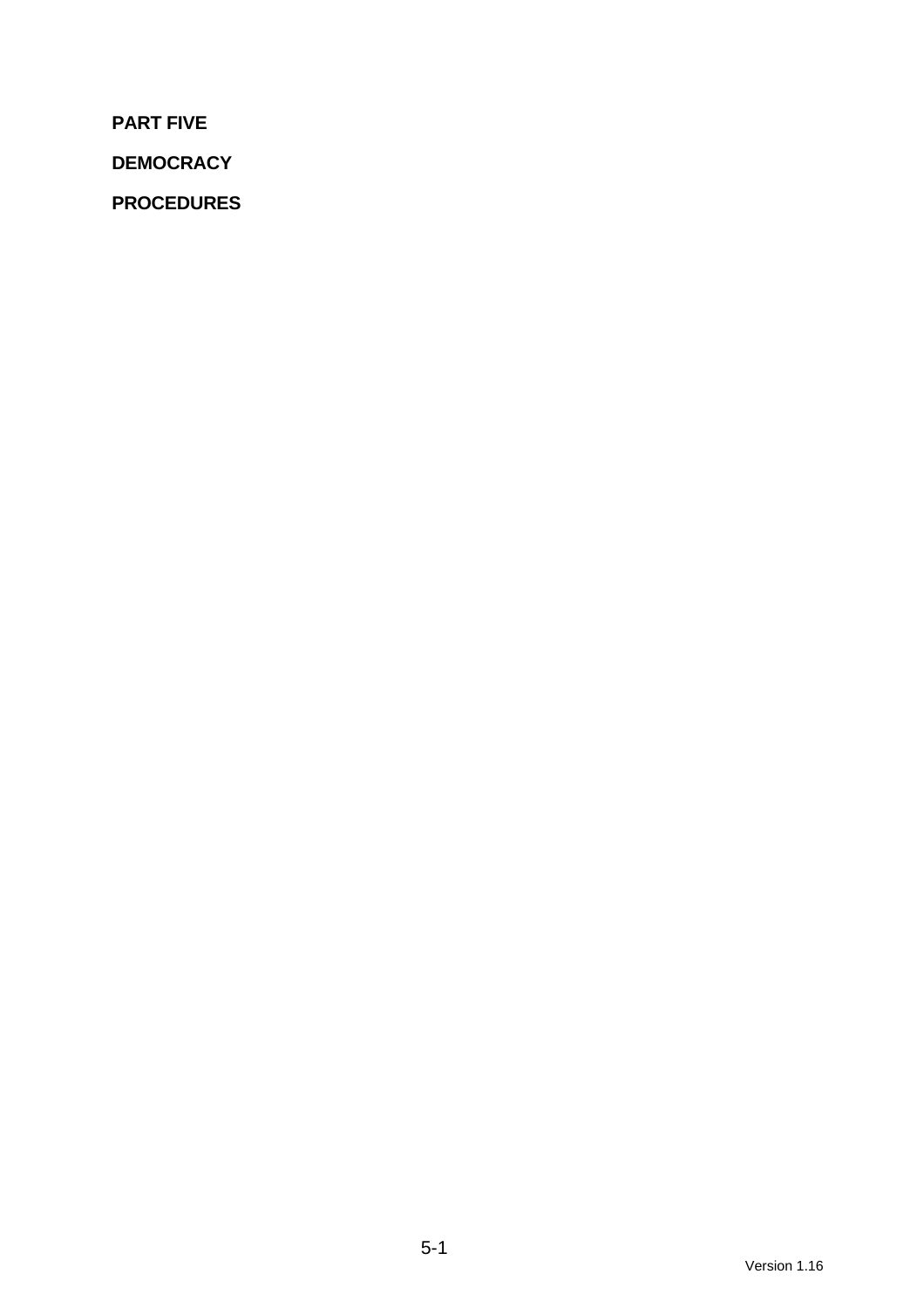# **PART A – PROCEDURE RULES FOR MEETINGS OF THE FULL COUNCIL**

#### **INTRODUCTION**

- 1. These rules are designed to ensure meetings of the Full Council run smoothly and are conducted properly.
- 2. So far as the law allows, any of these rules may be suspended at any meeting of the Full Council, either for the whole meeting or for a particular item on the agenda. In order to achieve this, a motion must be moved and seconded and a vote carried.
- 3. If any issues arise at a meeting in relation to interpretation of the procedure rules, the Chairman's decision will be final.
- 4. For the annual budget meeting some procedure rules will be suspended and alternative rules applied. See paragraph 89 below.

# **ARRANGEMENTS FOR MEETINGS**

- 5. Full Council meetings are normally held every 8 weeks on a Thursday. Meetings normally start at 10.30am.
- 6. The agenda and papers for meetings of the Full Council must be available at least five clear working days before the meeting.
- 7. Meetings of the Full Council will not continue beyond 5.30 pm unless it appears to the Chairman that the meeting will finish shortly after that time. Any remaining business will be held over until the next meeting. The annual budget meeting will continue beyond 5.30 pm if necessary.
- 8. The annual meeting of the Full Council is normally held each May.
- 9. The County Council's annual budget will normally be considered at the February meeting.
- 10. A special meeting will be arranged if the Chairman of the Council, the Council Leader, or any five County Councillors request such a meeting. A Special Meeting will be held on any day of the week.

#### **MINIMUM ATTENDANCE (QUORUM)**

- 11. At least one quarter (17) of the whole number of elected County Councillors must be present for the meeting to proceed or continue.
- 12. If the Chairman or the Chief Executive concludes that an insufficient number of Councillors is present the meeting will not proceed. The Division Bell will be sounded, and if after more than five minutes there is still an insufficient number present at the meeting it will be adjourned to a time fixed by the Chairman.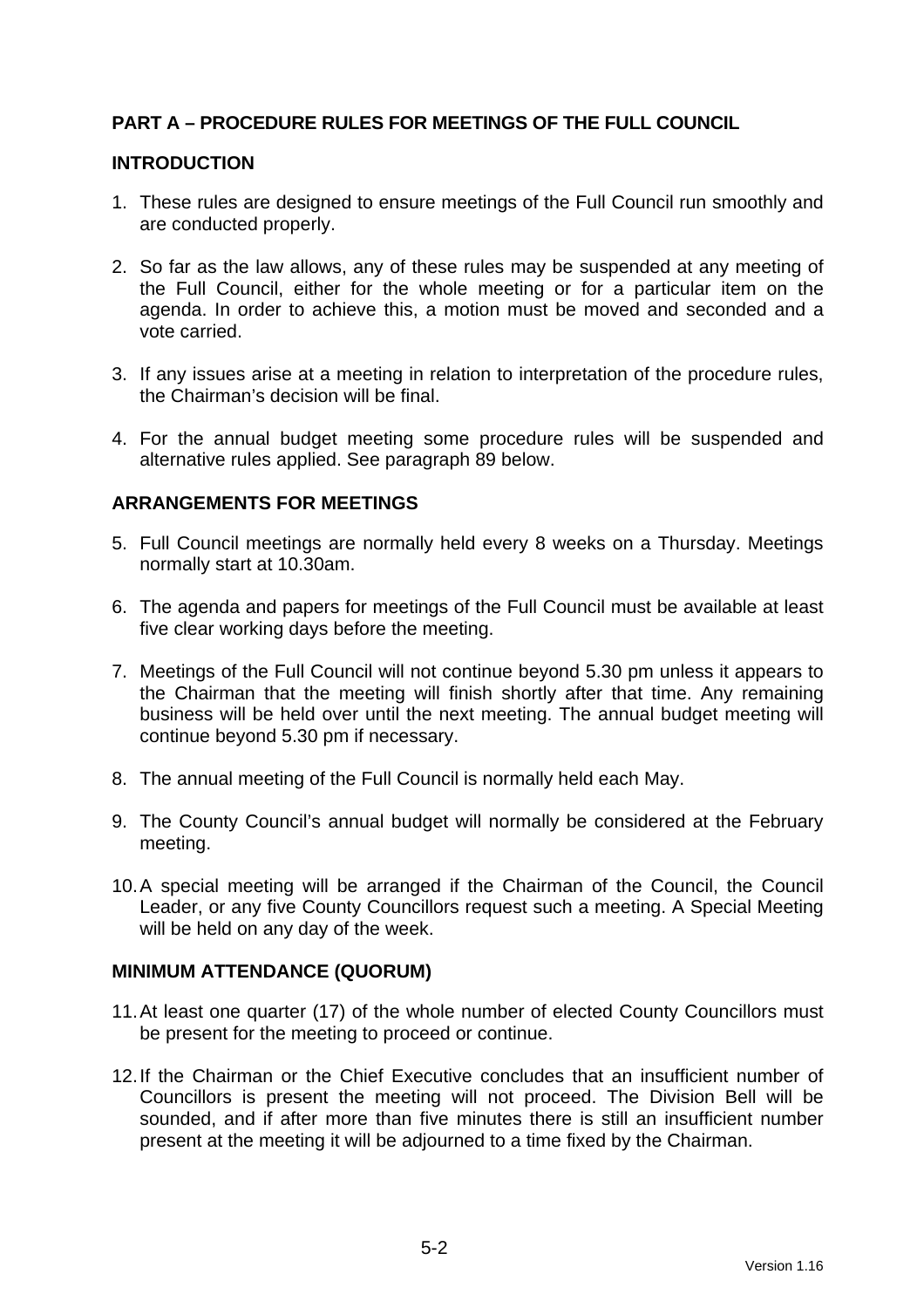## **ORDER OF BUSINESS**

- 13. Except for the annual meeting at which the election of Chairman and Vice-Chairman will be considered first, the order of business will usually be:
	- a. the choice of a person to preside if the Chairman and Vice-Chairman are absent
	- b. any business having priority by law
	- c. confirmation of the minutes of the last meeting of the Full Council
	- d. apologies for absence, including reasons
	- e. declarations of interest
	- f. business outstanding from the last meeting
	- g. Chairman of the County Council's business
	- h. constituency issues
	- i. petitions
	- j. clarification on minutes of committee meetings
	- k. reports for decision by the Full Council
	- l. questions to Nottinghamshire and City of Nottingham Fire Authority and responses
	- m. questions to Committee Chairmen and responses
	- n. consideration of motions
	- o. any debate adjourned from earlier in the meeting (Adjournment Debate)

# **OTHER POINTS REGARDING THE ORDER OF BUSINESS**

- 14. At any time during the meeting the Chairman can adjourn the meeting.
- 15. The order of business can be varied at the discretion of the Chairman.
- 16. The minutes of ordinary meetings will not normally be confirmed at special meetings.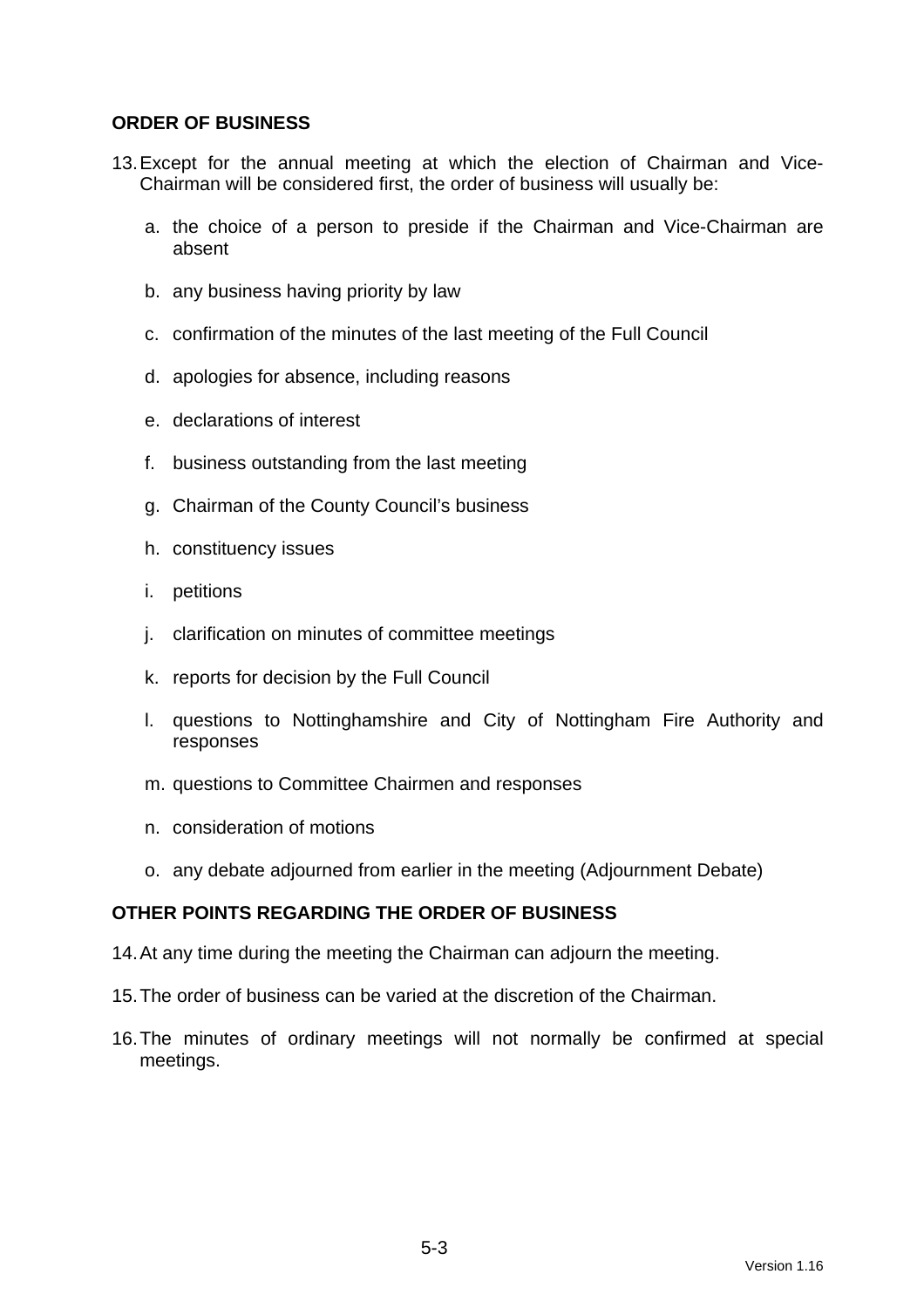# **DECLARATIONS OF INTEREST**

- 17. Where any Councillor has an interest in any matter to be discussed or decided, they will, in accordance with the Code of Conduct for Councillors and Co-opted Members, declare the existence and nature of that interest and whether the interest is a Disclosable Pecuniary Interest. Any declaration of interest will be recorded in the minutes of the meeting.
- 18. Where any Councillor has declared a Disclosable Pecuniary Interest in any matter, they will leave the room in which the meeting is being held while the matter is under consideration unless:
	- a. The Chief Executive has granted them a dispensation; or
	- b. the matter is only under consideration by the meeting as part of a report of the Minutes of Council, a committee or sub-committee and is not itself the subject of debate.
- 19. If the Councillor has chosen to remain within easy reach, that Councillor will be recalled by an appropriate officer before any further business is started.
- 20. Any person or officer of the authority who is appointed to do anything in connection with the County Council which enables them to speak at meetings, will make the same disclosures of interests and will withdraw from the room in which the meeting is being held on the same occasions as they would have to do if they were a County Councillor.

# **CONSTITUENCY ISSUES**

- 21. At any Full Council meeting except the annual meeting, a special meeting and the annual budget meeting, Councillors will be given an opportunity to speak for up to three minutes on any issue which specifically relates to their division and is relevant to the services provided by the County Council.
- 22. Such a speech will not give rise to a debate on the issue or a question and answer session.
- 23. Any Councillor who wishes to make a three minute speech must notify Democratic Services by 10am two working days before the Full Council meeting.
- 24. A maximum of 30 minutes is allowed for this item. If the number of Councillors wishing to make the three minute speeches is such that this 30 minute allocation would be exceeded, Councillors authorised to speak will be decided by ballot based on political proportionality.

# **PETITIONS**

25. In accordance with the Council's Petitions Scheme, at any Full Council meeting any Councillor may present a petition to the Chairman of the Council on any matter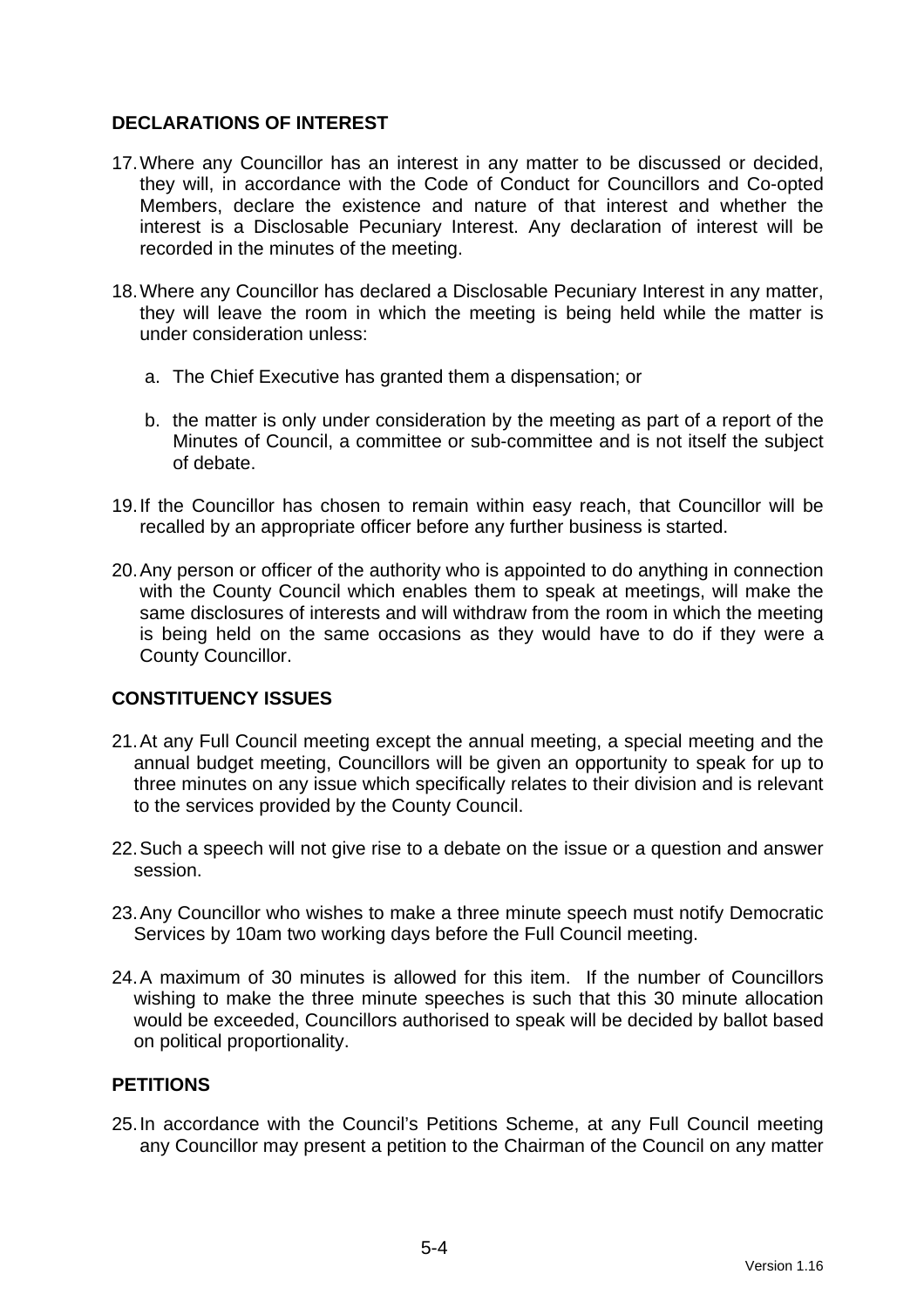affecting the residents of their division, and in relation to which the County Council has powers or duties.

- 26. Any Councillor who wishes to submit a petition must notify Democratic Services by 10 am the day before the meeting, giving details about the petition.
- 27. The Councillor presenting the petition can introduce and speak about the petition for up to one minute.
- 28. If a Councillor is unable to be at the meeting, they may request and agree to another Councillor presenting a petition on their behalf.
- 29. If a petition relates to more than one division the petition can be presented jointly if the relevant Councillors agree. If agreement cannot be reached the petition will be presented by the Council's Vice-Chairman.
- 30. Any petition presented will be referred without debate to the appropriate committee for consideration. A report back to Council on the outcome of that consideration will be made at its next meeting.
- 31. If a petition relates to the annual budget it will be included within the consultation responses and will not be presented separately under the normal petitions scheme.

#### **QUESTIONS TO COMMITTEE CHAIRMEN**

- 32. At any meeting of the Full Council, except the annual budget meeting, a Councillor may ask any committee chairman one or more questions on matters within the remit of their committee. A maximum of 60 minutes is allowed for questions to Committee Chairmen after which any remaining questions will be dealt with under the procedure set out in paragraph 39 and 40.
- 33. At any meeting of the Full Council, except the annual budget meeting, a Councillor may ask the Chairman of Nottinghamshire and City of Nottingham Fire Authority one or more questions on matters within the remit of their authority. A maximum of 30 minutes is allowed for these questions after which any remaining questions will be dealt with under procedure set out in paragraphs 39 and 40.
- 34. Councillors must post a copy of their question(s) under paragraph 32 and 33 in the box in Democratic Services or email council.questions@nottscc.gov.uk no later than 10 am two working days before the meeting.
- 35. The order in which questions are put at the meeting will be determined by the Chairman.
- 36. After receiving an answer from the relevant chairman, or their nominee, that Councillor, or any other Councillor, may ask supplementary questions on the same matter. The original questioner has the right to ask the first supplementary question. The number of supplementary questions allowed will be at the discretion of the Chairman having regard to paragraph 32 and 33 above.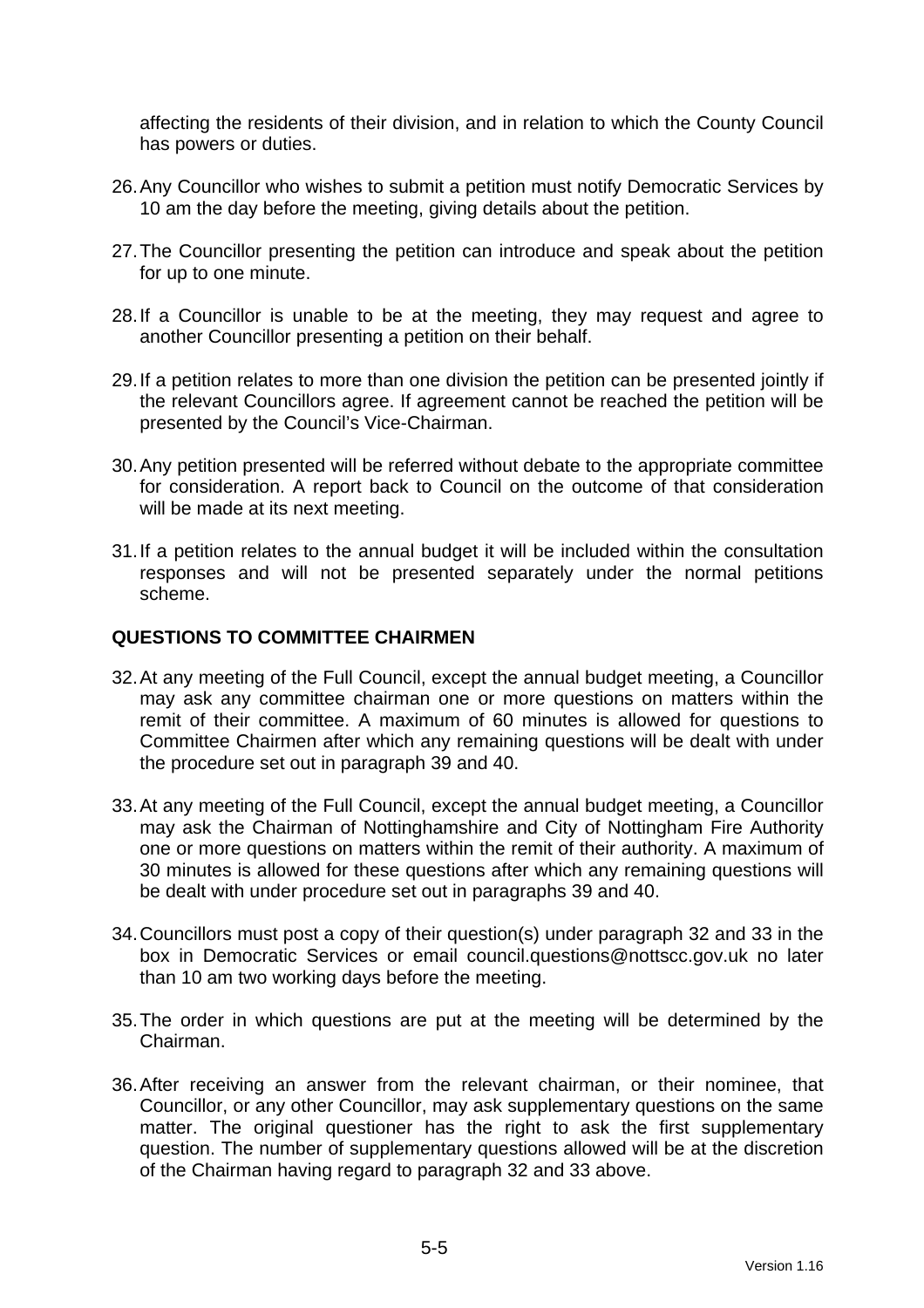- 37. Instead of asking a supplementary question the original questioner has the right to require a debate. Such a request must be made prior to any supplementary questions being asked. If the motion for a debate is seconded the matter will then be adjourned for debate later in the meeting under the 'Adjournment Debate' item on the agenda and no supplementary questions can be asked.
- 38. The same supplementary question procedures apply to questions to the Chairman of the Fire Authority except that there is no right to request an adjournment debate.
- 39. Any questions for Council which are withdrawn at the meeting or which fall, because the member asking the question is not present in the chamber at Council question time cannot be submitted in the same form under procedure rule 32 and 33 for a period of three months following the meeting. For clarity this does not apply to those questions which are not discussed at a meeting because of lack of time. These questions will continue to receive a written response within 15 days of the date of the meeting.

#### **QUESTIONS REQUIRING A WRITTEN RESPONSE**

40. Any Councillor may at any time, by writing to Democratic Services, put a question to a committee chairman and will be sent a reply within 15 working days. Every such question and the answer given will be included for information with papers for the next convenient Full Council meeting.

#### **CLARIFICATION OF MINUTES**

- 41. Any Councillor may ask the relevant committee chairman for clarification of any issue contained in the minutes of meetings published since the last meeting of Full Council. No general debate will take place.
- 42. The number of points of clarification permitted will be at the discretion of the Chairman.

#### **CONSIDERATION OF REPORTS FOR DECISION BY COUNCIL**

- 43. Reports are introduced by the relevant committee chairman.
- 44. The report recommendation is then 'moved' by one Councillor and 'seconded' by another Councillor. It then becomes a 'motion' for debate. The motion is then debated before a vote is taken.

### **CONSIDERATION OF INDIVIDUAL MOTIONS TABLED BY COUNCILLORS IN ADVANCE OF MEETINGS**

- 45. Councillors may raise an issue at Full Council meetings by submitting a motion. The procedure for submitting a motion for debate is as follows:
	- a. Notice must be given either by submitting a signed copy of the motion to Democratic Services or by emailing council.questions@nottscc.gov.uk no later than 10 am six clear working days before the Full Council meeting.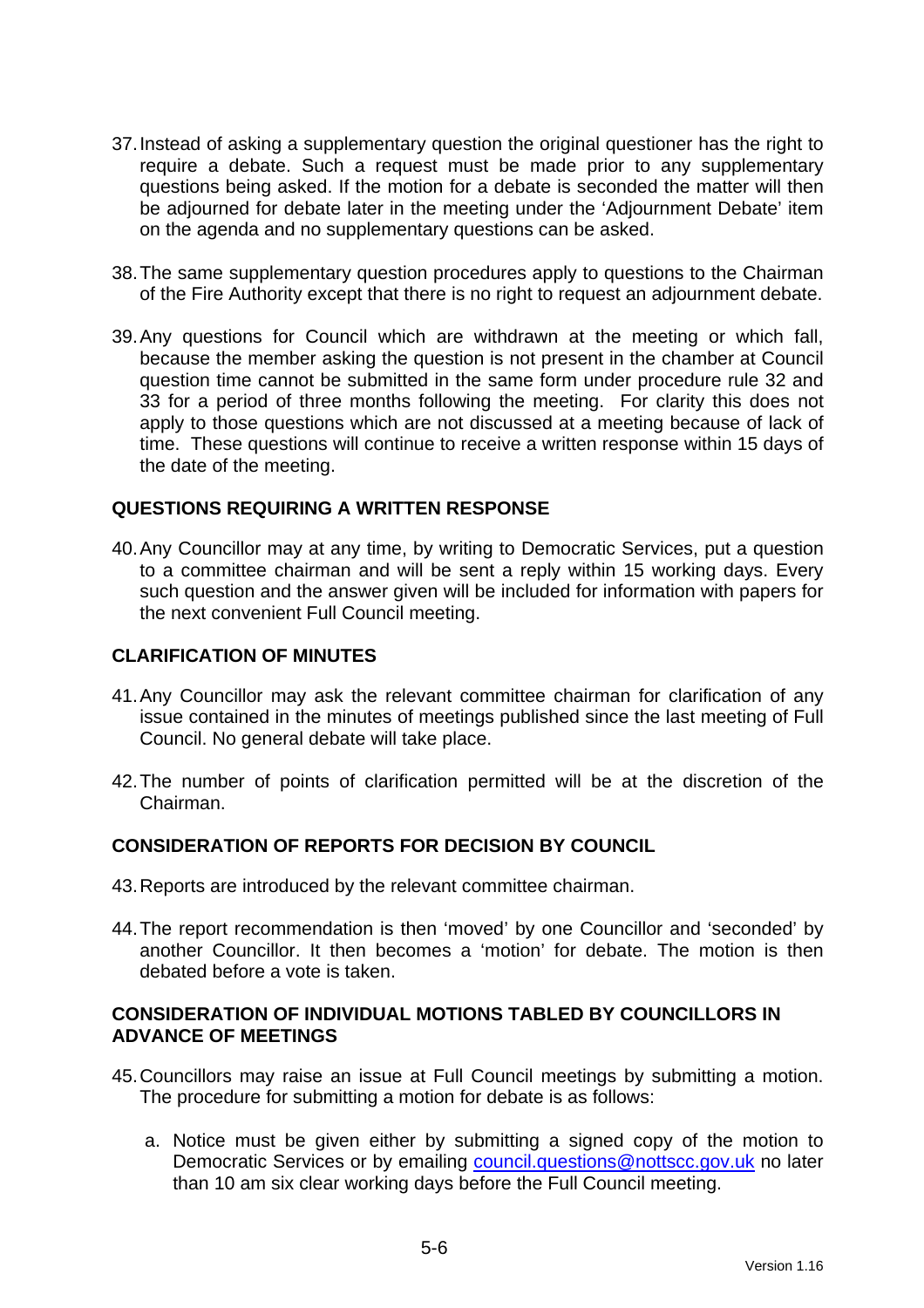- b. The motion must be proposed and seconded.
- c. The motion will be included in the agenda for the meeting.

### **MOTIONS NOT REQUIRING PRIOR WRITTEN NOTICE**

- 46. Motions can be moved and seconded orally at meetings to ensure meetings run smoothly and are conducted properly. The following are examples of such motions:
	- a. appointment of a chairman for the meeting in the absence of the Chairman and Vice-Chairman
	- b. request to withdraw a motion
	- c. that the matter be put to a vote
	- d. that the meeting be adjourned
	- e. variation of the order of business
	- f. suspension of the procedure rules
	- g. exclusion of the public
	- h. that a named Councillor should not be heard further
- 47. Motions relating to the following may be moved and seconded without notice but must be provided in writing to the Chairman when being moved
	- a. amendments to motions
	- b. the appointment of Councillors to Committees

# **THE RULES OF DEBATE**

- 48. If a Councillor wishes to speak they should indicate their intention by raising their hand.
- 49. The Chairman will decide the order in which speakers will be heard. Any Councillor who wishes to speak will be given the opportunity to do so unless any of the exceptions contained in these rules of debate apply.
- 50. Councillors can speak for a maximum of 10 minutes each time they are entitled to speak during a debate subject to the exception at the Annual Budget meeting.
- 51. Councillors will stand when speaking and must address the Chairman.
- 52. Councillors must speak strictly to the subject under discussion.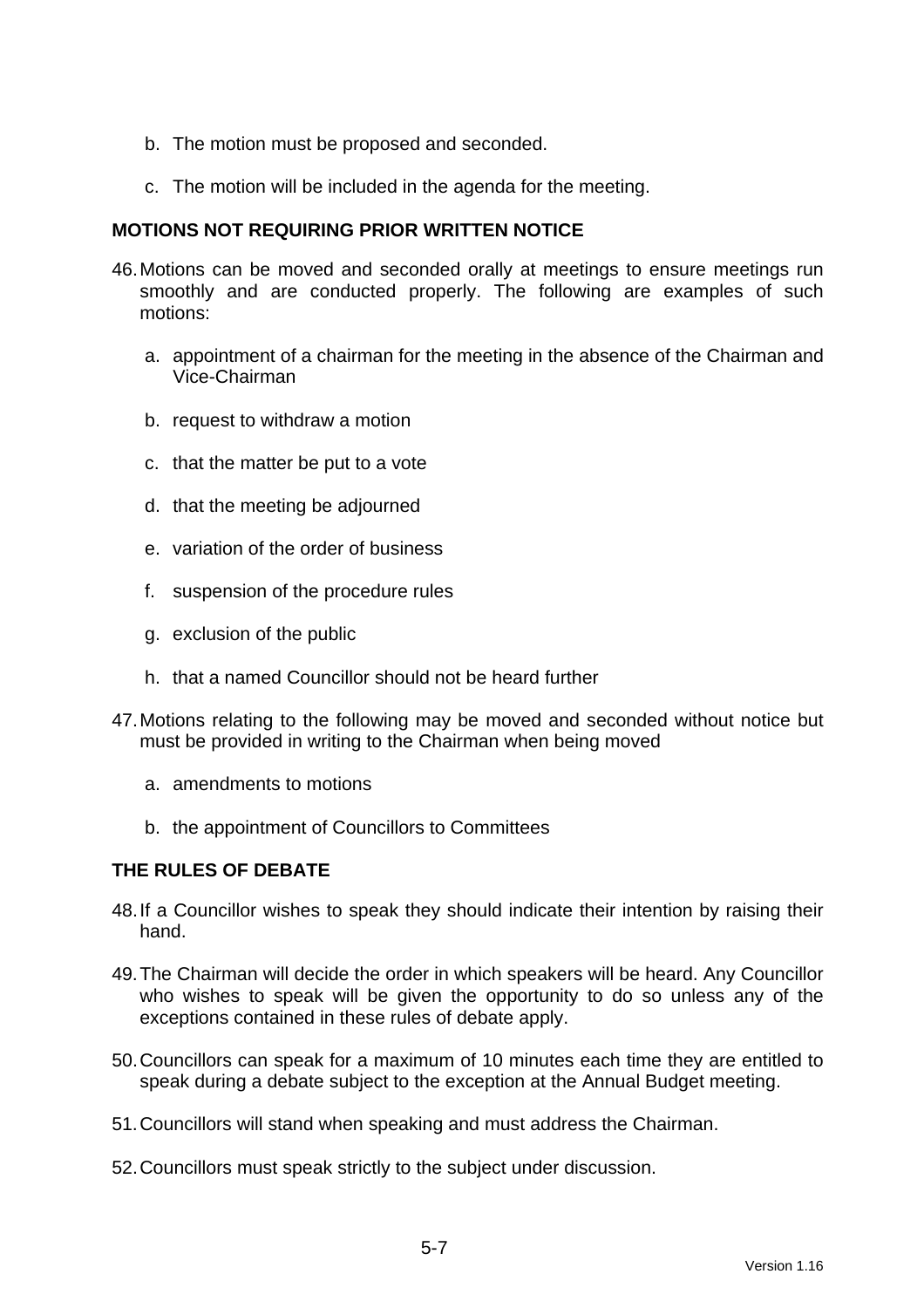- 53. Whenever the Chairman stands during a debate any Councillor standing must sit down and the Full Council must be silent.
- 54. Any Councillor may at any time during a meeting request that the meeting be adjourned for up to one hour. The Chairman of the meeting has discretion to decide whether to agree the request and, if agreed, to determine the length of any such adjournment
- 55. Councillors may speak once on any motion. However if a motion is amended, Councillors may speak once on each amendment.
- 56. If the motion has been amended since the Councillor last spoke, that Councillor may move a further amendment to the motion.
- 57. The Councillor who moved the original motion has a right of reply at the close of the debate on that motion or any agreed amendment.
- 58. If an amendment to a motion has been moved and seconded, the mover of the original motion has the right of reply at the close of the debate on the amendment, following the mover of the amendment's closing remarks.
- 59. A motion may be altered with the consent of the mover and seconder.

### **POINTS OF ORDER AND PERSONAL EXPLANATIONS**

- 60. With the consent of the Chairman any Councillor may make a brief comment, ask a question designed to clarify a matter which has been raised, or indicate where they feel the procedure rules have not been followed. They may not introduce new material or make a speech on the issue raised.
- 61. The Chairman of the County Council's ruling will be final and they may limit such exchanges to maintain the flow of debate.

#### **AMENDMENTS TO RECOMMENDATIONS AND MOTIONS**

- 62. Amendments to a motion can be moved or seconded by any Councillor in the following situations:
	- a. to refer a subject of debate to a committee for further consideration
	- b. to leave out words, to add words or both. However such changes must not have the effect of fundamentally altering the spirit or intention of, or directly reversing the spirit or intention of, the original proposal (for example to recommend approval instead of refusal) and must be relevant to the original motion.
- 63. The motion will remain in the name of the original mover if they propose or accept the amendment. No debate or vote will be required and the amended motion will become the substantive motion.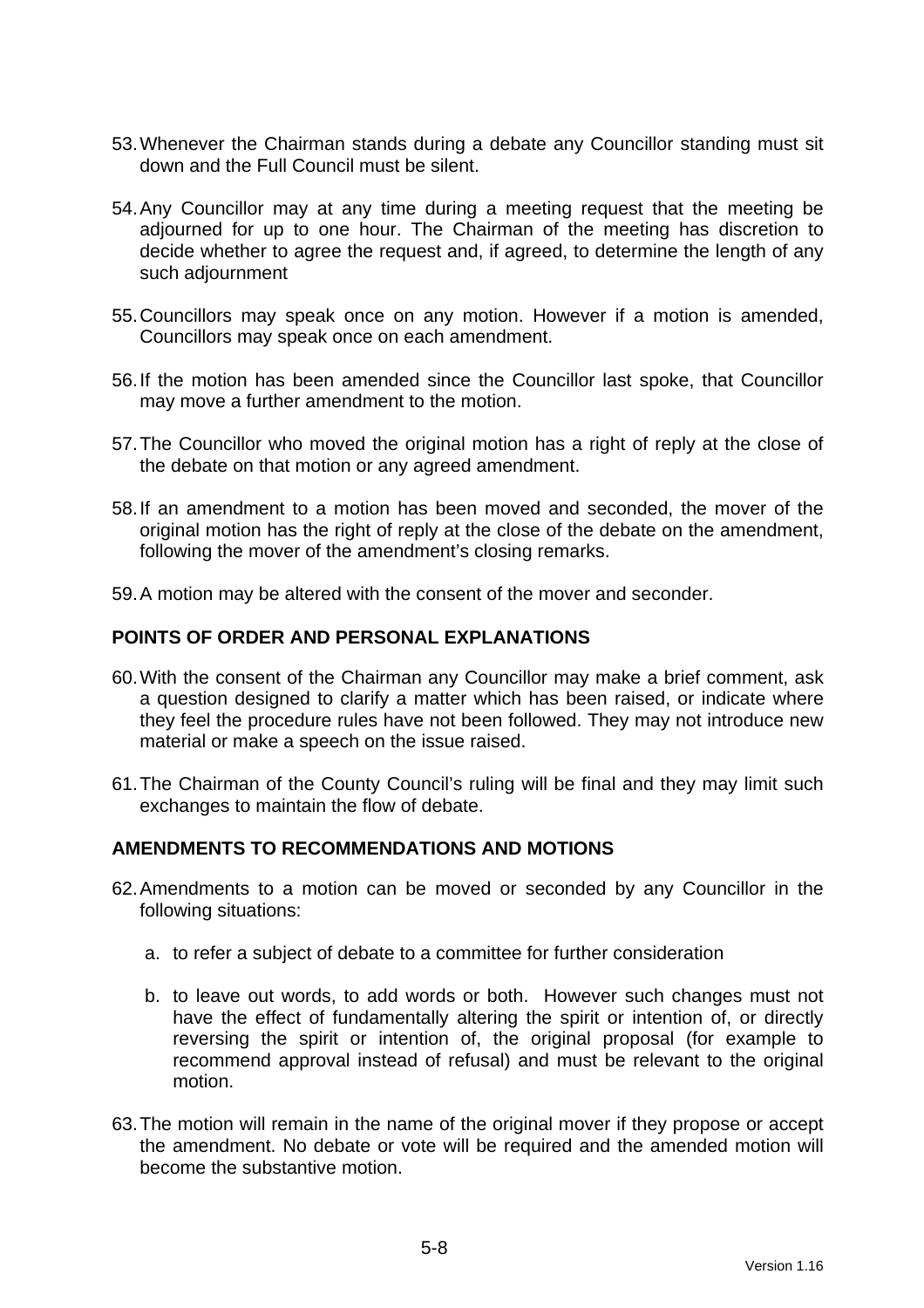- 64. Amendments must be dealt with and voted on one at a time, subject to the exceptions set out in the Annual Budget Meeting Rules at paragraph 89.
- 65. If a motion to move an amendment is rejected following a vote then alternative amendments can be moved.
- 66. If an amendment is not accepted by the mover of the original motion, the following procedure will apply:
	- a. the amendment will be debated
	- b. a vote will then be taken on whether the amendment should become the substantive motion
	- c. if the amendment is carried, then the new substantive motion will be in the name of the Councillor who moved the successful amendment
	- d. debate will continue and further amendments may be moved
	- e. after all amendments have been dealt with using the procedure stated above then a vote will be taken on the final substantive motion

#### **BRINGING DEBATE TO EARLY CLOSURE**

- 67. A Councillor who has not already spoken on the matter may orally move a motion that a vote should be taken immediately. This must be seconded.
- 68. If the Chairman feels there has been sufficient discussion of the issue he may put the oral motion to the vote.
- 69. If the vote is carried the motion or amendment will be put to the vote following closing remarks by the proposer of the motion or amendment.

#### **VOTING**

- 70. Votes in Full Council are to be determined by a show of hands.
- 71. Where there is an equal number of votes for and against a motion the Chairman can exercise a second or casting vote.
- 72. A recorded vote will be taken if 10 or more Councillors request it and where required under the Annual Budget meeting rules in paragraph 89 below. The process will be as follows:
	- a. The Division Bell will be sounded.
	- b. The Chief Executive will then call the names of all Councillors and record the vote of each Councillor.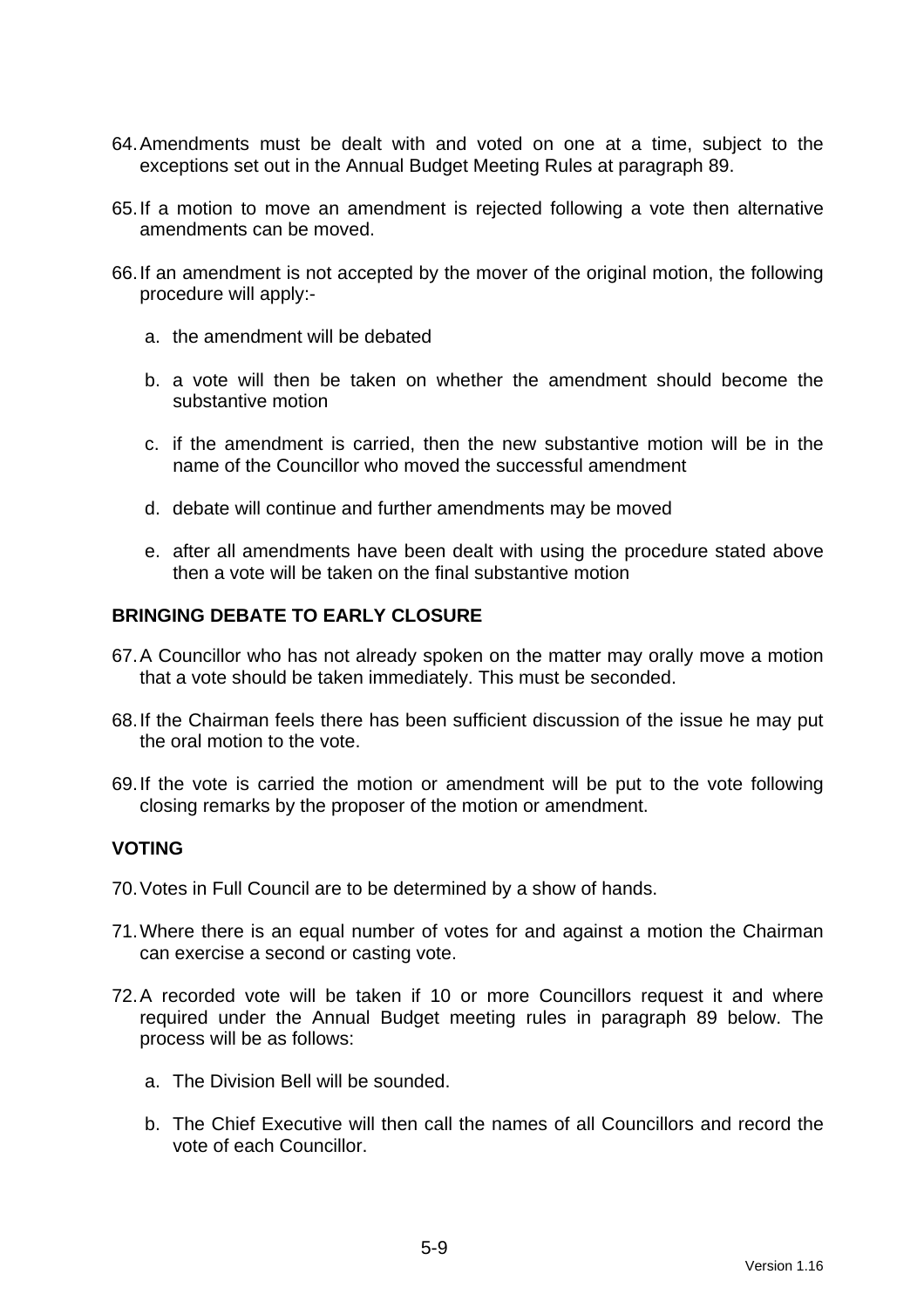- c. The Chairman will announce the result.
- d. The minutes will record how each Councillor voted.
- 73. Any Councillor can require that the minutes of the meeting record how they voted on any decision taken.

# **ADJOURNMENT DEBATES**

- 74. The Councillor who requested the adjournment debate may speak on the matter referred to in their original question for up to five minutes.
- 75. After that, any other Councillor may speak on the matter for up to three minutes.
- 76. The relevant committee chairman may speak for up to five minutes in reply.
- 77. No vote will be taken on an adjournment debate.

# **REVERSING DECISIONS**

78. Council decisions are final and should normally not be altered or amended for 6 months. However, where a decision proves to be unworkable for whatever reason a further report on the issue will be brought back to Full Council for further consideration on a request from the Council's Chairman and Vice Chairman.

#### **DISORDERLY CONDUCT**

- 79. If, at any meeting, any Councillor in the opinion of the Chairman of the County Council misbehaves by persistently disregarding their ruling, or by behaving improperly or offensively, or by obstructing the business of the Full Council, the Chairman may move "that [the Councillor named] should not be further heard" and the motion, if seconded, will be voted on without discussion.
- 80. If any Councillor named continues the misconduct after a "should not be further heard" motion has been carried, the Chairman:
	- a. may request the Councillor to leave the meeting; or
	- b. may adjourn the meeting of the Full Council for any period considered necessary
- 81. In the event of a general disturbance which in the opinion of the Chairman makes business impossible, the Chairman, may adjourn the meeting for any period considered necessary and/or order that the public or a specific individual/s leave. "General disturbance" may include any action or activity by the public relating to the recording or reporting of the meeting which disrupts the conduct of the meeting or impedes other members of the public.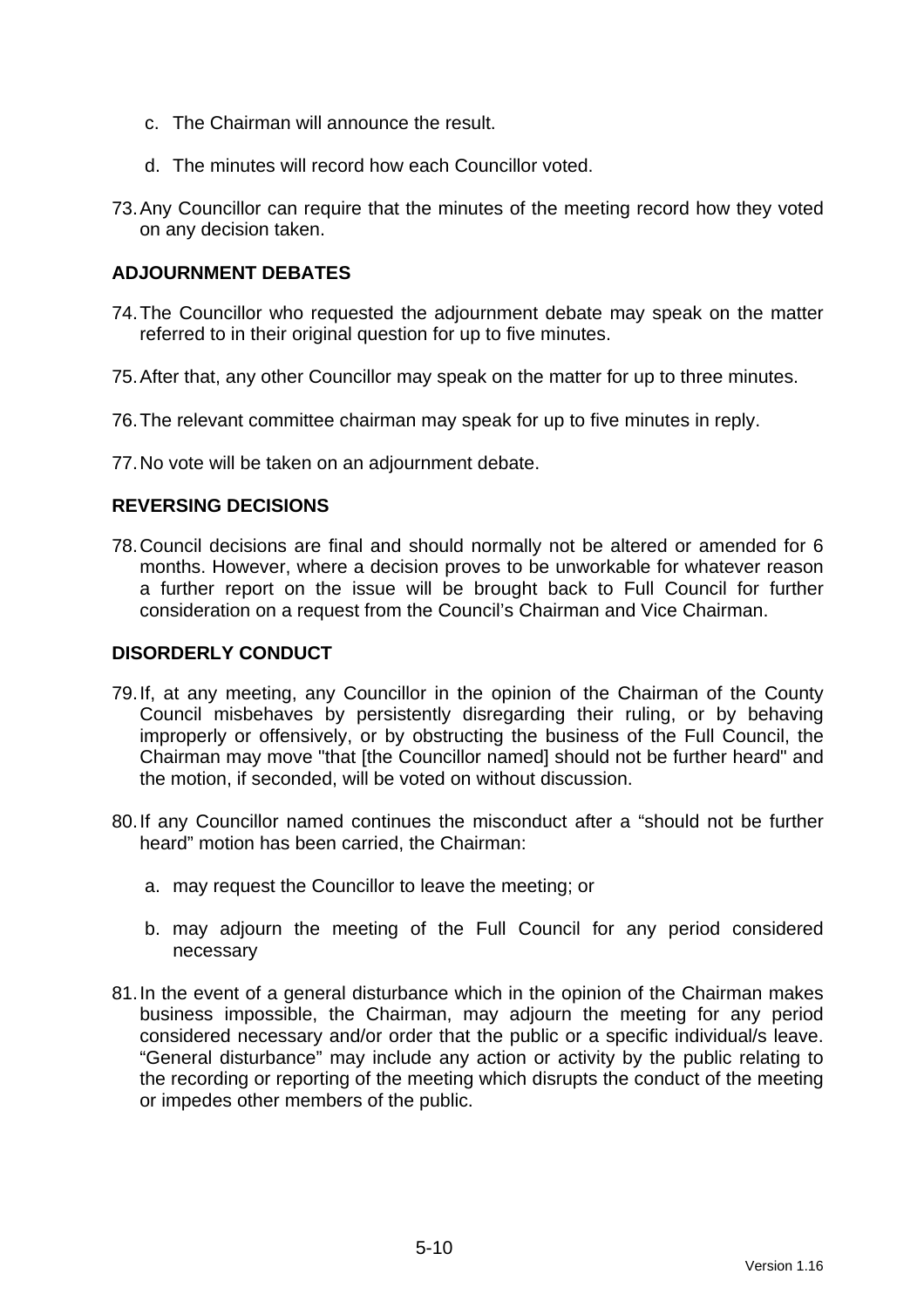# **ESTABLISHMENT OF COMMITTEES**

82. Every committee set up by the Full Council will perform the functions given to them until the Full Council resolves otherwise. Full Council can revise the functions of committees at any time.

# **APPOINTMENTS TO COMMITTEES**

- 83. Every person appointed to be a member of a committee or sub-committee will remain a member of that committee until the first of the following events:
	- a. they cease to be a Councillor
	- b. their resignation
	- c. changes to political balance necessitate changes to committee membership
	- d. removal by the Proper Officer at the request of their group
- 84. The Full Council is required to keep the allocation of seats to groups under review.
- 85. Whenever allocation of seats is considered by the Full Council the Chief Executive will submit a report showing what the allocation of seats should be in order to ensure committees reflect the overall political balance of the Council.
- 86. Democratic Services will ensure that all appointments to committees are reported to the next meeting of the appropriate committee.
- 87. Any changes in membership must be notified to Democratic Services no later than 4 pm on the working day before the relevant meeting.

# **ANNUAL MEETING**

88. Subject to any statutory requirements, the Full Council at its annual meeting:

- a. Will elect the Chairman and Vice-Chairman of the County Council for the forthcoming year.
- b. Will resolve what committees and sub-committees will be established, the terms of reference and size of these committees and may appoint the chairman and vice-chairman of each committee.
- c. Will note the membership of each group and their agreed officers.

# **ANNUAL BUDGET MEETING**

- 89. To ensure the smooth flow of business the following provisions will operate for the Annual Budget meeting budget report:
	- a. After the budget proposals have been moved and seconded any budget amendments will be moved and seconded. The seconders of the amendments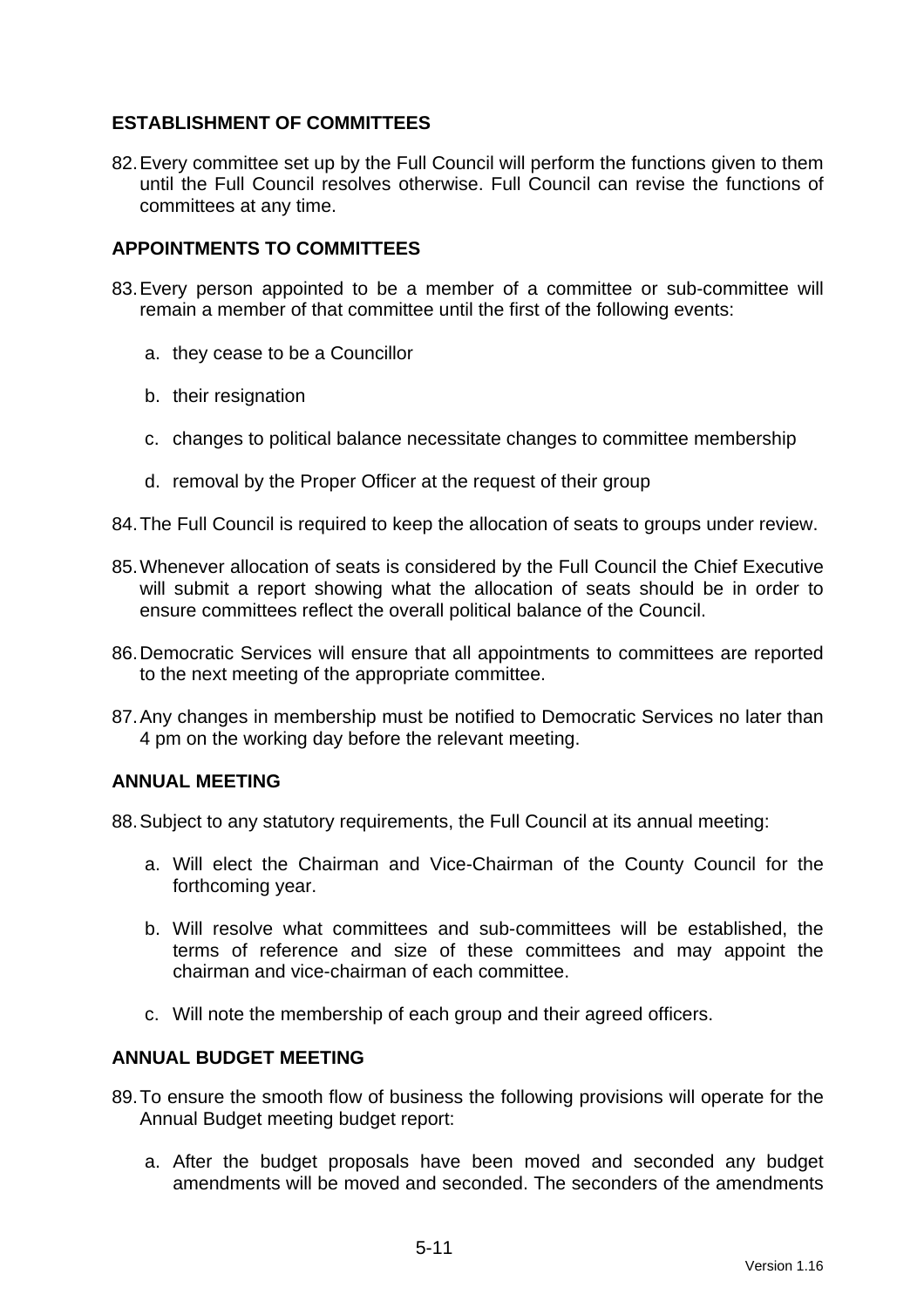may either speak to them when seconding or may reserve their speech for later in the debate.

- b. With the exceptions below, no Councillor will speak more than once or for more than 20 minutes:
	- the Councillor who moves the budget proposals is not subject to a time limit and is entitled to speak twice; once when moving proposals and once when replying to the debate
	- the movers of any amendments may speak for an unlimited time when moving those amendments and for 20 minutes when summing up
- c. There will be a single debate on the motion and any amendments
- d. At the conclusion of the winding-up speeches, recorded votes will be taken on amendments in the order determined by the Chairman then a recorded vote will be taken on the substantive motion. The process for recorded votes is set out in paragraph 72 above.

# **OTHER**

- 90. Placards, banners, advertising materials and similar items are not permitted in any Council meeting.
- 91. Members of the public may record proceedings and report all public meetings, although oral commentary during meetings is not permitted as this would be disruptive to the good order of the meeting.
- 92. Mobile phones must be switched to silent.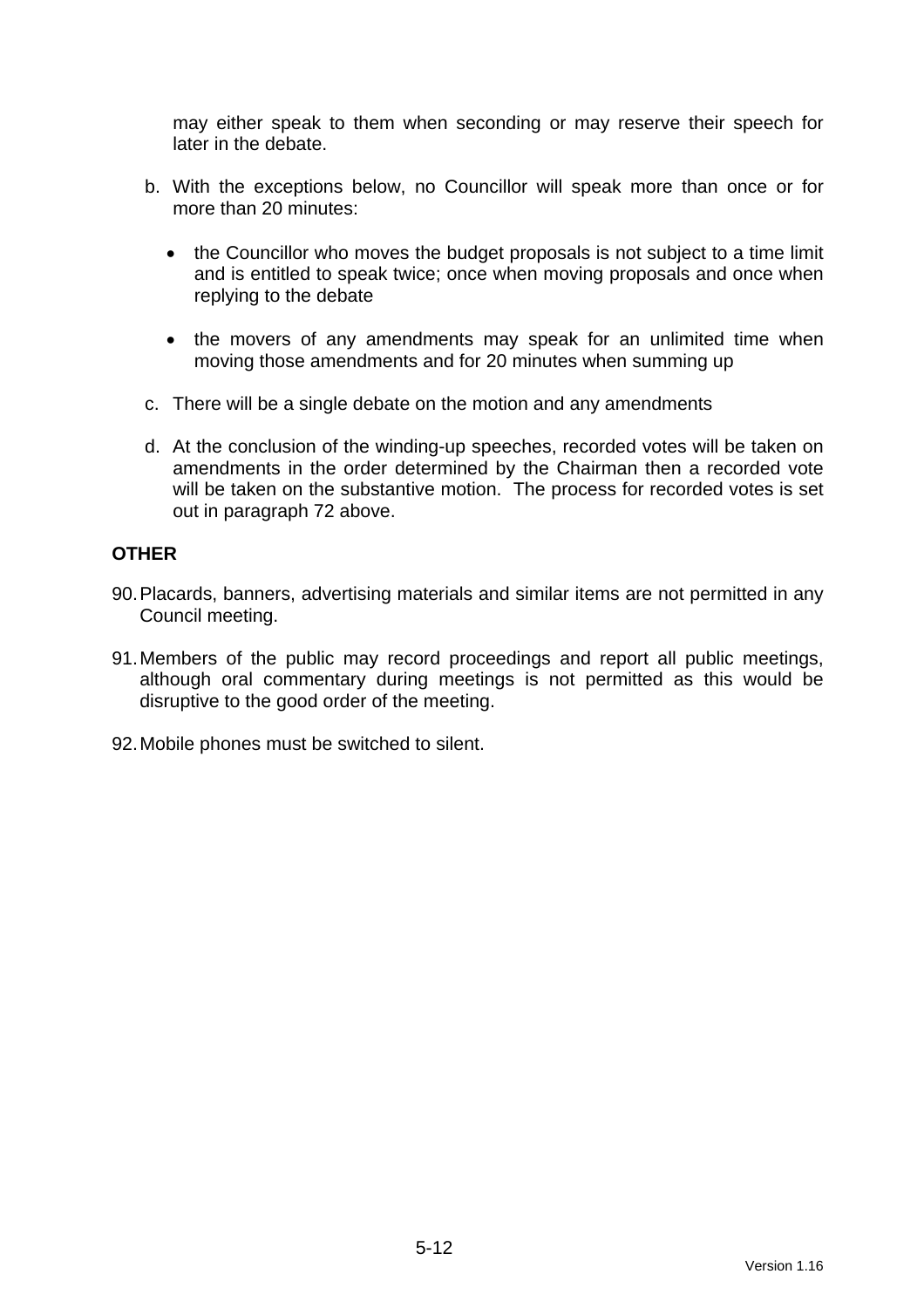# **PART B – PROCEDURE RULES FOR COMMITTEE AND SUB-COMMITTEE MEETINGS**

### **INTRODUCTION**

- 1. These rules are designed to ensure meetings run smoothly and are conducted properly.
- 2. So far as the law allows any of these rules may be suspended at any meeting, either for the whole meeting or for a particular item on the agenda. In order to achieve this, a motion must be moved and seconded and a vote carried.

# **ARRANGEMENTS FOR MEETINGS**

- 3. The agenda and papers for meetings must be available at least five clear working days before the meeting.
- 4. A special meeting is arranged if the chairman or vice-chairman of the relevant committee, or any 4 of its members request such a meeting.
- 5. If any issues arise at a meeting in relation to interpretation of the procedure rules, the Chairman's decision will be final.

#### **MINIMUM ATTENDANCE (QUORUM)**

- 6. The following number of committee members must be present for the meeting to proceed or continue:
	- a. Less than 15 voting members 3
	- b. 15 to 25 voting members 4
	- c. More than 25 voting members 5
- 7. If there is an insufficient number of committee members present, the meeting will not proceed.

#### **ORDER OF BUSINESS**

- 8. The order of business will usually be:
	- a. at the first meeting after the annual Council meeting, appointing or noting the appointment of the Chairman and Vice-Chairman of the committee
	- b. the choice of a person to preside if the Chairman and Vice-Chairman are absent
	- c. confirmation of the minutes of the last meeting of the committee
	- d. apologies for absence, including reasons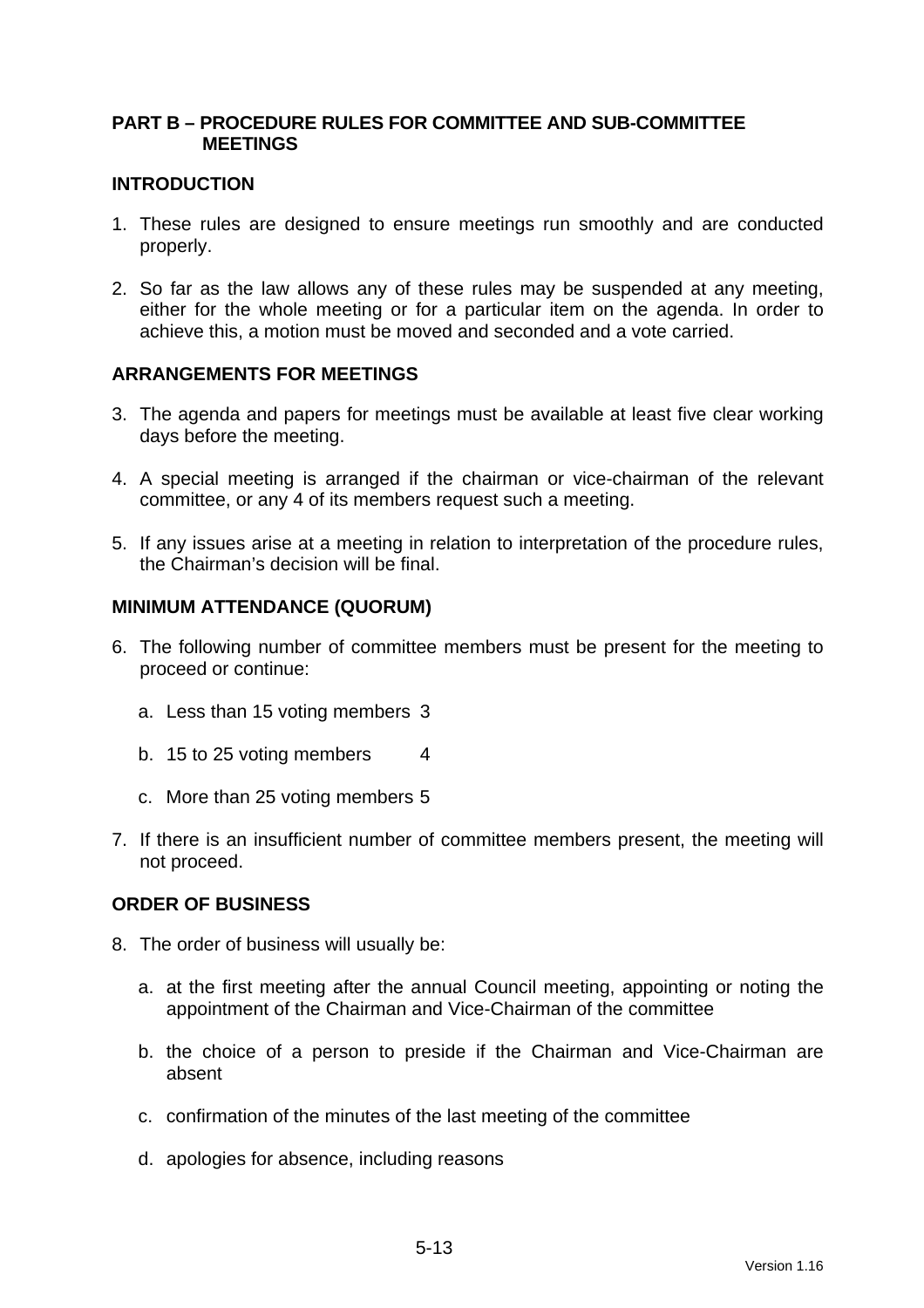- e. declarations of interest
- f. business outstanding from the last meeting
- g. reports for decision by committee
- h. reports for information
- i. work programme (if applicable)

# **OTHER POINTS REGARDING THE ORDER OF BUSINESS**

- 9. At any time during the meeting the Chairman can adjourn the meeting.
- 10. The order of business can be varied at the discretion of the Chairman.
- 11. The minutes of ordinary meetings will not normally be confirmed at special meetings.

# **DECLARATIONS OF INTEREST**

- 12. Where any Councillor has an interest in any matter to be discussed or decided, they will, in accordance with the Code of Conduct for Councillors and Co-opted Members, declare the existence and nature of that interest and whether the interest is Disclosable Pecuniary Interest. Any declaration of interest will be recorded in the minutes of the meeting.
- 13. Where any Councillor has declared a Disclosable Pecuniary Interest in any matter, they will leave the room in which the meeting is being held while the matter is under consideration unless:
	- a. The Chief Executive has granted them a dispensation; or
	- b. the matter is only under consideration by the meeting as part of a report of the Minutes of a committee or sub-committee and is not itself the subject of debate.
- 14. If the Councillor has chosen to remain within easy reach, that Councillor will be recalled by an appropriate officer before any further business is started.
- 15. Subject to paragraph 16, any person or officer of the authority who is appointed to do anything in connection with the County Council which enables them to speak at meetings, will make the same disclosures of interests and will withdraw from the room in which the meeting is being held on the same occasions as they would have to do if they were a County Councillor.
- 16. Paragraph 15 above does not apply to members of the public who are entitled to speak at Planning and Licensing Committee.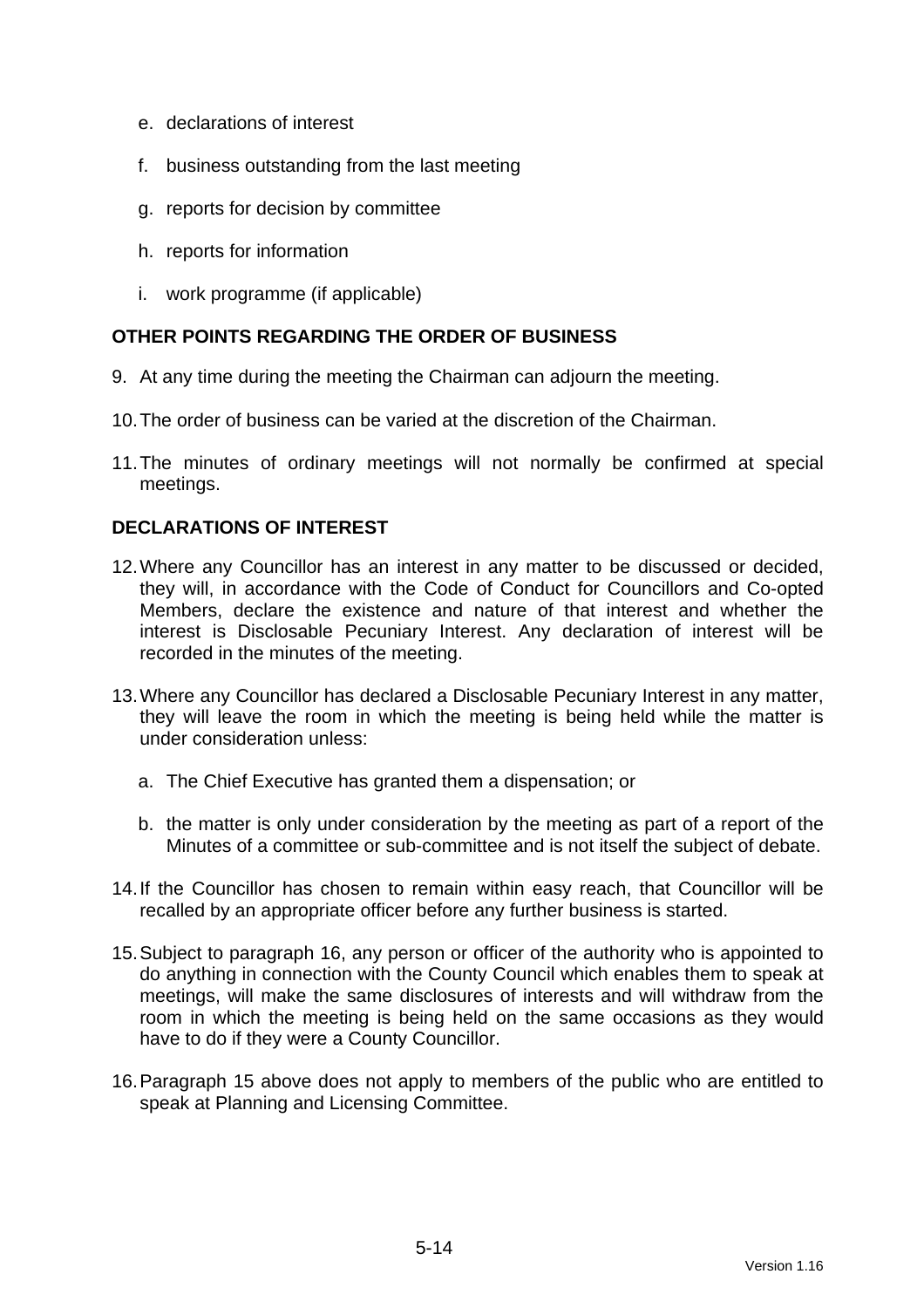# **CONSIDERATION OF RECOMMENDATIONS IN REPORTS**

- 17. The report recommendation should be 'moved' by one committee member and 'seconded' by another committee member. It then becomes a 'motion' which may be debated before a vote is taken.
- 18. Motions relating to the following may be moved and seconded without notice but must be provided in writing to the Chairman when being moved:
	- a. an alternative to a recommendation in the report
	- b. amendments to motions

# **MOTIONS NOT REQUIRING PRIOR WRITTEN NOTICE**

- 19. The following motions can be moved and seconded orally to ensure meetings run smoothly and are conducted properly:
	- a. appointment of a Chairman for the meeting in the absence of the Chairman and Vice-Chairman
	- b. request to withdraw a motion
	- c. that the matter be put to a vote
	- d. that the meeting be adjourned
	- e. variation of the order of business
	- f. suspension of the procedure rules
	- g. exclusion of the public
	- h. that a named committee member should not be heard further

# **THE RULES OF DEBATE**

- 20. If a committee member wishes to speak they should indicate their intention by raising their hand.
- 21. The Chairman will decide the order in which speakers will be heard. Any committee member who wishes to speak will be given the opportunity to do so unless any of the exceptions contained in these rules of debate apply.
- 22. Committee members can speak for a maximum of 10 minutes each time they are entitled to speak during a debate.
- 23. Committee members when speaking must address the Chairman.
- 24. Councillors must speak strictly to the subject under discussion.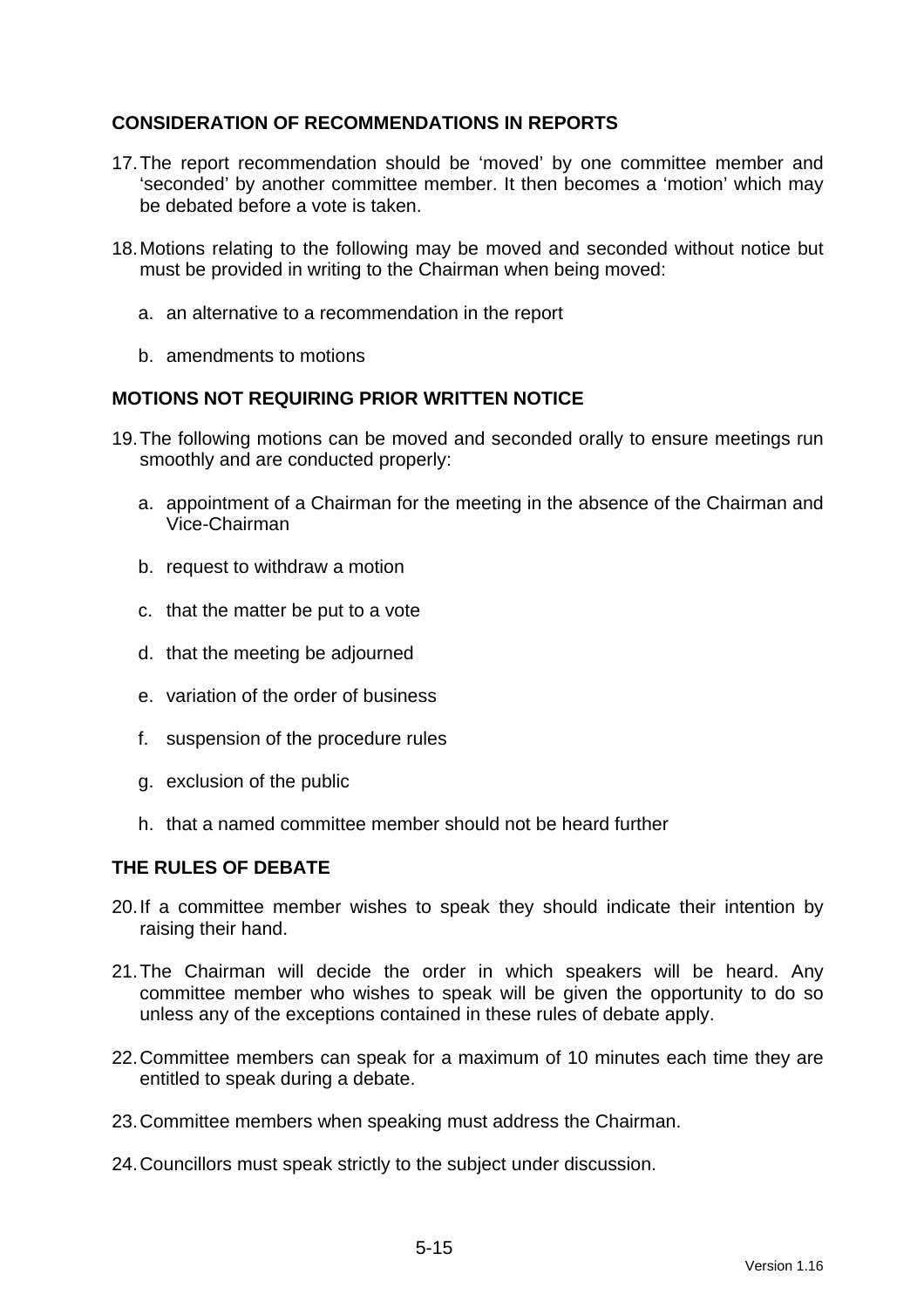- 25. Whenever the Chairman stands during a debate the committee must be silent.
- 26. Any committee member may at any time during a meeting request that the meeting be adjourned for up to one hour. The Chairman of the meeting has discretion to decide whether to agree the request and, if agreed, to determine the length of any such adjournment.
- 27. If the motion has been amended since the committee member last spoke, that member may move a further amendment to the motion.
- 28. The committee member who moved the original motion has a right of reply at the close of the debate on that motion or any agreed amendment.
- 29. If an amendment to a motion has been moved and seconded, the mover of the original motion has the right of reply at the close of the debate on the amendment following the mover of the amendment's closing remarks.
- 30. A motion may be altered with the consent of the mover and seconder.

# **POINTS OF ORDER AND PERSONAL EXPLANATIONS**

- 31. With the consent of the Chairman any committee member may make a brief comment, ask a question designed to clarify a matter which has been raised, or indicate where they feel the procedure rules have not been followed. They may not introduce new material or make a speech on this.
- 32. The Chairman's ruling on this will be final and they may limit such exchanges to maintain the flow of debate.

# **AMENDMENTS TO RECOMMENDATIONS AND MOTIONS**

- 33. Amendments to a motion can be moved or seconded by any committee member to leave out words, to add words or both provided that such changes must not have the effect of fundamentally altering the spirit or intention of, or directly reversing the spirit or intention of, the original proposal (for example to recommend approval instead of refusal) and must be relevant to the original motion.
- 34. The motion will remain in the name of the original mover if they propose or accept the amendment. No debate or vote will be required and the amended motion will become the substantive motion.
- 35. Amendments must be dealt with and voted on one at a time.
- 36. If a motion to move an amendment is rejected following a vote then alternative amendments can be moved.
- 37. If an amendment is not accepted by the mover of the original motion, the following procedure will apply:-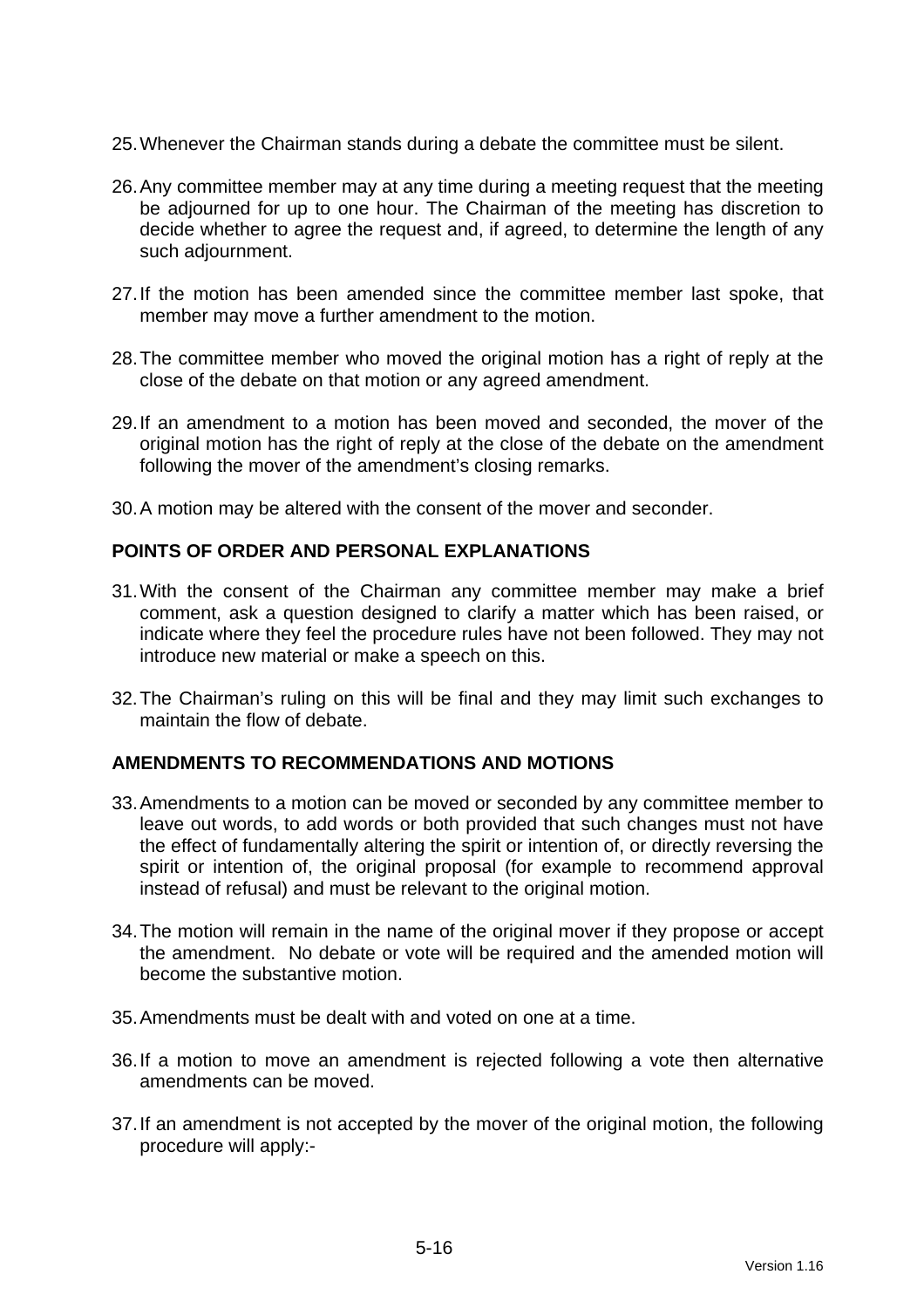- a. the amendment will be debated
- b. a vote will then be taken on whether the amendment should become the substantive motion
- c. if the amendment is carried, then the new substantive motion will be in the name of the committee member who moved the successful amendment
- d. debate will continue and further amendments may be moved
- e. after all amendments have been dealt with using the procedure stated above then a vote will be taken on the final substantive motion

# **BRINGING DEBATE TO EARLY CLOSURE**

- 38. A committee member who has not already spoken on the matter may orally move a motion that a vote should be taken immediately. This must be seconded.
- 39. If the Chairman feels there has been sufficient discussion of the issue he may put the oral motion to the vote.
- 40. If the vote is carried the motion or amendment will be put to the vote following closing remarks by the proposer of the motion or amendment.

#### **VOTING**

- 41. Votes in committee are to be determined by a show of hands.
- 42. Where there is an equal number of votes for and against a motion the Chairman can exercise a second or casting vote.
- 43. A recorded vote will be taken if 2 or more committee members request it. The process will be as follows:
	- a. The names of all committee members will be called and the vote of each member recorded.
	- b. The Chairman will announce the result.
	- c. The minutes will record how each committee member voted.
- 44. Any committee member can require that the minutes of the meeting record how they voted on any decision taken.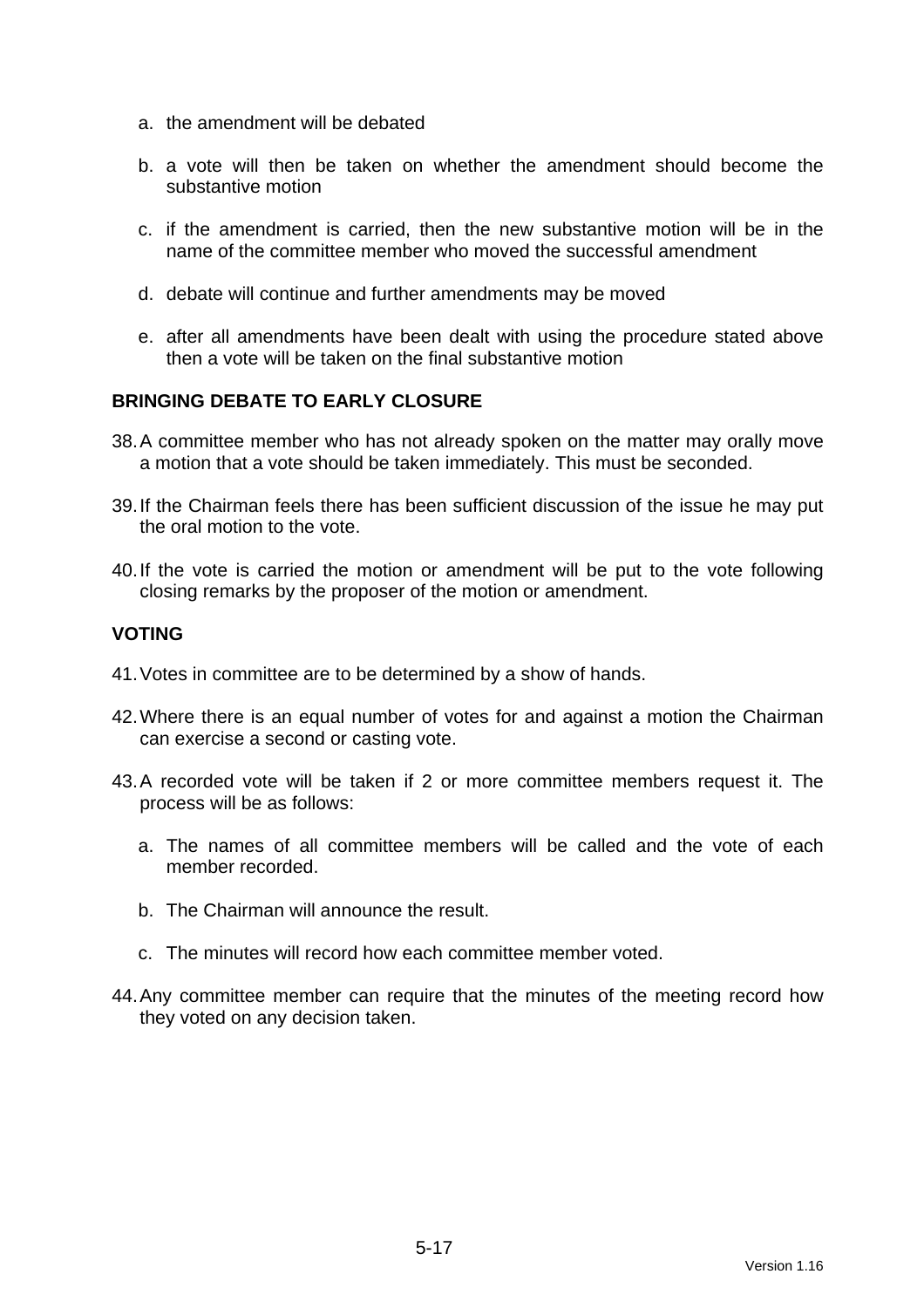# **REVERSING DECISIONS**

45. Committee decisions are final and should normally not be altered or amended for 6 months. However, where a decision proves to be unworkable for whatever reason a further report on the issue will be brought back to the original decision-making meeting for further consideration on a request from the Committee's Chairman and Vice Chairman.

# **DISORDERLY CONDUCT**

- 46. If, at any meeting, any committee member in the opinion of the Chairman of the meeting misbehaves by persistently disregarding their ruling, or by behaving improperly or offensively, or by obstructing the business of the meeting, the Chairman may move "that [the member named] should not be further heard" and the motion, if seconded, will be voted on without discussion.
- 47. If any committee member named continues the misconduct after a "should not be further heard" motion has been carried, the Chairman:
	- a. may request the member to leave the meeting; or
	- b. may adjourn the meeting for any period considered necessary
- 48. In the event of a general disturbance which in the opinion of the Chairman makes business impossible, the Chairman, may adjourn the meeting for any period considered necessary and/or order that the public or a specific individual/s leave. "General disturbance" may include any action or activity by the public relating to the recording of the meeting which disrupts the conduct of the meeting or impedes other members of the public.

# **ATTENDANCE OF OTHER COUNTY COUNCILLORS**

- 49. Any County Councillor who wishes to attend a meeting of a committee or subcommittee of which they are not a member will be entitled to do so. With the consent of the Chairman they will be entitled to speak once and for a maximum of 10 minutes on any matter that is of primary importance to their electoral division or its inhabitants rather than a general matter, but not to vote.
- 50. A County Councillor who attends a meeting in this capacity will be entitled to remain in the meeting when a resolution excluding the public is in force.
- 51. These provisions apply to Planning and Licensing Committee but not to any other committee or sub-committee that is exercising a function which is judicial in nature.

# **APPOINTMENTS TO COMMITTEES**

52. Any changes in a committee's membership must be notified to Democratic Services no later than 4pm on the working day before the relevant meeting. (For the Health and Wellbeing Board, see paragraph 55 below)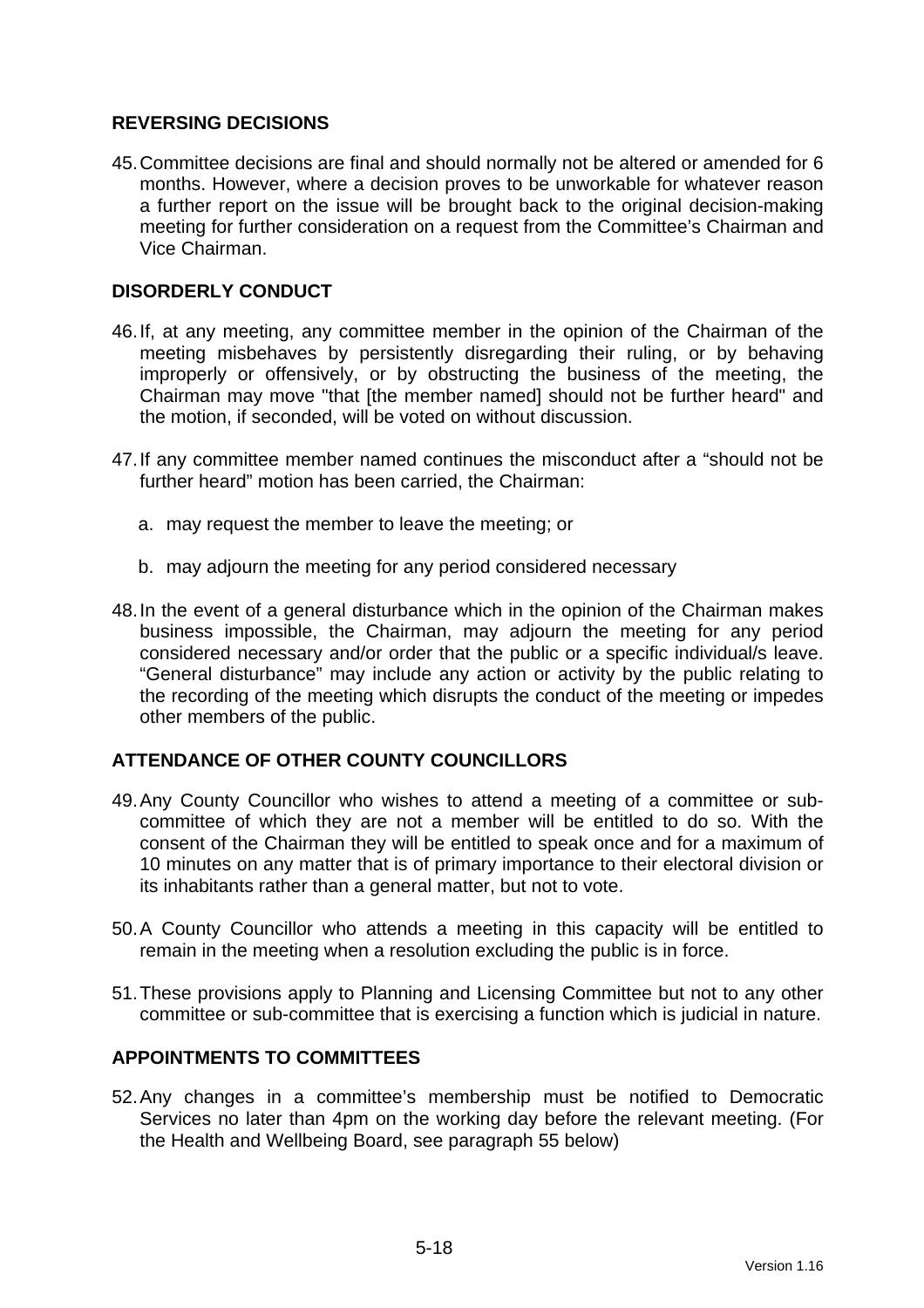53. Democratic Services will ensure that all appointments to committees are reported to the next meeting of the appropriate committee.

# **POLICY COMMITTEE AND COMMUNITY SAFETY COMMITTEE**

54. When exercising scrutiny functions, the Committees may invite people to discuss issues of local concern and/or answer questions. They may for example wish to hear from residents and representatives of other organisations.

# **HEALTH AND WELLBEING BOARD**

- 55. Substitute members can be appointed for the non-County Council representatives. Substitute members will have all the powers and duties of any ordinary member on the Board but will not be able to exercise any special powers or duties exercisable by the person they are substituting. Substitute members may attend meetings in this capacity only:
	- a. To take the place of the ordinary member for whom they are substituting where the ordinary member will be absent for whole of the meeting
	- b. After the Proper Officer has been officially notified

# **PLANNING AND LICENSING COMMITTEE**

- 56. The Committee will comply with its Code of Best Practice
- 57. The Committee's Code of Best Practice sets out who is entitled to speak at meetings of Planning and Licensing Committee.

# **PERSONNEL COMMITTEE**

58. That Trade Union representatives be entitled to speak but not to vote at meetings of Personnel Committee.

# **CONDUCT COMMITTEE**

- 59. Committee will elect a Chair at each meeting.
- 60. The Council's Procedure for Dealing with Conduct Allegations sets out who is entitled to speak at meetings of Conduct Committee.

#### **OTHER**

- 61. Placards, banners, advertising materials and similar items are not permitted in any committee meeting.
- 62. Members of the public may record proceedings and report all public meetings, although oral commentary during meetings is not permitted as this would be disruptive to the good order of the meeting.
- 63. Mobile phones must be switched to silent.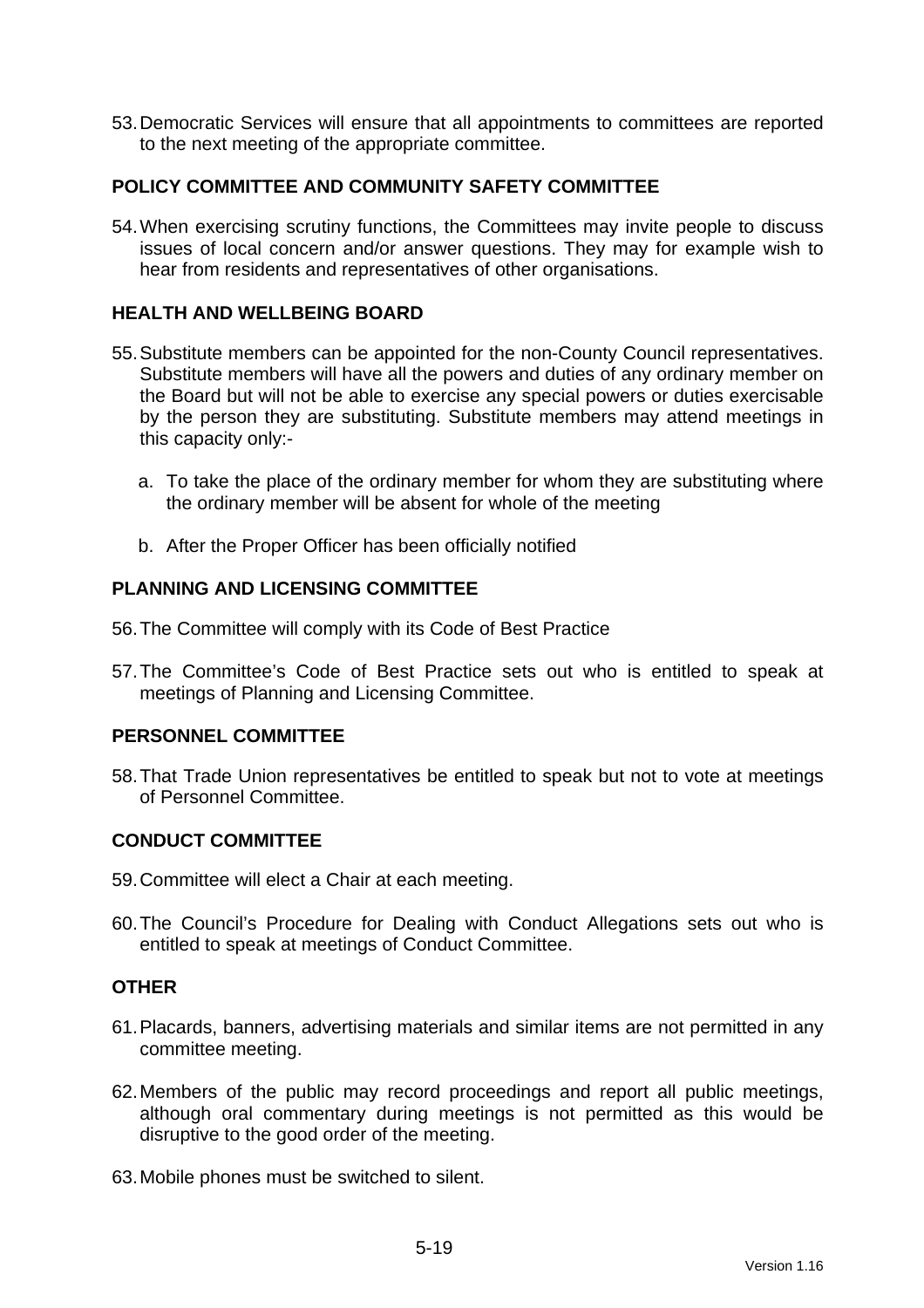# **PART C – THE PROCEDURE FOR TAKING URGENT DECISIONS**

- 1. The Council's Constitution sets out who in the Council has authority to make decisions and the procedures for making those decisions.
- 2. Sometimes events will occur which require decisions to be taken urgently. The County Council needs to be able to respond quickly where failure to do so would not be in the public interest.
- 3. The procedure for taking urgent decisions should only be used where failure to take the decision quickly would, or would be likely to, harm the interests of the Council and the public, for example:
	- a. a service not being provided;
	- b. the Council breaking the law or financial rules;
	- c. the public being put at serious risk of harm;
	- d. the Council suffering financial loss;
	- e. consultation deadlines not being met.
- 4. The following are not suitable reasons for the use of the procedure:
	- a. poor planning;
	- b. the possibility of embarrassment being caused to an officer or Councillor;
	- c. the possibility of adverse publicity being caused to the Council;
	- d. in order to circumvent the requirements of Financial Regulations without good cause and justification.

# **OPTION A – URGENT DECISIONS BY COMMITTEE**

- 5. Where the agenda for the relevant committee has been published, an urgent item may be added to the agenda if it meets the urgency criteria set out in paragraphs 3 and 4. Democratic Services and the chairman of the committee will require an explanation before authorisation is given.
- 6. Every effort must be made to circulate the urgent report to Councillors at least 24 hours before the meeting.
- 7. The urgent report will be made available for public inspection as soon as possible.

# **OPTION B – CALLING AN ADDITIONAL MEETING**

8. The issue may be of such significance that it may be more appropriate to call an additional meeting. The procedure for calling additional meetings is set out in the Council Procedure Rules at paragraph 10 and the Committee Procedure Rules at paragraph 4.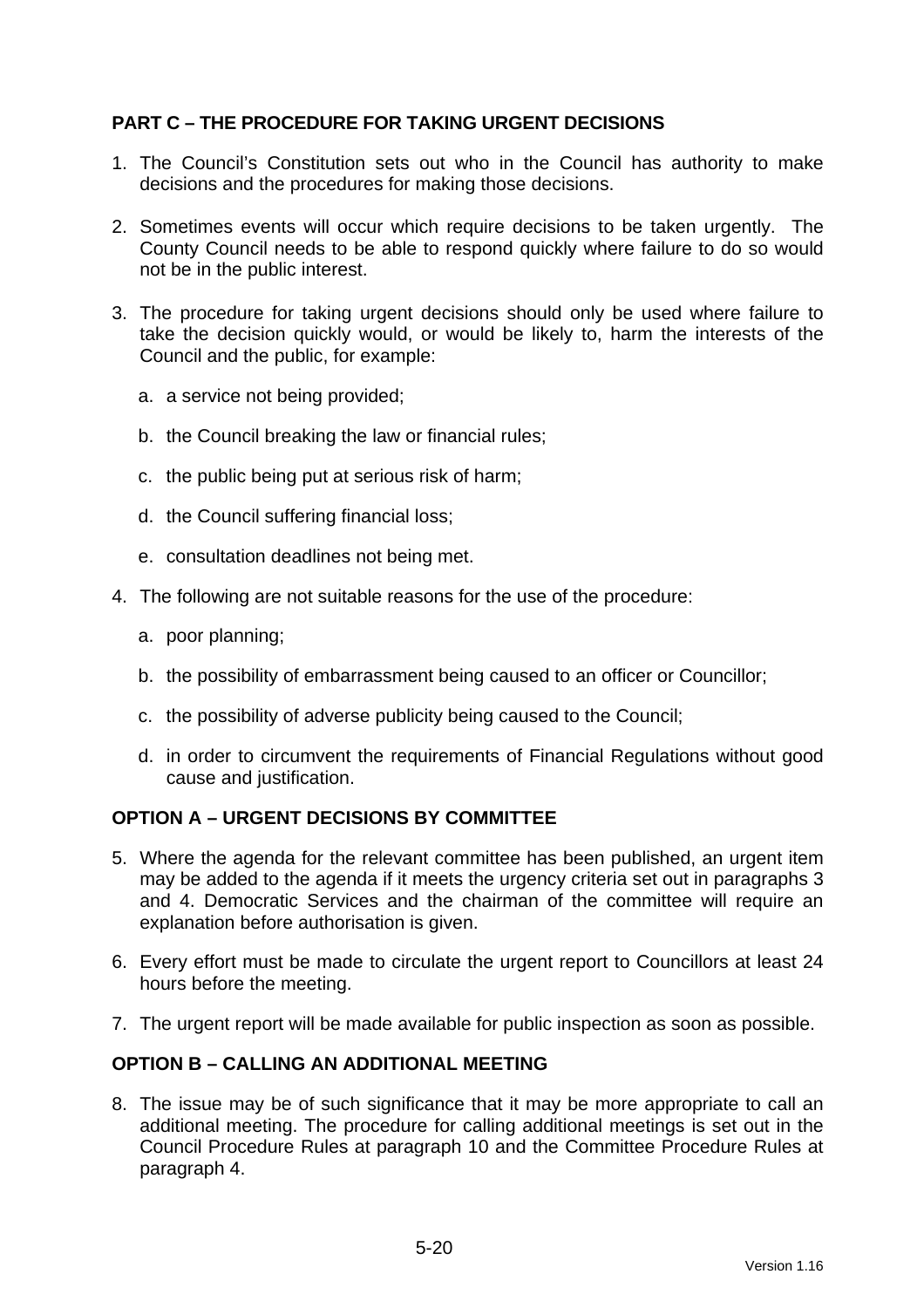# **OPTION C – DECISION BY THE CHIEF EXECUTIVE**

- 9. The Chief Executive may take a decision which is normally reserved to committee or another officer, where he believes that the decision is urgent, after first:
	- a. taking into account the guidelines set out in paragraphs 3 and 4 above; and
	- b. where possible, seeking the views of the following in respect of the proposed decision:-
		- the Leader of the Council.
		- the chairman and the vice-chairman of the relevant committee with authority to take the decision, and
		- $\bullet$  the leader(s) of opposition group(s).
	- c. The Chief Executive will take into account any views he considers are relevant. The decision is the Chief Executive's alone.
	- d. The decision together with the reasons why it was urgent must be recorded in writing. The record of urgent decisions will be held by Democratic Services and will be made available for inspection.
	- e. Following the decision, a report will be submitted to the next available relevant committee meeting explaining:
		- the decision:
		- the reasons for it: and
		- why the decision was treated as a matter of urgency.
	- f. In the absence of the Chief Executive, his responsibilities under this procedure are delegated to a Corporate Director and all references to the Chief Executive under this procedure will also apply to that person.

# **REPORT ON USE OF THE URGENCY PROCEDURE**

10. In addition to any reports submitted to the relevant committee, twice yearly a report will be presented to Policy Committee detailing the number of occasions these provisions have been used and the reasons for their use.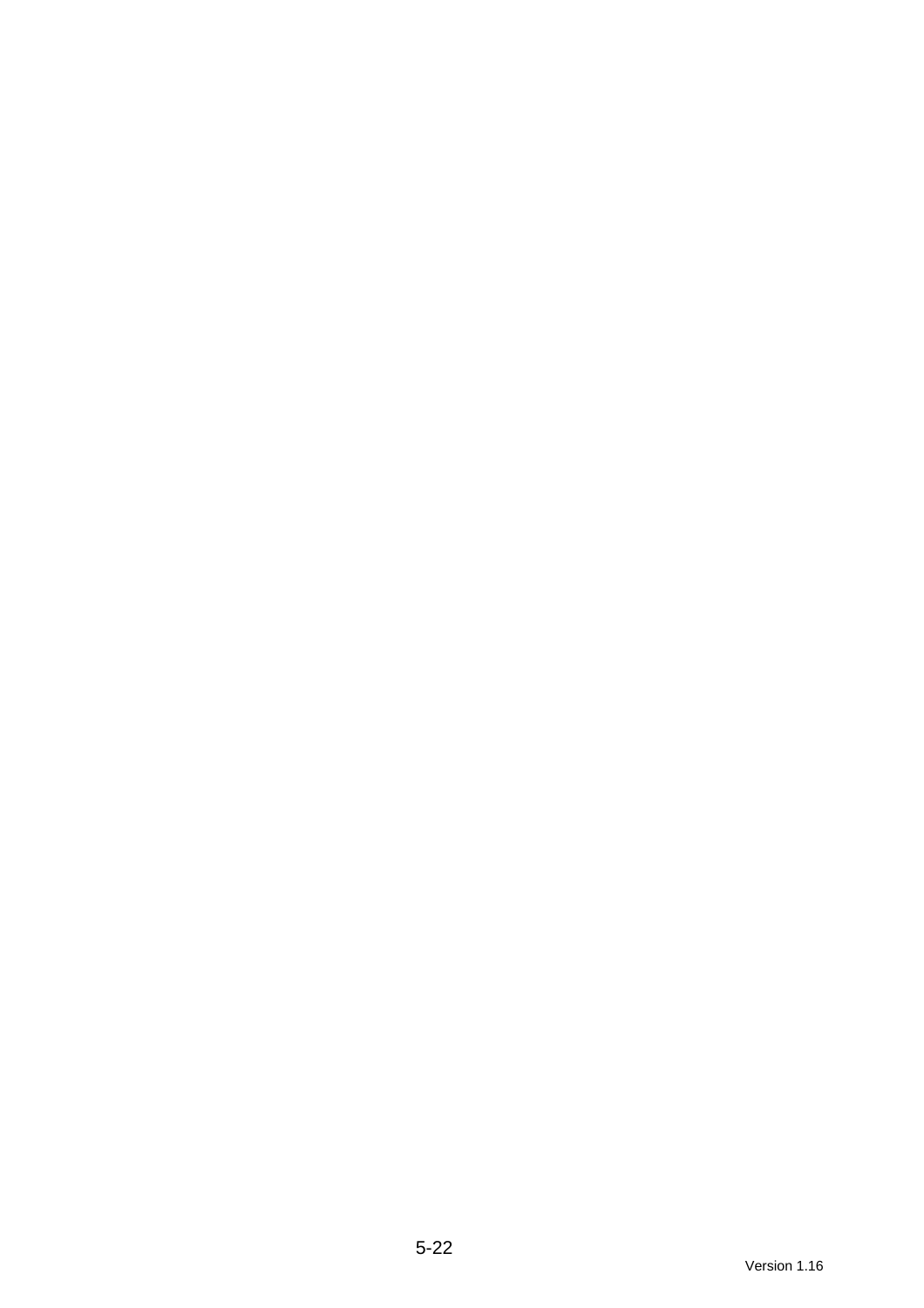**PART SIX** 

**GOVERNANCE**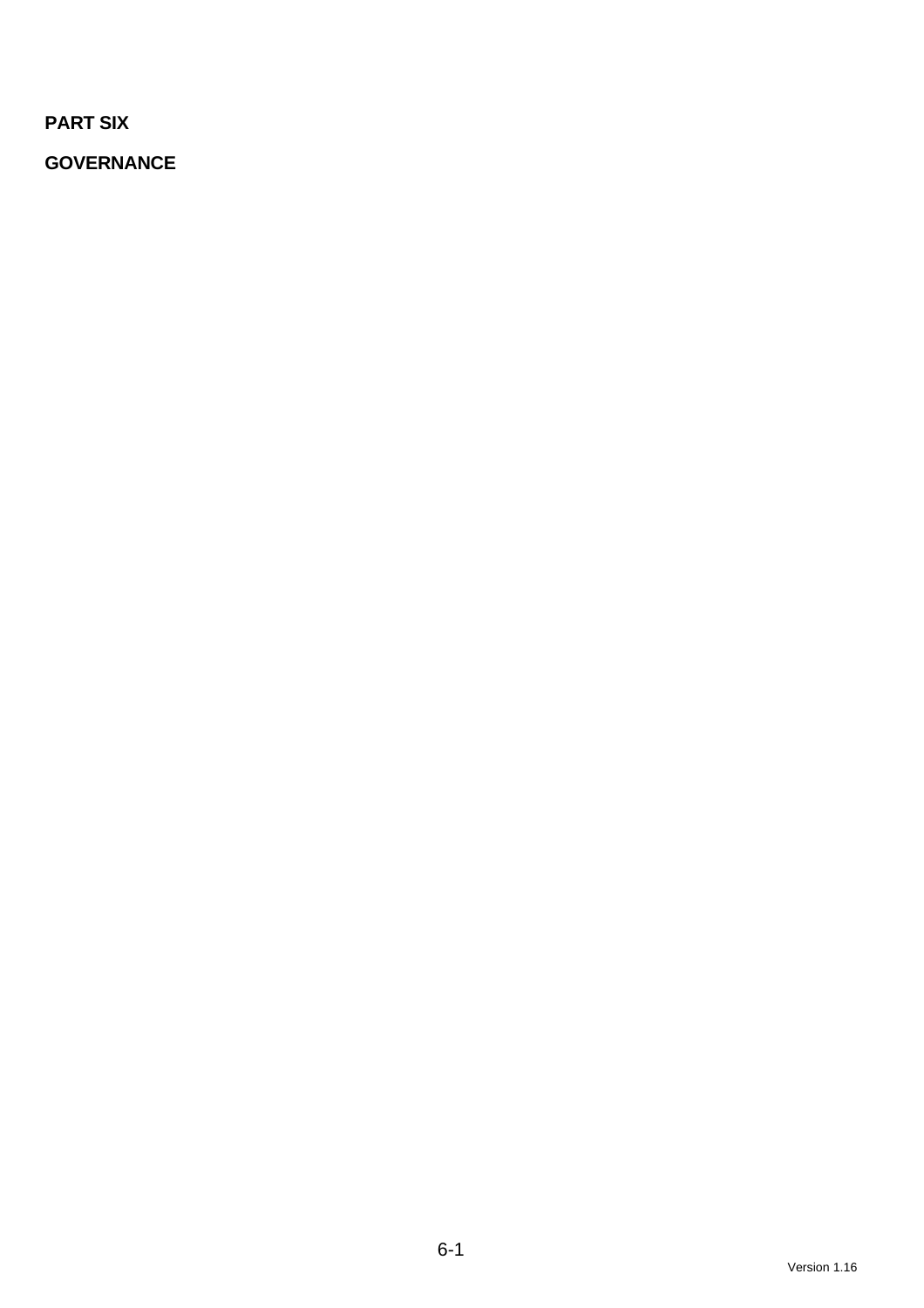# **PART A – FINANCIAL AFFAIRS**

# **BUDGET FRAMEWORK**

#### **BACKGROUND**

1. The Full Council is responsible for the approval of the Annual Budget. The Council's committees are responsible for implementing it.

#### **CONSULTATION**

- 2. Before the budget is adopted the Council will publish initial proposals, having first canvassed the views of local stakeholders and members of the public as appropriate.
- 3. Any representations made will be taken into account in formulating proposals, and shall be reflected in any report dealing with them.

# **APPROVAL OF THE ANNUAL BUDGET**

- 4. The Full Council will be responsible for approving the annual budget.
- 5. In approving the annual budget the Council will also specify the extent of virement (the limits for the transfer of budget provision from one budget head to another) within the budget and degree of in-year changes to the Annual Budget.
- 6. The annual budget must be approved by the end of February each year.

# **DECISIONS OUTSIDE THE ANNUAL BUDGET**

- 7. Subject to the provisions regarding virement set out in the Financial Regulations, committees and officers may take only those decisions which are in accordance with the Annual Budget.
- 8. Any decision outside the Annual Budget and the virement provisions must be taken by Full Council.
- 9. If cases of urgency the Urgency Procedure should be followed.

# **ANNUAL ACCOUNTS**

10. The Council's Section 151 Officer is required by law to sign off the annual accounts by 30 June each year. These accounts will be presented to Full Council. Once the accounts are externally audited the final accounts will be presented to Full Council by 30 September as required by law.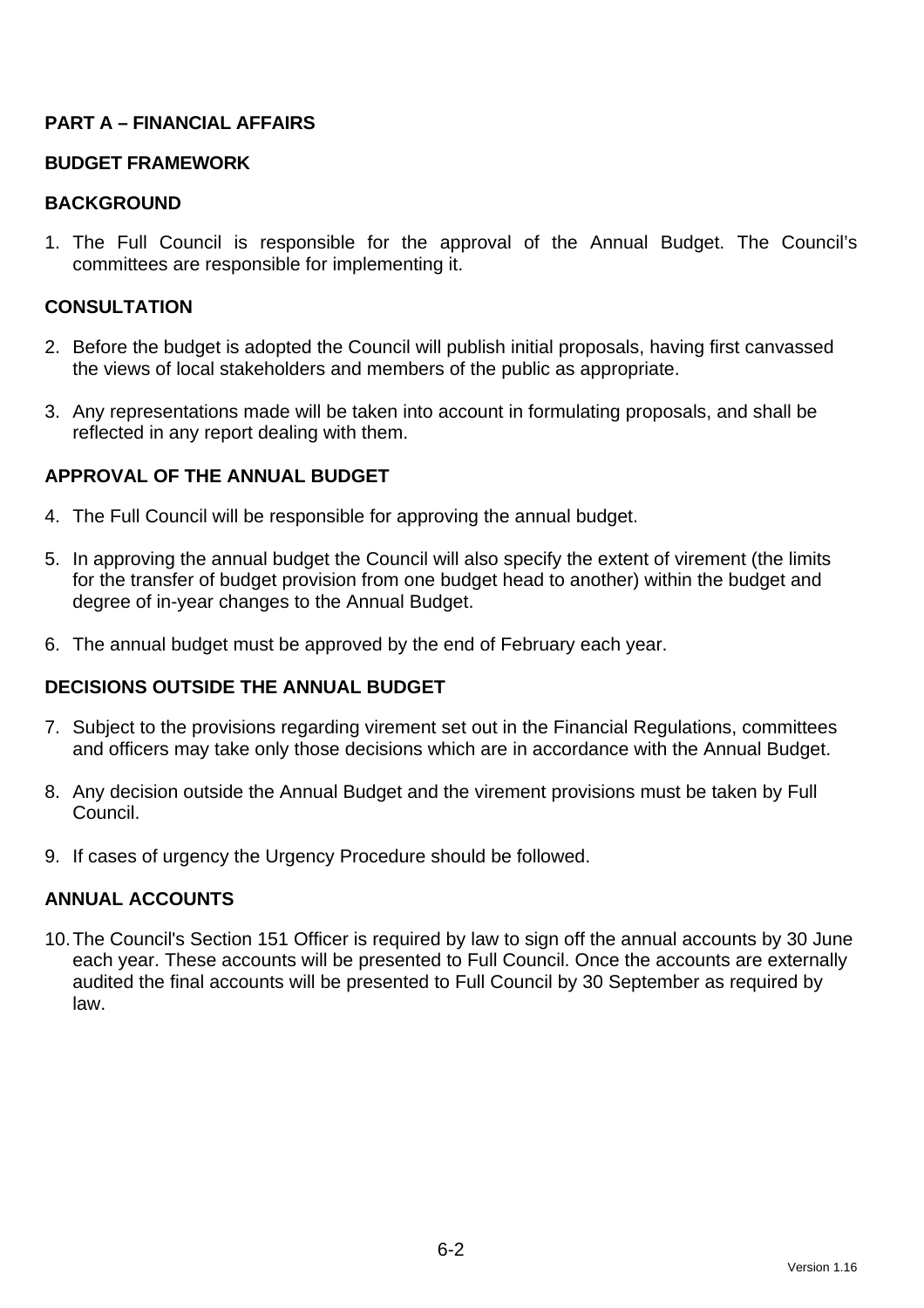# **FINANCIAL REGULATIONS 2016**

**Contents** 

- 1. [OVERVIEW](#page-73-0)
- 2. [FINANCIAL PLANNING AND BUDGETARY CONTROL](#page-74-0)
- 3. [REVENUE EXPENDITURE](#page-75-0)
- <span id="page-72-0"></span>4. [CAPITAL EXPENDITURE AND OTHER MAJOR PROJECTS](#page-79-0)
- 5. [ACCOUNTING SYSTEMS](#page-84-0)
- 6. [ASSETS](#page-84-1)
- 7. [SALARIES, WAGES AND PENSIONS](#page-86-0)
- 8. [COMMISSIONING AND PROCUREMENT OF GOODS, SERVICES AND WORKS](#page-87-0)
- 9. [PAYMENT FOR GOODS, SERVICES AND WORKS](#page-97-0)
- 10. [INCOME, BANKING AND IMPREST ACCOUNTS](#page-99-0)
- 11. [RISK MANAGEMENT AND INSURANCE](#page-101-0)
- 12. [WORK FOR EXTERNAL BODIES](#page-102-0)
- 13. [INVESTMENT AND BORROWING](#page-105-0)
- 14. [LEGAL CLAIMS AND SETTLEMENTS](#page-105-1)
- 15. [PROTECTING PUBLIC FUNDS AND ASSETS](#page-106-0)
- 16. [AUDIT](#page-106-1)
- 17. [LAND AND BUILDINGS](#page-107-0)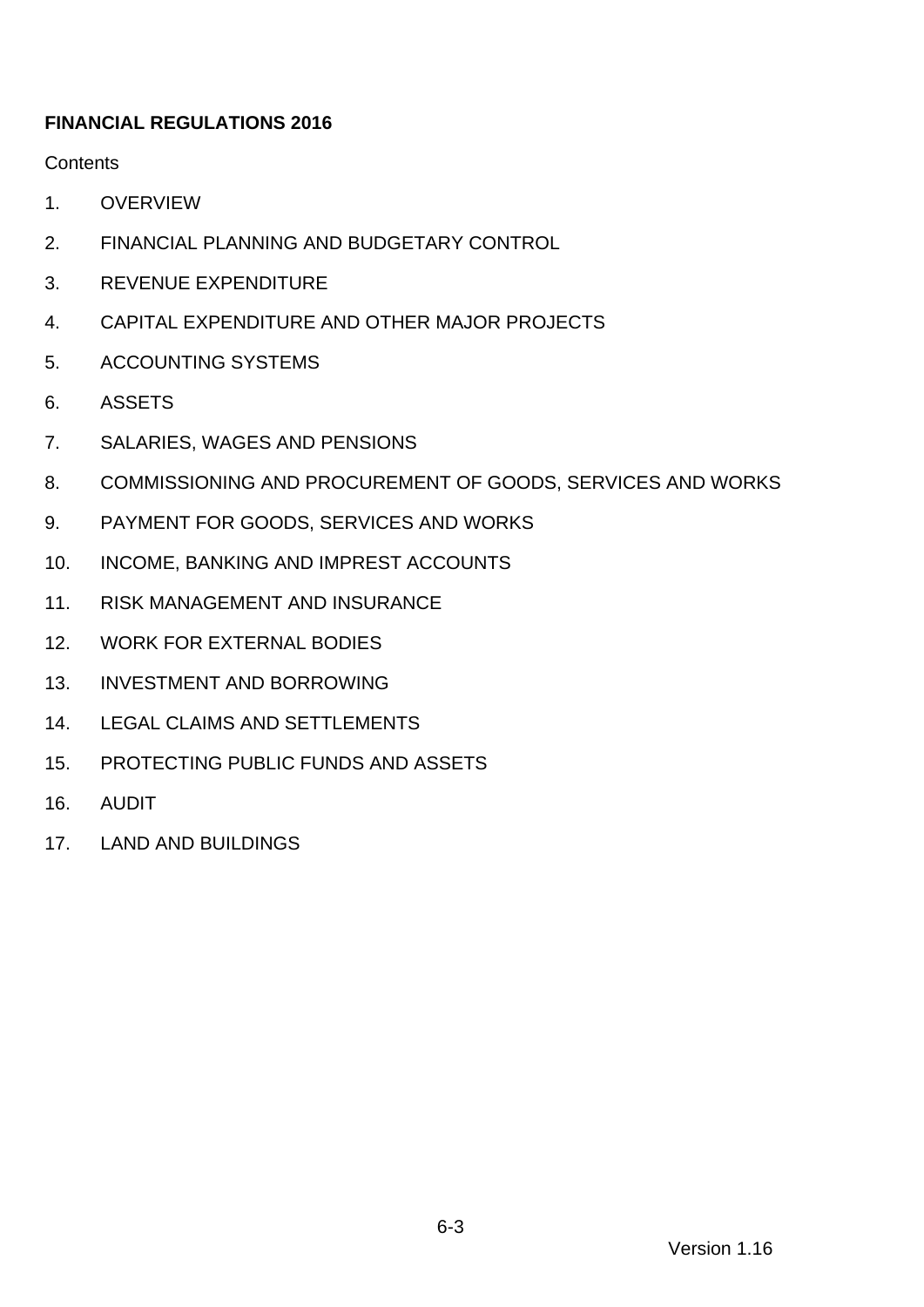# <span id="page-73-0"></span>**1. OVERVIEW**

# **General**

- 1.1 These Financial Regulations provide the framework of financial control and standards necessary to achieve the proper administration of the Council's financial affairs and are designed to safeguard the interests of both the Council and its employees. These Regulations cover the Council's main activities, its trading organisations and Pension Funds, and partnerships where the Council acts as the lead authority or where it acts as the accountable body.
- 1.2 If there is a conflict between the Council's Financial Regulations and other specific County Council regulations or codes of procedure, guidance should be sought from the Monitoring Officer as to which shall prevail.
- 1.3 All Nottinghamshire County Council records, whether electronic or paper-based, are subject to the Authority's Information Management Policy which establishes key principles for the management, retention, security and disposal of these records. All financial records must be retained in line with this policy, and in accordance with any relevant legislative requirements.

# **Role of Chief Finance Officer**

- 1.4 The Service Director Finance, Procurement and Improvement is the appointed Chief Finance Officer (also known as the Section 151 Officer) for the Council, and is responsible for the proper administration of the Council's financial affairs and, subject to the Constitution and any resolutions of any Committee or the Full Council, may do all things necessary to discharge this responsibility.
- 1.5 Where the Section 151 Officer considers that there is a likelihood of a significant overall overspending, or a significant overspending on a Committee budget or any unlawful expenditure, a report will be taken to Full Council.
- 1.6 As the Council's financial advisor, the Section 151 Officer will prepare a budget showing the sources of income and proposed expenditure in each financial year. The Section 151 Officer will also keep the Finance and Property Committee informed of the Council's overall financial performance, compared with the approved budget(s). The information required and the frequency of reporting will be determined by the Finance and Property Committee.
- 1.7 The Section 151 Officer, after consulting with the Group Manager for Legal Services where appropriate, may vary, waive or suspend any financial regulation.
- 1.8 Where reference is made in these regulations to specific officers, they may nominate other officers to act on their behalf provided that they keep appropriate up-to-date written records of the nominated officers and the limits to their delegated powers.
- 1.9 The Section 151 Officer shall add financial comments to all reports being submitted to Committee or Full Council regarding the financial consequences of any proposed action. These comments may include the sufficiency of the budget to finance the proposals being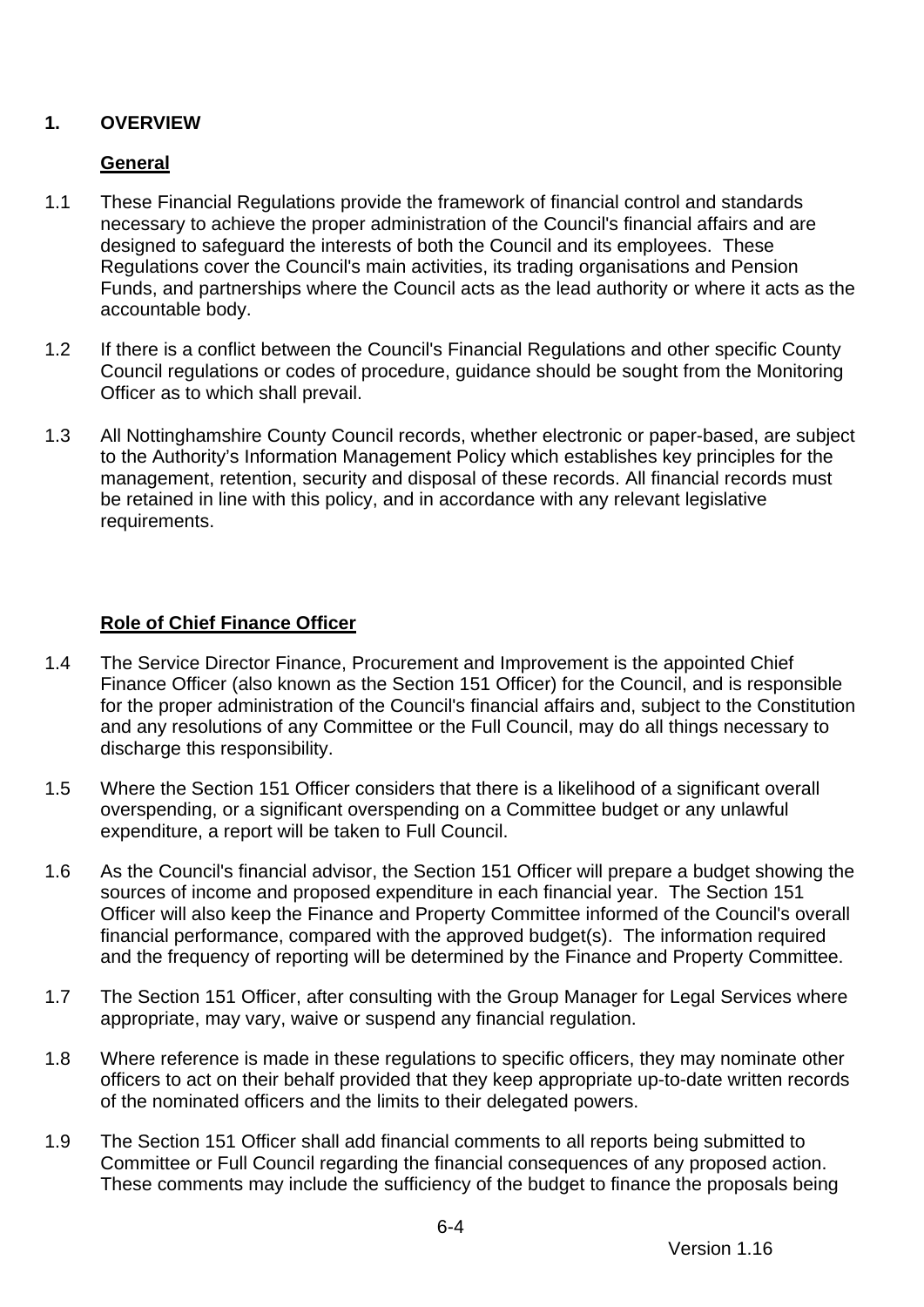made or set out the action to be taken to make the necessary finance available. These reports must be submitted to the Section 151 Officer or his/her representative, at least 3 working days before the distribution of papers to pre-agenda.

# **Role of Corporate Directors**

- 1.10 Corporate Directors are responsible for ensuring that employees and consultants in their departments are aware of, and comply with these Financial Regulations and that failure to comply may result in disciplinary action.
- 1.11 Corporate Directors must consult the Section 151 Officer on any matter which is liable to affect the finances of the Council before any provision or other commitment is incurred or before reporting to Committee. The Section 151 Officer has the right to be represented at meetings with partnerships or outside bodies where matters of financial significance are to be discussed.
- 1.12 Each Corporate Director and each Committee is responsible for the observance of Financial Regulations and for compliance with the decision making process defined in the **Constitution**

# <span id="page-74-0"></span>**2. FINANCIAL PLANNING AND BUDGETARY CONTROL**

- 2.1 In February of each year, Full Council will approve an annual revenue budget, capital programme, Treasury Management Strategy and Policy, Medium Term Financial Strategy and Council Tax precept.
- 2.2 It is the responsibility of all Committees, in consultation with the relevant Corporate Director(s), to monitor and control their budgets approved for the year.
- 2.3 Amounts provided under each heading of the approved annual revenue estimates must not be diverted to other purposes except as allowed by Financial Regulations at paragraph [3.4](#page-78-0) [Virements].
- 2.4 The inclusion of items in the approved revenue estimates constitutes authority to incur expenditure, subject to the regulations for commissioning and procurement of Goods, Services and Works (section [8\)](#page-87-0), except where the Council, Committees, or Financial Regulations of the Council have placed a restriction on any item. Where items cannot be identified from the approved revenue estimates, authority for expenditure on those items must be obtained from the appropriate decision making body depending on the amount. Expenditure on special items may only be incurred subject to the regulations at paragraph [3.3.](#page-76-0)
- 2.5 Where expenditure is required on items not included within the approved budget, and which cannot be funded within the regulations for virement (see paragraph [3.4\)](#page-78-0) Corporate Directors must seek advice from the Section 151 Officer and obtain approval from Full Council.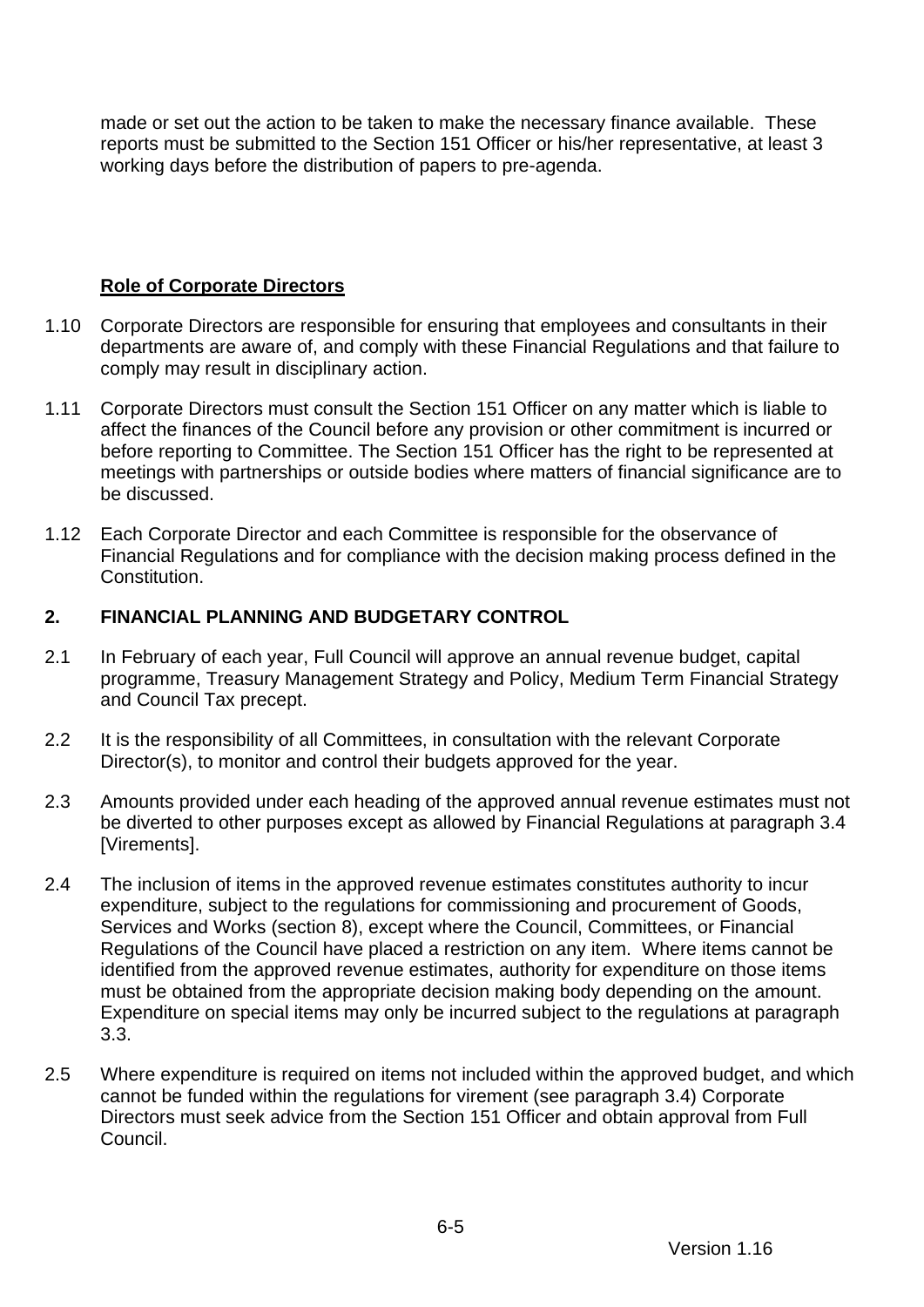- 2.6 Where external funding is available to cover additional revenue expenditure, Corporate Directors must obtain the approval of;
	- The Section 151 Officer for additional amounts **up to £250,000;**
	- Finance and Property Committee for additional expenditure **over £250,000;** and
	- Policy Committee for additional expenditure **over £500,000.**
- 2.7 Capital expenditure is not authorised unless the regulations set out in section [4](#page-79-0) have been complied with.
- 2.8 Where a Committee wishes to take a course of action which has financial implications contrary to the advice provided by the Section 151 officer, a report on the issue must be taken to Policy Committee for determination.
- 2.9 The Section 151 Officer must submit a report to the Full Council on each year's final accounts as soon as practicable, and in accordance with the statutory Accounts and Audit Regulations.

# <span id="page-75-0"></span>**3. REVENUE EXPENDITURE**

## 3.1 **Preparation of Revenue Budgets**

- 3.1.1 Revenue budgets must be prepared in accordance with the process set out annually by the Section 151 Officer, and the resource allocation limits prescribed by the Council.
- 3.1.2 Detailed annual revenue budgets must be prepared in accordance with all instructions on budgeting issued by the Section 151 Officer. It is the responsibility of Corporate Directors to ensure that detailed budget preparation takes place, that the amounts included are realistic, and that there has been correct application of budget conventions and procedures for their service.
- 3.1.3 Where there is uncertainty about the proper approach to be adopted in preparing a budget, guidance should be sought from the Section 151 Officer.
- 3.1.4 The Section 151 Officer will, during the year, seek approval from Finance and Property Committee for allocations from the General Contingency approved by Council.
- 3.1.5 Where external income arises from a set scale of charges, fees etc., the Corporate Director must review the level of fees at least once a year in consultation with the Section 151 Officer, having regard to any relevant statutory provisions for such charges, fees etc. Revised fees must be agreed by the relevant Committee.

# 3.2 **Control of Revenue Budget**

3.2.1 Corporate Directors and Committees are responsible for controlling expenditure within approved budgets. To assist them with this, virement of budget provision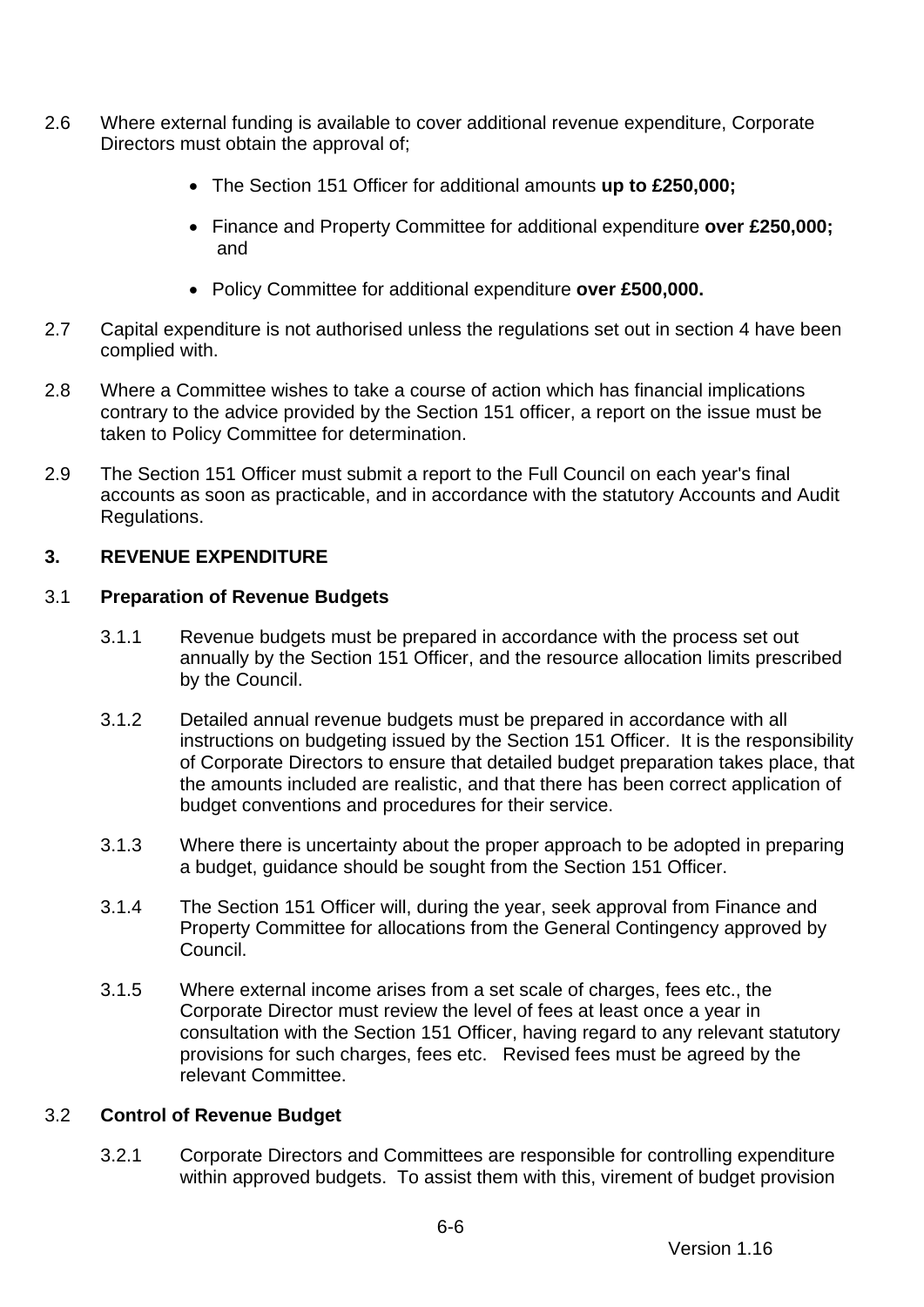from one budget head to another may be permitted as described in paragraph [3.4.](#page-78-0)

- 3.2.2 Where new policies or significant variations to existing policies or practices are proposed, a report must be presented to Full Council or Policy Committee as appropriate providing details of the financial implications of the proposed policies for the current year and two further years.
- 3.2.3 A Corporate Director's authority to incur expenditure, for which provision has been made in the detailed annual revenue budget and which is in accordance with Council policies, is subject to the regulations in section [8](#page-87-0) and the conditions in paragraph [3.3](#page-76-0) below.

## <span id="page-76-0"></span>3.3 **Special Items**

## **Use of Consultants, Interim Managers and Specialist Contractors**

- <span id="page-76-1"></span>3.3.1 **Consultants, Interim Managers and Specialist Contractors are time limited or ad hoc, and do not form part of 'business as usual' operations. Consultancy should be distinguished from outsourcing and staff substitution, which are not regarded as consultancy.**
	- 3.3.1.1 Consultants, interim managers, individuals as contractors or specialist advisors may be engaged provided that there is sufficient budget provision and an annual report is made to the Policy Committee on the use of this discretion. Approval may be by:
		- approval from the appropriate Committee (e, q as part of an approved capital programme or project); or
		- if the estimated value of the contract is **below £50,000** prior approval must be obtained from the Corporate Director; or
		- if the estimated value of the contract is **over £50,000** or is extended beyond £50,000 (and for any subsequent extension) prior approval must be obtained from the Corporate Director for Resources and the Section 151 Officer. Requests for approval must be submitted on the approved 'Request to procure a Consultant Form'.
	- 3.3.1.2 Regardless of value, all consultants must be procured in accordance with the procurement procedures set out in section [8.](#page-87-0)
	- 3.3.1.3 When engaging individuals as consultants, contractors or specialist advisors, Corporate Directors must determine whether the nature of their employment is 'Employed' or 'Self Employed' as set out in the guidance note IR56 issued by HM Revenue and Customs. The Council has produced guidance and a form to help with this assessment. If a Consultant or Contractor is deemed to be 'Employed' the Corporate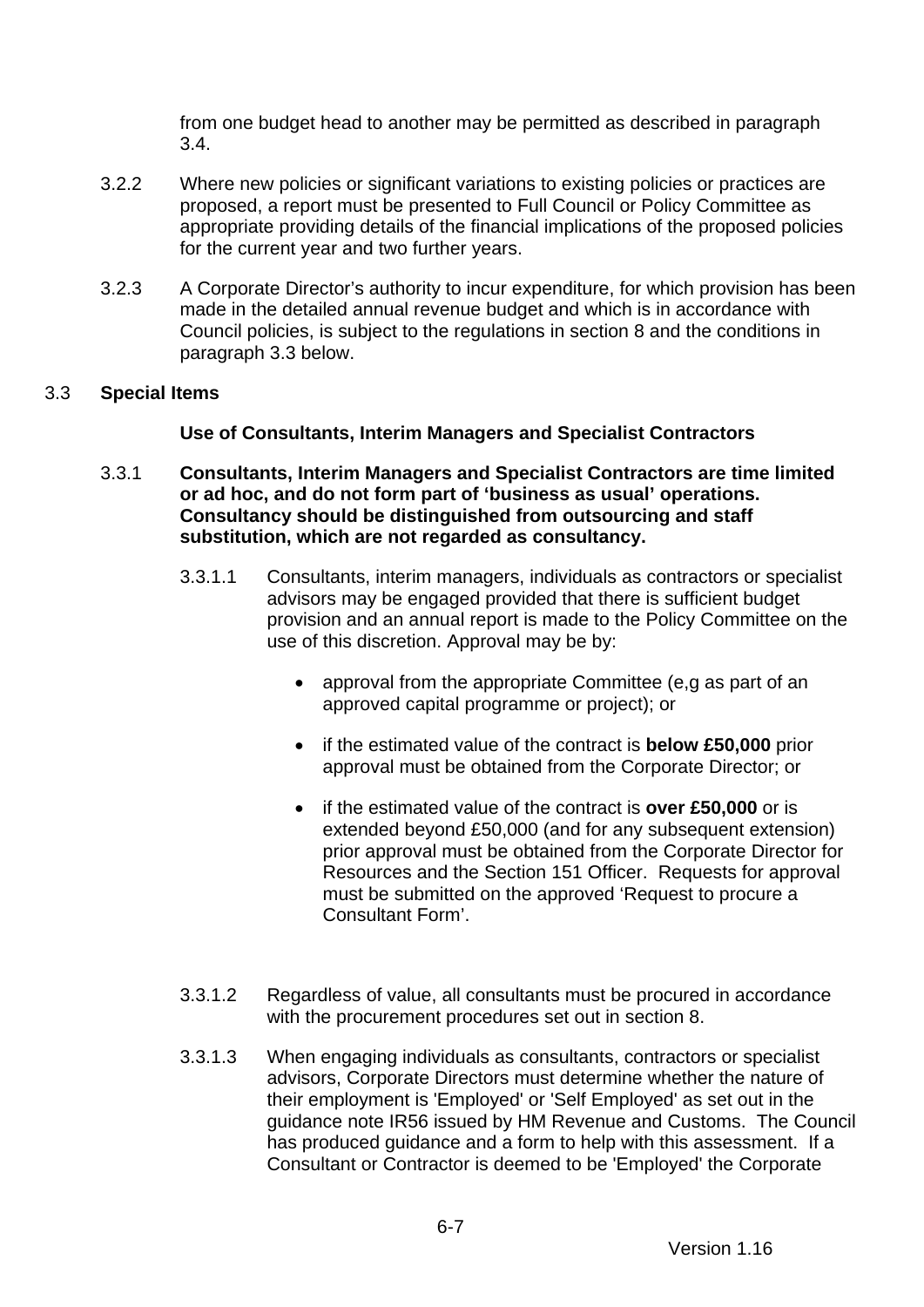Director must arrange for them to be paid through the Council's payroll. HR advice should be sought.

- 3.3.1.4 The Corporate Director must ensure that any consultant, interim manager or specialist contractor appointed to manage a contract or procurement process on behalf of the Council be notified of and require compliance with:
	- The Council's Financial Regulations; and
	- The Code of Conduct for Officers and
	- The Protocol for Involvement in Outside Bodies.
- 3.3.1.5 The use of other types of contingent labour, i.e. agency workers, should be dealt with under the existing provisions of the vacancy control process and in accordance with the contracted managed service arrangements.

#### <span id="page-77-0"></span>3.3.2 **Leases**

- 3.3.2.1 All leases or credit arrangements **over £6,000** which are not for Land and Buildings must be approved by the Section 151 Officer before they are entered into.
- 3.3.2.2 For leases of Land and Buildings the regulations at section [17](#page-107-0) must be followed.
- 3.3.2.3 Depending on the circumstances leases or credit arrangements may be classified as Capital Expenditure.

### 3.3.3 **Grant Aid**

- 3.3.3.1 Grants and contributions to individuals, the voluntary and community sector are subject to approval by the Grant Aid Sub-Committee in accordance with the Grant Aid Strategy. Also see paragraph 3.3.6 on State Aid.
- 3.3.3.2 All other grants and contributions are subject to approval by the relevant budget holding Committee either individually or via an approved scheme administered by officers authorised by the relevant Committee.

#### 3.3.4 **Loans and Guarantees to External Bodies and Financial Support in Relation to Properties**

3.3.4.1 All proposals for loans or guarantees or financial support in relation to properties to individuals or outside bodies should be **accompanied by an appropriate risk assessment** and may be authorised as follows: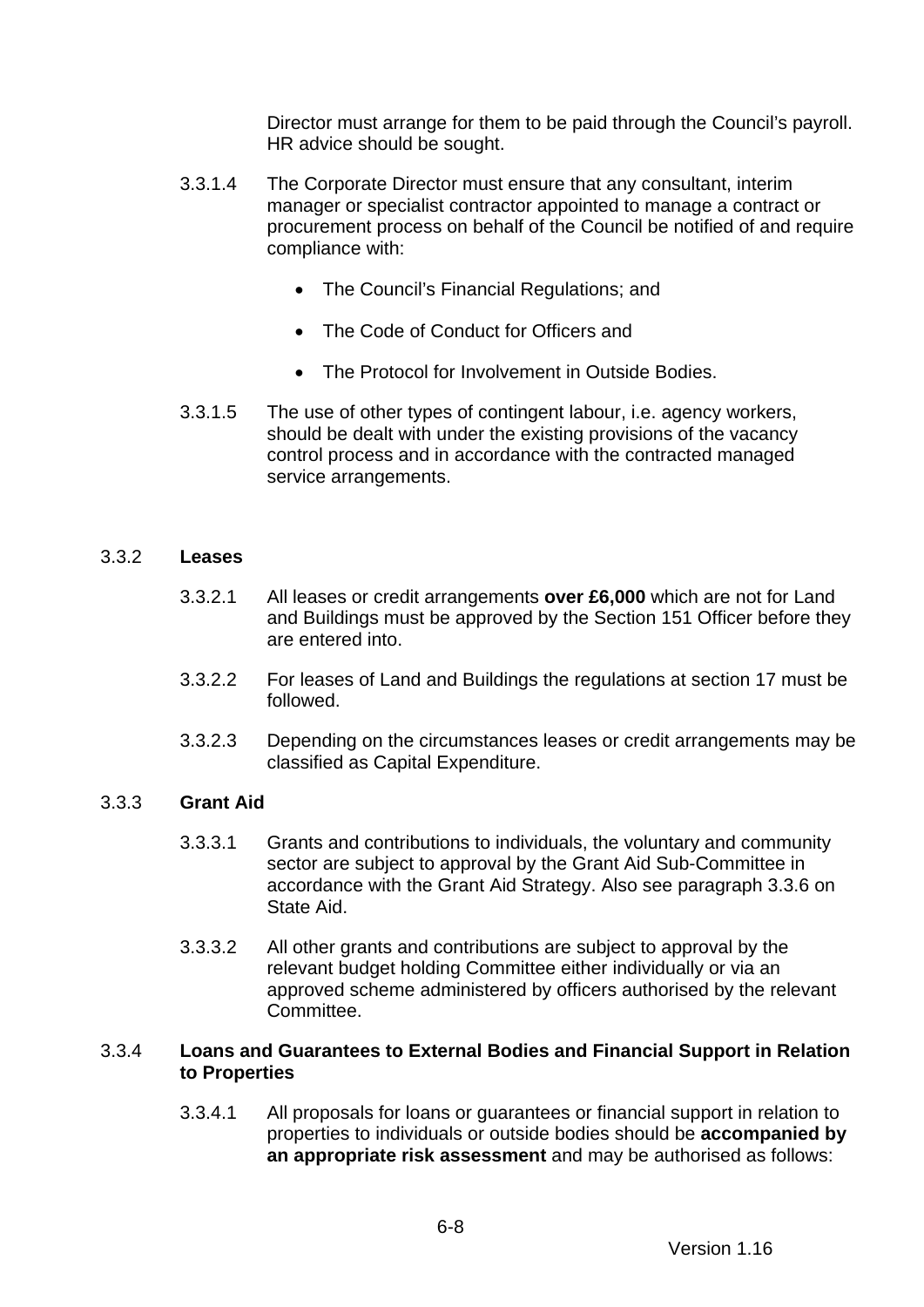- 3.3.4.1.1 loans or guarantees for economic development or regeneration purposes must be approved by the Economic Development Committee;
- 3.3.4.1.2 all other loans or guarantees or financial support in relation to properties must be approved by the relevant Committee.

Also see paragraph 3.3.6 on State Aid.

#### 3.3.5 **Investment in Equities**

- 3.3.5.1 Investment in equity stock may be authorised as follows:
	- 3.3.5.1.1 investments **up to £250,000** for economic development or regeneration purposes must be approved by the Economic Development Committee;
	- 3.3.5.1.2 all other investments must be approved by the Finance & Property Committee

These restrictions do not apply to pension fund investments, which are dealt with by the appropriate Pension Fund Committee.

#### 3.3.6 **State Aid**

3.3.6.1 State Aid is financial aid or other advantage to a business or organisation from a public body such as a local authority. Grants, loans or guarantees to business may constitute State Aid in some cases. In all circumstances, advice should be sought from Legal Services.

### 3.3.7 **Emergency Expenditure**

3.3.7.1 A Corporate Director may incur expenditure which is essential to meet any immediate needs created by a sudden emergency, subject to this action being reported immediately to the Chief Executive and the Section 151 Officer, and to the next relevant Committee. Corporate Directors must keep a separate record of the essential expenditure incurred.

### <span id="page-78-0"></span>3.4 **Virement**

- 3.4.1 The transfer of budget provision from one budget holder to another is approved as follows:
	- 3.4.1.1 **up to £50,000** (£100,000 within the Highways Maintenance Budget) by the Section 151 Officer
	- 3.4.1.2 **up to £500,000** by the relevant Committee, or for cross Committee virements following consultation with the relevant Chairmen of Committees, by the most appropriate Committee

6-9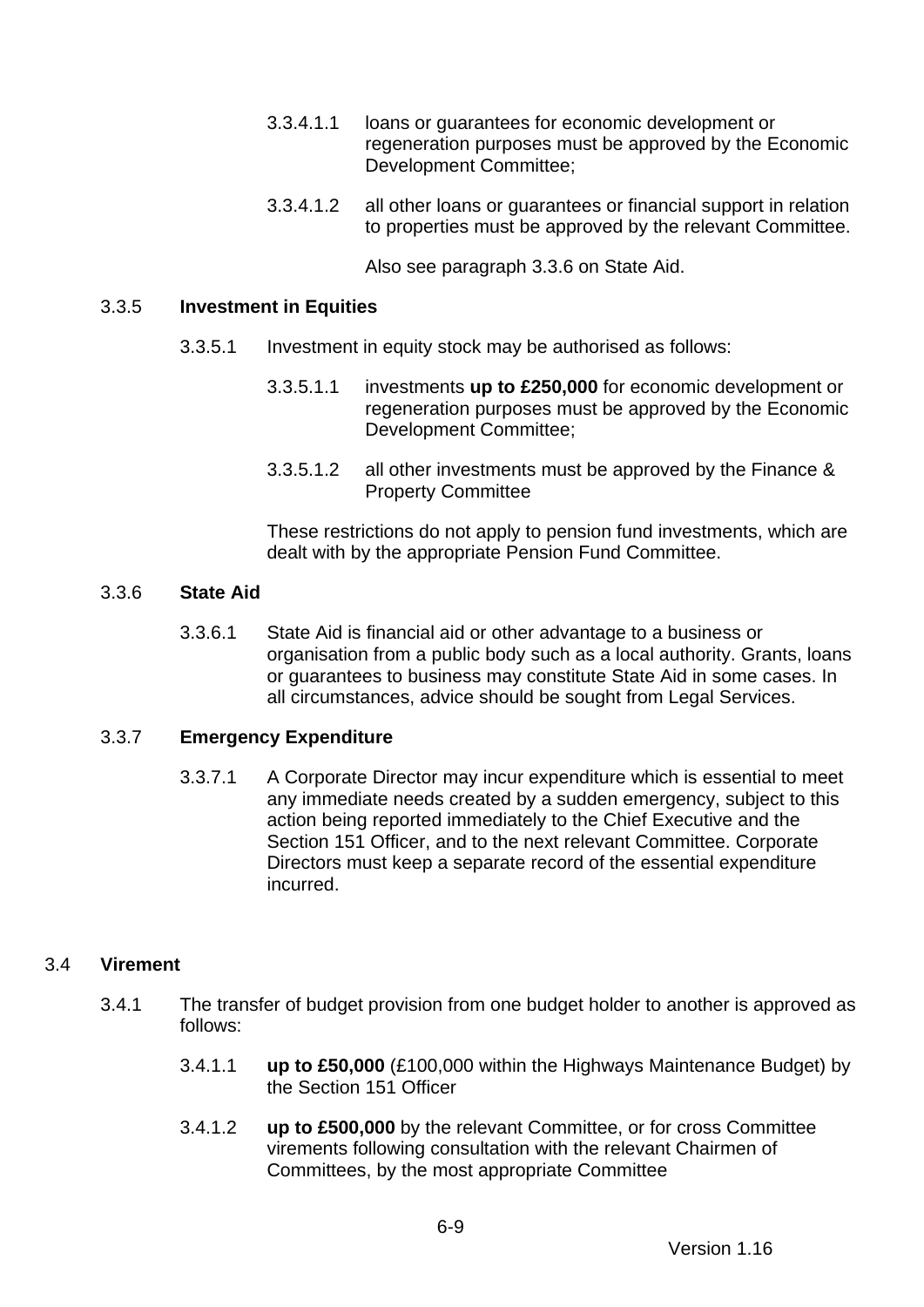- 3.4.1.3 **over £500,000** by the Finance and Property Committee.
- 3.4.1.4 **Over £1 million** by the Policy Committee.

## 3.5 **Monitoring of the Revenue Budget**

- 3.5.1 Corporate Directors must ensure that budgets are monitored via the Council's Business Management System. Budget monitoring reports should be presented at least quarterly to each relevant Committee, with a report on the Council's overall financial position presented to Finance and Property Committee. Explanations of significant variations and proposals for avoiding any continuing budget problems must be explained to the relevant Committee.
- 3.5.2 All underspends will transfer to County Fund Balances unless specific approval is obtained for the carry forward of budget to the following year from Finance & Property Committee, on presentation of a business case.
- 3.5.3 The annual surpluses and deficits of trading organisations will be carried forward in an 'Earmarked Reserve'. The level of these reserves will be kept under review by the Section 151 Officer and reported annually to Finance and Property Committee and Full Council.

# <span id="page-79-0"></span>**4. CAPITAL EXPENDITURE AND OTHER MAJOR PROJECTS**

## <span id="page-79-2"></span>4.1 **Inclusion of schemes in the Capital Programme**

- 4.1.1 The Council has a Capital Programme, considered annually through an Annual Review Process. This programme is approved by Full Council and includes the capital schemes for the forthcoming financial year and the three years following.
- 4.1.2 The processes by which a capital scheme can be added to the Capital Programme are shown in the attached [decision tree.](#page-112-0) The content of bids must be as set out in paragraph [4.2](#page-80-0) below.
- <span id="page-79-1"></span>4.1.3 All proposals for capital expenditure should be considered initially by the Corporate Asset Management Group (CAMG) who will advise on the relative priority of future capital schemes, in accordance with the agreed prioritisation criteria within the Capital Strategy. Approval must then be obtained as follows:
	- 4.1.3.1 for schemes being considered through the Annual Review process, CAMG will make recommendations to the Chairman of Finance & Property Committee and, in turn consult with the Corporate Leadership Team (CLT). A report will then be taken to Finance and Property Committee for approval in principal and inclusion within the annual budget for approval by Full Council (see decision tree route a);
	- 4.1.3.2 for schemes arising during the budget year on an ad-hoc basis, CAMG will consider and advise the Chairman of Finance & Property Committee and, in turn, will seek approval from the relevant approving body – see paragraph [4.1.4](#page-80-1) (see decision tree routes b and c).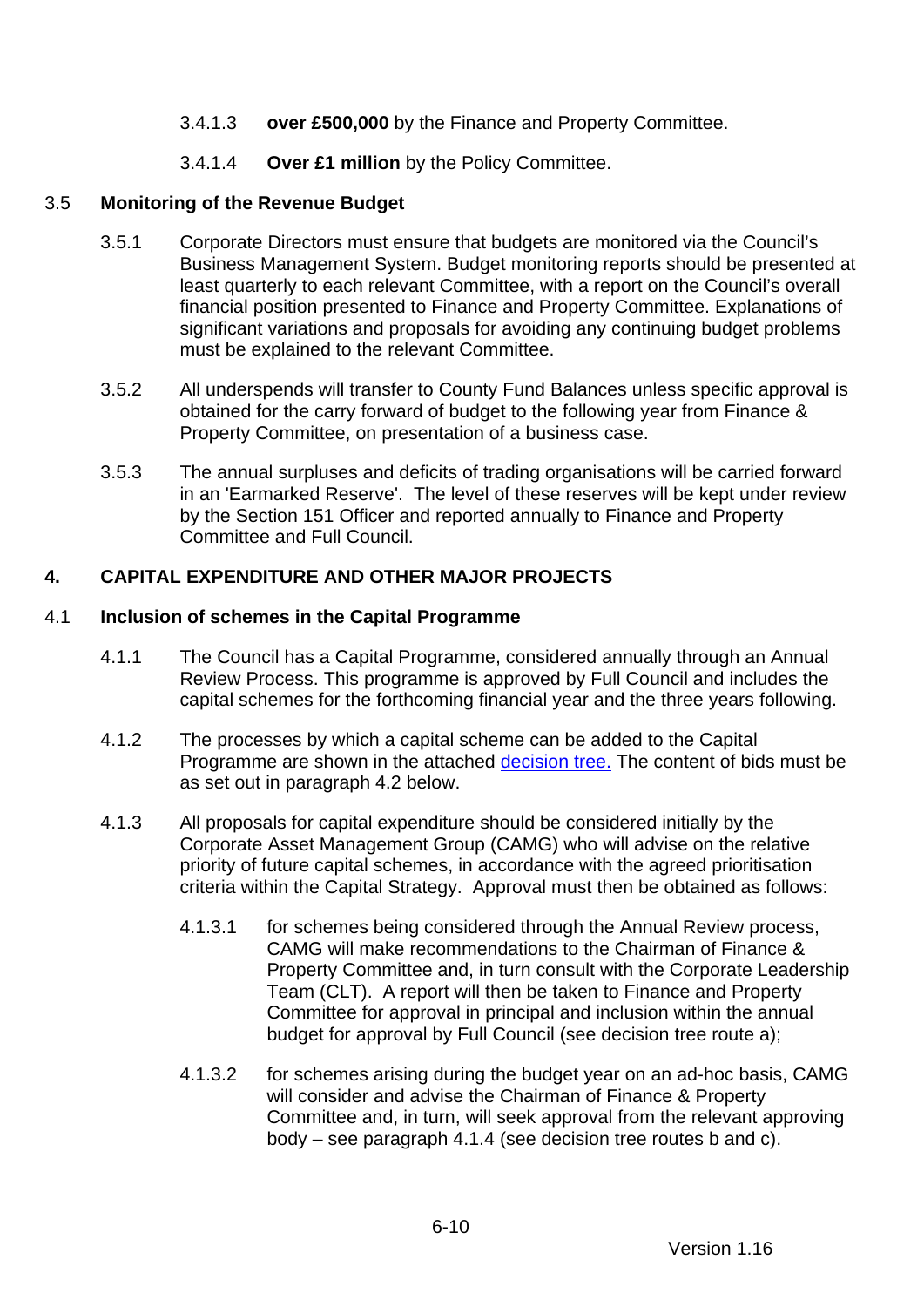- <span id="page-80-1"></span>4.1.4 Where proposals are made for additional schemes during the year, or for cost variations to existing schemes, decisions can be taken as follows:
	- 4.1.4.1 schemes, or variation increases, **up to £250,000** by the Section 151 Officer;
	- 4.1.4.2 schemes, or variation increases, **over £250,000 and up to £2 million** by Finance & Property Committee;
	- 4.1.4.3 schemes, or variation increases, **over £2 million** by Policy Committee.
- <span id="page-80-2"></span>4.1.5 For all schemes with a capital cost **OVER £7.5 MILLION** no detailed design work can be undertaken until a report on alternative design proposals has been approved by Policy Committee.
- 4.1.6 After approvals have been obtained under either paragraphs [4.1.3](#page-79-1) or [4.1.4](#page-80-1) above, Latest Estimated Cost (LEC) reports should be prepared and presented (see paragraph [4.4\)](#page-82-0) before tenders are sought.
- 4.1.7 Where major projects are being procured through a 'Private Finance Initiative' (PFI), 'Public Private Partnership' (PPP) or equivalent arrangement, an options appraisal report should be prepared and approval must be obtained from Full Council before tenders are invited.

### <span id="page-80-0"></span>4.2 **Content of Bids for Capital Expenditure**

- 4.2.1 All proposed schemes, or programmes of work, must include an options appraisal which has been carried out before detailed design work begins, setting out the full lifecycle costs of the investment and the impact on future revenue budgets. All bids for capital expenditure must be prepared by Corporate Directors in the form laid down by the Section 151 Officer.
- 4.2.2 The advice of the appropriate technical officer(s) must always be provided before a scheme is included in any capital programme, e.g. Service Director for ICT for computer technology, Service Director for Property for building, construction and associated works.
- 4.2.3 When scheduling costs for schemes construction costs should not normally appear in the first year, unless the following criteria have been considered and the risks evaluated:
	- 4.2.3.1 purchase, lease or lease option of the land or property has been completed and land assembly costs and issues have been identified. In the case of projects where the Council will not be the landowner or where powers of compulsory purchase are being exercised, a right of entry must have been obtained;
	- 4.2.3.2 outline planning permission must have been obtained, where required;
	- 4.2.3.3 the sources of funding, including any grants or contributions from outside organisations, have been secured - except for land reclamation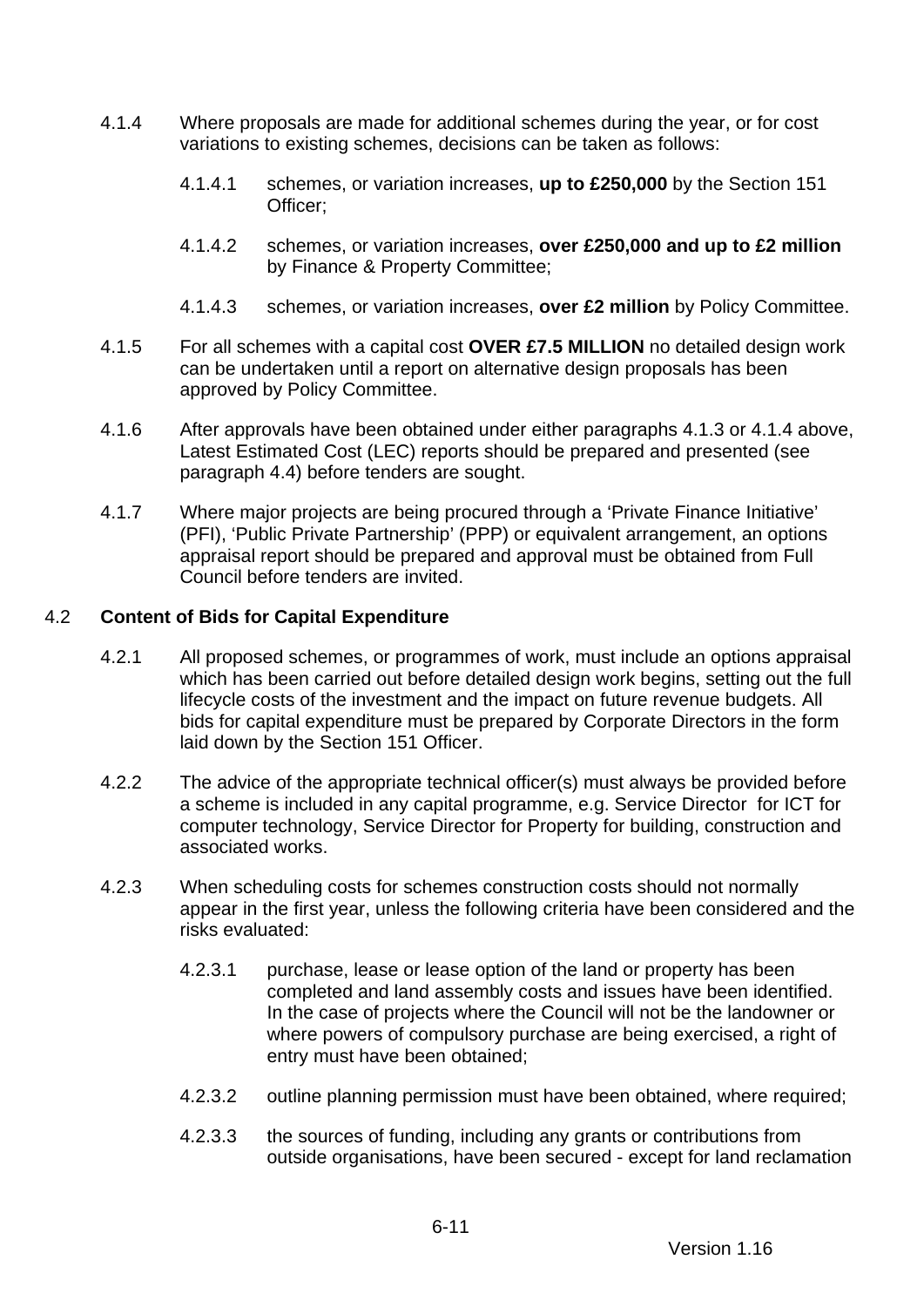projects where grant notification is not normally received until the year of the project;

- 4.2.3.4 the service department has prepared a detailed business case for the project which has been agreed with the relevant technical officer who will carry out the design:
- 4.2.3.5 there has been a proper assessment of the time-scale, the likely costs and governance arrangements for the project;
- 4.2.3.6 where existing property is affected by the proposed development, the service department has agreed proposals for dealing with staff or clients who might be displaced as a result of the construction (temporarily or permanently); and
- 4.2.3.7 relevant sustainability issues have been considered and impact assessments have been undertaken in accordance with any Council policies.
- 4.2.4 All costs should be at estimated out-turn prices, unless otherwise determined by the Section 151 Officer.
- 4.2.5 The anticipated revenue costs of all schemes in the capital programme must be assessed each year. The staffing, lifecycle maintenance and other running costs must be included in the revenue budget. The financing costs for expenditure funded by borrowing or leasing will be calculated by the Section 151 Officer and included within the overall revenue budget.

### 4.3 **Feasibility Studies**

- 4.3.1 The appropriate project manager/ technical officer can carry out feasibility work on any scheme not in the approved capital programme subject to:
	- 4.3.1.1 the relevant Committee agreeing to the cost being met from its revenue budget for the year; and
	- 4.3.1.2 prior approval from the Section 151 Officer has been obtained if the estimated cost of the feasibility study is **over £25,000.**
- 4.3.2 Detailed design work must not take place on schemes which are not included within the approved capital programme unless written approval has been obtained from the [Chief Executive and the] Section 151 Officer. This does not apply to schemes over £7.5 million that are subject to separate approval by Policy Committee (see paragraph [4.1.5\)](#page-80-2).
- 4.3.3 The appropriate project manager/technical officer can carry out preparatory work on any scheme included in the approved capital programme. The costs of this work must be charged to that scheme. If for any reason the scheme does not go ahead, then the costs of preparatory work undertaken must be charged to the revenue budget of the relevant Committee , which will need to make available sufficient budget cover for this. This means that the project manager/ technical officer should not carry out preparatory work unless an undertaking has been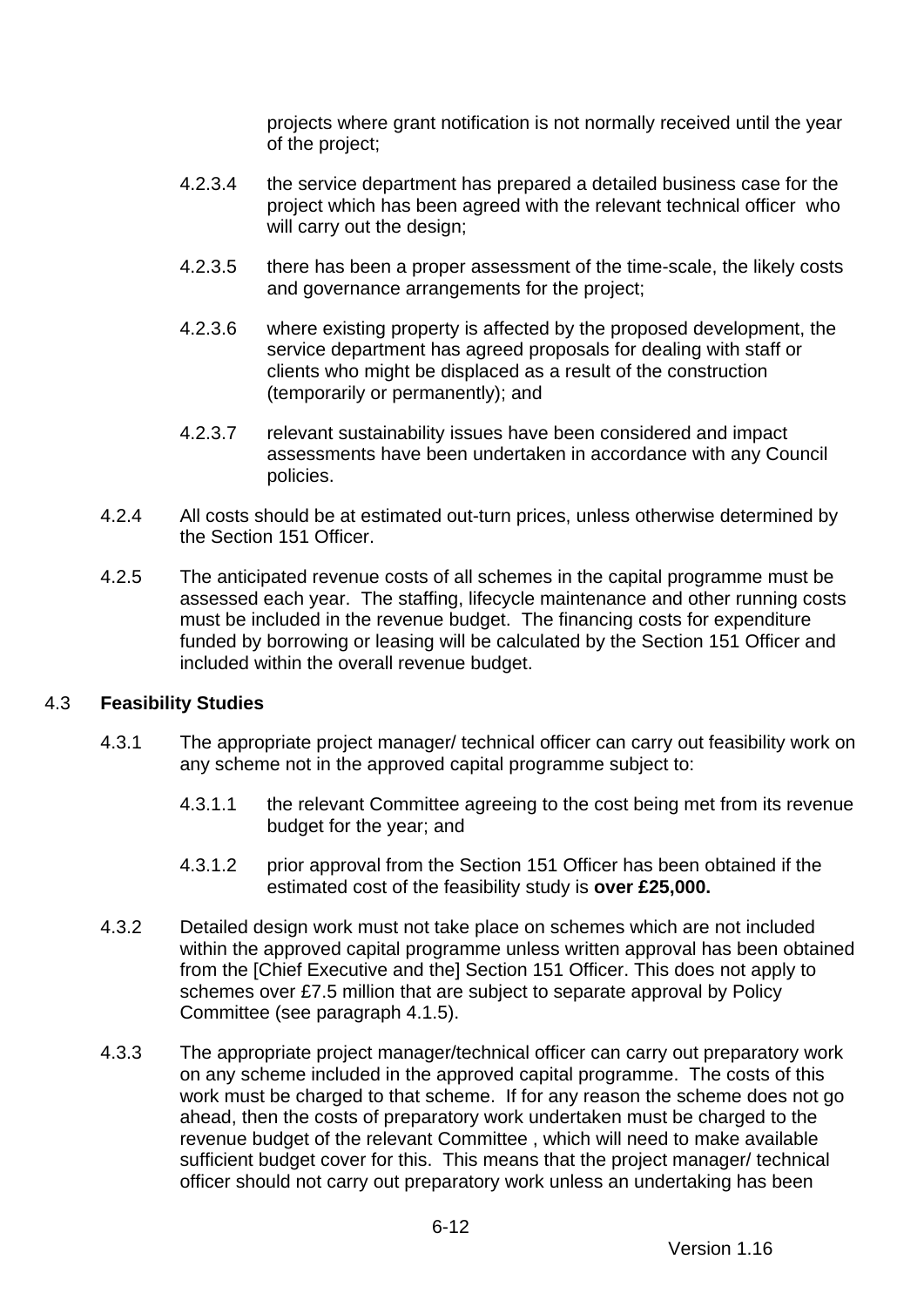secured for the funding of any abortive costs from the service department and the appropriate budget identified.

# <span id="page-82-0"></span>4.4 **Project Management and reports on "Latest Estimated Costs" of Proposed Schemes**

- 4.4.1 All projects should be managed in accordance with the principles of good project governance and management. Projects **over £250,000** should be governed, managed and delivered using best practice project management techniques e.g. PRINCE2. Where significant risks have been identified, they should be included in the Corporate Risk Register and addressed in accordance with the Council's Risk Management strategy.
- 4.4.2 Corporate Directors must take a report to the relevant Committee setting out the latest estimated costs of all proposed capital schemes where the capital cost is **between £250,000 and £1 million** and to Finance & Property Committee for schemes where the capital cost is **over £1 million**. The report must be made after detailed design work has been completed but before tenders are invited and should contain:
	- 4.4.2.1 Capital costs analysed into:
		- 4.4.2.1.1 land acquisition costs and associated liabilities;
		- 4.4.2.1.2 construction costs;
		- 4.4.2.1.3 acquisition of plant, equipment and furniture;
		- 4.4.2.1.4 professional fees (including legal fees) and project management costs;
		- 4.4.2.1.5 any other relevant costs.
	- 4.4.2.2 Revenue costs identified and analysed into:
		- 4.4.2.2.1 staffing costs;
		- 4.4.2.2.2 energy costs;
		- 4.4.2.2.3 other running costs;
		- 4.4.2.2.4 financing costs;
		- 4.4.2.2.5 lifecycle maintenance costs.

In addition to total costs, their phasing over each financial year should be shown. If the costs exceed the existing capital programme provision for that scheme, the report must contain a statement on how these extra costs can be contained within the approved total capital programme or, if further capital funds are required, approval to increase the capital programme (the capital variation) must be obtained as set out in paragraph [4.1](#page-79-2) above.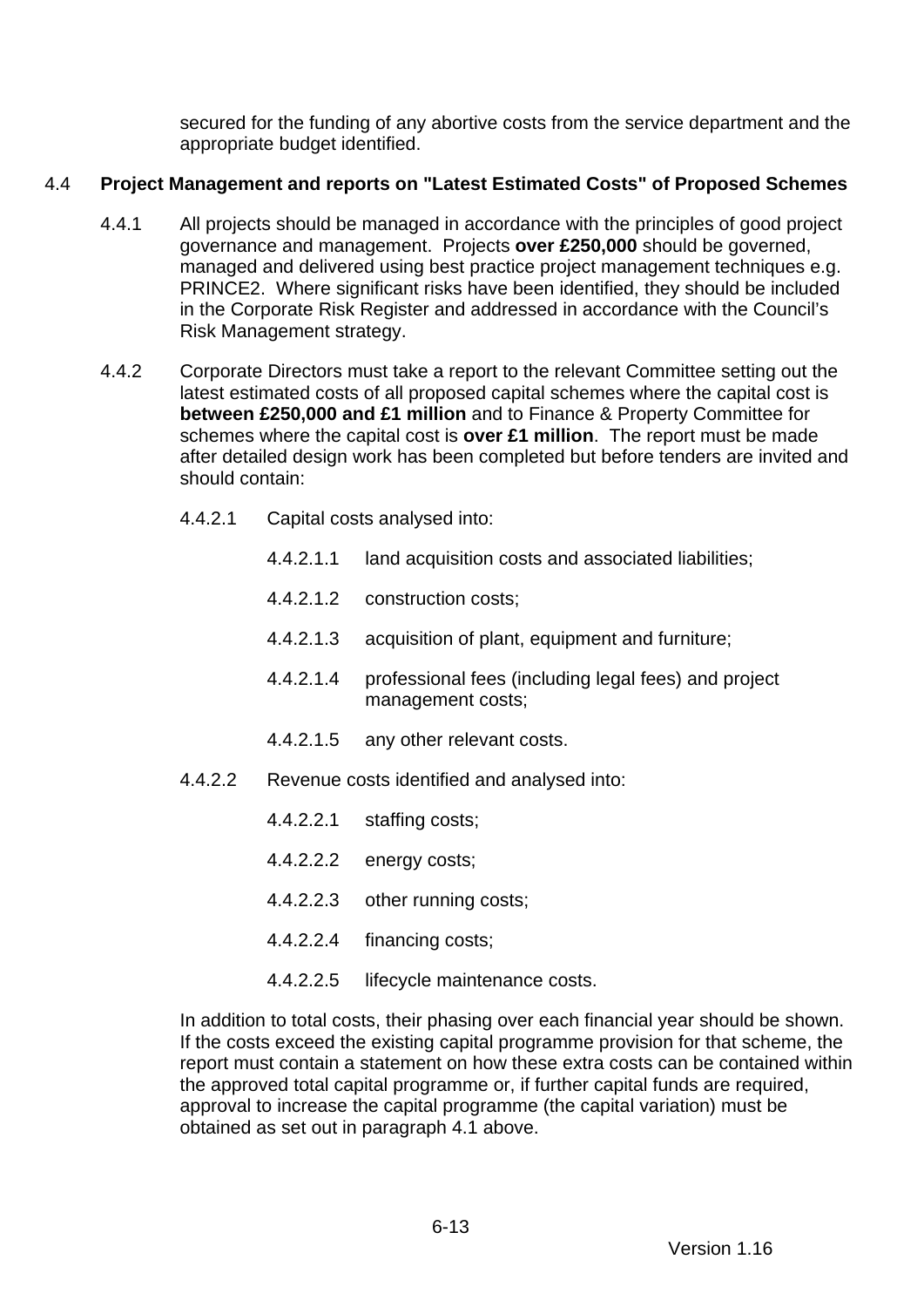## 4.5 **Budgetary approval prior to Contract Award**

- 4.5.1 Where the preferred tender exceeds the LEC or Capital Programme estimate, Corporate Directors must submit a revised LEC report and obtain all necessary approvals for the additional expenditure needed before accepting the tender.
- 4.5.2 The award of contracts must comply with the procedures for the procurement of Goods, Services and Works set out in section [8](#page-87-0) and the guidance must be sought from the Procurement Centre and Legal Service.

#### 4.6 **Final Accounts**

- 4.6.1 Corporate Directors must report the final accounts for capital schemes over £1 million to the relevant Committee.
- 4.6.2 The Section 151 Officer shall, where considered necessary, examine any scheme final accounts and is entitled to make such enquiries and receive such information and explanations as may be required to confirm the completeness and accuracy of the accounts.

### 4.7 **Post-Project Evaluations**

- 4.7.1 Corporate Directors have the responsibility to ensure the completion of a post project review for all their projects.
- 4.7.2 The post project review should normally address the following matters:
	- 4.7.2.1 out-turn costs vs original cost estimates and the reasons for any cost increases;
	- 4.7.2.2 breakdown of the professional fees incurred;
	- 4.7.2.3 actual timetable achieved vs original planned timetable and the reasons for slippage and delays;
	- 4.7.2.4 overall project outcomes and quality of project management;
	- 4.7.2.5 achievement of service objectives and benefits;
	- 4.7.2.6 lessons to be learned for future projects.
- 4.7.3 For completed projects, post-project reviews must be evaluated by the Corporate Asset Management Group (CAMG) and an annual report submitted by the Chairman of CAMG to the Finance and Property Committee as follows:

6-14

- 4.7.3.1 projects **up to £5 million** for a sample of projects selected by CAMG;
- 4.7.3.2 projects **over £5 million** all projects.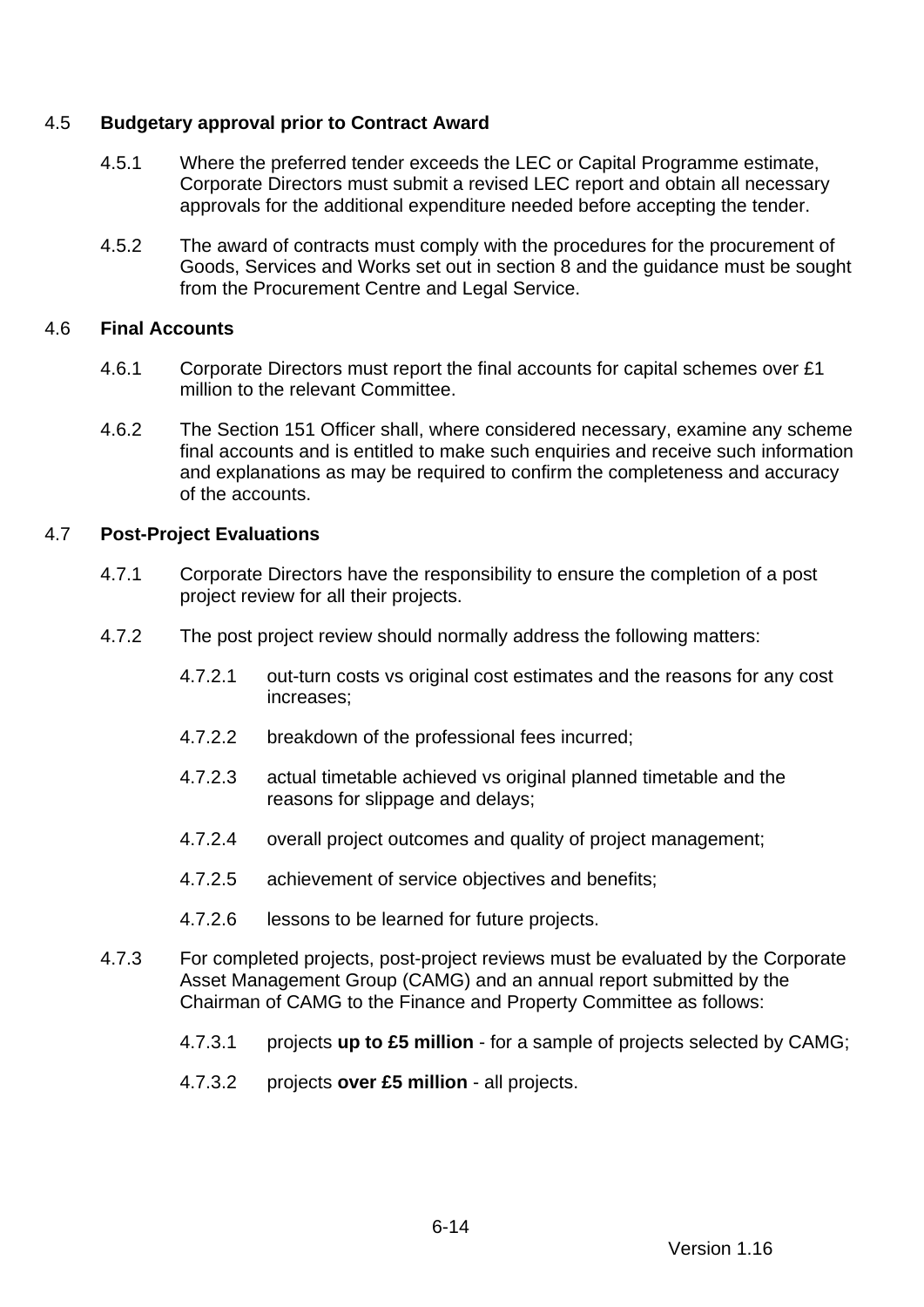## 4.8 **Capital Financing**

- 4.8.1 The Section 151 Officer will make arrangements for the financing of capital expenditure in accordance with the CIPFA 'Prudential Code for Capital Finance' and the annual budget report approved by Full Council.
- 4.8.2 Corporate Directors must notify the Section 151 Officer prior to committing to leases or hire purchase arrangements for vehicles, equipment or land/buildings where the value will exceed £6,000 (see paragraph [3.3.2](#page-77-0) and section [17\)](#page-107-0).

## <span id="page-84-0"></span>**5. ACCOUNTING SYSTEMS**

- 5.1 All staff must comply with accounting instructions issued from time to time by the Section 151 Officer. Any new accounting systems and changes to such systems must be approved by the Section 151 Officer.
- 5.2 The Council adheres to the CIPFA Accounting Codes of Practice on Local Authority Accounting and the CIPFA Service Expenditure Reporting Code of Practice and the supporting guidance statements.
- 5.3 All interim or final claims in respect of Government grant and reimbursements or contributions from outside bodies, other than where an invoice has been raised, must be signed by the Section 151 Officer.
- 5.4 Corporate Directors are responsible for ensuring that appropriate systems and procedures are in place for the proper transfer of all financial records and assets, e.g. stocks, stores, imprest accounts, inventories, valuables, cash, etc., when responsibility is to transfer from one officer to another.
- 5.5 The accounting control systems of the Council must include:
	- 5.5.1 measures to promptly and accurately record all financial transactions of the Council;
	- 5.5.2 measures to prevent and detect inaccuracies and fraud, and reconstitute any lost records promptly and at reasonable cost;
	- 5.5.3 identification of the duties of officers dealing with financial transactions and division of responsibilities of those officers.
- 5.6 At the end of each financial year, Corporate Directors must notify the Section 151 Officer of all outstanding expenditure relating to the previous financial year in such detail and by such date as may be required by the Section 151 Officer so that accounts can be prepared to meet statutory reporting requirements (known as the accruals process).

# <span id="page-84-1"></span>**6. ASSETS**

Assets include land and buildings (see section [17\)](#page-107-0) stocks and stores (see paragraph [6.1](#page-85-0) below) and cash, equipment and furniture (see paragraph [6.2](#page-85-1) below).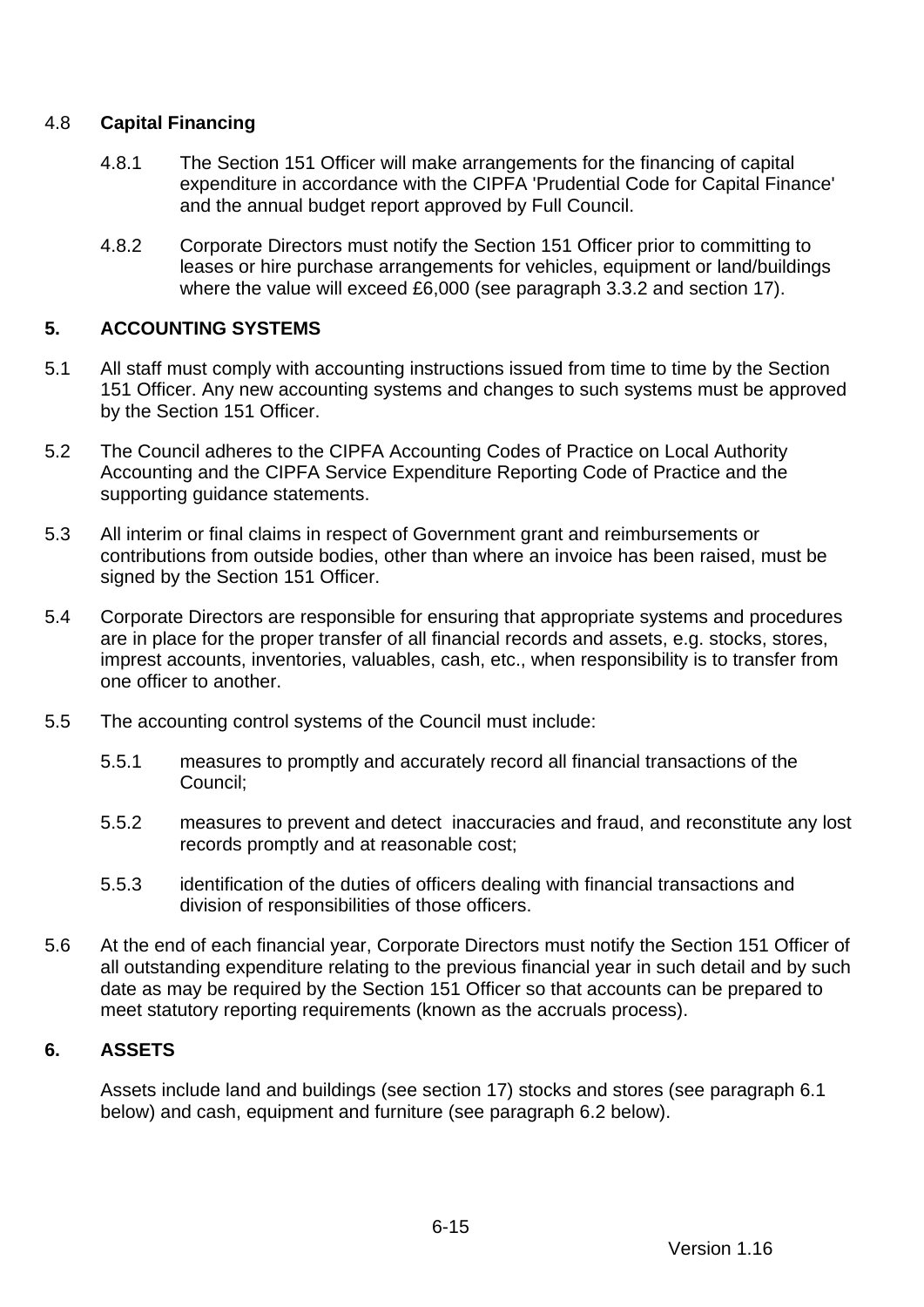## <span id="page-85-0"></span>6.1 **Stocks, Stores and Inventories**

- 6.1.1 Corporate Directors are responsible for ensuring that appropriate systems and procedures are in place for the safe custody and physical control of the stocks and stores in their Department. They must arrange for periodic stocktaking by an independent person to ensure that all items are checked at least once per annum or at such other frequency as the Section 151 Officer may agree. Test checks should be carried out from time to time.
- 6.1.2 Inventories of the Department's assets must be prepared and kept up-to-date by each Corporate Director. Records and the method and frequency of inventory checks will be determined by the Section 151 Officer.
- 6.1.3 Corporate Directors must notify the Section 151 Officer each year of the value of stock held by their Department as at 31 March and must supply such other information relating to stocks and stores as may be required by the Section 151 Officer.
- 6.1.4 Discrepancies revealed at a stock taking may be adjusted by the Corporate Director provided that it is **under £1,000 in aggregate**. Discrepancies **over £1,000** must be reported to the Section 151 Officer who may authorise the necessary adjustment or refer any item to Internal Audit.
- 6.1.5 Departments should not hold excessive stocks and Corporate Directors must ensure that a periodic review of stock turnover and stock levels of all items is undertaken and that action is taken to reduce/dispose of excessive or obsolete stocks.
- 6.1.6 Corporate Directors must satisfy themselves that the stocks, stores or materials cannot be re-used elsewhere in the Council. Any surplus stocks, stores or materials must be disposed of in accordance with the procedures below set out in paragraph [6.4.](#page-86-1)

### <span id="page-85-1"></span>6.2 **Cash, Equipment and Furniture**

- 6.2.1 Corporate Directors are responsible for maintaining appropriate security for all cash, furniture and equipment etc. under their control. The Council's property must not be removed from its usual location or used for unofficial purposes except with the permission of the relevant Group Manager.
- 6.2.2 Money held at premises must be placed in a cash box which must be kept locked and put in a secure place.
- 6.2.3 Safes must be kept locked and the key removed. Keys to safes, strong rooms and similar locked areas are to be stored securely at all times. The loss of such keys must be reported to the Section 151 Officer immediately. Master keys and spare safe keys should be stored securely at a separate location.
- 6.2.4 Where several officers use the same safe, each officer must use a separate lockable cash box for the monies they are responsible for.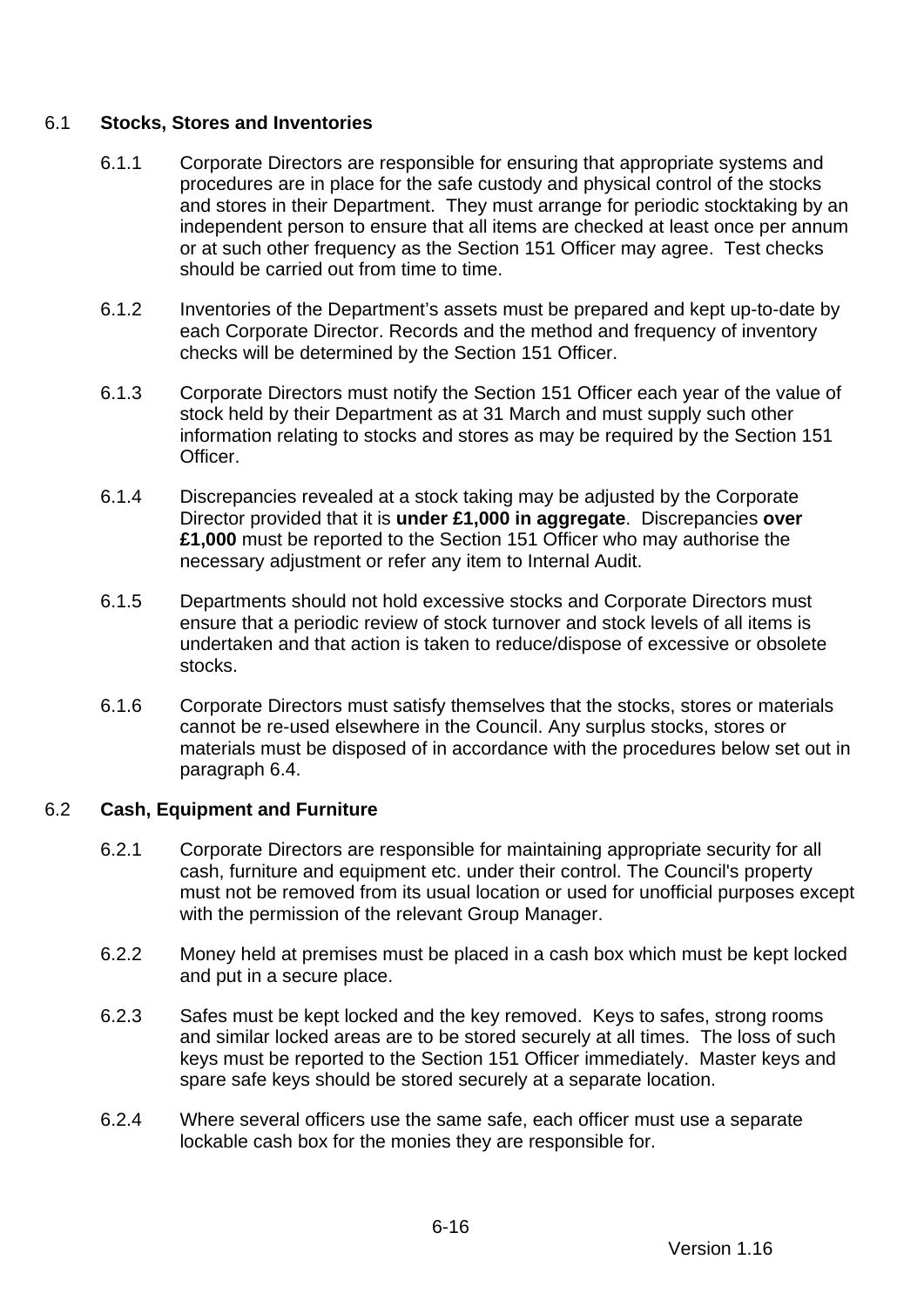## 6.3 **Protection of Private Property**

- 6.3.1 Where an officer assumes responsibility for items belonging to a private person, s/he must ensure that a formal inventory is prepared promptly, and where possible, in the presence of two officers who must sign and date the inventory to certify its accuracy. The property must be held securely.
- 6.3.2 All valuables such as jewellery, watches and other small articles of a similar nature and financial documents or property documents of title must be kept in a safe.
- 6.3.3 All reasonable steps must be taken to return the private property to its rightful owner. Where a significant cost has been incurred by the Council in providing safe custody, the cost should be recovered before the property is returned and an official receipt provided for monies received.

## <span id="page-86-1"></span>6.4 **Disposal of Assets (including Stocks, Stores or Materials)**

- 6.4.1 Where land or buildings are concerned, the Council's disposal policy must be complied with (see section [17\)](#page-107-0).
- 6.4.2 Where ICT equipment is concerned, disposal must comply with the policies and procedures set by the Service Director – ICT.
- 6.4.3 Before disposing of any asset, officers should consult with the Section 151 Officer and must satisfy themselves that the asset has not been leased.
- 6.4.4 Having satisfied themselves that the assets (including stocks, stores or materials) cannot be economically re-used elsewhere in the Council, surplus assets must be disposed of in accordance with the procedures below:
	- 6.4.4.1 items estimated to realise **less than £500** at the Corporate Directors' discretion;
	- 6.4.4.2 items estimated to realise **between £500 and £10,000** competitive quotations must be sought (and copies retained on file);
	- 6.4.4.3 items estimated to realise **more than £10,000** advice must be sought from the Section 151 Officer on the appropriate method of disposal to ensure that the most advantageous price is obtained. Where tenders are used, an appropriate number must be sought (and copies retained on file)
- 6.4.5 Assets which have been sold may be released to the purchaser once cleared funds have been received by the Council.

# <span id="page-86-0"></span>**7. SALARIES, WAGES AND PENSIONS**

7.1 The payment of salaries, wages, pensions or other benefits will be made only by the Service Director – Human Resources and Customer Services. Each Corporate Director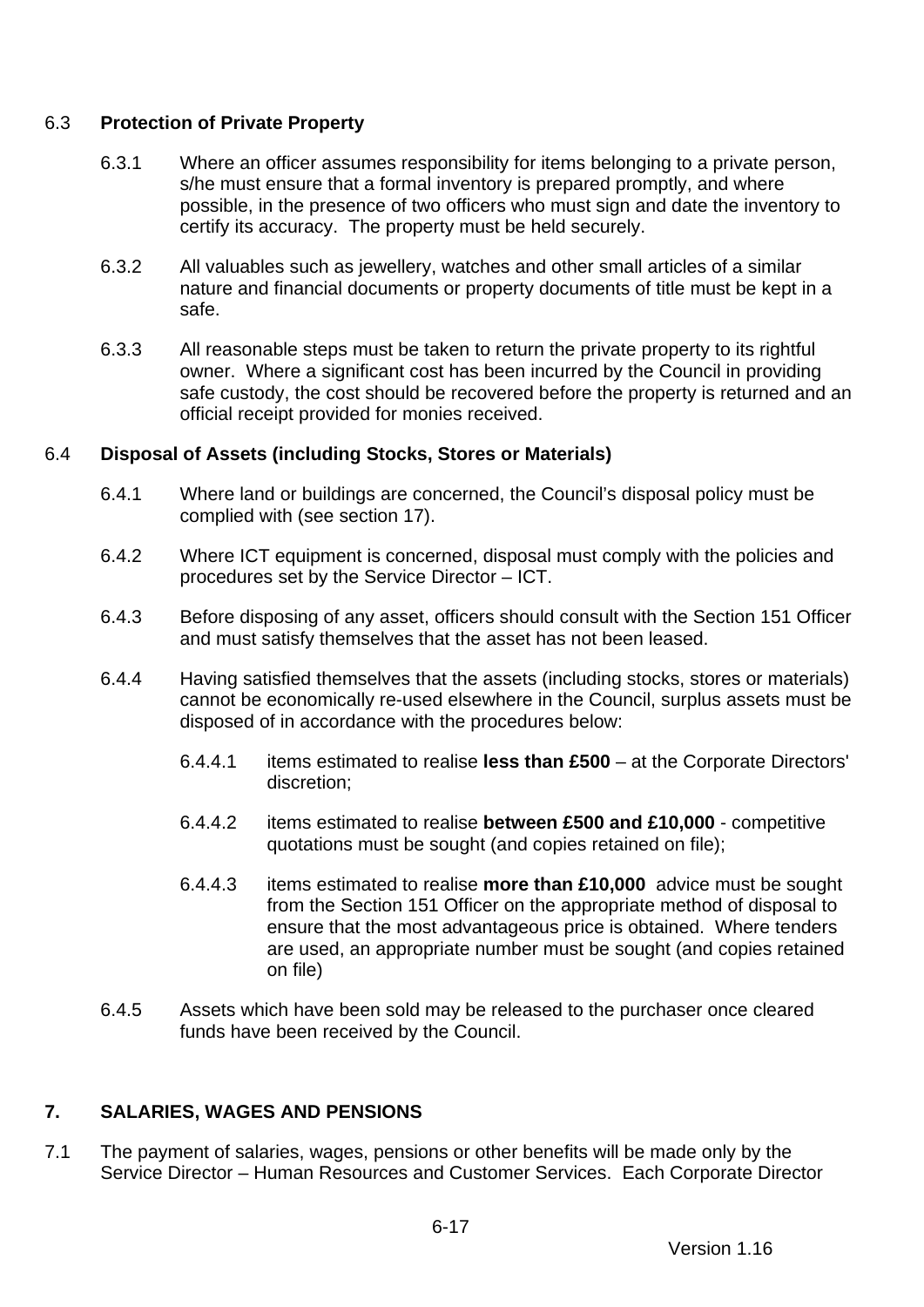must notify the Service Director, as soon as possible, and in the form prescribed, of all matters affecting an officer's pay.

- 7.2 All time-records or other pay input documents must be in a form prescribed or approved by the Service Director – Human Resources and Customer Services. Officers authorised to approve pay input documents must comply with the relevant employment procedure rules and any directions issued by the Service Director – Human Resources and Customer **Services**
- 7.3 Overtime claims must be submitted promptly. Where these claims are over three months in arrears they will only be paid with the approval of the Service Director – Human Resources and Customer Services.
- 7.4 No employee should be paid by the Council unless they have a valid contract of service with the Council.
- 7.5 For income tax purposes, where consultants, contractors, or temporary staff meet the test of 'Employed' as set out in paragraph [3.3.1.3](#page-76-1) they shall be treated as employees and paid through payroll.

## <span id="page-87-0"></span>**8. COMMISSIONING AND PROCUREMENT OF GOODS, SERVICES AND WORKS**

### 8.1 **General**

- 8.1.1 All procurement documentation, including contracts, must be in a form approved by the Group Manager for Legal Services.
- 8.1.2 All procurement must be performed in accordance with the all applicable laws, the rules set out here and the guidance provided by the Procurement Centre in consultation with Legal Services. In particular all procurement activity should follow the principles set out in the current Procurement Strategy. The laws, rules and guidance are intended to ensure the following objectives are met:
	- 8.1.2.1 **Probity and Openness:** Honesty, integrity and openness in all dealings (subject to reasonable requirements of confidentiality) and the avoidance of corruption;
	- 8.1.2.2 **Best Value:** The optimum outcome for the Council and the residents of Nottinghamshire including the consideration of best value with regard to social, economic and environmental factors.
	- 8.1.2.3 **Equal Treatment of Suppliers:** Fair and equitable treatment for all potential suppliers;
	- 8.1.2.4 **Officer Protection**: Avoidance of situations which may lead to accusations of officer impropriety.
- 8.1.3 All procurement undertaken by the Council with a contract value greater than the relevant EU threshold is subject to both National and European Union (EU) Rules.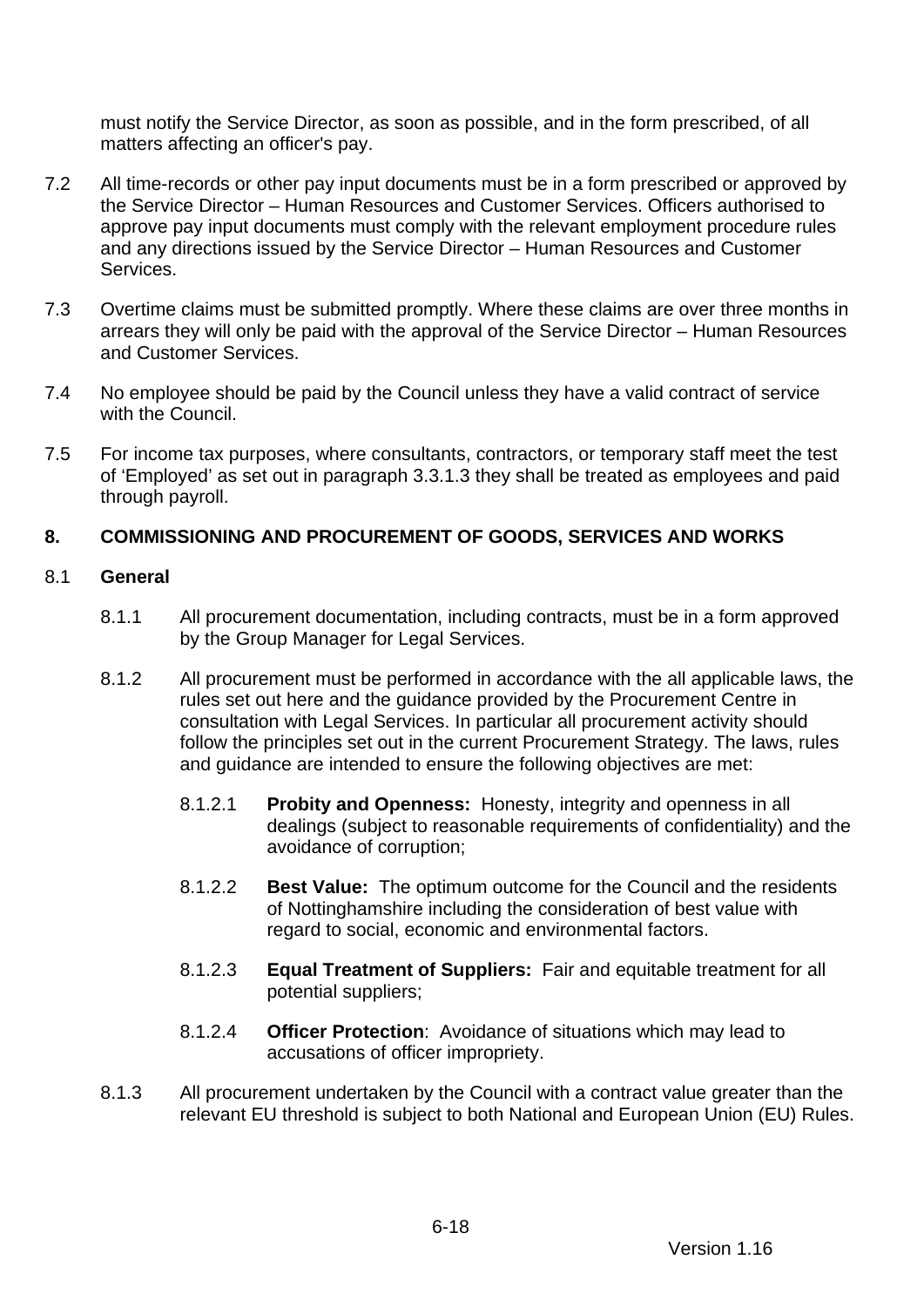- 8.1.4 The Procurement Centre **must** be involved in all procurement over £10,000. Budget holders must therefore contact the Procurement Centre before commencing a new procurement exercise where it exceeds £10,000.
- 8.1.5 The Procurement Centre must seek advice from Legal Services at the commencement of any procurement over the EU thresholds and must be involved in the entire process for all complex or non-standard procurement projects or where detailed advice is required on procurement law.
- 8.1.6 If contracts arranged through the Procurement Centre already exist then these must be used. If not, Government or other public body frameworks must be used unless they do not meet service delivery needs.
- 8.1.7 Where a Council department provides goods, services or works of a particular kind that department must be given the opportunity to provide the required goods, services or works. Where the goods, services or works are obtained from inhouse sources, there is no requirement to obtain quotations and tenders. Discussion with the Procurement Centre and the service area and prior approval from the Section 151 Officer must be obtained where external suppliers are to be used to obtain goods, services or works that are available from in-house providers. The reasons for not using the in-house provider will be retained on file for review and audit purposes by the relevant Department.
- 8.1.8 All necessary Committee and budgetary approvals must already have been obtained before commencing with your procurement.
- 8.1.9 The current thresholds and how to conduct your procurement is set out in the table below:

### **Contracts for Supplies and Services**

| <b>Estimated Total</b><br><b>Contract Value</b> | <b>Minimum Procurement</b><br><b>Requirements</b>                                                           | <b>Advertising</b>                           | <b>Contract Signatory</b> |
|-------------------------------------------------|-------------------------------------------------------------------------------------------------------------|----------------------------------------------|---------------------------|
| Up to £5,000                                    | Written quotations to be<br>sought if deemed appropriate<br>by the Corporate Director or<br>his/her nominee |                                              | <b>Budget Holder</b>      |
| £5,001 to £10,000                               | Written quotations must be<br>sought from more than one<br>supplier                                         |                                              | <b>Budget Holder</b>      |
| £10,001 to<br>£25,000                           | Three written quotations must<br>be sought                                                                  | <b>Source Notts</b>                          | <b>Budget Holder</b>      |
| £25,001 to<br>£50,000                           | Three tenders must be invited                                                                               | Source Notts and<br><b>Contracts Finder.</b> | <b>Budget Holder</b>      |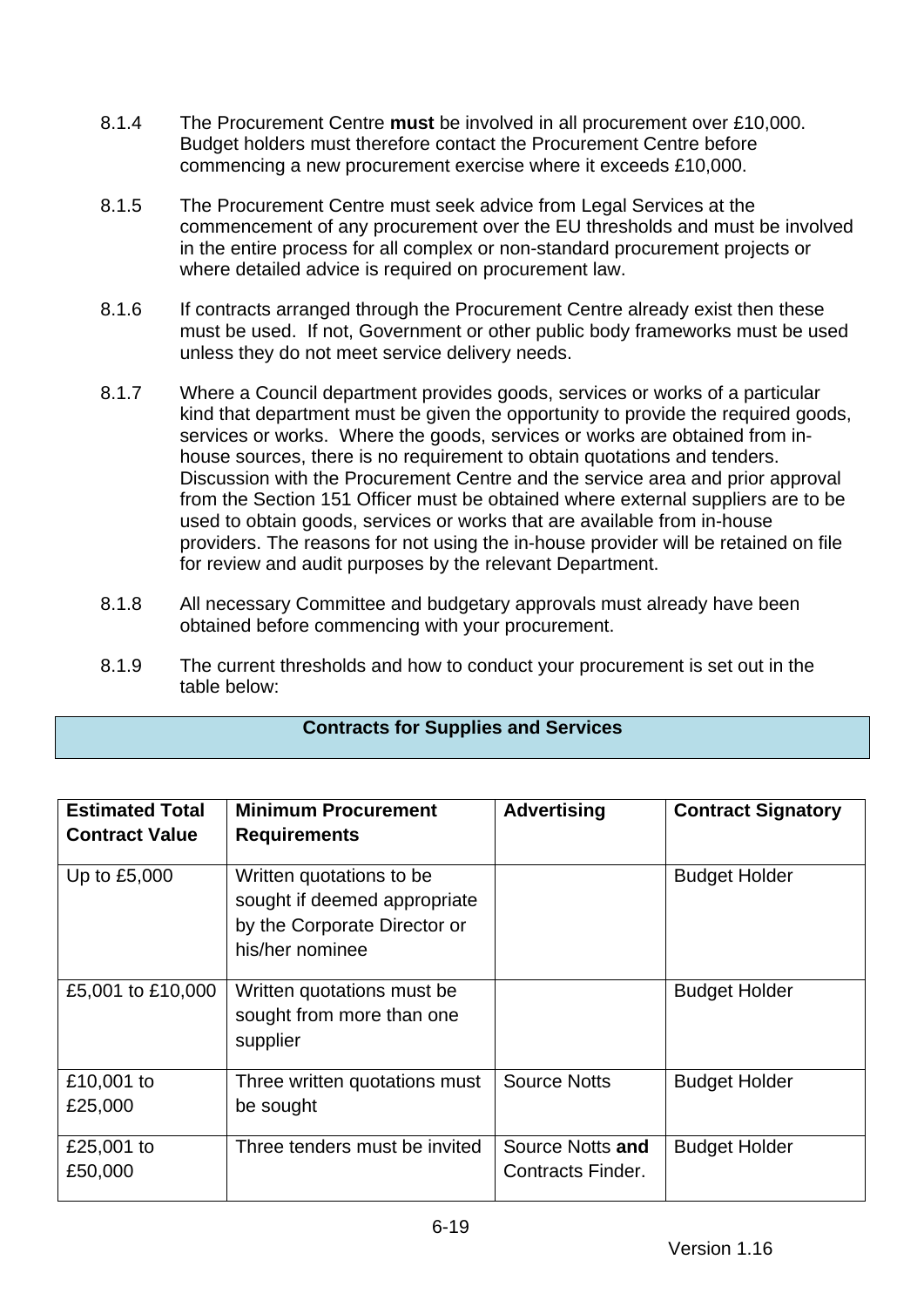| £50,001 to EU<br>Threshold* for<br>Supplies and<br><b>Services</b><br>(£164,176 as at<br>January 2016) | Five tenders must be invited                  | Source Notts and<br><b>Contracts Finder</b>             | <b>Budget Holder and</b><br>Officer of equal or<br>senior status to the<br>budget holder |
|--------------------------------------------------------------------------------------------------------|-----------------------------------------------|---------------------------------------------------------|------------------------------------------------------------------------------------------|
| Above EU<br>Threshold for<br>Supplies and<br><b>Services</b>                                           | EU procurement rules must<br>be complied with | Source Notts and<br>OJEU and<br><b>Contracts Finder</b> | <b>Budget Holder and</b><br>Officer of equal or<br>senior status to the<br>budget holder |
| Over £1 Million                                                                                        | EU procurement rules must<br>be complied with | Source Notts and<br>OJEU and<br><b>Contracts Finder</b> | Must be executed as<br>a deed under seal                                                 |

| <b>Contracts for Works</b>                                                         |                                                                     |                                                         |                                             |  |
|------------------------------------------------------------------------------------|---------------------------------------------------------------------|---------------------------------------------------------|---------------------------------------------|--|
| <b>Estimated Total</b><br><b>Contract Value</b>                                    | <b>Minimum Procurement</b><br><b>Requirements</b>                   | <b>Advertising</b>                                      | <b>Contract</b><br><b>Signatory</b>         |  |
| Up to £10,000                                                                      | Written quotations must<br>be sought from more than<br>one supplier |                                                         | Must be<br>executed as a<br>Deed under Seal |  |
| £10,001 to £25,000                                                                 | Three written quotations<br>must be sought                          | <b>Source Notts</b>                                     | Must be<br>executed as a<br>Deed under Seal |  |
| £25,001 to £250,000                                                                | Three tenders must be<br>invited                                    | Source Notts and<br><b>Contracts Finder</b>             | Must be<br>executed as a<br>Deed under Seal |  |
| £250,001 to EU<br><b>Threshold for Works</b><br>(£4,104,394 as at<br>January 2016) | Five tenders must be<br>invited                                     | Source Notts and<br><b>Contracts Finder</b>             | Must be<br>executed as a<br>Deed under Seal |  |
| Above EU Threshold for<br><b>Works</b>                                             | EU procurement rules<br>must be complied with                       | Source Notts and<br>OJEU and<br><b>Contracts Finder</b> | Must be<br>executed as a<br>Deed under Seal |  |

**Supplementary Notes**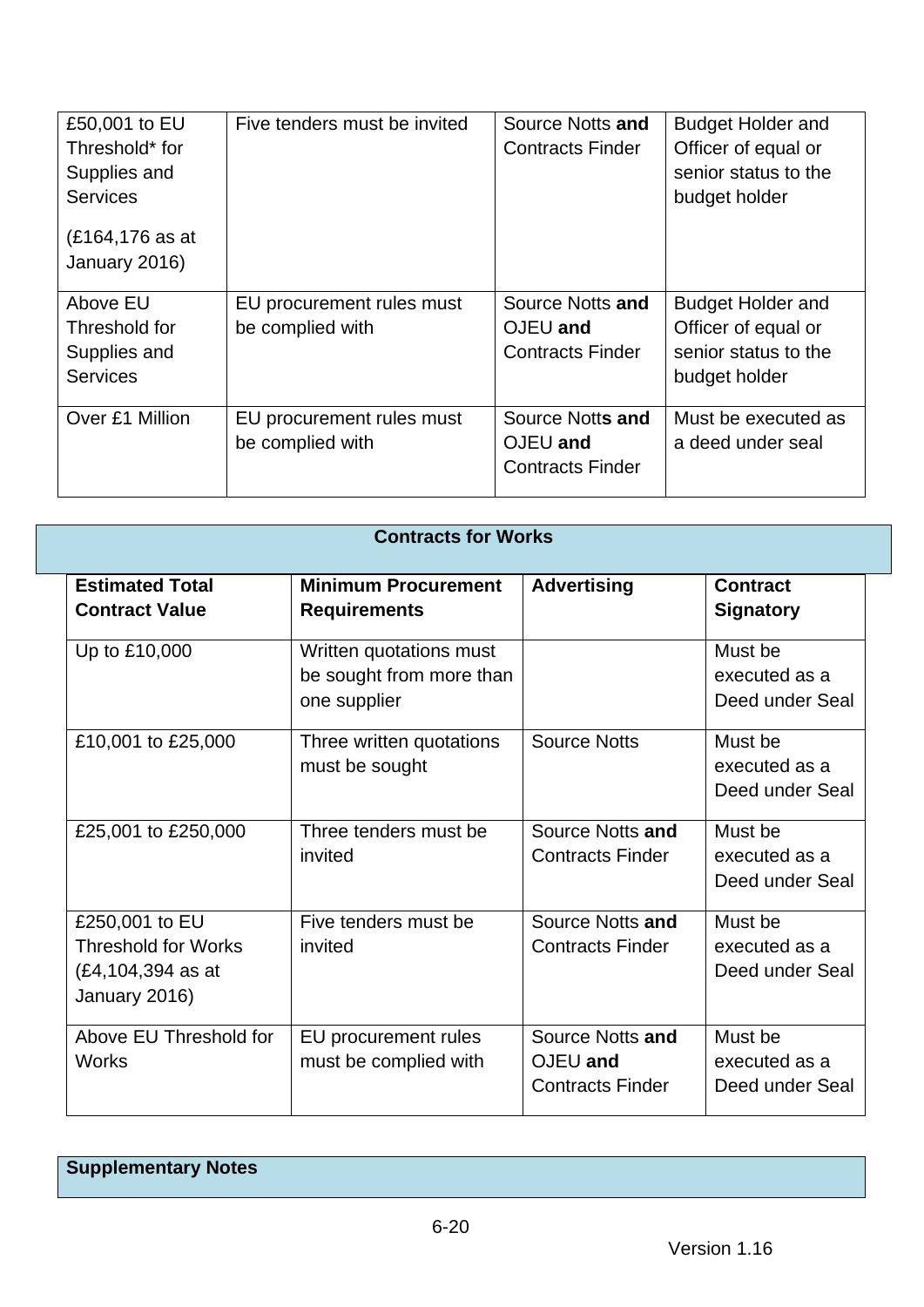# **Quotations and Tenders:**

Details of all quotations and tenders sought and received, including supplier details and pricing information, must be kept on the procurement file by the relevant Department for review and audit purposes. Whenever possible and appropriate SME's and local suppliers should be encouraged to submit a quotation or tender.

# **Thresholds**:

The current thresholds are set out in the table above; however, valuation of contracts is not always straightforward. Splitting of contracts in order to avoid the EU Rules is not allowed. Advice and guidance should be sought from the Procurement Centre.

# **Allowed Exceptions:**

Where the contract value is **less than the EU threshold** there are limited circumstances where obtaining quotations / tenders is not required:

- a. The work to be executed or the goods or materials to be supplied consist of repairs to, or parts for, existing proprietary machinery, where such repairs or parts are specific to that machinery or upgrades to existing software packages.
- b. Works, supplies or services are urgently needed for the immediate protection of life or property, or to maintain the immediate functioning of a public service for which the Council is responsible. In such cases the contract must only last as long as is reasonably necessary to deal with the specific emergency
- c. The Corporate Director, in consultation with the Group Manager for Procurement, decides that special circumstances make it appropriate and beneficial to negotiate with a single firm or that a single tender be invited and that best value for the Council can be achieved by not tendering

In all cases where the value is over £5,000 but below the EU thresholds prior approval via a Financial Regulations Waiver Request Form (available on the intranet) must be obtained for all exceptions to these Financial Regulations.

# **Advertising:**

All Source Notts adverts, Contracts Finder and OJEU notices must be routed via the Procurement Centre for publication.

### **Corporate Contracts**:

Where there is no single budget holder then the Budget Holder signatory role may be undertaken by the Group Manager for Procurement.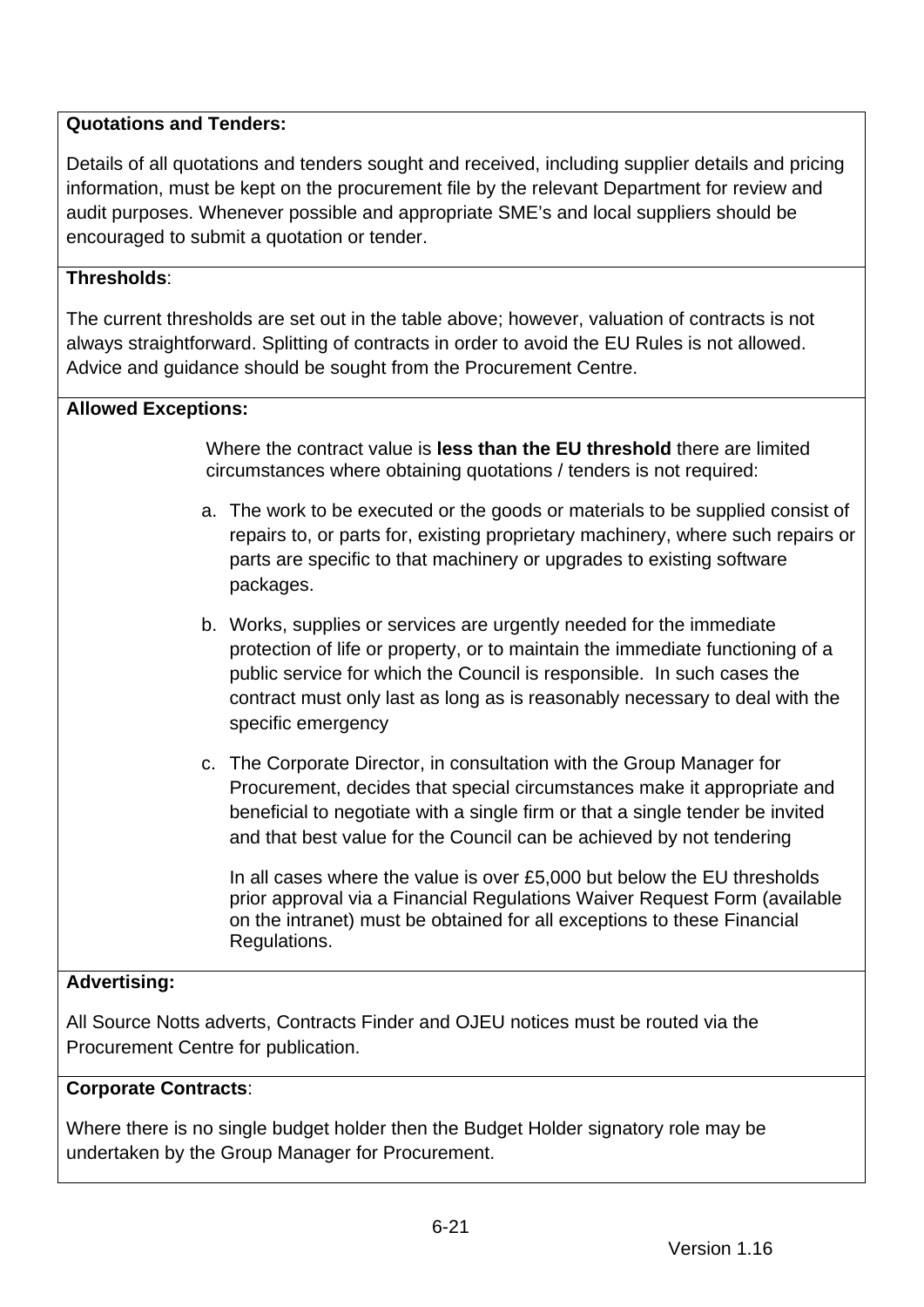## **Building Works**

Property Services should be contacted for any contracts that impact upon the Authority's property portfolio.

### 8.2 **Joint Procurement**

- 8.2.1 The Council may procure goods, services and works through collaborative procurement exercises or joint commissioning in partnership with other public sector organisations. The organisations involved in the exercise must decide which of them is to act as the lead and the procurement procedures of the lead body must be followed.
- 8.2.2 Where the Council acts as lead authority it must carefully assess the risks involved, ensure that it does not take on liabilities of other public bodies by acting as lead and must follow any procedural safeguards as advised by the Group Manager for Legal Services and financial arrangements determined by the Section 151 Officer to protect the Council's position.

### 8.3 **Tender Principles**

- 8.3.1 Unless expressly approved in writing by the Group Manager for Procurement, all procurement must be undertaken using the Council's electronic system and procedures determined by the Section 151 Officer in consultation with the Group Manager for Legal Services.
- 8.3.2 If the specification for any tender is developed by or in conjunction with any consultant or supplier, then that consultant or supplier shall be excluded from a future tendering exercise for those services, supplies or works for as long as that specification is in use.
- 8.3.3 Councillors and Officers who have a financial or personal interest in a contract or other procurement decision must ensure they comply with the appropriate codes of conduct and must not be supplied with or given access to any tender documents, contracts or other relevant related information without the authority of the Monitoring Officer.
- 8.3.4 Where a contract contains onerous obligations for the Council, such as an indemnity or guarantee, advice must be sought from the Group Manager for Legal Services.
- 8.3.5 Where ICT equipment, software and services to be purchased or for upgrades to software the Service Director, ICT should also be consulted.
- 8.3.6 The Council's information management policies and procedures should be followed in respect of retention of records and disclosure of information relating to contracts and tenders.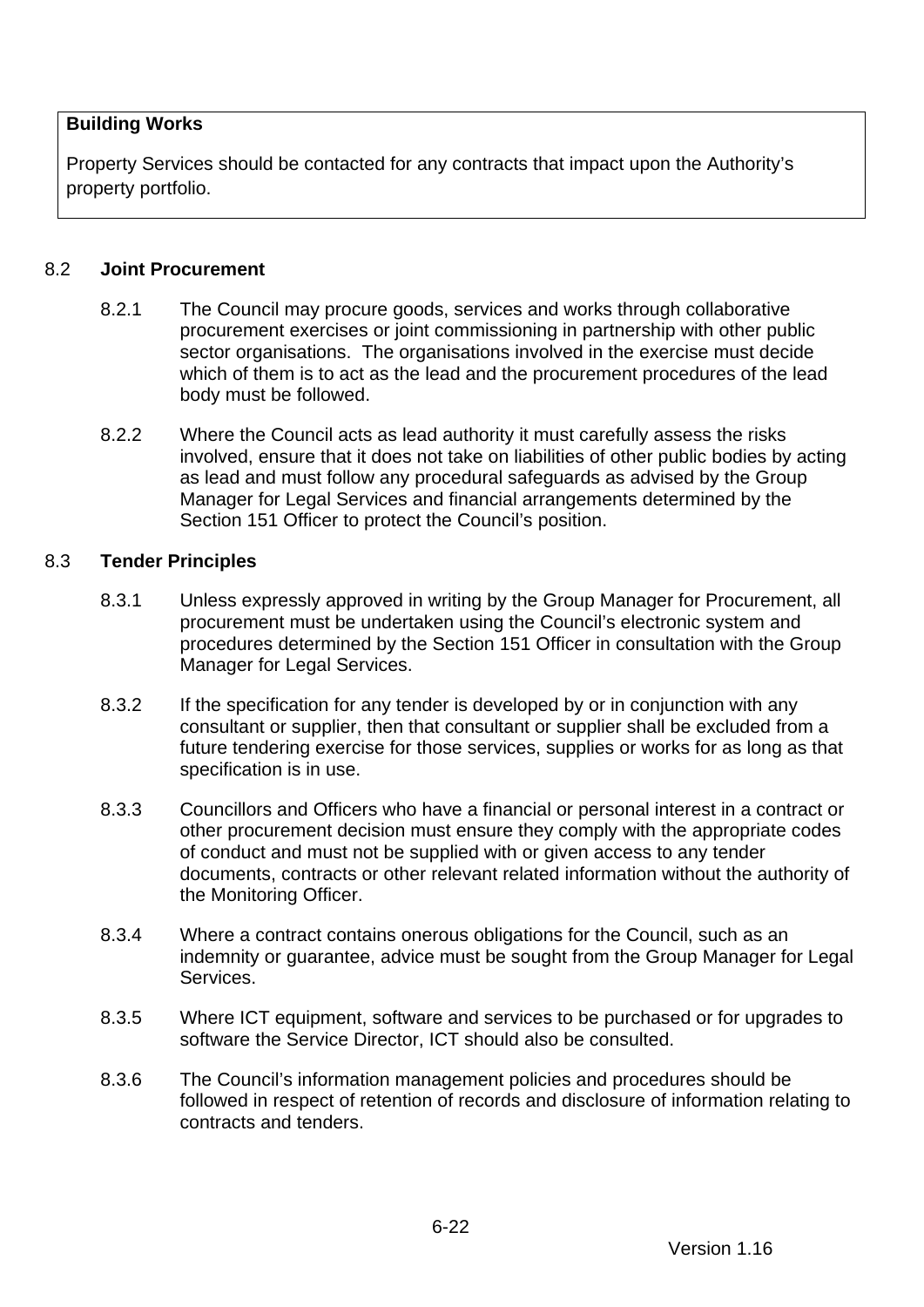- 8.3.7 The Corporate Director must ensure that where any officer who is not an employee of the Council is responsible for the letting, administration and management of a contract on the Council's behalf, they must:
	- retain all relevant documentation on the Council's approved systems;
	- retain all relevant original records (see paragraph 8.3.5) and provide it to the Corporate Director or Section 151 Officer on request and in any event prior to the end of their contract with the Council;
	- provide all the appropriate drawings, including the final 'as built' drawings, together with all project and contract documentation to the Corporate Director and in any event within three months of completion of the works.
- 8.3.8 Subject to any statutory requirements relating to disclosure, the names of, prices contained in or other confidential information from any tender must not be divulged to other bidders, or individuals not properly connected with the tender process.

## 8.4 **Invitation to Tender**

- 8.4.1 Every invitation to tender must state that a tender will only be considered if it is submitted in accordance with the instructions to tenderers. The invitation to tender must also state that tenders which do not comply fully may be rejected.
- 8.4.2 All invitations to quote/tender must specify that the Council is not bound to accept the lowest or any quotation or tender.
- 8.4.3 Tenders may be evaluated on the basis of price, or a mixture of price and quality criteria. The basis on which the tender will be evaluated must be determined before tenders are invited and included as part of the invitation to tender information.
- 8.4.4 Where prior advertisement has not specified the award criteria, the invitation to tender must state the award criteria together with the weighting for each of the chosen criteria.
- 8.4.5 The invitation to tender must include the Council's contract terms for that contract.
- 8.4.6 The invitation to tender for contracts above EU thresholds must contain information for tenderers about the way the standstill period will be applied (see paragraph 8.8.2).
- 8.4.7 Subject to prior discussion with the Procurement Centre and Legal Services, approval shall be sought from the Section151 Officer regarding whether: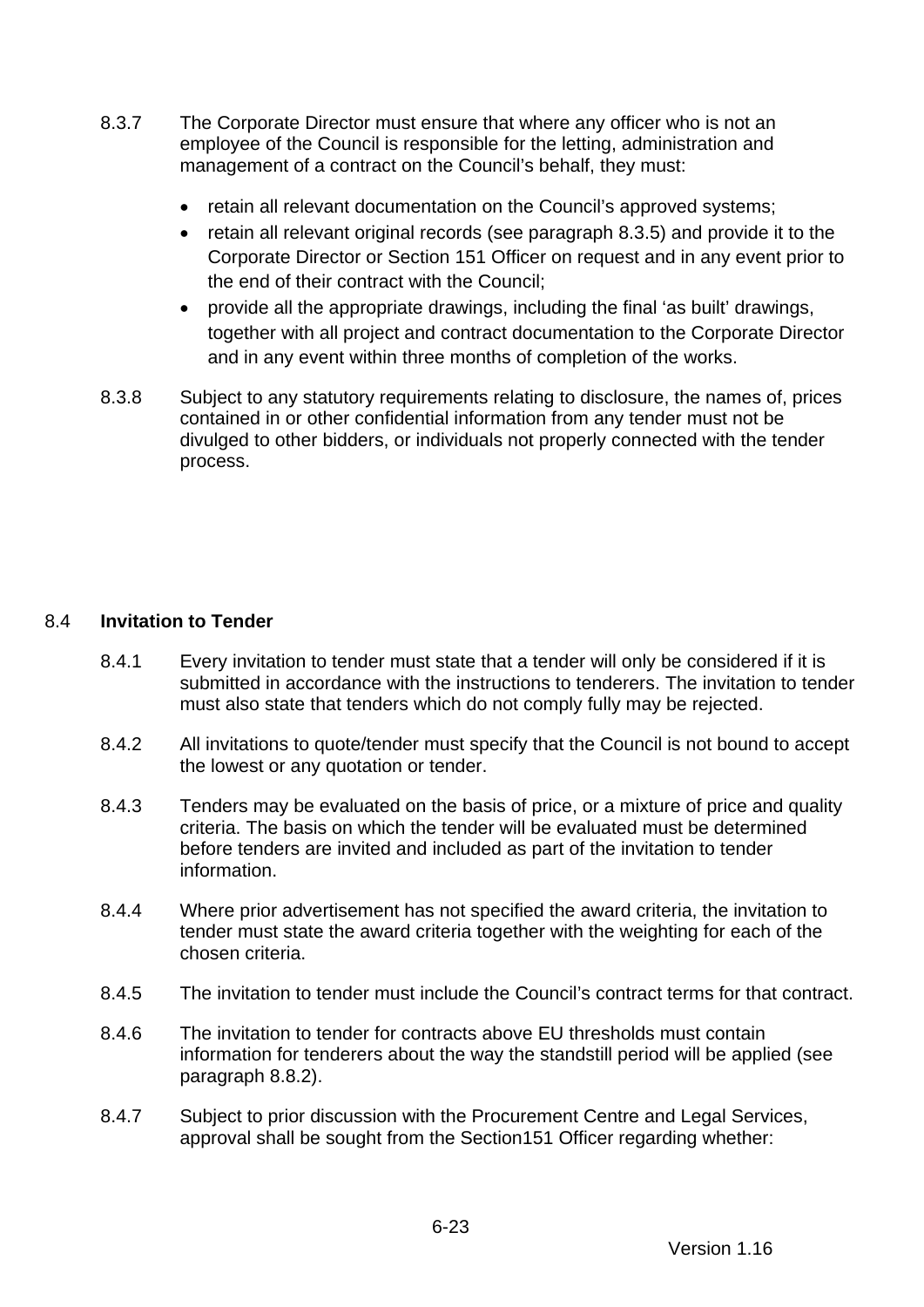- 8.4.7.1 provision should be made for liquidated and/or ascertained damages in the contract, where the contract is for the supply of goods or materials by a particular date or series of dates and if required, the amount of such damages shall be determined by the appropriate technical officer in consultation with the Group Manager for Legal Services
- 8.4.7.2 security in the form of a bond and/or parent company guarantee is required for the due performance of a contract, where:
- The total value of the contract exceeds £1 million;

**or**

- The total value of the contract is less than £1 million but the Corporate Director, appropriate technical officer or the Section 151 Officer considers that Council is at particular risk.
- 8.4.7.3 in the case of construction and maintenance contracts provision should be made for a payment retention (normally 5%) to be withheld for an appropriate period to allow for the rectification of faults and defects.
- 8.4.8 The release of any security must be authorised by the appropriate technical officer in consultation with the Section 151 Officer.
- 8.4.9 If a performance bond or other security is required the nature and amount of the security to be given must be set out in the specification.

### 8.5 **Receipt and Opening of Tenders**

- 8.5.1 Receipt and opening of tenders must be undertaken using the Council's approved electronic system.
- 8.5.2 Where the use of a paper-based tender process has been authorised by the Group Manager for Procurement in accordance with paragraph 8.3.1 above the following procedures must be followed:
	- 8.5.2.1 tenders shall be returned to the Group Manager for Procurement;
	- 8.5.2.2 until the time specified for opening tenders, tenders must remain unopened and be held securely.
	- 8.5.2.3 the opening and recording of tenders must be performed by a representative of the Procurement Centre who shall record the tenders in the official tender book in the presence of a representative from the client department.
	- 8.5.2.4 the official tender book shall include the following:
	- Description of the contract being let;
	- Date and time set for tender receipt;
	- Date and time tenders were opened;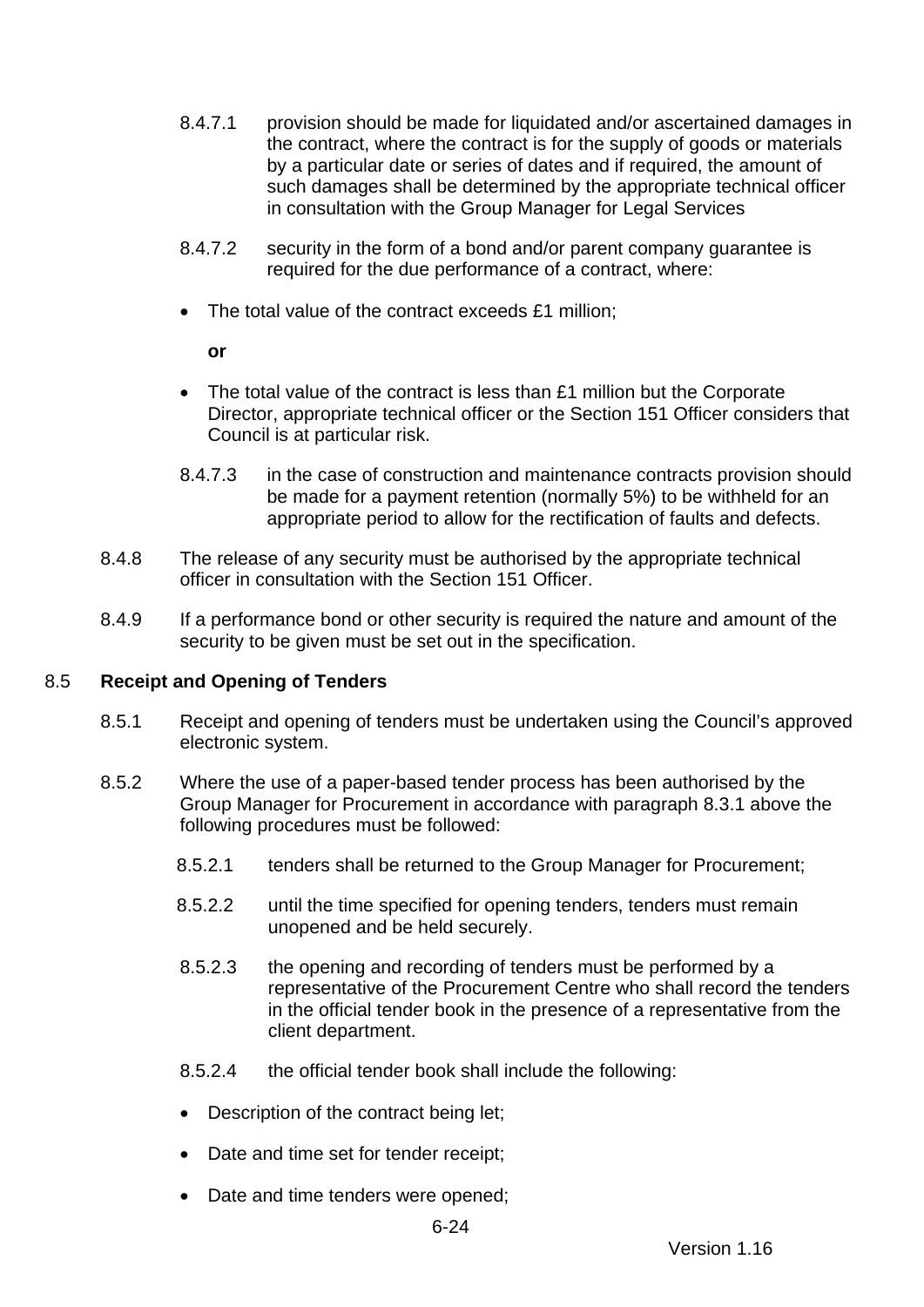- The officers present at the opening;
- Details of the following for each tender:
	- o Tenderers name;
	- o Date received:
	- o The tendered value (where applicable); and
	- o Details of any noteworthy events (e.g. Tender excluded with reasons).
- 8.5.2.5 Any issues on the opening and recording of tenders, including any tenders received late, shall be referred to Legal Services.

### 8.6 **Clarification and Negotiation following tender submission**

- 8.6.1 Where examination of tenders reveals errors which would affect the tender figure in an otherwise successful tender, the tenderer must be notified of such errors and be given the opportunity to clarify and confirm or withdraw their tender. Under no circumstances must the clarification process be used to attempt to seek an adjustment of prices or other changes to the specification tendered.
- 8.6.2 EU Directives only allow for negotiations under specific circumstances where the procurement is above EU thresholds, they are:
	- competitive procedure with negotiation, no negotiation is permitted after receipt of final tenders.
	- or the Innovation Partnership Procedure all tenders except final tenders can be negotiated
	- Competitive Dialogue allows limited negotiation with the preferred bidder to confirm financial commitments or other terms of the tender. This negotiation is permitted provided that it does not have the effect of materially modifying essential aspects of the tender.

In these circumstances advice must be sought from the Group Manager for Legal Services.

8.6.3 For procurement below EU thresholds, guidance must be sought from the Procurement Centre about the circumstances in which negotiations are permissible and the procedure for the relevant contract procurement must be followed.

### 8.7 **Tender Evaluation**

8.7.1 All tenders must be evaluated in accordance with the published evaluation criteria set out in the contract notice or the invitation to tender.

#### 8.8 **Contract Award**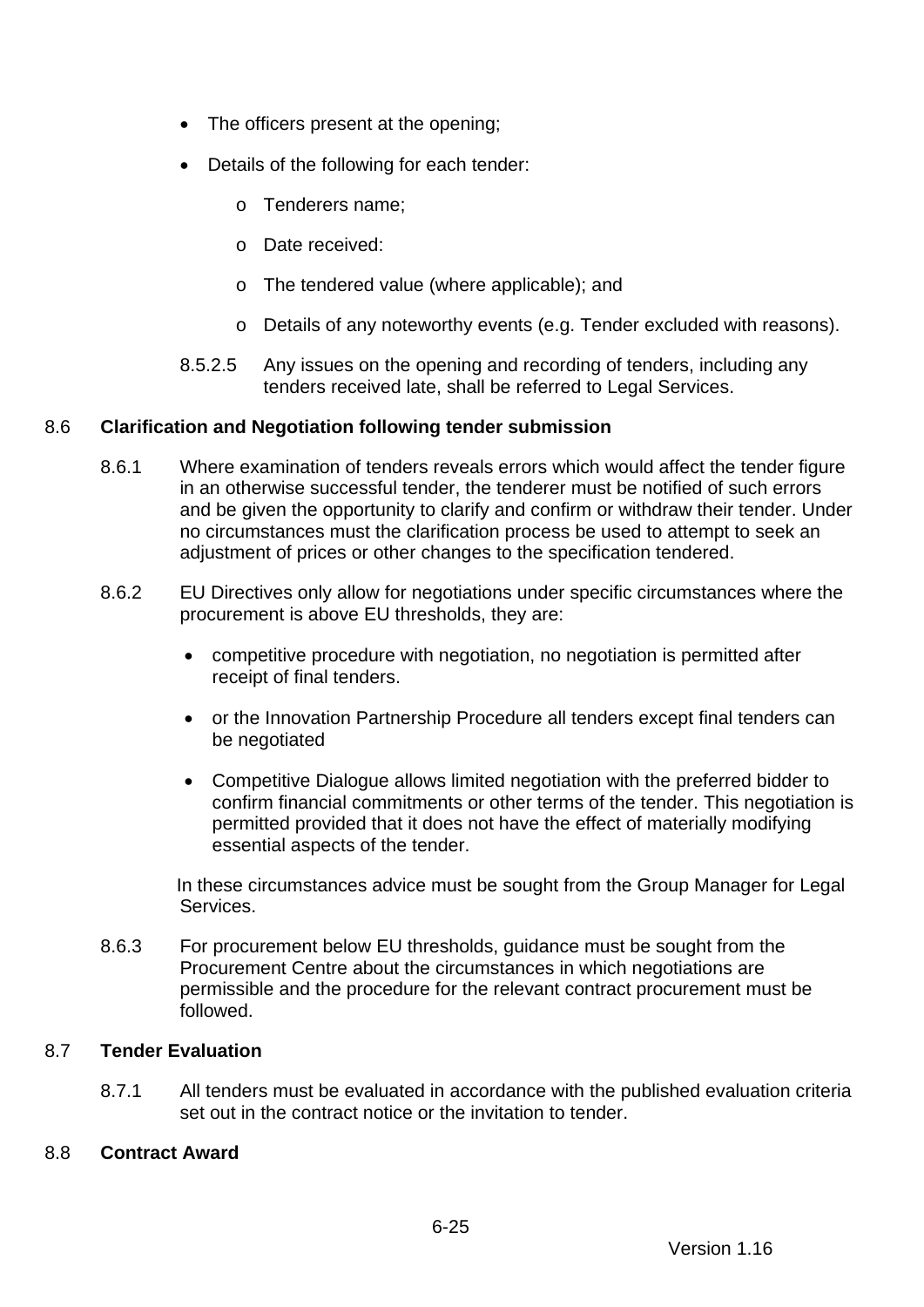- 8.8.1 A tender may be accepted as the winning tender by the appropriate Corporate Director using a form of acceptance letter approved by the Group Manager for Legal Services and the Group Manager for Procurement.
- 8.8.2 For contracts above the EU thresholds, there must be a minimum standstill period of at least 10 clear calendar days between communicating the award decision to all tenderers and candidates, and contract conclusion. A 10 day standstill period is also required before awarding a contract after a stand-alone e-auction is closed or at the end of an e-auction run within a Dynamic Purchasing System.
- 8.8.3 All tenderers and candidates must be notified of the result of the procurement as soon as possible after the award decision.

The notification must contain:

- The award criteria:
- The reasons for the decision
- The tenderer's score:
- The winning tenderer's score
- The name of the winning tenderer
- A statement outlining the standstill period before the Council will enter into the contract or conclude the framework agreement

Further guidance is available from the Procurement Centre.

- 8.8.4 Successful tenderers must be informed that no work may start on site or goods, services or materials ordered until either
	- An official order has been issued;

**or**

- A formal contract (and, where applicable, a completed bond) has been completed by all parties.
- 8.8.5 Within 48 days of awarding an EU contract, a Contract Award Notice, in the prescribed form, must be sent to the Official Journal of the European Union (OJEU).

### 8.9 **Contract Administration**

- 8.9.1 Corporate Directors are responsible for ensuring that contracts are managed and monitored by suitably experienced officers with knowledge of the relevant contract terms and conditions.
- 8.9.2 All contracts must be performance managed by the commissioning department in accordance with best practice, the Strategic Management Framework and any applicable performance management requirements. Any significant contract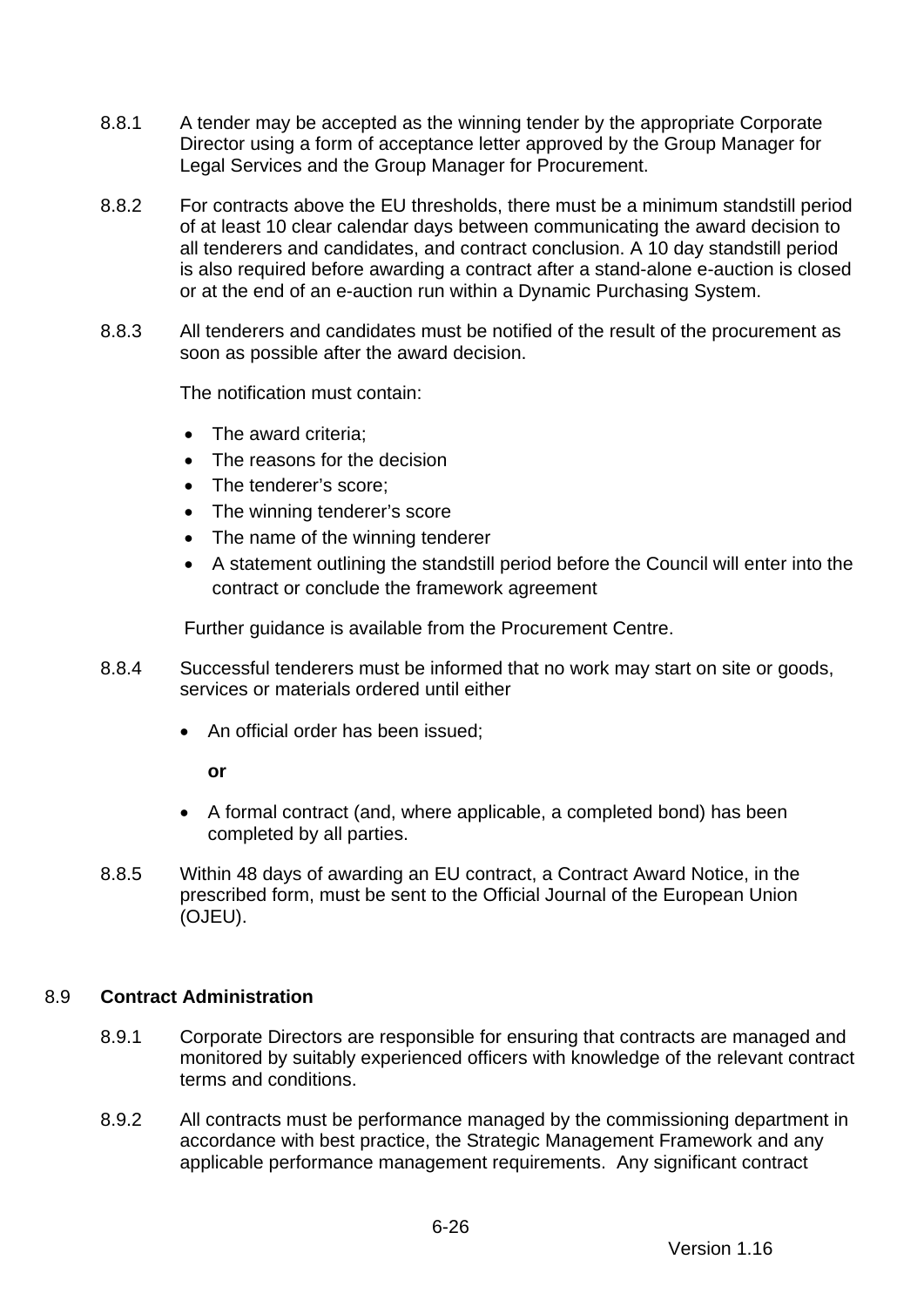management concerns or issues should be reported to the Section 151 Officer and the Group Manager responsible for Performance.

- 8.9.3 Contractors may only be paid for matters which fall within the terms of the contract. Any claims for payment falling outside the terms of the contract must be referred to the Group Manager for Legal Services for consideration of the Council's legal liability as soon as possible. Where the Group Manager for Legal Services considers it necessary, these claims must also be referred to the Section 151 Officer for consideration before any settlement is reached.
- 8.9.4 Valid claims for loss and expense arising from delays and disruption must be notified to the Group Manager for Legal Services where they are likely to exceed £100,000 or for any amount where there is a possibility of legal proceedings, including arbitration or alternative dispute resolution procedures provided by the contract.
- 8.9.5 Where there is provision in the contract for liquidated and/or ascertained damages, these rights must be enforced where contracts are not completed within the original contract period (plus any extensions of time granted in accordance with the contract) unless otherwise agreed in writing by the Section 151 Officer and the Group Manager for Legal Services.

### 8.10 **Procurement and Ordering**

- 8.10.1 Purchase Orders must be in the form approved by the Group Manager for Procurement and Group Manager for Legal Services.
- 8.10.2 Corporate Directors are responsible for the control of all official orders issued from their Department.
- 8.10.3 Except in cases of emergency, no work shall be carried out or goods, materials or services ordered or a consultant appointed unless there is adequate budget available.
- 8.10.4 For all goods, services or works an official purchase order should be raised before they are ordered.
- 8.10.5 All orders should be raised via the Council's Business Management System (BMS) unless the use of Purchase Card, Petty Cash or Legacy system has been approved. Within BMS the limit for system approvals is as follows:

| <b>Estimated Value</b> | <b>Level of Approval Required</b>   |
|------------------------|-------------------------------------|
| Under £200             | No additional approval required     |
| £200 to £100,000       | Senior Practitioner or Team Manager |
| £200 to £200,000       | <b>Group Manager</b>                |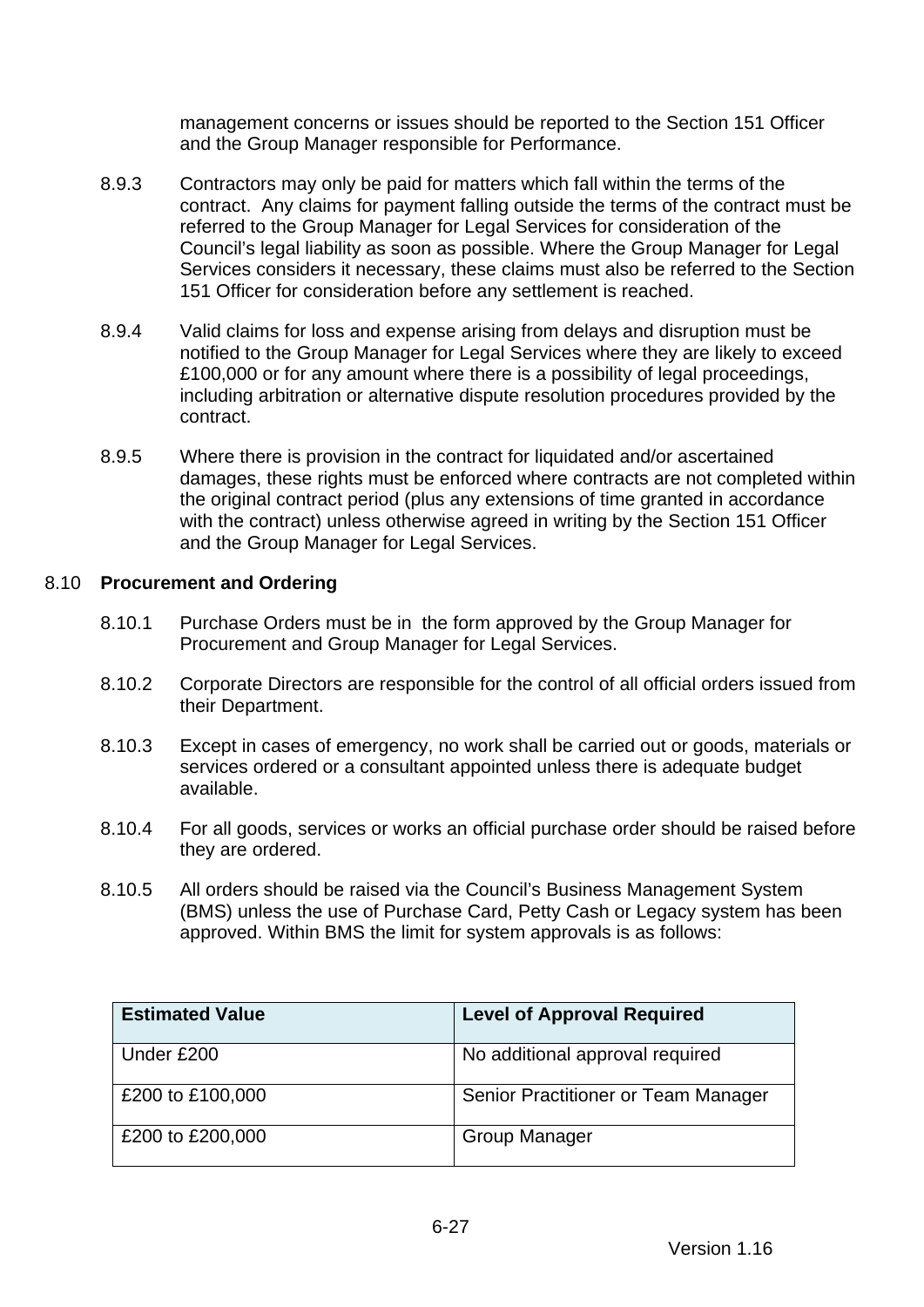| £200 to £2 Million | <b>Service Director</b>              |
|--------------------|--------------------------------------|
| Unlimited          | Corporate Director / Chief Executive |

- 8.10.6 Purchase Card purchases must only be made by authorised officers. Purchase Card application forms are available on the intranet and must be approved by the Group Manager for Procurement.
- 8.10.7 Petty cash (Imprest Accounts) purchases must only be made by authorised officers and in accordance with the requirements set out under section [10.4.](#page-100-0)

## <span id="page-97-0"></span>**9. PAYMENT FOR GOODS, SERVICES AND WORKS**

- 9.1 Payment for goods, services and works relating to approved orders in BMS do not need further approval. See separate guidance on raising, approving and making variations to purchase orders in BMS on the Council's BMS webpages.
- <span id="page-97-3"></span><span id="page-97-2"></span>9.2 For BMS non-purchase order related payments before authorising an official purchase invoice, or any process that may lead to a payment, officers must:
	- 9.2.1 ensure they are authorised to process the payment (see BMS limits for system approvals set out in paragraph 8.10.5);
	- 9.2.2 satisfy themselves that the goods/services/works are a proper charge on the funds under their control;
	- 9.2.3 satisfy themselves that the goods/services/works have been received, conform in all respects with the official order and are acceptable in every way;
	- 9.2.4 ensure that amounts are correct and include all discounts due;
- <span id="page-97-4"></span><span id="page-97-1"></span>9.3 Where payment is made by Purchase Card, charge card or credit card, it may not be possible to comply with paragraph [9.2.3](#page-97-1) above but officers must ensure compliance with paragraphs [9.2.1,](#page-97-2) [9.2.2,](#page-97-3) and [9.2.4](#page-97-4) and with the guidance for the use of Purchase Cards (see separate guidance on use of Purchase Cards on the Council's BMS webpages).
- 9.4 The Council's normal method of payment of monies owed is by BACS, cheque or Purchase Card.
- 9.5 Direct Debits must not be set up on any of the Council's bank accounts, including imprest accounts, without the prior written approval of the Section 151 Officer.
- 9.6 Direct Debits must be cancelled promptly when the related goods or services are no longer being received. All Direct Debits must be reviewed annually to confirm they are still appropriate.
- 9.7 An officer initiating payment should ensure that the account has not previously been passed for payment and that it is coded to the correct accountancy code for which prior approval has been obtained from the budget holder.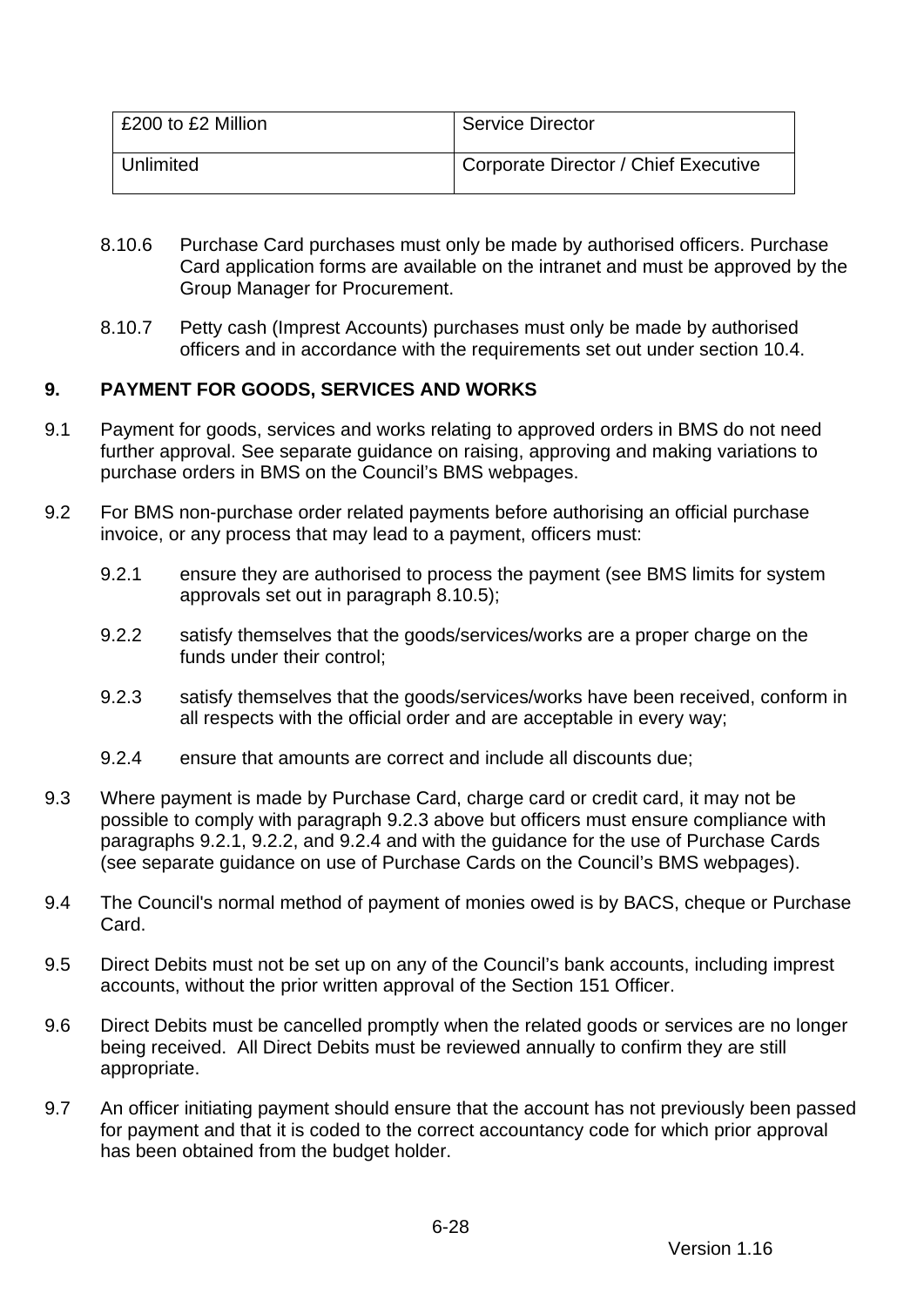- 9.8 The duties of ordering, receiving goods and certifying invoices for payment must not be performed by the same officer without prior agreement of the Section 151 Officer. Where alternative electronic procurement systems to BMS have been approved, these systems may allow single officers to do this, provided that they have suitable security protocols to the satisfaction of the Section 151 Officer.
- 9.9 VAT invoices must not be amended. A credit note or replacement invoice must be obtained from the supplier.
- 9.10 Invoices must not be made out by officers of the Council except in the case of recurring or other items, e.g. rent where no invoice is normally receivable, when a payment request form may be used. An officer must not add any additional item or items to an invoice received by the Council.

### 9.11 **Contract Payments**

- 9.11.1 Where contracts provide for payment to be made by instalments, the appropriate Corporate Director must ensure that a record of the payments made is maintained on the project file. The record(s) must show the state of account on each contract between the Council and the contractor together with any other payments and the related professional fees.
- 9.11.2 Payments to contractors in instalments must be made only on provision of a certificate showing the total amount of contract, the value of the work executed to date, retention monies, the amount paid to date and the amount now certified. These certificates should be issued by the appropriate Corporate Director or by their authorised nominee.
- 9.11.3 The approved sum payable to the contractor is the tender sum as accepted under the procedure at paragraph 8.8 plus such additional sums due under the contract as have also been properly incurred and approved by the relevant budget holder.
- 9.11.4 As soon as it becomes apparent that the approved sum will be exceeded, a report must be presented to the Section 151 Officer, who may also require a report to be submitted to the Finance and Property Committee.
- 9.11.5 Where claims for payment are submitted for amounts which exceed the approved sum the Section 151 Officer only has authority to pay such claims where the amounts can be justified as being in the best interest of the Council, having regard to the procedures in paragraph 8.5.
- 9.11.6 In respect of variable price contracts, such as PFI or PPP contracts which have complex variation procedures, the appropriate Corporate Director must periodically review the cost and report to the Section 151 Officer if the approved budget over the life of the contract is likely to be exceeded. These reports must be made whenever significant increases are identified up to completion of the contract. The Section 151 Officer may decide that a report must also be taken to the relevant Committee and/or Finance and Property Committee.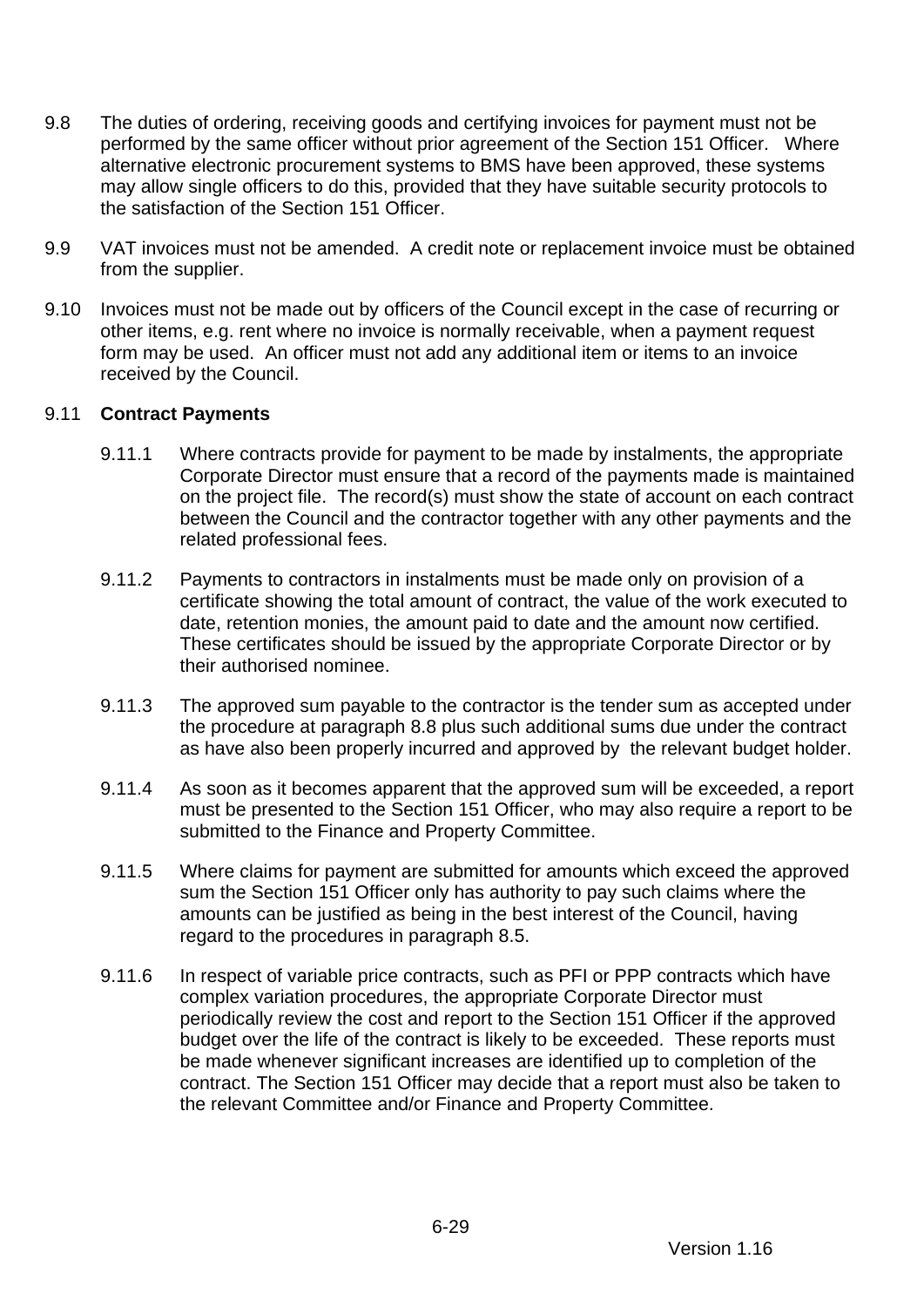## <span id="page-99-0"></span>**10. INCOME, BANKING AND IMPREST ACCOUNTS (Known as Petty Cash)**

#### 10.1 **Income and Receipts**

- 10.1.1 The Council has nominated the Section 151 Officer as its anti-money-laundering officer. The Council's anti-money-laundering policy and guidance is available on the intranet. Corporate Directors must ensure compliance with this policy.
- 10.1.2 Cash payments of more than £1,000 must not be accepted for a single transaction without the written approval of the Section 151 Officer.
- 10.1.3 The following requirements apply to all income received:
	- 10.1.3.1 all income must be recorded and accounted for immediately it is received. Where appropriate, an official receipt must be provided;
	- 10.1.3.2 the transfer of money from one employee to another must be properly recorded and acknowledged;
	- 10.1.3.3 income must be banked intact and not used to finance expenditure;
	- 10.1.3.4 encashment of personal cheques is forbidden;
	- 10.1.3.5 income must be held securely until suitable arrangements for banking it are made – see paragraphs [6.2](#page-85-1) and 10.1.7.
- 10.1.4 All official receipt books relating to the collection of income are ordered, and issued by County Supplies. The officer the receipt book is issued to must acknowledge receipt in writing.
- 10.1.5 Where income is received by cheque, it must be cross-referenced on the bank paying-in slip to the drawer, either by receipt number or name. In addition, the reverse of each cheque must show the department, office or establishment that paid the cheque into the bank.
- 10.1.6 For establishments with access to the BMS cash receipting system all income must be recorded by the end of the business day. The income must be recorded before it is banked, and the total shown on the bank paying-in slip must equal the total value entered onto the system.
- 10.1.7 All monies received must be banked intact, and as promptly as possible and at least weekly.
- 10.1.8 Where there is a main collection e.g. school meals money, all monies must be banked, or lodged with the approved collector, on the day of the collection.
- 10.1.9 If an officer fails to comply with the above guidelines and a loss occurs, the Section 151 Officer may, where appropriate, seek restitution from the officer concerned in accordance with the Personnel Handbook, section D36.
- 10.1.10 Money received by officers which is held in trust (i.e. on behalf of someone else) but not being official Council money must be properly recorded in a form agreed by the Section 151 Officer.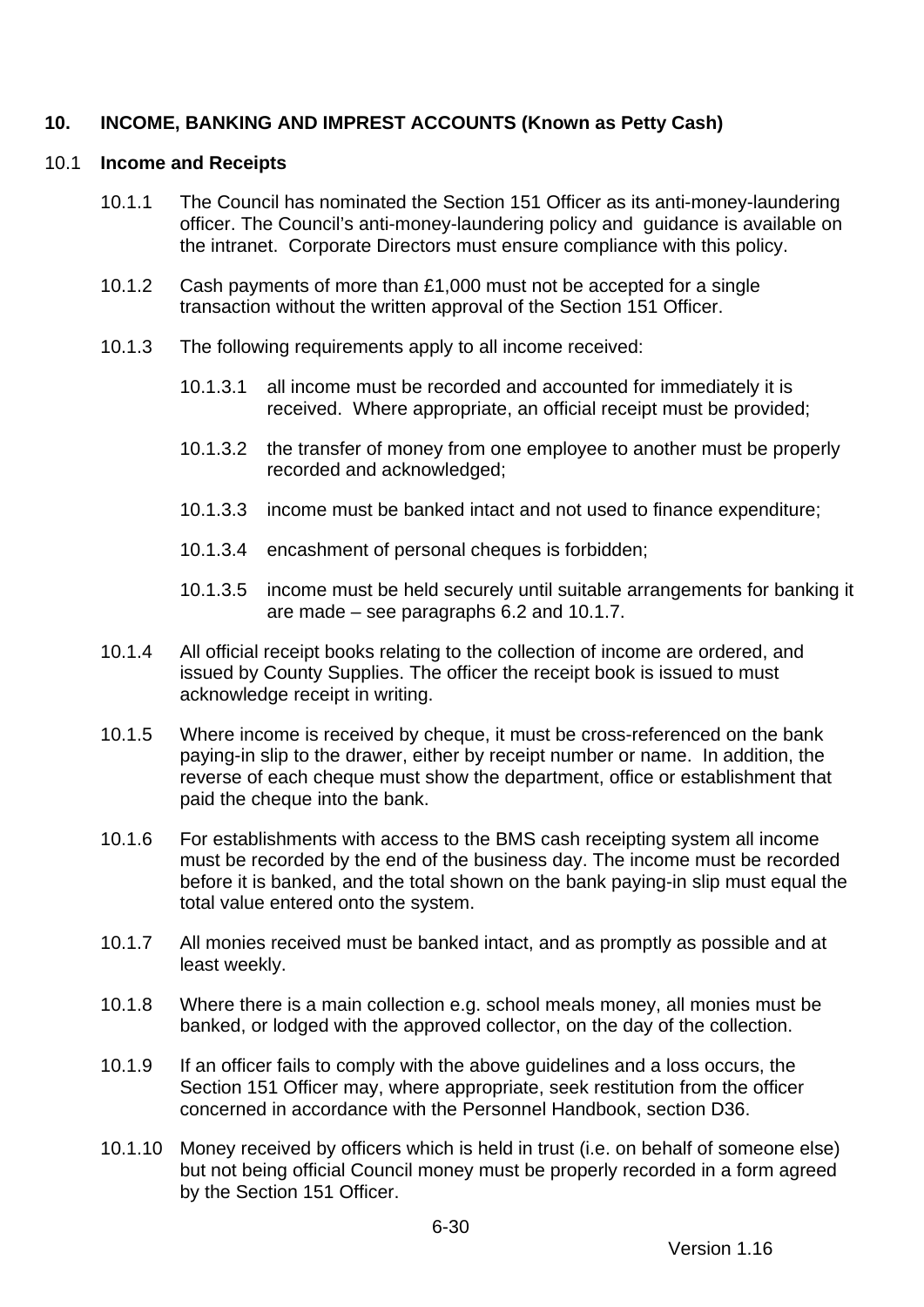- 10.1.11 All arrangements to receive payments by credit card, direct debit, standing order, or other e-payment methods must be first approved by the Section 151 Officer.
- 10.1.12 Prior approval of the Section 151 Officer is required before procuring an epayments on-line solution or electronic point of sale device. The Section 151 Officer will require details of the provider and PCI compliance certificate.

### 10.2 **Accounts Receivable**

- 10.2.1 The Council will seek to recover all debt owed to it in accordance with the approved payment terms. Corporate Directors must ensure all invoices comply with the Council's corporate invoicing standards, and are raised within 10 working days of the goods and/or services being provided unless otherwise approved by the Section 151 Officer.
- 10.2.2 Sales invoices should not normally be raised to cover sums due to the County of **LESS THAN £30**. Wherever possible small sums should be collected in advance.
- 10.2.3 Accounts for sums due to the Council at fixed intervals e.g. rents, wayleaves, etc., must be issued promptly in accordance with the Council's approved systems.

#### <span id="page-100-1"></span>10.3 **Write-Offs**

- 10.3.1 Corporate Directors must seek approval from the Section 151 Officer for the writeoff of any debt. Amounts **over £1,000** may be written-off by the Section 151 Officer after consultation with the Group Manager for Legal Services.
- 10.3.2 A summary of all write-offs must be included in the Final Accounts report to all relevant Committees.
- 10.3.3 Where a sales invoice requires cancellation, a credit note must be raised complete with a cross-reference to the original sales invoice. The credit note must be authorised by the relevant budget holder.

### <span id="page-100-0"></span>10.4 **Imprest Accounts (known as Petty Cash)**

- 10.4.1 Corporate Directors must operate imprest accounts in accordance with the guidance provided and arrangements between their department and the Section 151 Officer.
- 10.4.2 The Section 151 Officer will control the opening and closing of imprest accounts in line with overall banking arrangements at the request of the appropriate Corporate Director.
- 10.4.3 The Section 151 Officer will determine the appropriate level of the imprest, based on the average monthly level of petty cash expenditure in the establishment concerned.
- 10.4.4 The nominated imprest holder must ensure that all transactions are recorded promptly and that monthly statements are submitted to the Section 151 Officer.
- 10.4.5 The nominated imprest holder must ensure that the imprest account is not overdrawn.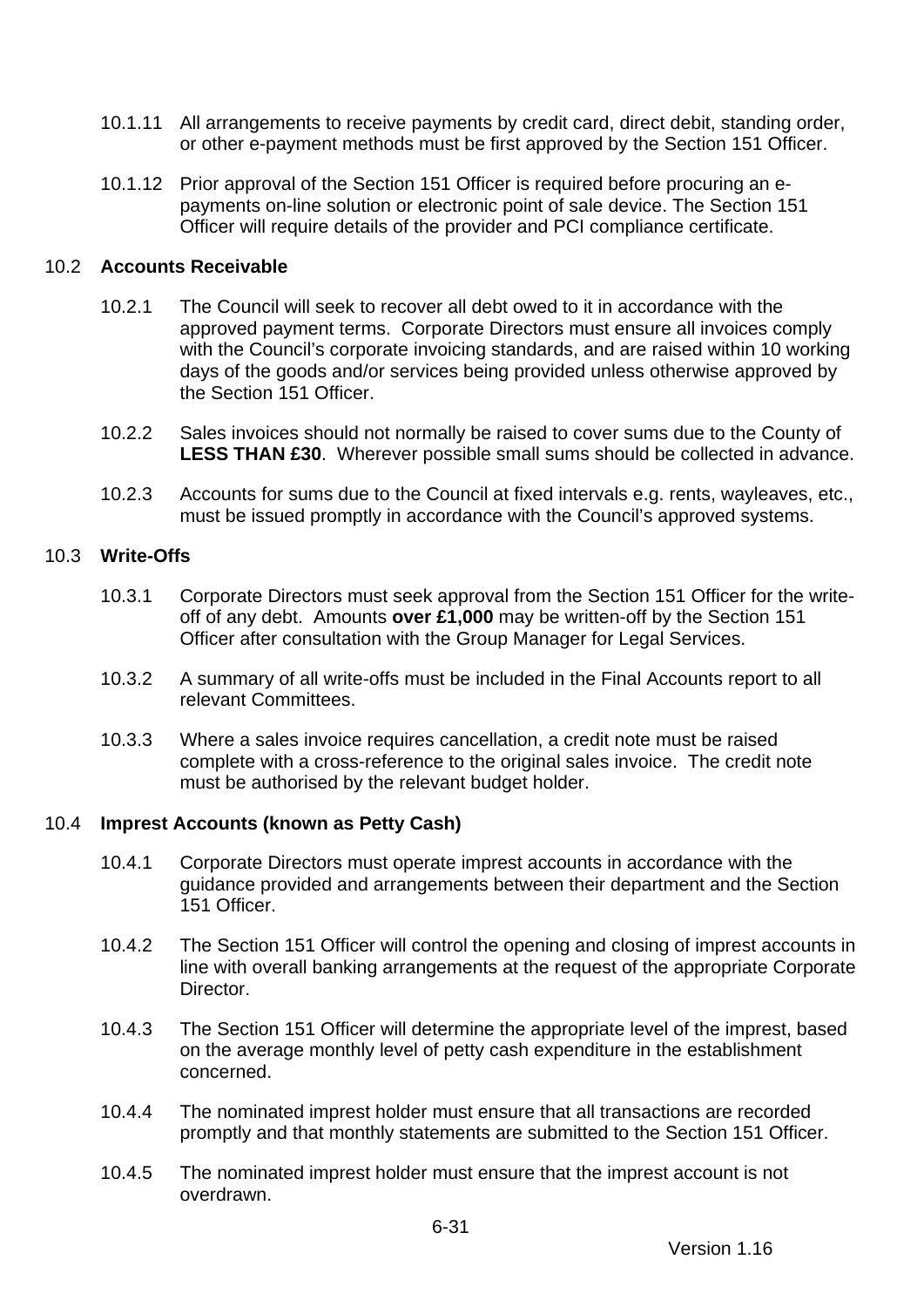- 10.4.6 Income received on behalf of the Council must not be paid into an imprest account.
- 10.4.7 Payments from an imprest account should normally be limited to minor or urgent items of expenditure, or payments via charge cards. Each payment must be supported by a receipt which should be appended to the subsequent reimbursement claim.
- 10.4.8 All imprest accounts are subject to Council audit. The nominated officer in charge of the account will be required to give the Section 151 Officer a certificate as to the state of the imprest account on request.
- 10.4.9 Where a nominated officer responsible for an imprest account leaves the Council, the Corporate Director concerned must notify the Section 151 Officer as soon as possible that the officer is no longer responsible for that account and notify an alternative nominated officer.

## 10.5 **Banking**

- 10.5.1 The Section 151 Officer must operate banking accounts in accordance with the bank contract approved by the Finance and Property Committee. All bank accounts must have a title which incorporates the Council's name and in no circumstances should a bank account be opened or operated in the name of an individual.
- 10.5.2 All payments to and from Council bank accounts must be made under the direction of the Section 151 Officer.
- 10.5.3 All cheques drawn on the Council's main bank accounts must bear the printed signature of the Section 151 Officer. Where required by the Council's bank mandate, cheques must also be countersigned by a second officer who is authorised to do so by the Section 151 Officer. The Section 151 Officer must ensure a register of authorised cheque signatories is maintained.
- 10.5.4 All payments by CHAPS must be authorised by a senior officer nominated by the Section 151 Officer. Request for CHAPS payments and guidance on such payments is obtained from the Group Manager – Financial Strategy & Compliance.

# <span id="page-101-0"></span>**11. RISK MANAGEMENT AND INSURANCE**

- 11.1 The Council's approach to risk management is detailed in its Risk Management Strategy and the Corporate Risk Register contains the key risks facing the Council and how these risks will be managed. Corporate Directors are responsible for ensuring that risk management is applied appropriately within their Department and for notifying the holder of the Corporate Risk Register of all appropriate risks in accordance with the Risk Management Strategy.
- 11.2 The Section 151 Officer is responsible for arranging all necessary insurance cover and for reviewing the adequacy of this cover regularly, in consultation with Corporate Directors. The Section 151 Officer will also keep Corporate Directors informed of claims experience.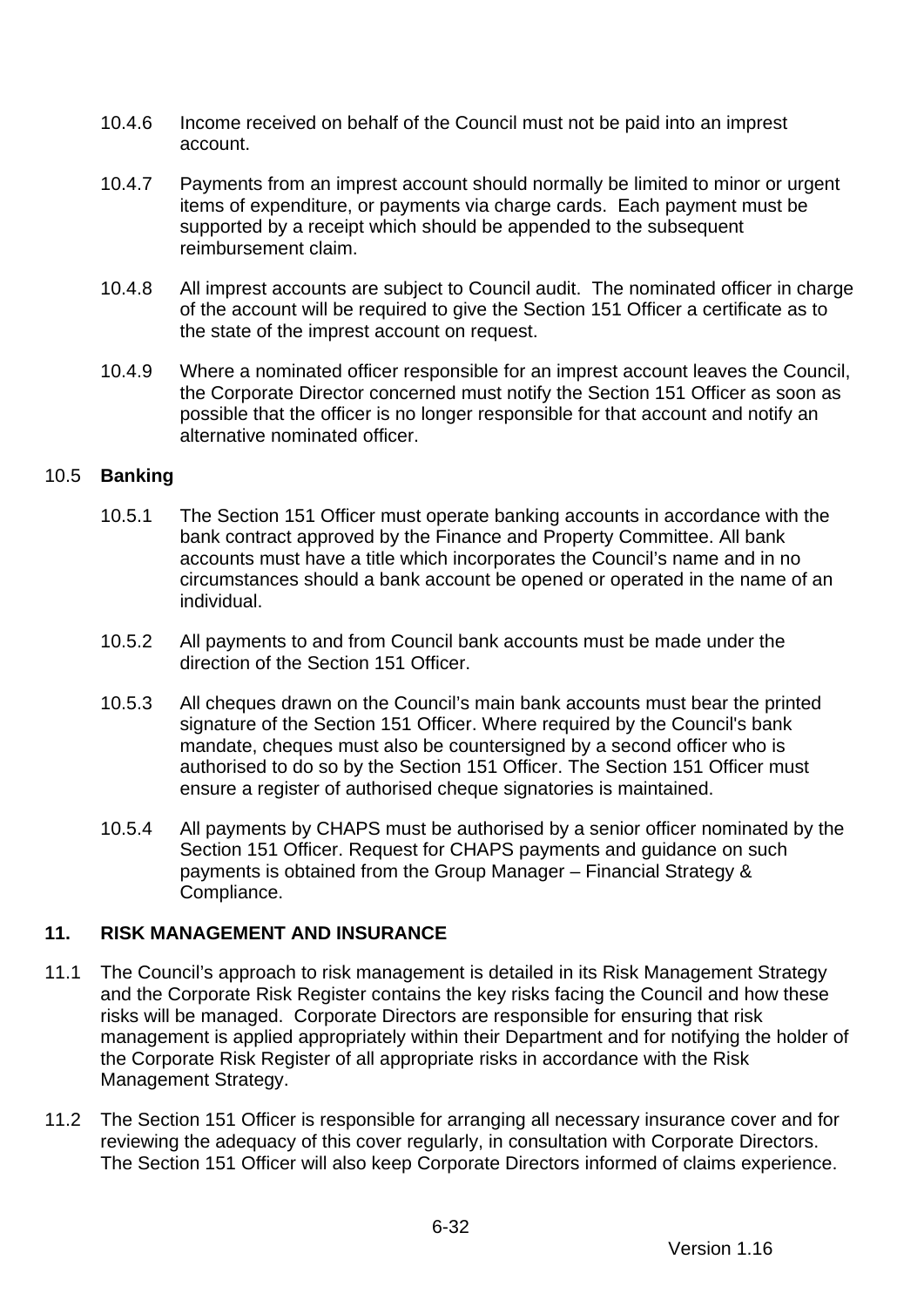- 11.3 Corporate Directors are responsible for notifying the Section 151 Officer of all material changes in insurance risks and must submit insurance claims in accordance with the arrangements made by the Section 151 Officer.
- 11.4 In the event of buildings, contents, motor vehicles etc. being lost, stolen or damaged, contact must be made with the Risk and Insurance Section on the same day, or if the incident is outside of office hours, immediately on the following day.
- 11.5 Where there is death or serious injury to an employee or other person arising from County Council operations (including the use of vehicles), the Risk and Insurance Section must be contacted as soon as possible for appropriate insurance advice.
- 11.6 Liability must not be admitted in connection with accidents involving a third party other than with the authority of the Risk and Insurance Section.
- <span id="page-102-1"></span>11.7 The Risk and Insurance Manager may negotiate and agree settlements on any insured loss / claim up to the individual policy excess. Above this limit, the Risk and Insurance Manager must consult the Section 151 Officer and agree settlements as appropriate, in consultation with the Council's insurers and loss adjusters. Reports related to significant claims settled will be submitted to the Finance and Property Committee.

## <span id="page-102-0"></span>**12. WORK FOR EXTERNAL BODIES (INCLUDING PARTNERSHIP WORKING)**

#### 12.1 **General Requirements**

- 12.1.1 The Council has the power under the Local Authorities (Goods and Services) Act 1970 to undertake and tender for the work of other public bodies. Other powers introduced in the Local Government Act 2003 and the Localism Act 2011 enable the Council to:
	- 12.1.1.1 charge for discretionary services subject to certain rules; and
	- 12.1.1.2 trade for a profit provided that a separate company is set up.
- 12.1.2 In all cases where a Department wishes to explore the possibility of working for, or trading with, external bodies, Corporate Directors must consult with the Group Manager for Legal Services and the Section 151 Officer. This applies to new types of sold service or working for bodies not previously subject to consultation.
- 12.1.3 Where work is carried out for external bodies, officers must seek guidance from the Procurement Centre and Legal Services
- 12.1.4 Before entering into any contract or agreement to work for, or trade with, external bodies, Corporate Directors must present a report to, and obtain prior approval from the relevant Committee, including consideration of a business case where trading for a profit is proposed. See paragraph 12.3.2 below. This applies to new types of sold service or working for bodies not previously subject to a report.
- 12.1.5 All new contracts to supply services under the legislation listed in this section must be approved by the Group Manager for Legal Services and Section 151 Officer.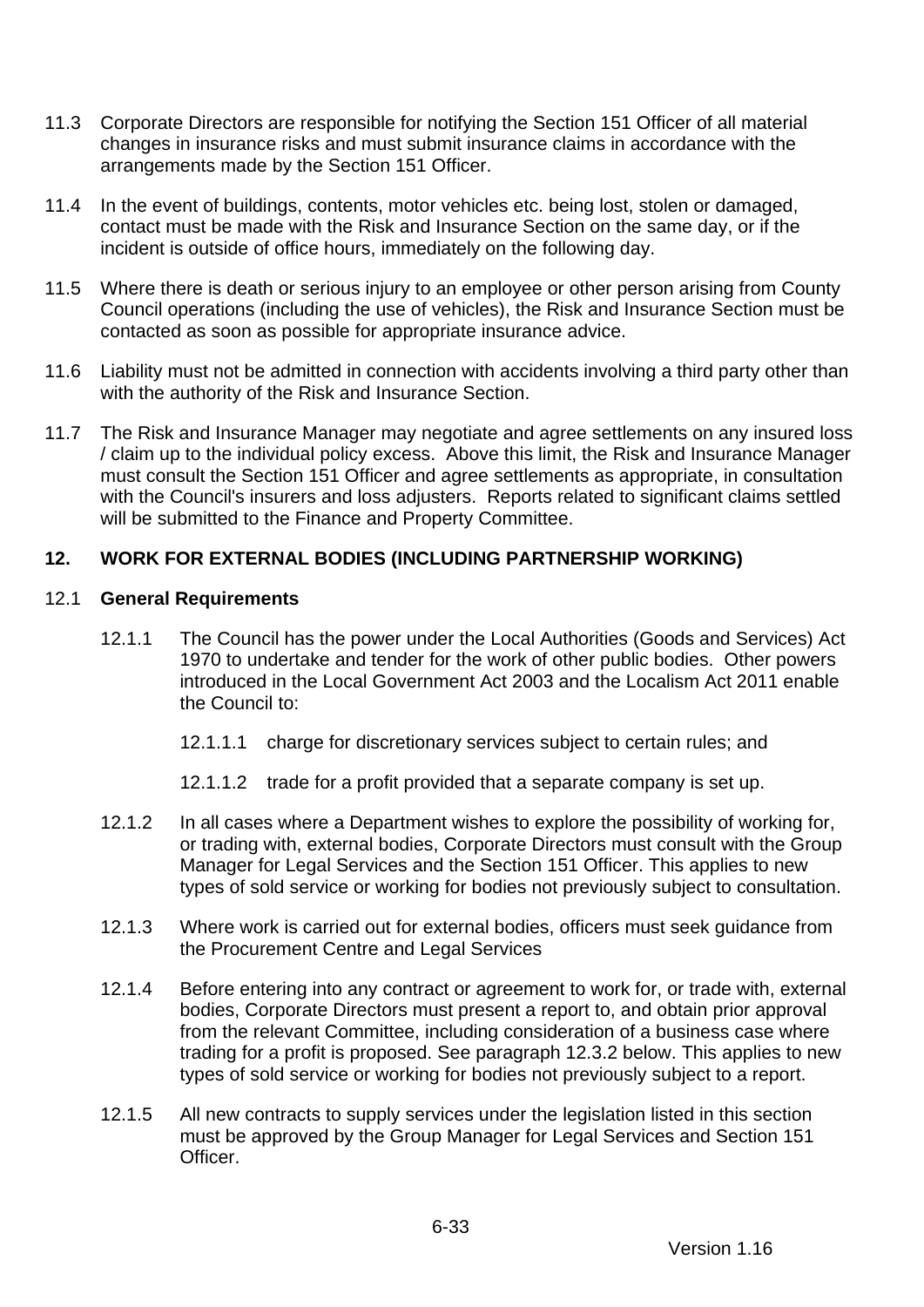### 12.2 **Charging for Discretionary Services**

- 12.2.1 The Council is able to charge for services which it has the power to provide, but is not obliged to provide to the public, i.e. discretionary services.
- 12.2.2 The Council is under a duty to ensure that, taking one year with another, the charges made do not exceed the cost of providing the services. Charges can be set so that different people are charged different amounts, or are not charged for the service at all.
- 12.2.3 The person receiving the service must have agreed to receive the service and pay for it.
- 12.2.4 The power does not override any other legislation which expressly prohibits the Council from charging for a discretionary service.
- 12.2.5 Where charges are made for discretionary services arrangements should be put in place, and fully documented in a form approved by Legal Services, to provide the recipient of the service with:
	- 12.2.5.1 the terms and conditions for the provision of the service;
	- 12.2.5.2 information about charges, including discounts and annual increases;
	- 12.2.5.3 billing and payment arrangements.
- 12.2.6 Careful consideration must also be given by the relevant department to the following issues :
	- 12.2.6.1 the risks to the Council as a whole of engaging in such activity;
	- 12.2.6.2 the need to ensure appropriate skill and expertise is in place before offering to undertake work;
	- 12.2.6.3 the need to ensure that the proposals are properly costed before agreeing to supply the goods, works or services;
	- 12.2.6.4 the type of warranties and/or indemnities that may be required from the Council regarding the quality of work/service provided (this is especially likely when tendering for work for other bodies);
	- 12.2.6.5 the provision of adequate insurance arrangements to cover the Council for any liability in negligence or contract for the work undertaken;
	- 12.2.6.6 due consideration being given to the impact of such arrangements on the Council's core duties, functions and obligations to prevent any adverse impact on them;
	- 12.2.6.7 ensuring that the Council is not at risk from bad debts and to seek, where possible, advance payment;
	- 12.2.6.8 ensuring that no contracts for external bodies are subsidised by the Council from public funds;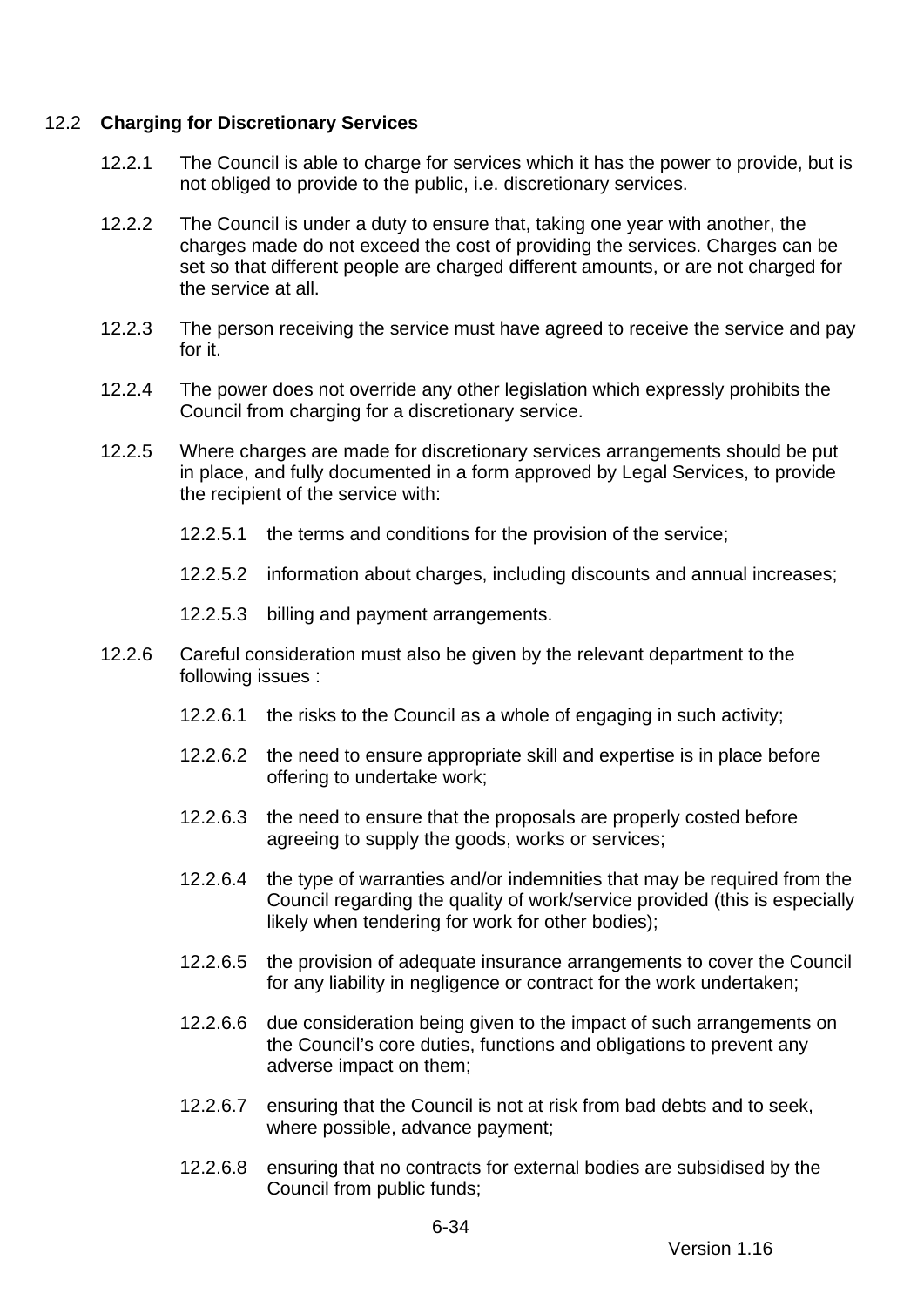### 12.2.6.9 Any other considerations relevant to the particular activity.

#### 12.3 **The power to trade**

- 12.3.1 This power allows the Council to trade for a commercial purpose (i.e. for profit) through a company.
- 12.3.2 All work for, or trade with, external bodies for profit must be conducted through a separate incorporated company which has been formally set up for the purpose. It should be noted that when the company has been established it will be a separate legal entity from the Council.
- 12.3.3 Where it is intended to trade for profit, Corporate Directors must prepare a sound business case for the proposed activity, based on a genuine risk-based approach. The business case must be a robust commercial assessment which explains why trading through a company is desirable and will provide best value for the Council.
- 12.3.4 Consideration within the business case will be required for each of the matters listed in paragraph 12.2.5 and 12.2.6 above plus such issues as:
	- 12.3.4.1 the need to transfer staff and consideration of the Transfer of Undertakings (Protection of Employment) regulations (TUPE);
	- 12.3.4.2 the impact on the trading activities of the service, as it may no longer be possible for the Council to award work directly to the company, instead it may have to bid for it via a competitive tender process;
	- 12.3.4.3 pensions implications;
	- 12.3.4.4 premises requirements;
	- 12.3.4.5 taxation implications.
- 12.3.5 The approval of Policy Committee will need to be sought to exercise a power to trade and to set up the company.

### 12.4 **Pricing, Charging and Accounting Issues**

- 12.4.1 As a general principle, the charge for any work performed for an external organisation should cover the estimated full cost of undertaking the work. The full cost would include the direct cost of undertaking the work (e.g. based on the number of days of staff time the work is likely to take, any associated travelling expenses, printing costs etc.) and a contribution towards overheads (e.g. office expenses, management overheads, accommodation costs etc.). Any deviation from this principle must be approved by the Section 151 Officer.
- 12.4.2 Charging, accounting and monitoring arrangements should be as follows:
	- 12.4.2.1 income should be collected in accordance with these regulations;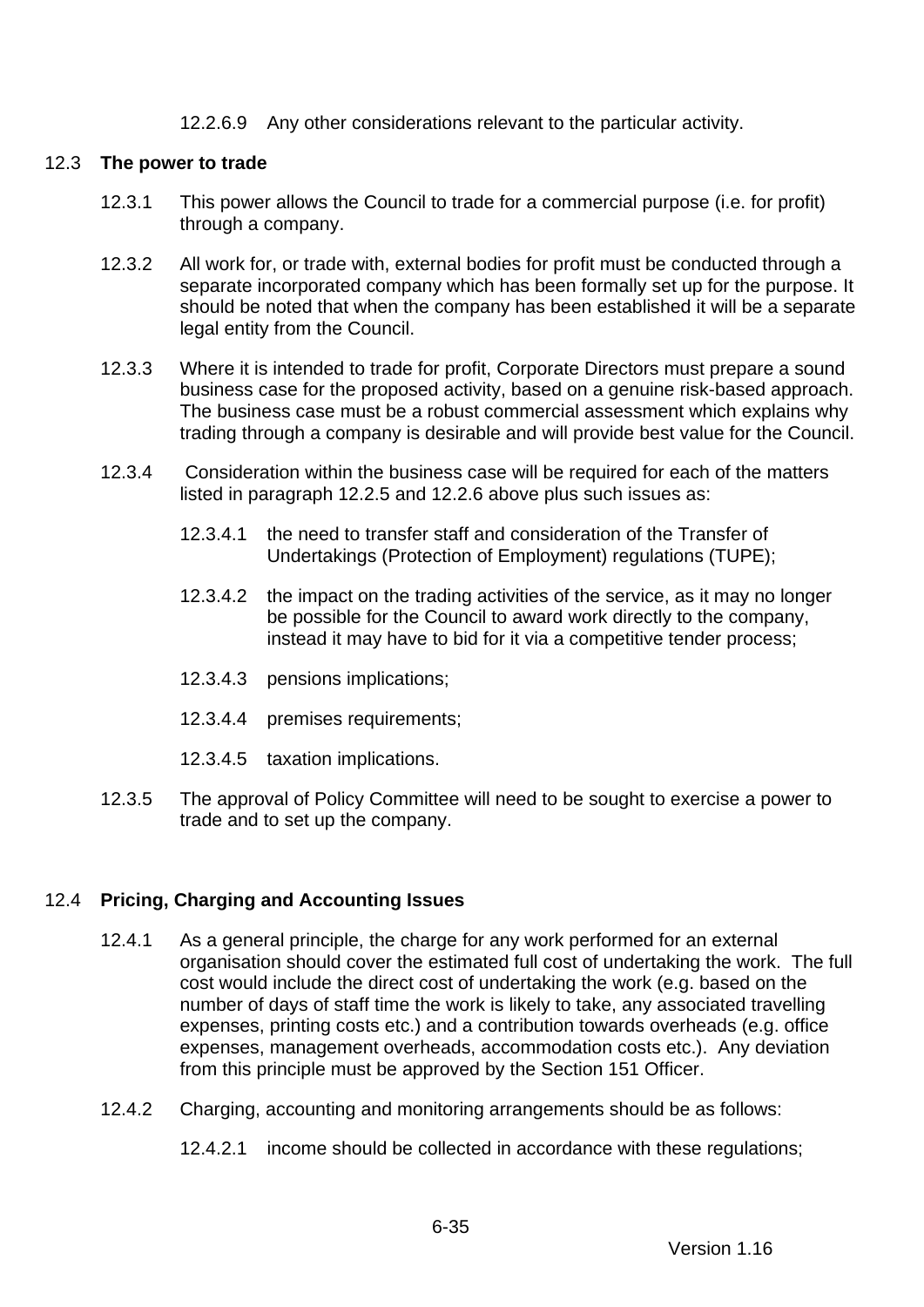- 12.4.2.2 invoices should be rendered promptly and normally within one month of supply or in accordance with the contractual arrangements;
- 12.4.2.3 the income arising from the performance of work for external organisations must be identified separately within the relevant service's accounts and it should be possible to determine associated direct expenditure;
- 12.4.2.4 appropriate arrangements should be devised to monitor resource inputs, e.g. if the contract price is based on person-days, the number of person-days actually taken should be monitored;
- 12.4.2.5 for External Audit requirements it is important to be able to identify work carried out for external organisations separately in the Council's accounts. Further guidance on accounting and monitoring should be sought from the relevant Senior Finance Business Partner.
- 12.4.3 Corporate Directors must produce an annual report on the work carried out for external organisations for the relevant Committee.

# <span id="page-105-0"></span>**13. INVESTMENT AND BORROWING**

- 13.1 The Section 151 Officer is responsible for arranging the investment of Council funds and the Pension Fund in accordance with approved Council policies.
- 13.2 Each year Full Council will approve the Treasury Management Strategy and Policy.
- 13.3 The Section 151 Officer is responsible for arranging the borrowing and lending of money on the best available terms taking into account:
	- 13.3.1 present and anticipated economic conditions;
	- 13.3.2 projected flow of funds, and;
	- 13.3.3 the approved Treasury Management Strategy and Policy.
- 13.4 The Council has accepted the CIPFA Prudential Code for Capital Finance, and the Code of Treasury Management. The Section 151 Officer must report any significant variations to the Prudential Indicators, with any necessary explanations to the Finance and Property Committee as soon as practical.

# <span id="page-105-1"></span>**14. LEGAL CLAIMS AND SETTLEMENTS**

- 14.1 Corporate Directors must
	- 14.1.1 Refer all potential legal claims for recovery of sundry debt collection matters to the corporate team responsible for debt recovery.
	- 14.1.2 Refer all potential or actual legal claims in relation to insured losses to the Risk and Insurance team.
	- 14.1.3 Seek advice from Legal Services on all other matters where the Council might have a legal claim against a third party and where there is likelihood that the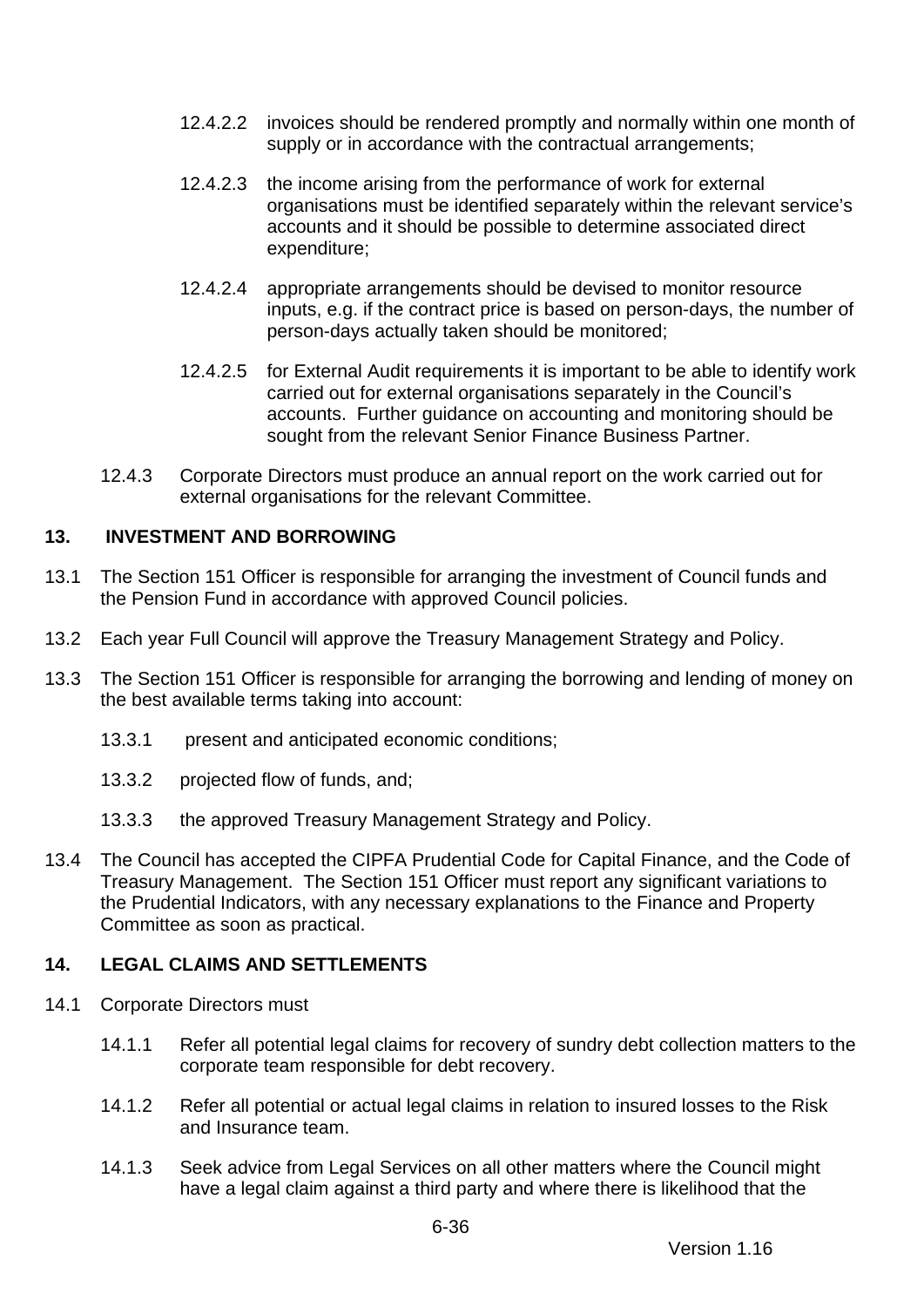Council will be sued by an outside body or individual or where legal proceedings are threatened or commenced. In addition, Corporate Directors must inform the Section 151 Officer where the Council's finances might be affected and must cooperate with and provide all information requested by Legal Services.

14.2 Corporate Directors, in consultation with the Group Manager for Legal Services, the head of the corporate team responsible for debt recovery or the head of Risk and Insurance team as appropriate, have the power to settle such claims in order to avoid litigation and/or to achieve best value for the Council subject to the provisions in relation to write-offs set out in paragraph [10.3.1](#page-100-1) and the provisions in relation to insured losses set out in paragraph [11.7.](#page-102-1)

## <span id="page-106-0"></span>**15. PROTECTING PUBLIC FUNDS AND ASSETS**

15.1 The Council has a responsibility to protect its public funds and assets and has developed a strategy to deter fraud and corruption together with a strategy for protecting public funds and assets and also has a Whistle Blowing Policy to allow concerns to be raised. These can be found on the Council's website.

## <span id="page-106-1"></span>**16. AUDIT**

- 16.1 The Section 151 Officer is responsible for arranging the continuous independent internal audit of the Council. The role of the Internal Audit Service is set out in the Internal Audit Charter in compliance with the Public Sector Internal Audit Standards and the Accounts and Audit Regulations.
- 16.2 Internal Audit focuses on the Council's control environment and independently appraises the internal controls present in financial and other systems. The arrangements made by Corporate Directors for secure, economic, efficient and effective use of resources are also reviewed. Internal Audit reports are produced containing recommendations which must be responded to formally in writing. The results of Internal Audit work contribute to the Council's Annual Governance Statement.
- 16.3 Internal Audit staff have the right of access to such records, assets, premises and personnel, and are entitled to receive such information and explanation, as they think necessary for the proper fulfilment of their duties.
- 16.4 If an irregularity occurs or is suspected, which may involve financial loss it must be reported immediately to the Section 151 Officer who may investigate and report to the Monitoring Officer and the relevant Corporate Director. The Section 151 Officer and the Monitoring Officer will jointly determine what further action to take, in consultation with the Corporate Director.
- 16.5 The Internal Audit Service reports on relevant audit issues on a regular basis to the Council's Audit Committee. Frequent liaison also occurs between Internal Audit and the Council's external auditors who rely upon the work of Internal Audit when forming their opinion on the Council's key financial and other systems.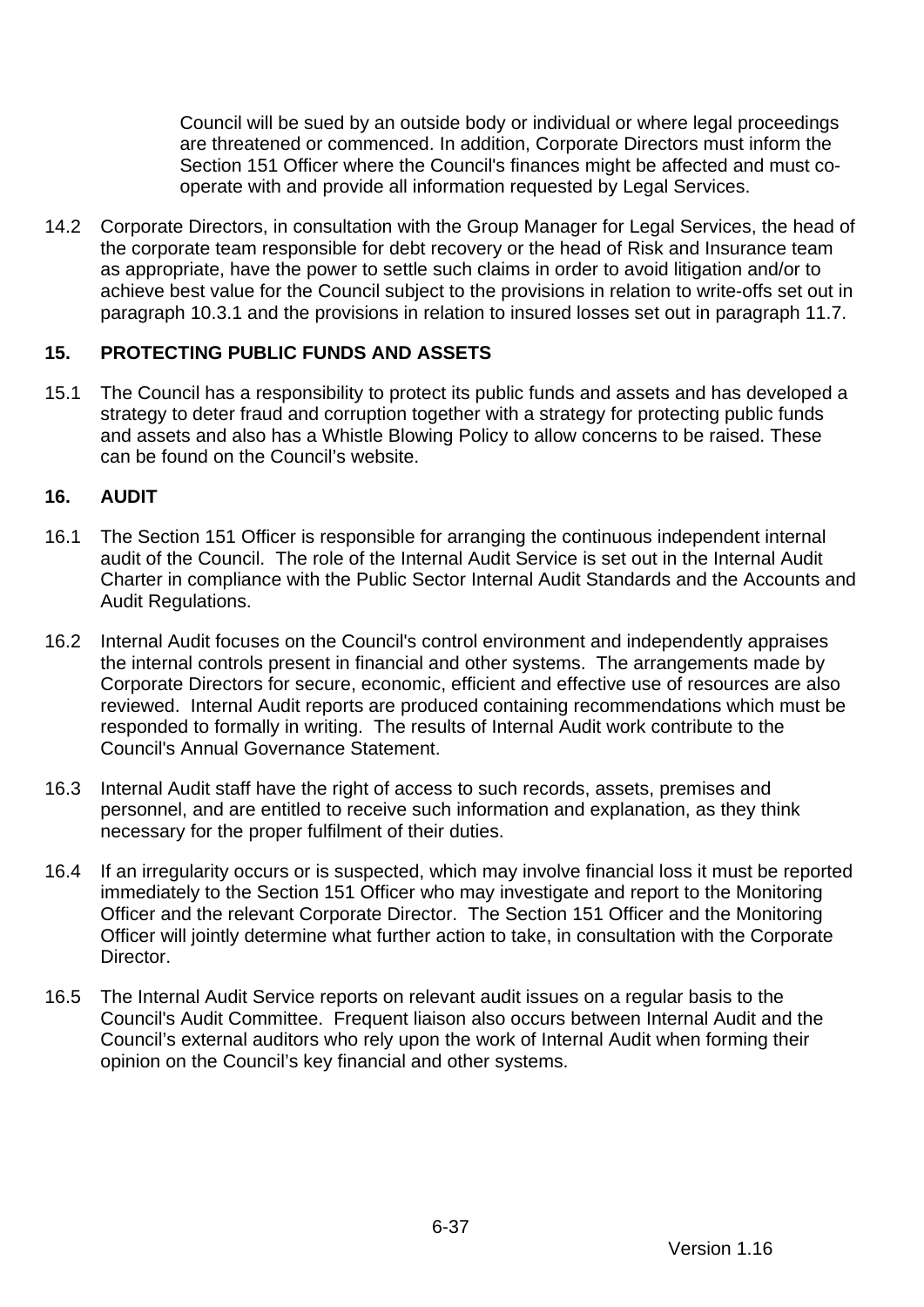# <span id="page-107-0"></span>**17. LAND AND BUILDINGS**

## 17.1 **Introduction**

- 17.1.1 The Finance and Property Committee is responsible for all property related functions including the acquisition and disposal of land and buildings.
- 17.1.2 The Service Director for Property must maintain a record of all land and buildings owned or occupied by the Council and shall publish prescribed details as required by regulation.
- 17.1.3 Details of all land and buildings transactions must be notified promptly to the Section 151 Officer in order that the transactions may be properly recorded in the financial records.

## 17.2 **General**

- 17.2.1 Councillors and officers who have any pecuniary or other private interest in any property transaction relating to any Council land or buildings must ensure that they comply with the appropriate codes of conduct, and shall not be supplied with or given access to any tender documents, contracts or other information without the authority of the Monitoring Officer.
- 17.2.2 The Service Director for Property will report periodically to the Finance and Property Committee on all operational property transactions, summarising key transactional information, including how value for money was achieved.
- 17.2.3 Finance and Property Committee clarifies annually the operational decision making boundaries for officers for all property transactions.
- 17.2.4 Finance and Property Committee shall approve an annual Property Statement which includes information on the various appropriate methods of disposal and the most appropriate disposal strategy for different types of property assets.

# 17.3 **Acquisition**

17.3.1 Funding for the acquisitions of land or buildings (including entering into leases of property) is dealt with under the rules governing capital expenditure and other major projects (see section [4\)](#page-72-0).

# 17.4 **Disposal (including granting rights and interests)**

- 17.4.1 The Council is under a statutory obligation when disposing of land or buildings to obtain the best price reasonable obtainable on the open market. Therefore, consideration must be maximised including, where appropriate, sharing in any increase in value of the land arising from future development ("overage provision"). Value for money is demonstrated by reference to the most current market valuation for the asset being disposed.
- 17.4.2 When selling land the effect on the value and use of the Council's retained land must be considered and appropriate value must be obtained.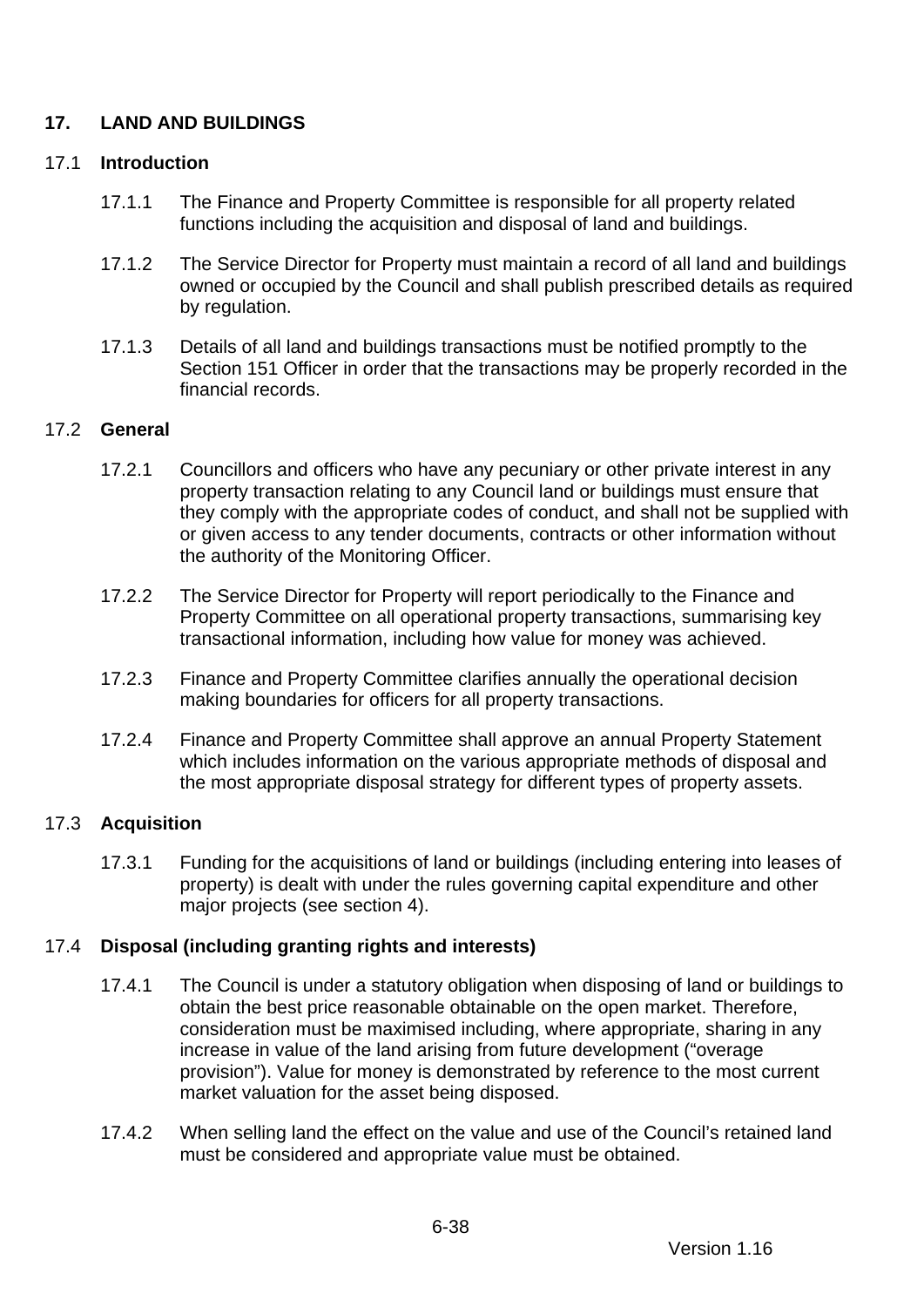- 17.4.3 When **granting rights or interests** in land the effect on the value and use of the Council's retained land must be considered and appropriate value must be obtained.
- 17.4.4 Subject to Secretary of State approval, Finance and Property Committee approval is required in all cases where the disposal or granting of an interest in land does not meet the current market value (a disposal at an **undervalue**). Such disposals also require the consent of the Secretary of State.

### 17.5 **Methods of Disposal**

17.5.1 Disposals must be by one of the methods outlined below:

## 17.5.2 **Formal Tender**

- 17.5.2.1 Under the formal tender process the tender documentation forms the contract for sale. Tenders will be paper based and must be submitted in accordance with the procedures set out below unless an electronic system approved by the section 151 Officer and the Group Manager for Legal Services is in operation.
- 17.5.2.2 The form of tender will be settled by the Service Director for Property after consultation with the Group Manager for Legal Services and must be capable of acceptance as a binding contract.
- 17.5.2.3 Every invitation to tender must state that a tender will only be considered if it is submitted in accordance with the instructions provided, and received by the date and time specified in the invitation to tender. The invitation to tender must also state that tenders which do not comply fully may be rejected and that the Council reserves the right not to accept the highest or any tender received.
- 17.5.2.4 At least 28 days before the last date for the receipt of tenders, an initial public notice must be placed in at least one local newspaper and, dependent on the nature of the land or buildings to be sold, in national newspapers and in such other publications as the Service Director for Property considers desirable. The notice must describe the land to be sold, invite requests for tender documents and state the date and time by which tenders are to be returned.
- 17.5.2.5 Tenders submitted must arrive in a sealed, plain envelope or package with the word "Tender" and the title of the contract clearly written on each envelope or package.
- 17.5.2.6 Such envelopes and packages must be addressed to the Service Director for Property and upon receipt each envelope must be stamped with the date and time they were received.
- 17.5.2.7 Until such time specified for opening tenders, tender envelopes or packages received must remain securely held in the custody of the Service Director for Property or their authorised nominee.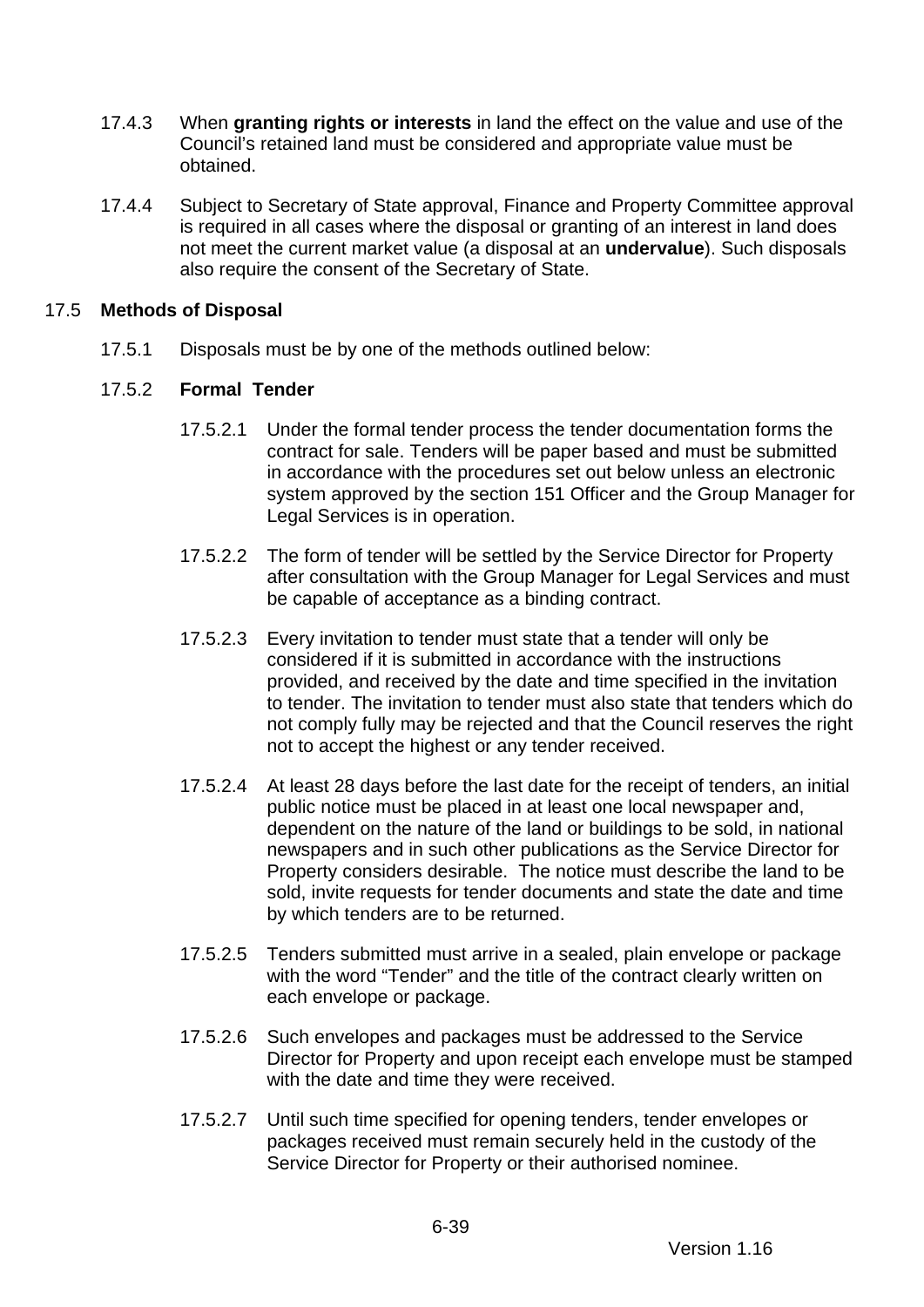17.5.2.8 The opening of tenders must comply with the following requirements:

**Total estimated cost less than £100,000** - tenders must be opened recorded at one time in the presence of:

- an officer from the Council's Property team; and
- a supervising officer, with suitable seniority, training and experience in the role and responsibilities of a supervising officer, who must not have any direct involvement in the disposal.

**The estimated cost £100,000 or more** - tenders must be opened and recorded at one time in the presence of:

- an officer from the Council's Property team; and
- a supervising officer, with suitable seniority, training and experience in the role and responsibilities of a supervising officer, provided by the Group Manager for Legal Services or the Section 151 Officer.
- 17.5.2.9 A formal record of all tenders received for each contract must be retained and include:
	- I. description of the land being disposed;
	- II. the date and time tenders were opened;
	- III. the supervising officer and other officers present;

And for each tender:

- IV. the tenderer's name;
- V. the date received;
- VI. the tendered value;
- VII. details of any noteworthy events (e.g. tender excluded with reasons, late tenders, complications etc.).
- 17.5.2.10 The procedures to be followed when opening tenders will be determined by the Group Manager for Legal Services and the Section 151 Officer. These procedures must include provision for dealing with late tenders and other complications that may arise.
- 17.5.2.11 All parties submitting unsuccessful tenders must be notified of the outcome of their offer.

#### 17.5.3 **Informal Tender**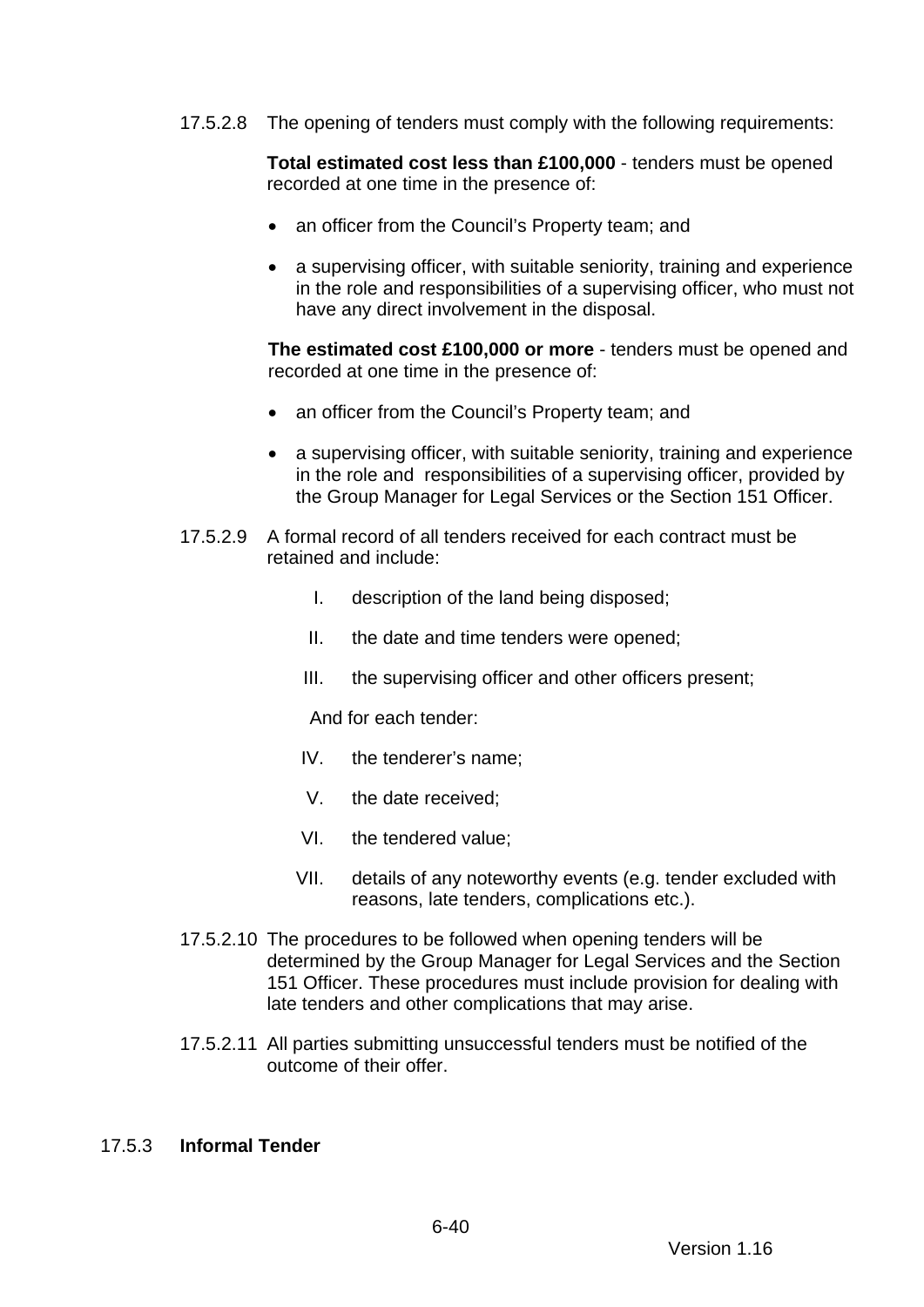17.5.3.1 Under the informal tender process the contract only confirms heads of terms and is not binding on all parties, however, the process to be followed is as the formal tender process.

## 17.5.4 **Public Auction**

- 17.5.4.1 The auctioneer should be briefed at an early stage, and fully involved in preparing conditions of sale and fixing the reserve price. Sale by auction requires preparation of all contractual details beforehand in order that a binding contract may be effected immediately a bid is accepted.
- 17.5.4.2 The following criteria must be taken into account when selecting an auctioneer: cost, quality and the nature of the asset, having regard to location and value of the asset to be sold. Any reserve price will be agreed by the Service Director for Property, in consultation with the Chairman of Finance and Property Committee and with the chosen auctioneers.

# 17.5.5 **Private Treaty Disposal to One Party / Special Purchase**

- 17.5.5.1 After a reasonable period marketing the property, confidential negotiations are carried out with prospective buyers (or their agents), before contracts are exchanged.
- 17.5.5.2 Where the nature of the property or other special circumstances have identified that there is only likely to be one potential purchaser and prior to detailed negotiations, the Service Director for Property shall consult with, the Group Manager for Legal Services and the Section 151 Officer regarding the circumstances of the disposal as to whether it is appropriate to proceed with the sale.

# 17.5.6 **Collaboration Agreements**

- 17.5.6.1 Where the Council is considering entering into a collaborative partnership which may ultimately result in the disposal of land advice must be sought from the Group Manager for Legal Services and the Section 151 Officer prior to entering into detailed negotiations.
- 17.5.6.2 Approval must be sought from Finance and Property Committee before entering into a collaborative partnership or land development agreement.

## 17.6 **Completion of Sale**

17.6.1 Once a sale has been agreed a reasonable period (not exceeding six months) will be allowed for completion of the transaction, except where a longer period is agreed at the time the transaction is approved. If completion has not taken place by the end of the agreed period the Service Director for Property will undertake a fresh valuation of the asset/interest being disposed of and if the value has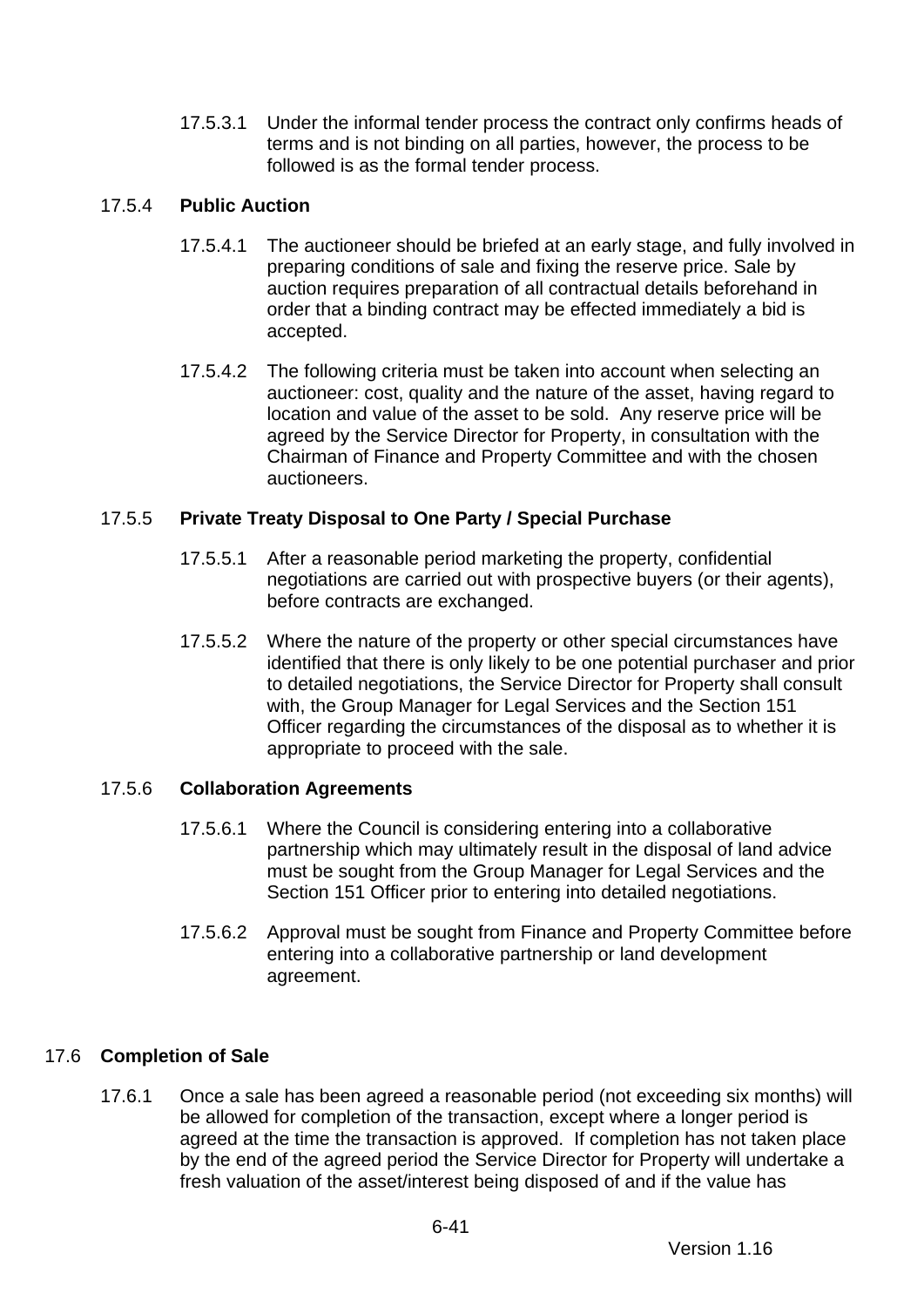increased shall report to the appropriate decision maker recommending that either the period for completion be extended, further negotiations take place or that sale proceedings be started afresh.

17.6.2 The Group Manager for Legal Services must be advised of all decisions to extend the completion date or to begin the sale proceedings afresh, so that they can inform all interested parties of the decision.

### 17.7 **Cancellation**

17.7.1 Every contract for the disposal of land or property must include a clause to allow the Council to cancel the contract and to recover from the purchaser the amount of any loss resulting from the cancellation if there is evidence of bribery, fraud, contravention of the Bribery Act 2010, or other misfeasance.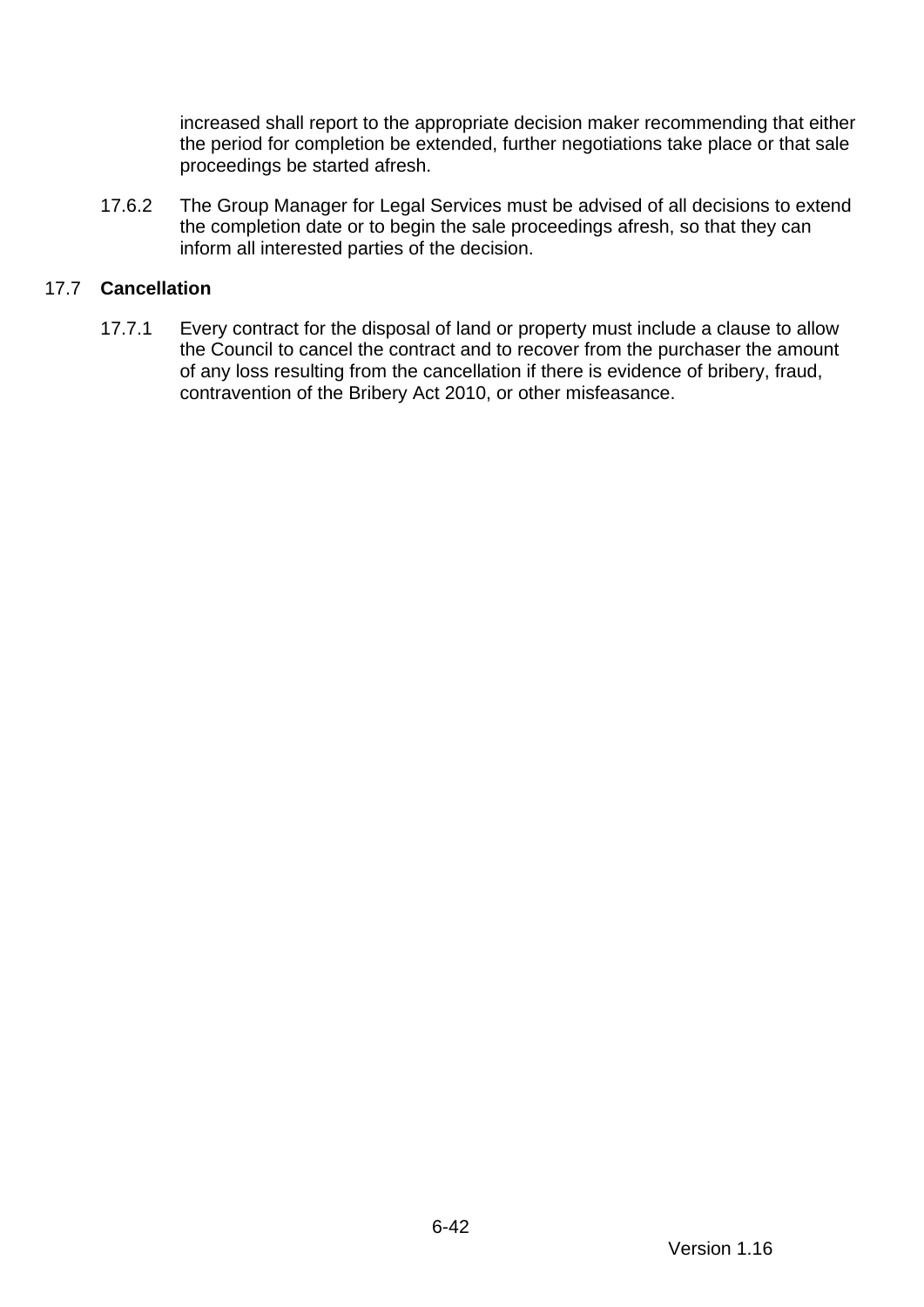#### **4.2.1 DECISION TREE - HOW TO GET A SCHEME INTO THE CAPITAL PROGRAMME**

All capital expenditure requires approval by the relevant approval body. All County Council projects requiring County Council funds should be appraised and prioritised by CAMG. Proposed expenditure on land acquisitions and capital contributions may be exempted from the CAMG process if determined by the Section 151 Officer.

#### **a. At the beginning of a Financial Year - The Annual Review Process.**

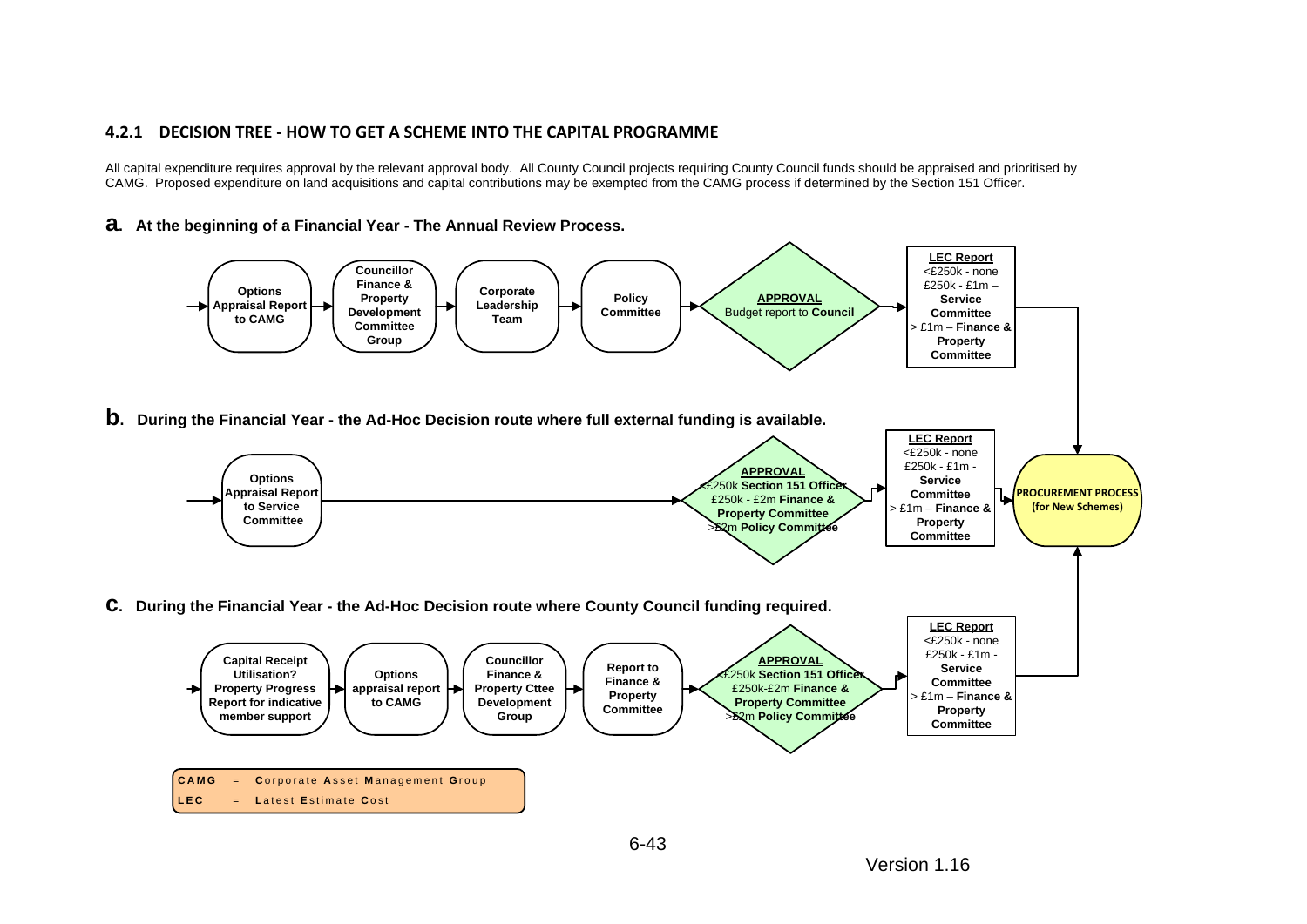# **Glossary**

| <b>Corporate Asset Management Group</b><br>(CAMG)           | A group of senior officers tasked with<br>ensuring that the County Council has a<br>clear and cohesive strategy for managing<br>its physical assets (including property,<br>highway assets, IT assets and vehicles)<br>and to oversee the development and<br>delivery of the County Council's Capital<br>Programme in support of that strategy                                                                                                                                              |
|-------------------------------------------------------------|---------------------------------------------------------------------------------------------------------------------------------------------------------------------------------------------------------------------------------------------------------------------------------------------------------------------------------------------------------------------------------------------------------------------------------------------------------------------------------------------|
| <b>General Contingency</b>                                  | A centrally-held budget provided to cover<br>redundancy costs, delays in efficiency<br>savings, changes in legislation and other<br>eventualities                                                                                                                                                                                                                                                                                                                                           |
| <b>Group Manager for Legal Services</b>                     | The person with responsibility for the<br>Council's legal practice                                                                                                                                                                                                                                                                                                                                                                                                                          |
| Section 151 Officer                                         | Chief Finance Officer as set out in the<br><b>Local Government Finance Act 1972</b>                                                                                                                                                                                                                                                                                                                                                                                                         |
| <b>Treasury Management Strategy &amp; Policy</b><br>(TMS&P) | Approved annually by Full Council these<br>documents are prepared in accordance<br>with relevant regulations, guidance and<br>codes of practice to support the Council's<br><b>MTFS</b>                                                                                                                                                                                                                                                                                                     |
| <b>Corporate Risk Register</b>                              | The Council has a procedure for<br>managing corporate risks. The procedure<br>is intended to identify, record, and<br>communicate risks in terms of their<br>comparative importance to the Council.<br>The risk register helps the Council to:<br>understand the nature of the risks<br>$\bullet$<br>the it faces;<br>be aware of the extent of those<br>risks;<br>identify the level of risk that that it<br>is willing to accept;<br>recognize its ability to control and<br>reduce risk. |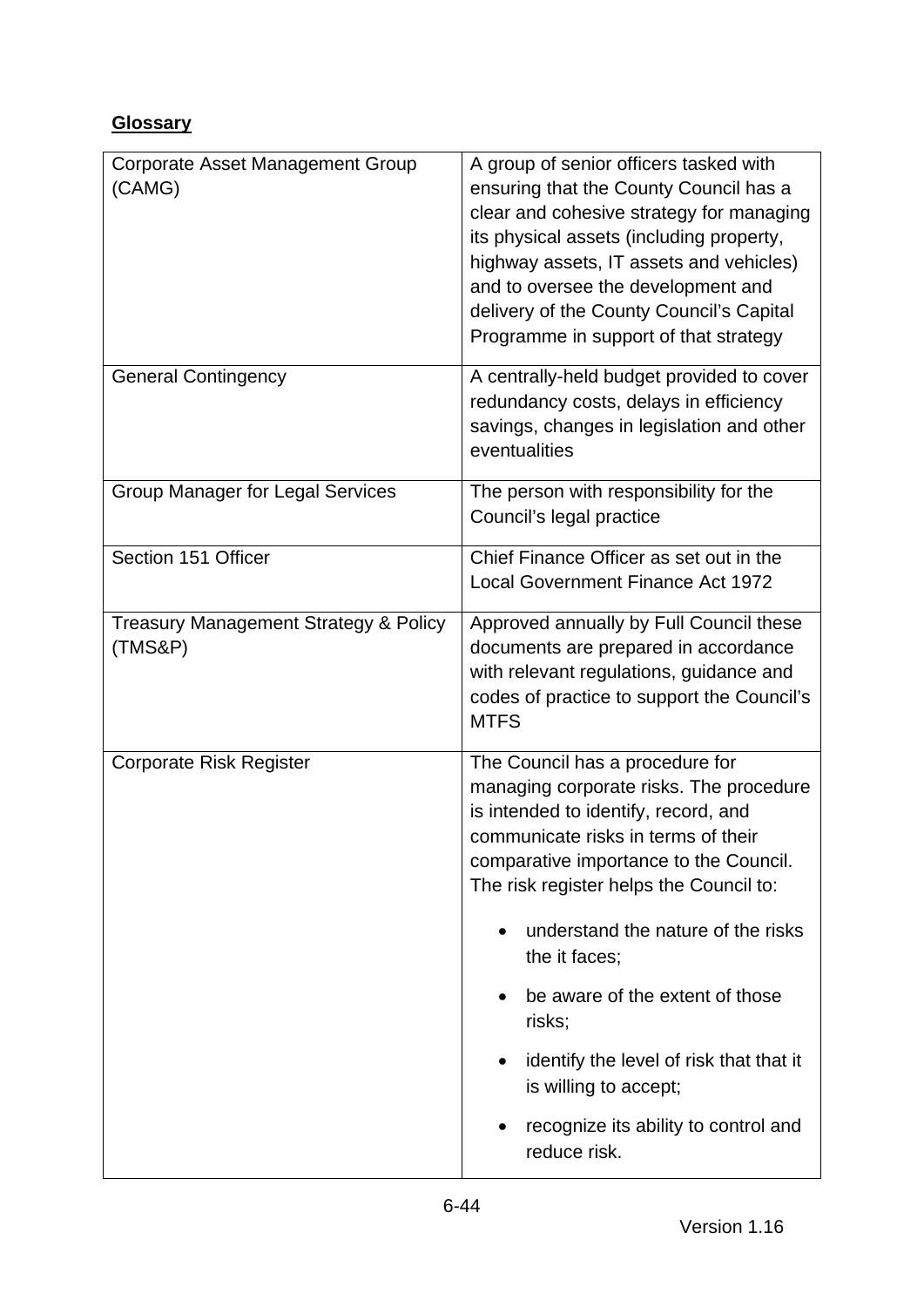| PCI                                              | <b>Payment Card Industry</b>                                                                                                                                                                                                                                                                          |
|--------------------------------------------------|-------------------------------------------------------------------------------------------------------------------------------------------------------------------------------------------------------------------------------------------------------------------------------------------------------|
| <b>Prudential Indicators for Capital Finance</b> | The Prudential Code for Capital Finance,<br>developed by the Chartered Institute of<br>Public Finance & Accountancy (CIPFA),<br>sets out a number of prudential indicators<br>that indicate how capital expenditure will<br>be financed by borrowing in an<br>affordable, prudent and sustainable way |
| <b>MTFS</b>                                      | <b>Medium Term Financial Strategy</b>                                                                                                                                                                                                                                                                 |
| relevant Committee                               | Unless the context otherwise requires,<br>the relevant budget-holding Committee                                                                                                                                                                                                                       |
|                                                  |                                                                                                                                                                                                                                                                                                       |
|                                                  |                                                                                                                                                                                                                                                                                                       |
|                                                  |                                                                                                                                                                                                                                                                                                       |
|                                                  |                                                                                                                                                                                                                                                                                                       |
|                                                  |                                                                                                                                                                                                                                                                                                       |
|                                                  |                                                                                                                                                                                                                                                                                                       |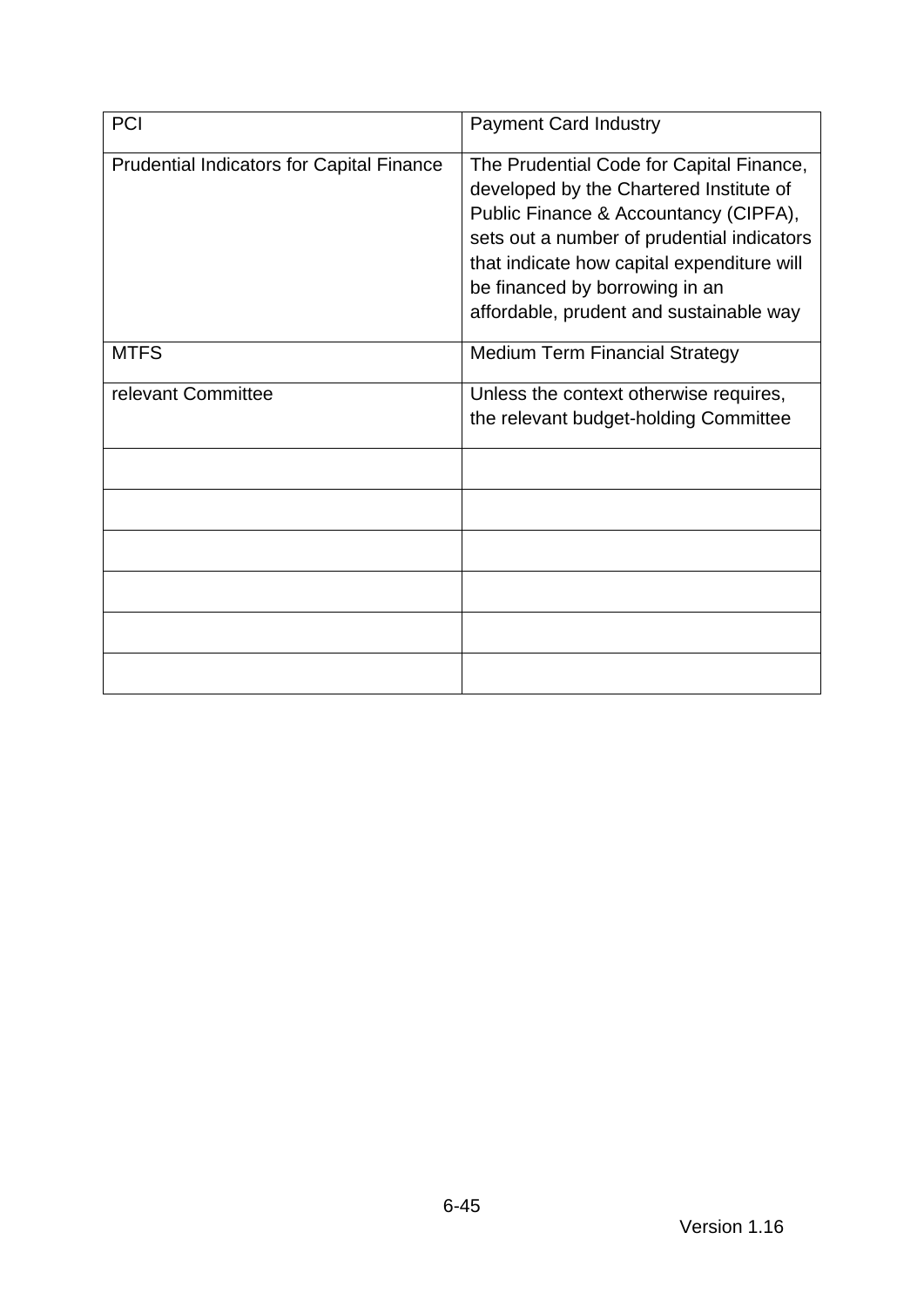## **COUNCILLOR'S ALLOWANCES SCHEME**

- 1. This scheme, which may be cited as the **Nottinghamshire County Council Members' Allowances Scheme**, was approved by Nottinghamshire County Council on 17 May 2012, in exercise of the powers conferred by the Local Authorities (Members' Allowances) (England) Regulations 2003 ("the Regulations").
- 2. This Scheme replaces all previous Members' Allowances Schemes.
- 3. The Allowances mentioned in this scheme:

be implemented with effect from 17 May 2012;

be uprated annually in line with the pay award for Local Authority staff. Each annual increase will be reported to the County Council for information at the earliest opportunity.

- 4. Any other amendments to the scheme will be determined solely by the County Council following receipt of recommendations from the Independent Remuneration Panel.
- 5. In this scheme:

"councillor" means a Member of Nottinghamshire County Council who is a councillor;

"Independent Person" means a person appointed by the Council to provide their views regarding complaints under the Code of Conduct for Councillors and Coopted Members;

"statutory Co-optee means a person (other than a councillor) who is statutorily appointed to membership of a Council committee (other than the Health and Wellbeing Board) or and independent member of the Nottinghamshire Police and Crime Panel;

"year" means the 12 months ending with 31 March.

- 6. The amounts of Basic, Special Responsibility and Statutory Co-optees' Allowances specified in this Scheme will be rounded to the nearest £3.00 in accordance with normal Local Government practice.
- 7. A Nottinghamshire county councillor who is in receipt of a Basic Allowance and/or Special Responsibility Allowance under this Scheme and who is under 70 years of age is eligible to join the Local Government Pension Scheme.

### **PART A – ALLOWANCES FOR COUNCILLORS**

### **BASIC ALLOWANCE**

8. Subject to paragraphs 15, 16 and 21, for each year a Basic Allowance of £13,190.00 shall be paid to each councillor.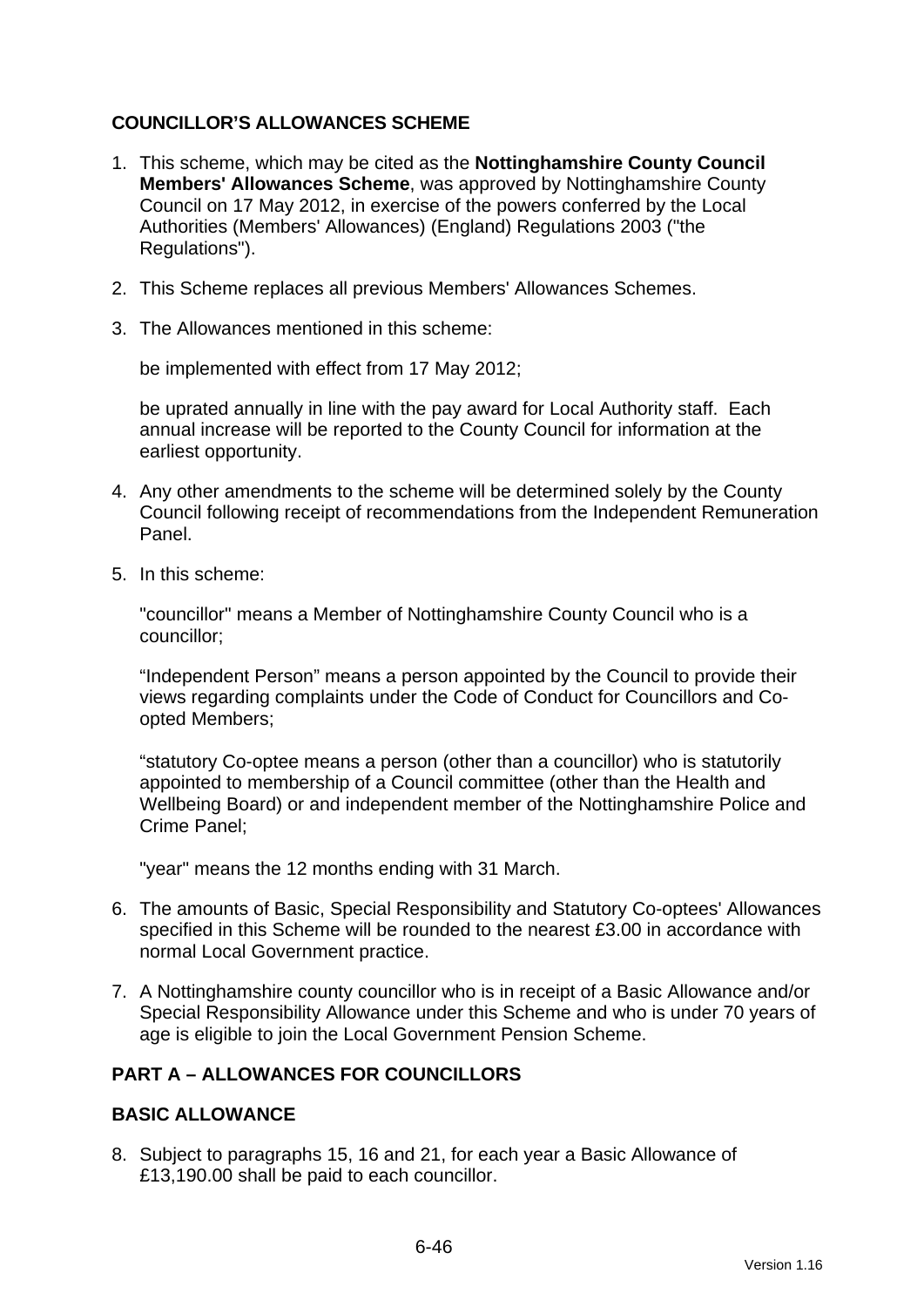9. Basic Allowance shall be eligible for pensionable purposes

### **SPECIAL RESPONSIBILITY ALLOWANCES**

- 10.Subject to paragraphs 15, 16 and 21, for each year a Special Responsibility Allowance shall be paid to those councillors who have been appointed or recognised by the Council or have been notified to the Chief Executive by their Group as holding the special responsibilities in relation to the authority that are specified in Schedule 1 to this scheme.
- 11.Subject to paragraphs 15, 16 and 21, the amount of each such allowance shall be the amount specified against that special responsibility in Schedule 1.
- 12.Special Responsibility Allowances shall be eligible for pensionable purposes.
- 13.No councillor may receive more than one Special Responsibility Allowance. In the event that a councillor holds more than one position for which a Special Responsibility Allowance is payable then s/he shall receive whichever of the applicable Allowances which s/he selects.

## **ATTENDANCE ALLOWANCE**

14.No attendance allowance shall be payable under this scheme, either for Council duties per se, or in respect of appointments to outside bodies.

### **RENUNCIATION**

15.A councillor may by notice in writing given to the Chief Executive elect to forego any part of his/her entitlement to an allowance under this scheme.

### **PART-YEAR ENTITLEMENTS**

- 16.In accordance with the requirements of the Regulations, pro-rata payments of Basic Allowance or Special Responsibility Allowances shall be payable to eligible councillors in any of the following circumstances:
	- a. if an amendment to this scheme changes the amount to which a councillor is entitled by way of a Basic Allowance or a Special Responsibility Allowance;
	- b. where the term of office of a councillor or their appointment to a role eligible for Special Responsibility Allowance begins or ends otherwise than at the beginning or end of a year.

### **LONG-TERM SICKNESS**

- 17.Nothing in this section overrides the provisions of the Local Government Act 1972 relating to vacation of office by failure to attend meetings throughout a period of six months.
- 18.In the event of long-term sickness absence full Special Responsibility Allowance shall be payable to eligible councillors, reducing to 50% after six months and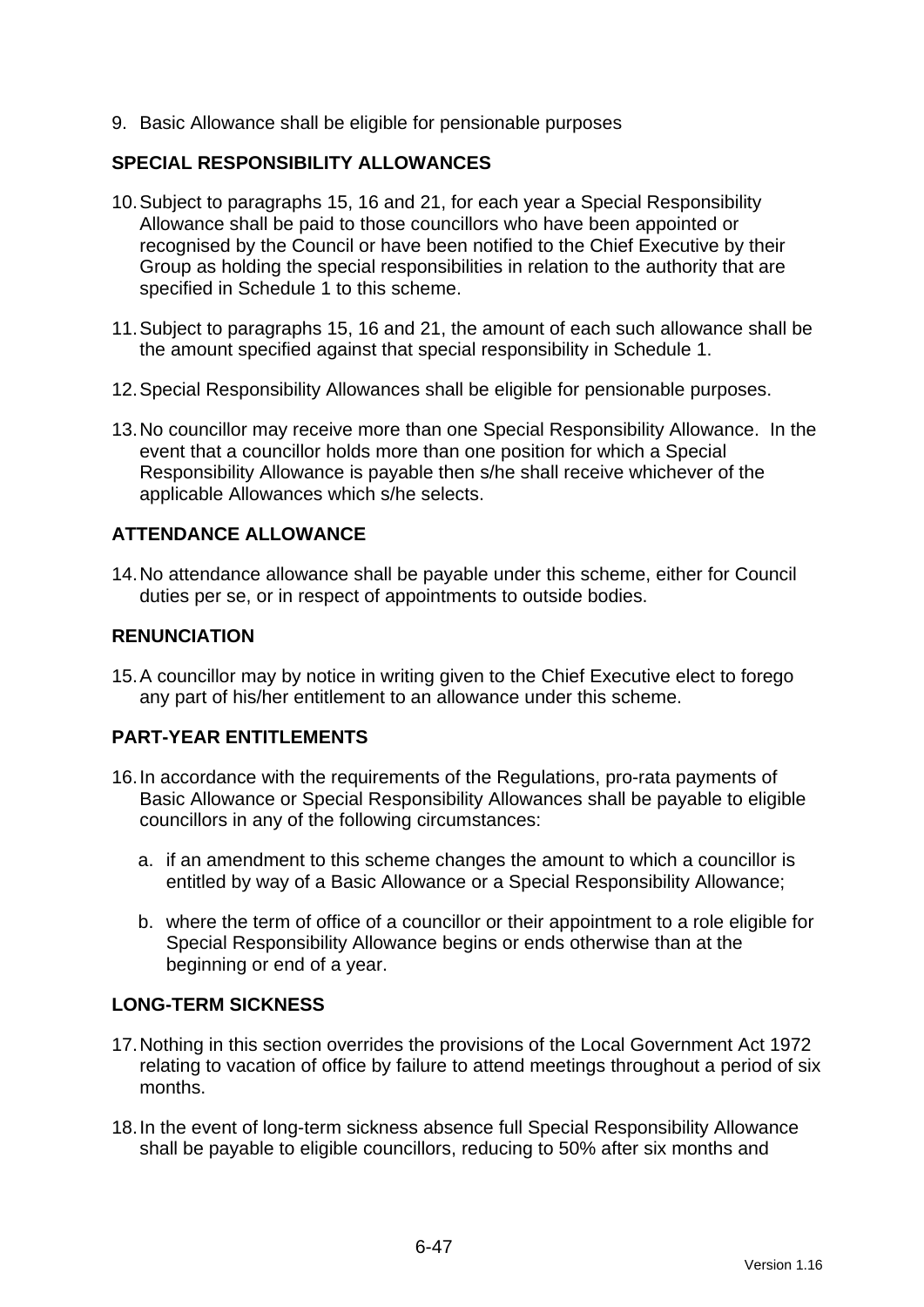ceasing after 12 months. The Council's Policy Committee may vary this in exceptional circumstances.

19.If a councillor is appointed to deputise for a councillor on long-term sickness the Policy Committee may create a deputising allowance payable after the first three months.

## **MATERNITY LEAVE AND ADOPTION LEAVE**

20.In the event of absence for maternity or adoption full Special Responsibility Allowance shall be payable to eligible councillors for a period of up to three months.

### **PAYMENT**

21.Payment of Basic and Special Responsibility Allowances shall be made in equal instalments. The frequency of those instalments shall be monthly in arrears.

### **TRAVEL AND SUBSISTENCE ALLOWANCES**

22.Travel and in some circumstances subsistence allowances may be claimed by councillors. The arrangements for these allowances are included in Part D of this scheme.

## **DEPENDANTS' CARERS' ALLOWANCES**

- 23.Councillors may claim up to £5.84 per hour per child for child care and up to £11.58 per hour per dependant for other dependants in respect of expenses for the care of their children or other dependants when attending meetings of the Council, its subordinate bodies or other approved duty as described in Schedule 2 to this scheme.
- 24.Only one payment of Dependants' Carers' Allowance may be claimed in respect of the household of each councillor.
- 25.Payments, which will not be payable to a member of the claimant's own household, will be made only when supported by a receipt.
- 26.In circumstances of particular difficulty the Policy Committee is authorised to increase the allowance payable.

## **PART B – ALLOWANCES FOR STATUTORY CO-OPTEES**

27.That any statutory co-optee receives an allowance of £594.

#### **Attendance Allowance**

28.No attendance allowance shall be payable under this scheme, either for Council duties per se, or in respect of appointments to outside bodies.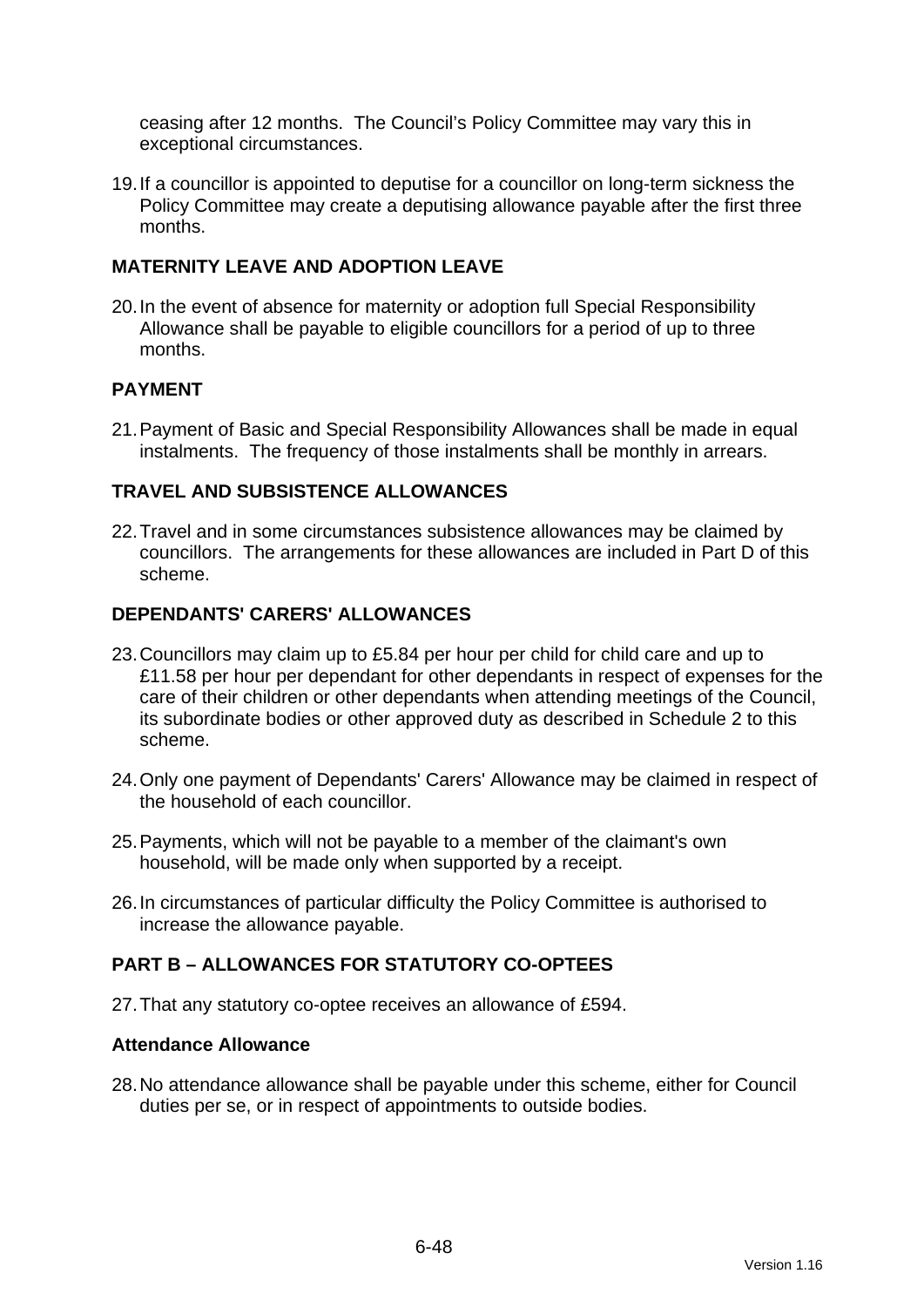## **Renunciation**

29.A Statutory Co-optee may by notice in writing given to the Chief Executive elect to forego any part of their entitlement to an allowance under this scheme.

### **Part-Year entitlements**

- 30.Pro-rata payments of the Statutory Co-optees Allowance shall be paid in any of the following circumstances:
	- a. if an amendment to this scheme changes the amount to which a Statutory Cooptee is entitled;
	- b. where the term of office of a Statutory Co-optee begins or ends otherwise than at the beginning or end of a year.

## **Payment**

31.Payment of the allowance described in paragraphs 28 to 30 shall be made in equal instalments. The frequency of those instalments shall be monthly in arrears.

### **Travel and subsistence allowances**

32.Travel and in some circumstances subsistence allowances may be claimed by Statutory Co-optees. The arrangements for those allowances are included in Part D of this Scheme and a description of the duties for which they may be claimed is shown at Schedule 2 to this scheme.

### **PART C – ALLOWANCES FOR EDUCATION APPEAL PANEL MEMBERS**

- 33.For the purposes of the payment of financial loss allowance under Section 173(4) of the Local Government Act 1972, members of Education Appeal Panels are to be treated as Members of the authority.
- 34.Subject to providing sufficient documentary evidence identifying actual financial loss, allowances up to a maximum of £226.00 per day may be claimed by Panel Members for attendance at Panel meetings.
- 35.Travel allowances may be claimed by Panel Members. The arrangements for those allowances are included at Part D of this scheme. Lunch will be provided by the Council at no charge for Panel meetings.

## **PART D – TRAVELLING AND SUBSISTENCE**

- <span id="page-118-0"></span>36.This part is in accordance with Sections 174-175 and Regulations made under the Local Government Act 1972. It applies to councillors, Statutory Co-optees, members of Education Appeals Panels, Independent Persons and other Co-opted members.
- 37.The provisions contained in this part are aligned with the terms and conditions for County Council employees and any future changes to employee terms and conditions will also be reflected by changes to this part.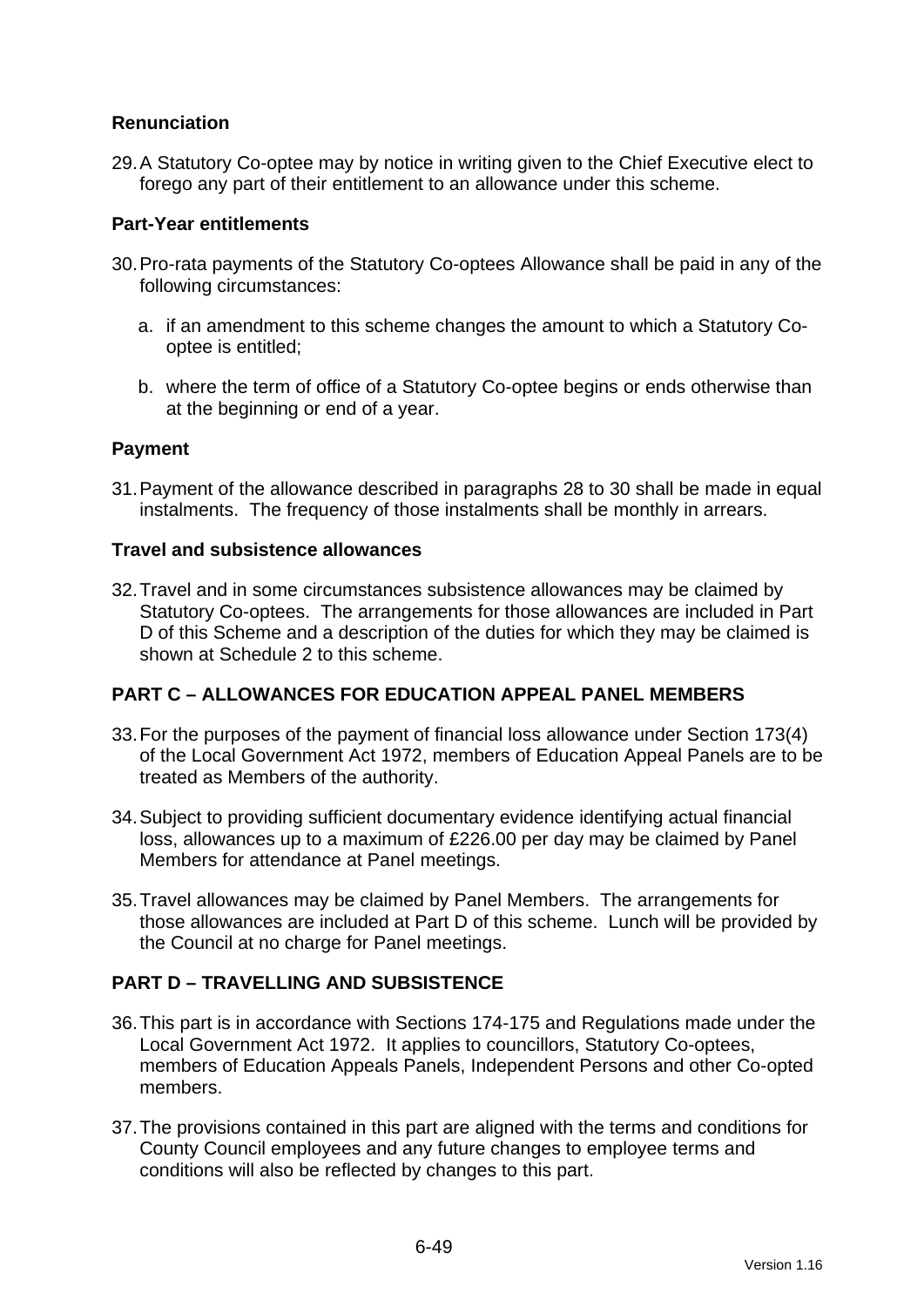## **TRAVELLING ALLOWANCE**

- 38.Travelling allowances may be claimed in respect of each occasion on which one of the persons described above carries out a duty as described in Schedule 2 to this Scheme.
- 39.All travel arrangements must be in accordance with the County Council's TRAVEL AND ACCOMMODATION POLICY, which is appended to this scheme.
- 40.If a claimant uses their own motor car or one belonging to a member of his/her family, or otherwise provided for their use and subject to the claimant having the appropriate insurance, the rate for travel, which is the same as for officers using their own vehicles on a casual basis, shall be as follows:

| up to 10,000<br>miles        | over 10,000<br>miles |                   |
|------------------------------|----------------------|-------------------|
| 45.0p                        | 25.0 <sub>p</sub>    |                   |
| <b>Motor Cycles</b>          |                      | 24.0p             |
| Cycles                       |                      | 20.0 <sub>p</sub> |
| <b>Public Transport Rate</b> | 22.6p                |                   |

- 41.The distance claimed for mileage should be the shortest most reasonable journey by road from the point of departure to the point at which the duty is performed, and similarly from the duty point to the place of return.
- 42.If a claimant travels by taxi, the claim must not exceed:
	- a. in cases of urgency or where no public transport is reasonably available, the amount of the actual fare and any reasonable gratuity actually paid;
	- b. in any other case, the amount of the fare for travel by appropriate public transport.
	- c. Any claims by members for travel costs where the Council has provided shared transport will only be payable in exceptional circumstance and subject to the agreement of the Team Manager (Democratic Services).

### **SUBSISTENCE ALLOWANCES**

- 43.Subsistence allowances may be claimed only in exceptional circumstances such as overnight stays on occasions on which a person described in paragraph [49](#page-118-0) above carries out a duty as specified in Schedule 2 to this scheme.
- 44.When carrying out approved duties within the UK and subsistence is payable due to exceptional circumstances, the amounts shown below may be claimed.
	- a. Breakfast where leave home before 7.00 am £4.48
	- b. Lunch where away from base for whole of lunch period (12.00 and 2.00 pm) - £6.17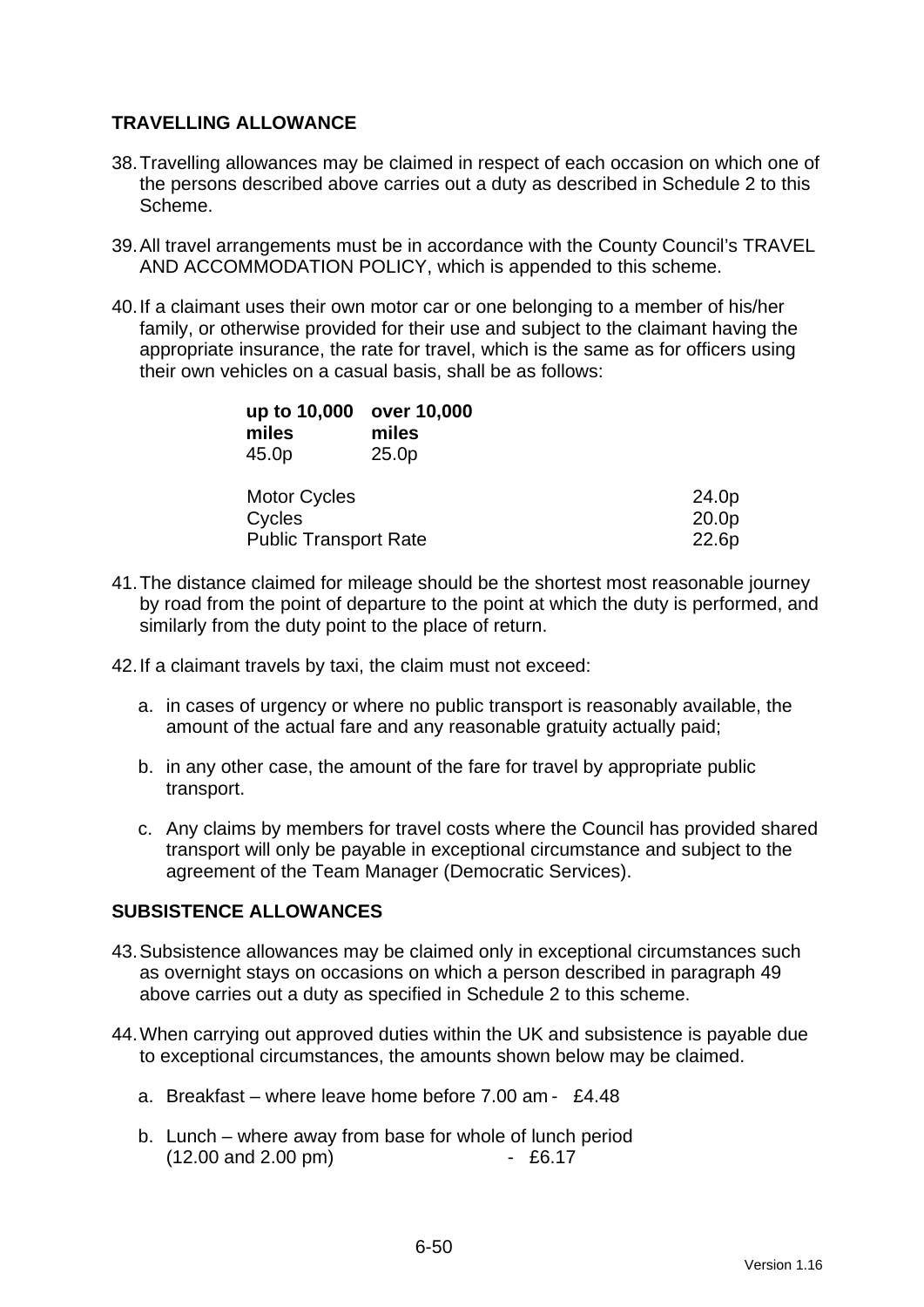- c. Tea if work continues after  $6.30 \text{ pm}$  £2.43
- d. Evening meal if work continues after 8.30 pm  $-$  £7.64
- e. Tea and evening meal allowances are not normally payable on same day.
- f. Out of pocket expenses  $-$  single night  $-$  £3.63
	- $-$  weekly rate  $-$  £14.55
- 45.Councillors, Statutory and other Co-optees may aggregate daily subsistence allowances.
- 46.Where a councillor, Statutory or other Co-optee attends a UK conference or other event which involves an overnight stay, hotel accommodation will be booked and paid for by Travel and Transport Services in accordance with the TRAVEL AND ACCOMMODATION POLICY. In exceptional circumstances where this has not been possible, the County Council will reimburse reasonable expenses, provided they are supported by receipts and subject to a maximum overnight expenditure on accommodation of £115.00 (including VAT).
- 47.Where a claimant attends a conference or other event which is held outside the UK, s/he may claim the amounts shown in the Council's TRAVEL AND ACCOMMODATION POLICY.

### **SPECIAL PROVISIONS**

48.In respect of full County Council meetings, councillors will have the choice of paying for the meals provided by the Council. The exercise of this option will be on an annual basis rather than for each individual County Council meeting.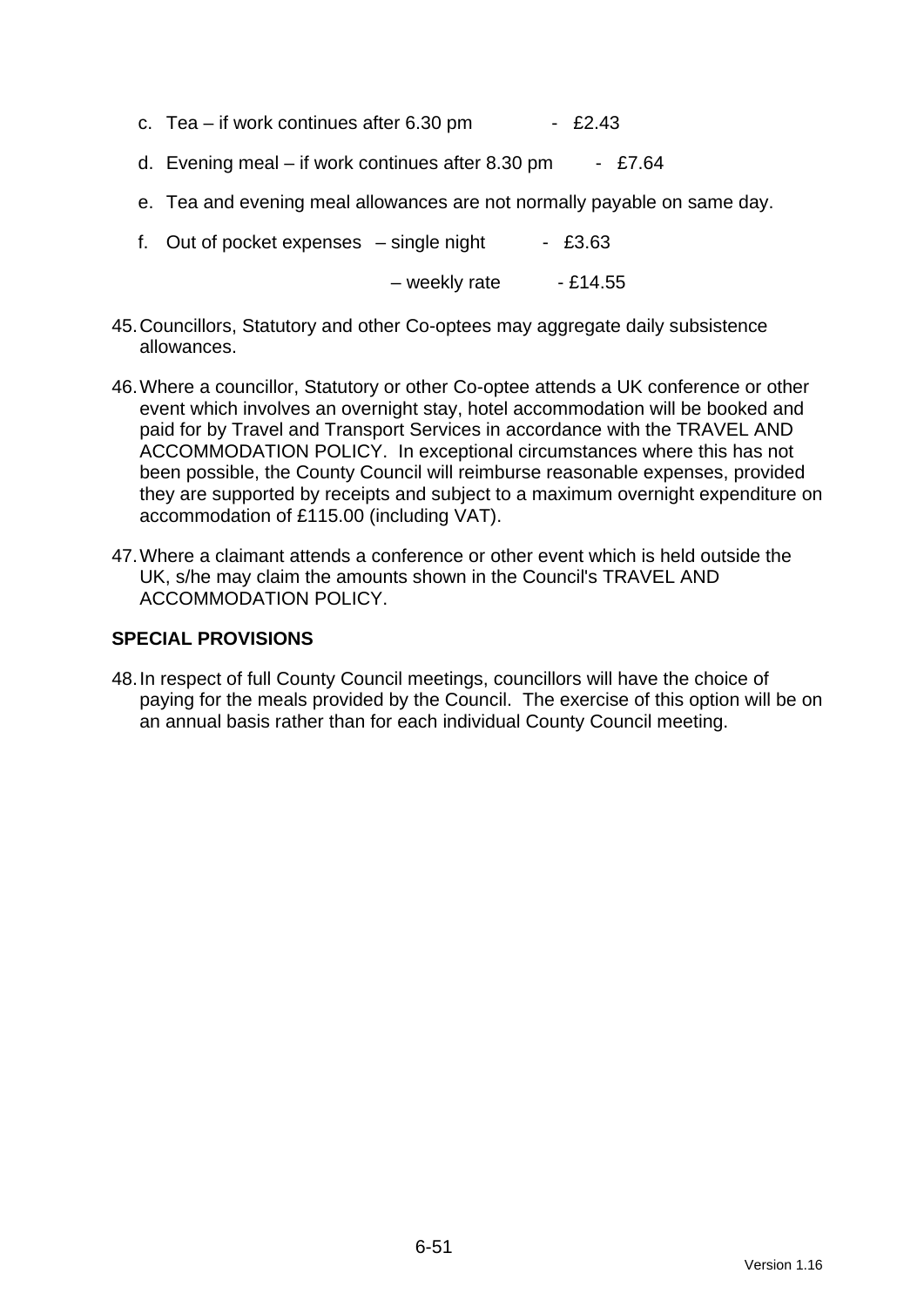## **SCHEDULE 1**

### **SPECIAL RESPONSIBILITY ALLOWANCES**

| <b>Band</b>    | $%$ of<br>Leader's<br><b>SRA</b> | <b>Amount of</b><br><b>Allowance</b><br>(pa) | <b>Current role</b>                                                             |
|----------------|----------------------------------|----------------------------------------------|---------------------------------------------------------------------------------|
| $\mathbf{1}$   | 100                              | £32,608                                      | Leader of the Council<br>$\bullet$                                              |
| $\overline{2}$ | 70                               | £22,822                                      | Deputy Leader of the Council<br>$\bullet$                                       |
| $\overline{3}$ | 66                               | £21,739                                      | <b>Chairmen of Band A Committees</b><br>$\bullet$                               |
|                |                                  |                                              | <b>Business Manager of Majority Group</b><br>$\bullet$                          |
|                |                                  |                                              | Leader of the main Minority Group                                               |
| $\overline{4}$ | 50                               | £16,304                                      | Chairman of County Council*<br>$\bullet$                                        |
| 5              | 40                               | £13,043                                      | Chairman of Joint Health Committee (when<br>$\bullet$                           |
|                |                                  |                                              | chaired by a county councillor)                                                 |
|                |                                  |                                              | <b>Chairman of Pensions</b><br>$\bullet$                                        |
| 6              | 33                               | £10,869                                      | <b>Chairmen of Band B Committees:</b><br>$\bullet$                              |
|                |                                  |                                              | Vice-Chairmen of Band A Committees<br>$\bullet$                                 |
|                |                                  |                                              | Leader of smaller Minority Groups on the<br>$\bullet$                           |
|                |                                  |                                              | Council (provided the group has more than 10%<br>of the Members of the Council) |
| $\overline{7}$ | 25                               | £8,151                                       | Vice-Chairman of Joint Health Committee (when<br>$\bullet$                      |
|                |                                  |                                              | this position is occupied by a county councillor)                               |
| 8              | 24                               | £7,825                                       | Vice-Chairman of the County Council*<br>$\bullet$                               |
|                |                                  |                                              | Business Manager of the main Minority Group<br>$\bullet$                        |
| 9              | 22                               | £7,176                                       | Deputy Leader of the main Minority Group<br>$\bullet$                           |
|                |                                  |                                              | Vice-Chairmen of Band B Committees<br>$\bullet$                                 |
|                |                                  |                                              | Main Minority Group Spokesmen on Band A                                         |
|                |                                  |                                              | Committees                                                                      |
| 10             | $\overline{4}$                   | £1,304                                       | <b>Business Manager of any Minority Group</b><br>$\bullet$                      |
|                |                                  |                                              | consisting of more than 10% of the Members of<br>the Council                    |
|                |                                  |                                              | Ordinary Members of the Appeals Committee<br>$\bullet$                          |
|                |                                  |                                              | when undertaking work of exceptional frequency                                  |

### Note

\* These SRAs include an element for clothing. Sections 3(5) and 5(4) (as appropriate) of Part 1 of the Local Government Act 1972, enables the County Council to make a reasonable payment to the Chairman and Vice-Chairman to enable them to meet the expenses of their office.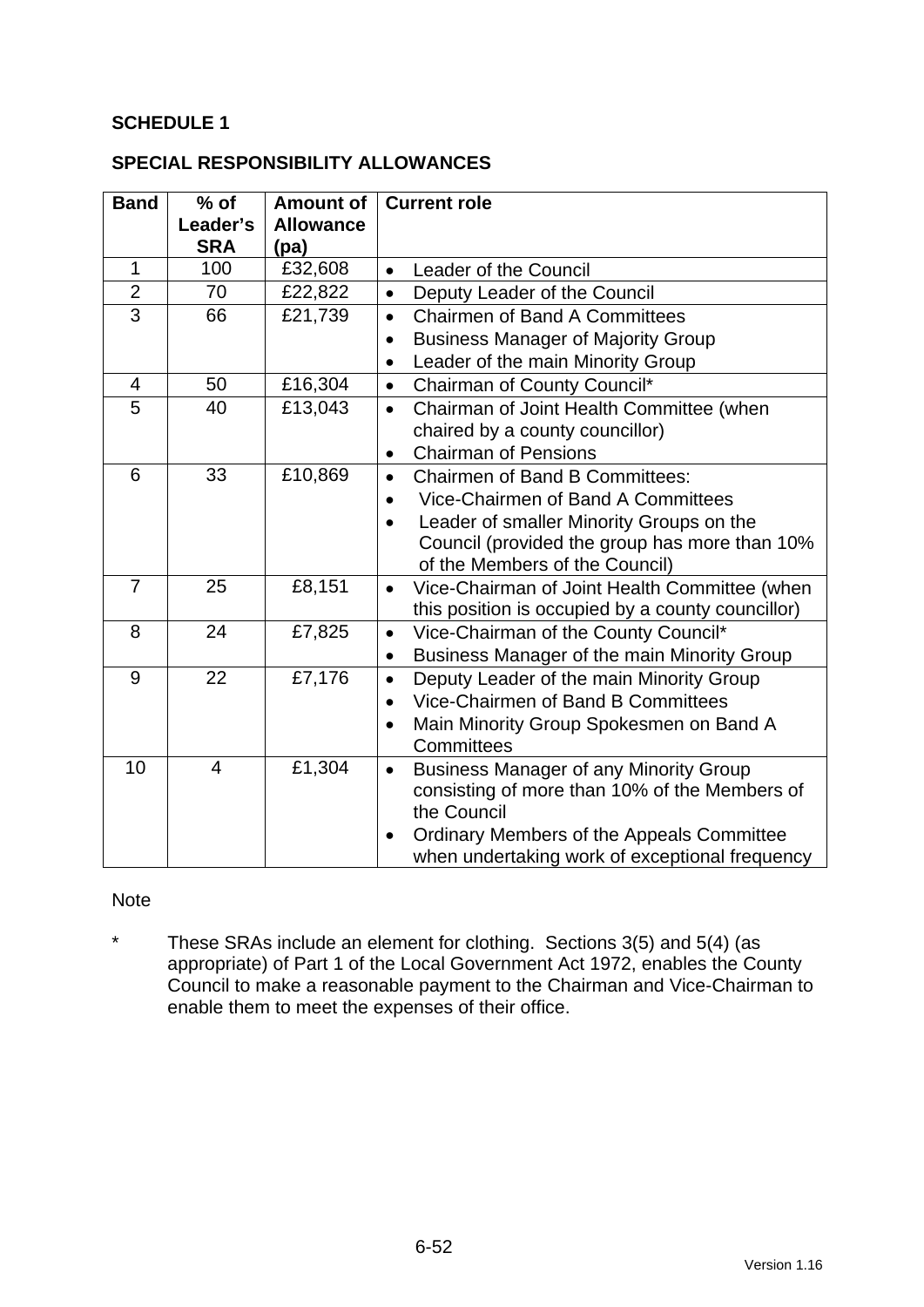## **BAND A COMMITTEES**

Children and Young People Finance and Property Community Safety **Personnel** Culture Culture **Transport and Highways** Economic Development

Adult Social Care and Health **Environment and Sustainability** 

The Health and Wellbeing Board is a Band A Committee but it is assumed that it will always be chaired by the holder of an existing SRA

### **BAND B COMMITTEES**

Appeals Sub **Health Scrutiny** Audit **Audit** Planning and Licensing

Corporate Parenting Sub-Committee is a Band B committee but it is assumed that the Vice-Chairman of the Children and Young People Committee will chair it

Grant Aid Sub-Committee is a Band B committee but it is assumed that the Deputy Leader of the Council will chair the sub-committee

It is assumed that the Senior Staffing Committee and Local Joint Resolutions Committee will always be chaired either by named members or by councillors already in receipt of a special responsibility allowance.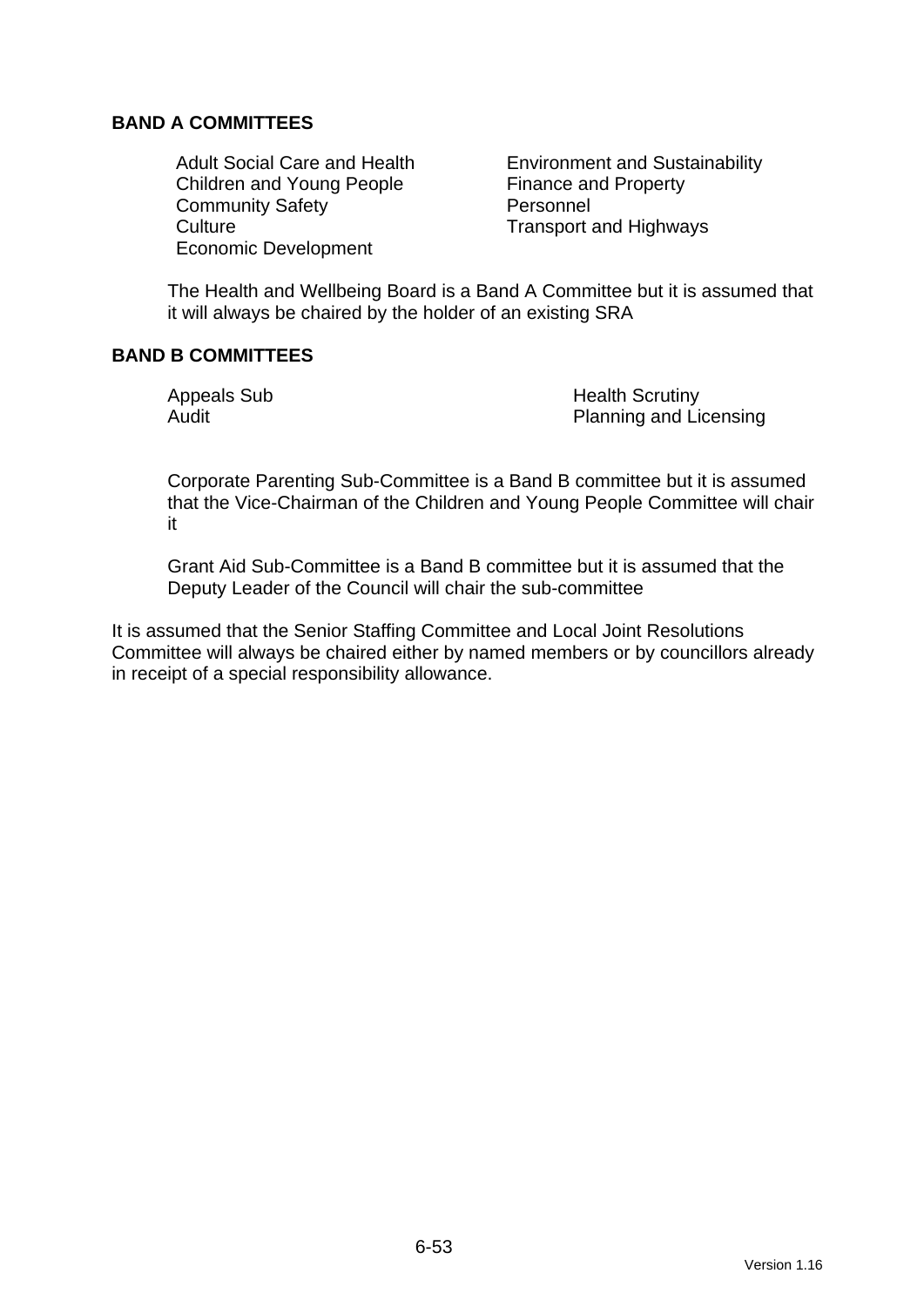## **SCHEDULE 2**

### **APPROVED DUTIES (TRAVELLING AND SUBSISTENCE ALLOWANCES)**

#### **FOR COUNCILLORS**

- 1. Approved duties for the payment of travelling and/or subsistence allowances (the latter in exceptional circumstances only such as overnight stays) will include:
	- a. any attendance as a member or "observer" at meetings of the Council or its subordinate bodies (eg a committee, sub-committee, working party, panel, project steering group);
	- b. pre-agenda meetings of committees and sub-committees of the County Council or of any joint committee of local authorities covering the attendance of its Chair and Vice-Chair (and Opposition Spokesperson if appropriate, by invitation);
	- c. any attendance as a member of a joint committee of two or more local authorities or any sub-committee of that joint committee at a meeting of the joint committee or other body connected with the functions of that joint committee to which a Member is appointed by that joint committee;
	- d. any attendance at conferences, seminars and similar events within the UK mainland, provided that either there is no fee payable or attendance is approved in advance by the relevant committee;
	- e. rota visits to County Council establishments;
	- f. annual tour of inspection for any County Council service;
	- g. any attendance upon land or premises within the County area, for the purposes of, or in connection with, the discharge of any of the functions of the County Council, to include:
		- consultations with officers of the County Council;
		- visits to County Council premises to acquaint him/herself with conditions there;
		- visits to exhibitions relating to the functions of the County Council;
		- "surgeries" for constituents;
		- visits to sites and premises associated with actual or proposed projects of the Council;
		- visits to County Hall to deal with essential correspondence, paperwork, etc;
		- attendance by invitation at a Parish Council or Parish Meeting to participate in the discussion of a County Council function.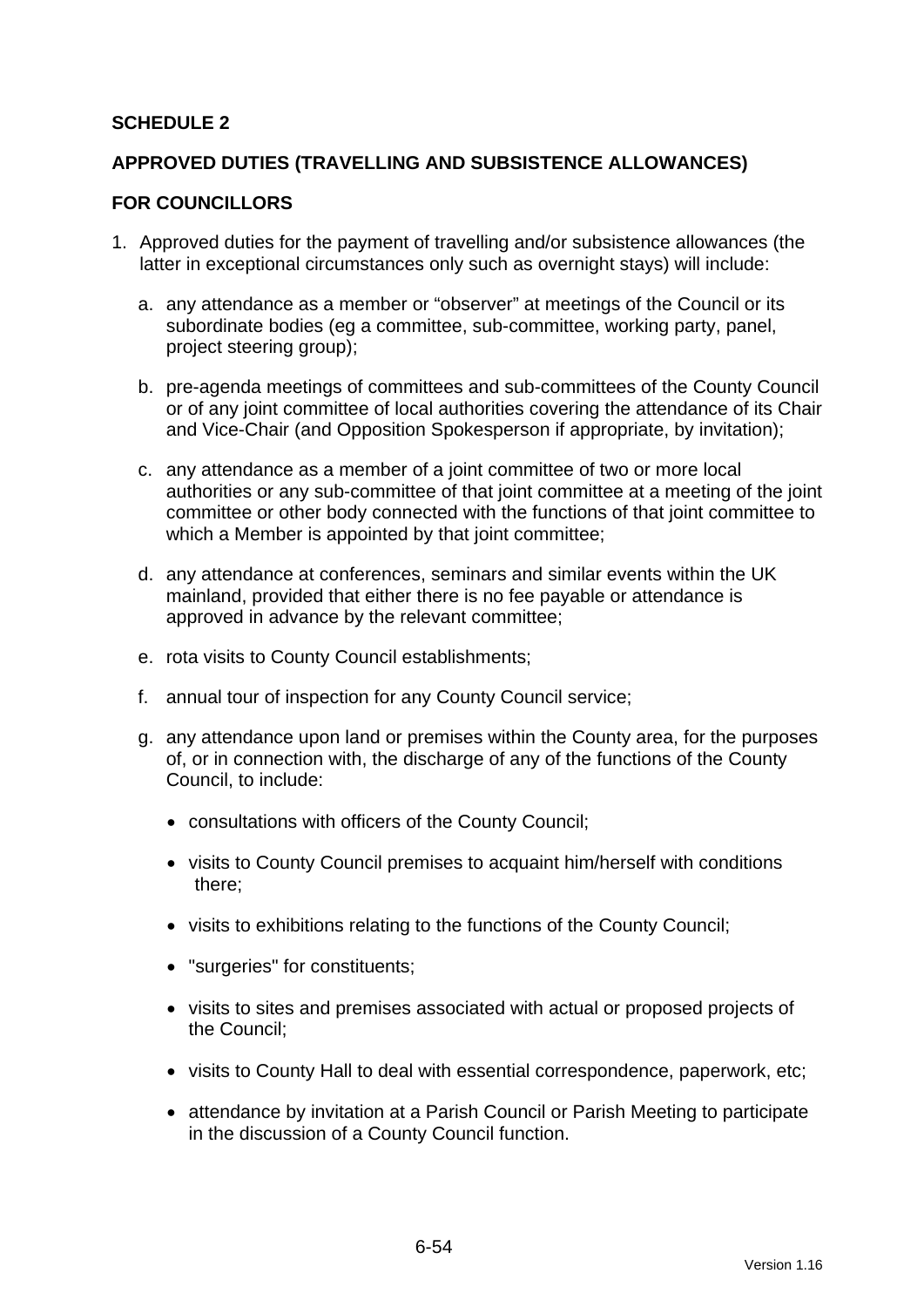- h. subject to (i.) below any attendance at a meeting of any outside body, external or partnership organisation to which the Councillor has been appointed by, or on the nomination of the Council or the Policy Committee;
- i. where an outside body has its own scheme for the payment of allowances, the Member should claim his/her travelling and subsistence allowances from the other body and not from the County Council.
- j. any attendance at a meeting of a Group (under Standing Orders) which is called by the Chief Executive for the sole purpose of discussing County Council business;
- k. Group Management meetings called for the sole purpose of discussing County Council business;
- l. visits and duties outside the County area but within Great Britain for a period not exceeding 72 hours in connection with the discharge of any the Council's functions made by committee Chairmen/Vice-Chairmen and Spokespersons of the main Minority Group/Group officers;
- m. attendance at seminars etc to address non-political bodies at national/regional level on subjects of which they have specialist knowledge by committee Chairmen/Spokespersons of the main Minority Group;
- n. any single Member duty undertaken on behalf of the County Council:
	- in pursuance of any Standing Order requiring an Elected Member(s) to be present while tender documents are opened;
	- in connection with the discharge of any function of the authority conferred by or under any enactment and empowering or requiring the authority to inspect or authorise the inspection of any premises; or
	- in connection with arrangements made by the authority for the attendance of pupils at a school approved for the purposes of Section 188 (Special Schools) of the Education Act 1993;
- o. attendance by formal invitation at a county hospitality function (eg Chairman's reception, county dinner);
- p. attendance as a representative of the County Council at a local function to present an award or cheque;

but shall not include:

- disciplinary matters within a Group;
- correspondence relating to a Group's policy:
- matters relating to the internal organisation of a Group;
- selection of candidates to stand at County Council elections;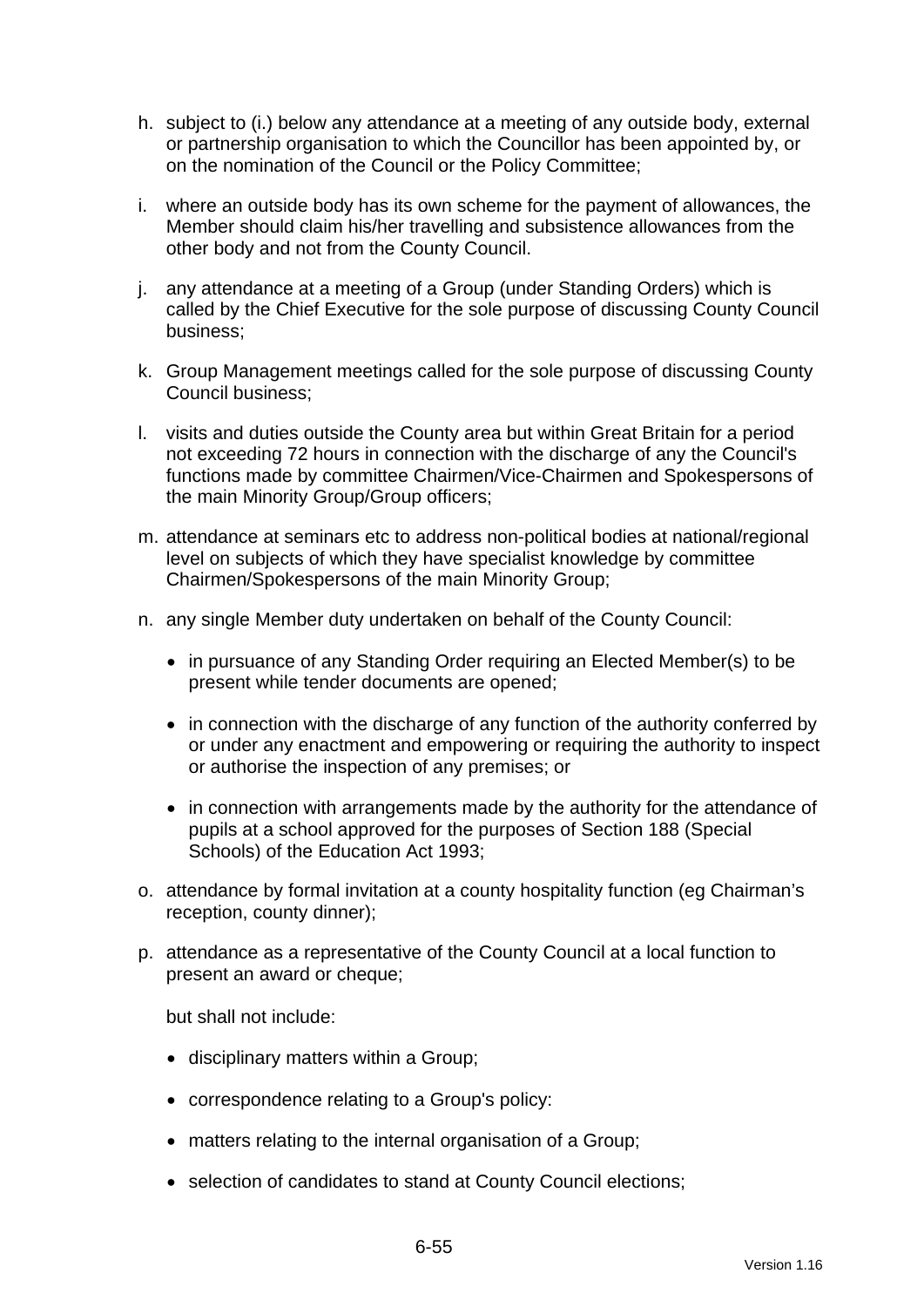- attendance at a Governing Body meeting of a school or college;
- taking up a constituent's grievance with anybody other than the County Council (eg following up a complaint against the services of a public body, private company or another council).

### **FOR STATUTORY CO-OPTEES AND OTHER CO-OPTED MEMBERS OF THE COUNCIL'S COMMITTEES AND SUB-COMMITTEES**

- 2. Approved duties for the payment of travelling and/or subsistence allowances (the latter in exceptional circumstances only such as overnight stays) are as follows:
	- a. any attendance at a meeting of committee or a sub-committee of which the claimant is a properly appointed member;
	- b. any visit arranged and approved in advance under the TRAVEL AND ACCOMMODATION POLICY in connection with the business of the bodies shown in a above (including conferences, seminars, training events, tours or inspection, rota visits).

## **FOR MEMBERS OF EDUCATION APPEALS PANELS**

3. Members of Education Appeals Panels may claim travelling in respect of meetings of Panels.

## **FOR INDEPENDENT PERSONS**

4. Independent Persons may claim travelling in respect of their duties.

## **FOREIGN TRAVEL**

- 5. Councillors and Statutory or other Co-opted Members of committees etc are normally allowed to travel abroad on County Council business only with express approval as required by the TRAVEL AND ACCOMMODATION POLICY.
- 6. All arrangements for travel and hotel accommodation will be made by Travel and Transport Services in accordance with the TRAVEL AND ACCOMMODATION POLICY.
- 7. Expenses will be reimbursed in accordance with the TRAVEL AND ACCOMMODATION POLICY.
- 8. Councillors and others are required to provide receipts of actual expenses and details of meals provided when they submit claims for reimbursement.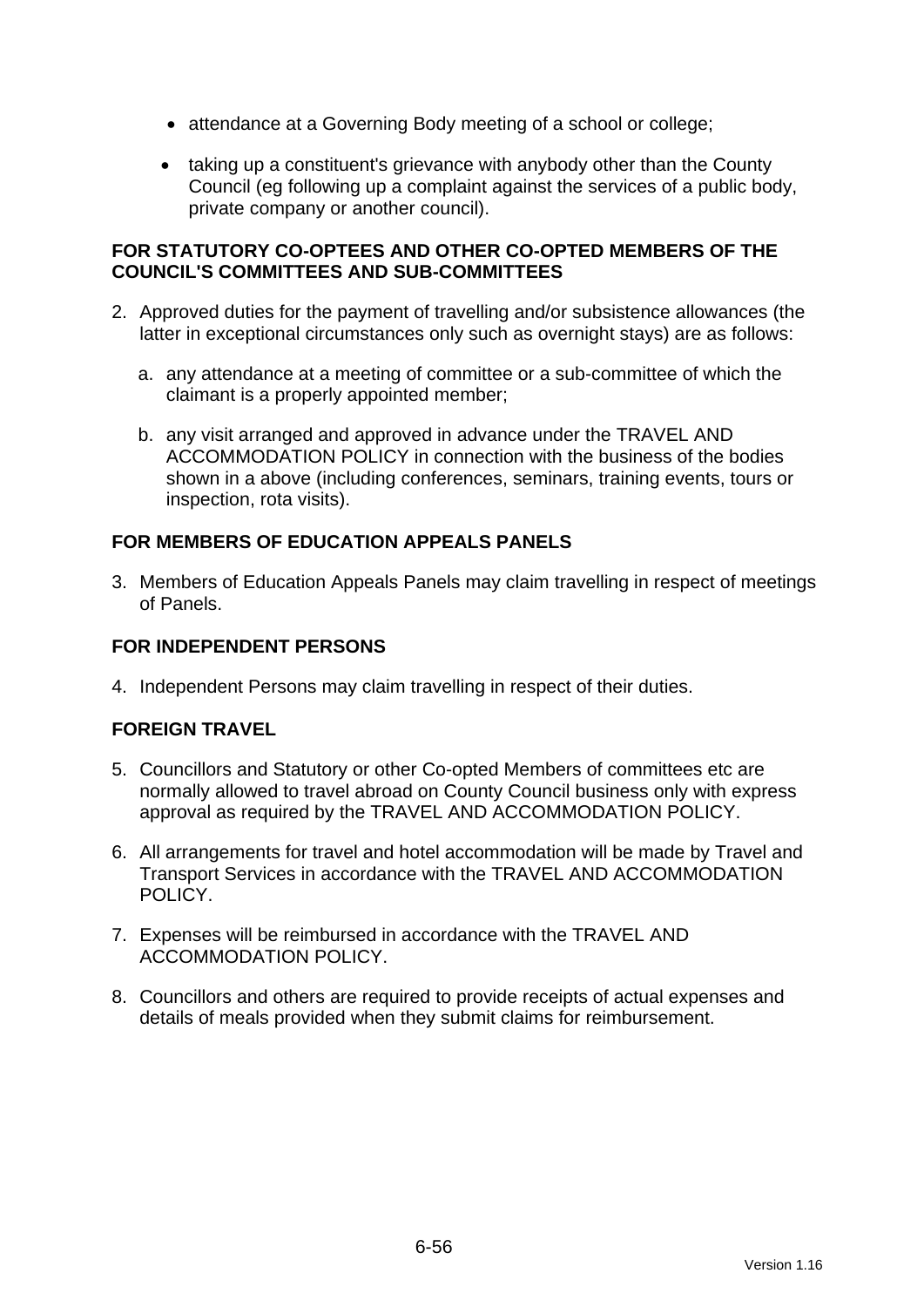## **APPENDIX**

### **ADMINISTRATIVE MATTERS**

#### **SUBMISSION OF CLAIMS**

- 1. Claims are processed through Democratic Services and paid through the payroll system.
- 2. The following deductions will be applied to late claims:
	- a. up to 3 months' delay full payment
	- b.  $3 6$  months' delay  $-50\%$  reduction
	- c. after 6 months' delay no payment made, except in exceptional circumstance where the matter would be referred to the Policy Committee for determination.

### **INCOME TAX**

- 3. Tax will be deducted from payments of Basic Allowance and Special Responsibility Allowances. This will be at the standard rate of tax unless a Member makes arrangements with his Tax Inspector for a tax code to be allotted and notified to the County Council.
- 4. The County Council deals with:

HM Inspector of Taxes (Nottingham 1) Castle Meadow Castle Meadow Road Nottingham NG2 1AB

- 5. A return of tax deducted from allowances is made to the Inland Revenue at the end of each financial year and a P60 is provided to each councillor.
- 6. Arrangements have been made with the Inspector of Taxes (Nottingham 1) whereby Councillors on application can obtain, where appropriate, tax relief on their expenses of office. Further guidance is available from the Chief Finance **Officer**

### **SOCIAL SECURITY**

- 7. Contributions
	- a. National insurance contributions are payable on any payment of Basic Allowance and Special Responsibility Allowances provided the gross amount reaches a lower earnings limit in a certain period, unless a certificate of nonliability is produced (supplied by the Contributions Agency). The Chief Finance Officer will advise on the detailed operation of the scheme.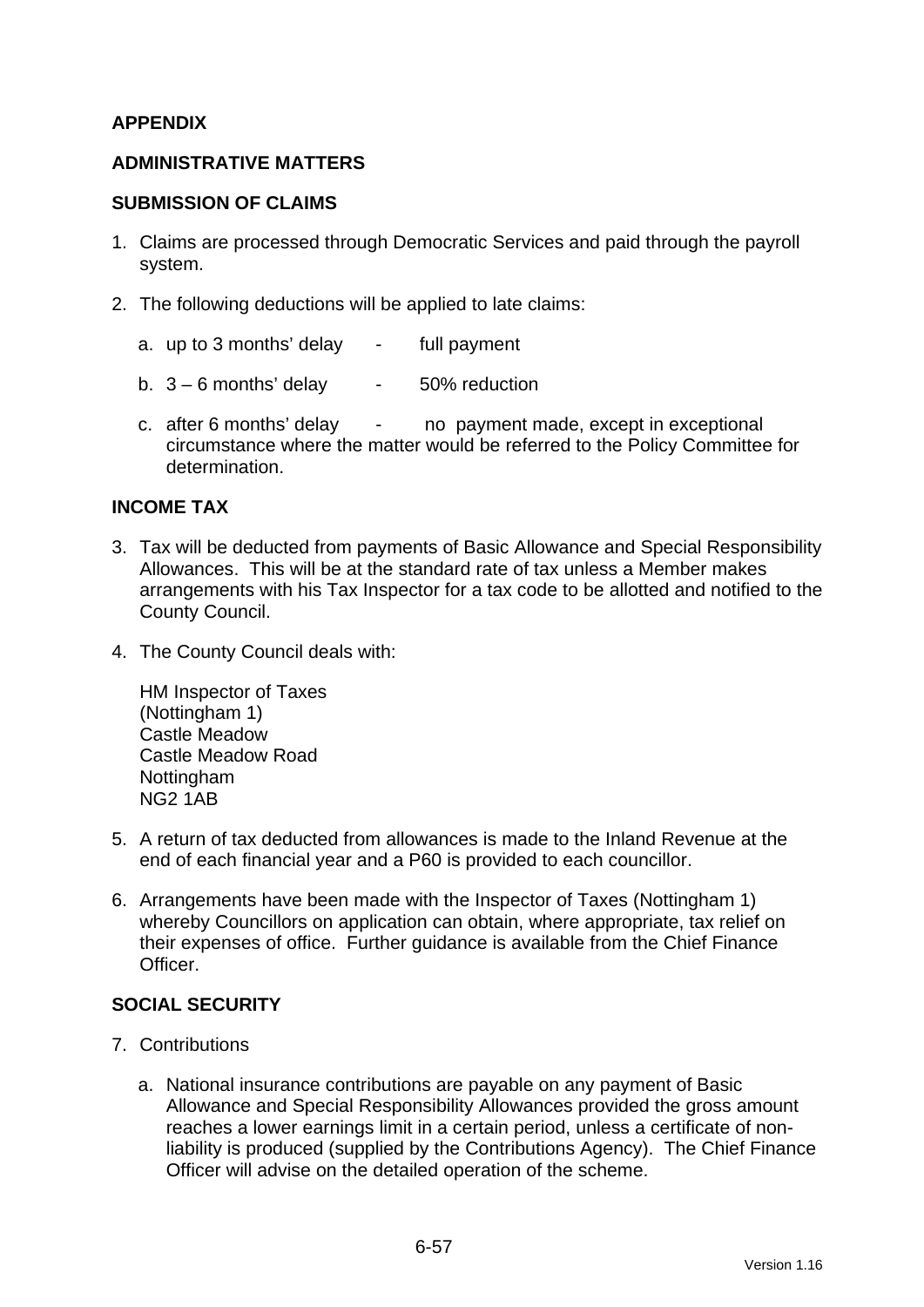## 8. Benefits

- a. The receipt of Basic and Special Responsibility Allowances affects benefits. Councillors should notify the Benefits Agency of amounts received.
- b. The contribution paid by Councillors counts toward the full range of contributory benefits.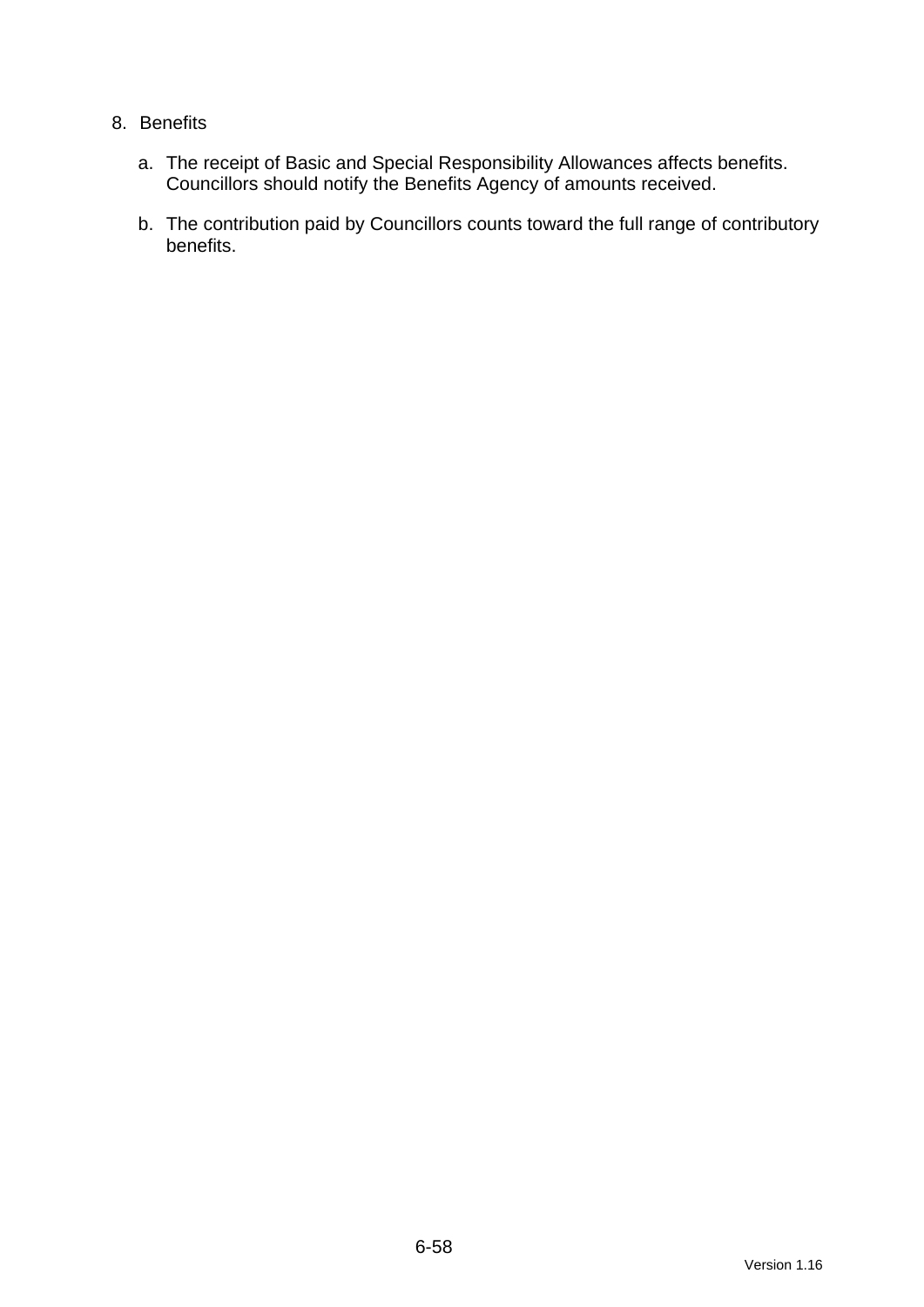# **TRAVEL AND ACCOMMODATION POLICY**

- 1. This policy (the Nottinghamshire County Council Travel Policy) covers the approval and booking arrangements for travel and accommodation required in connection with the Council's business. It does not apply to travel and accommodation required in connection with direct service delivery e.g. school, trips, service users' outings, where the relevant Departments will have their own procedures.
- 2. This policy replaces all previous policies, decisions and/or precedents relating to travel undertaken in connection with the business of the Council.
- 3. The power to amend this policy is reserved to the full Council.
- 4. The practices in this policy shall, as far as possible, reflect the contents of the County Council's Members' Allowances Scheme and the Terms and Conditions of Service for Employees (see paragraph 9 of the Financial Regulations and D7 and D10 of the Personnel Handbook).
- 5. In the event that a conflict arises between this Policy and the Members' Allowances Scheme the Monitoring Officer and the Chief Executive will mediate and determine the matter following consultation with the Leader.

## **GENERAL PRINCIPLES**

- 6. The policy is based on the following principles:
	- a. the proper conduct of business, and the overall efficiency of the Council;
	- b. transparency and accountability;
	- c. achieving Best Value in the use of the Council's resources, benefiting the community, the Council and councillors;
	- d. meeting the needs of those with disabilities and/or health problems.

### **APPROVAL PROCESSES**

- 7. The following travel may be undertaken without prior approval:
	- a. day to day travel within Nottinghamshire in connection with Nottinghamshire County Council business;
	- b. travel in connection with training and development events within the East Midlands which have been authorised in accordance with relevant policies.
- 8. All other travel must be approved in advance in accordance with the following: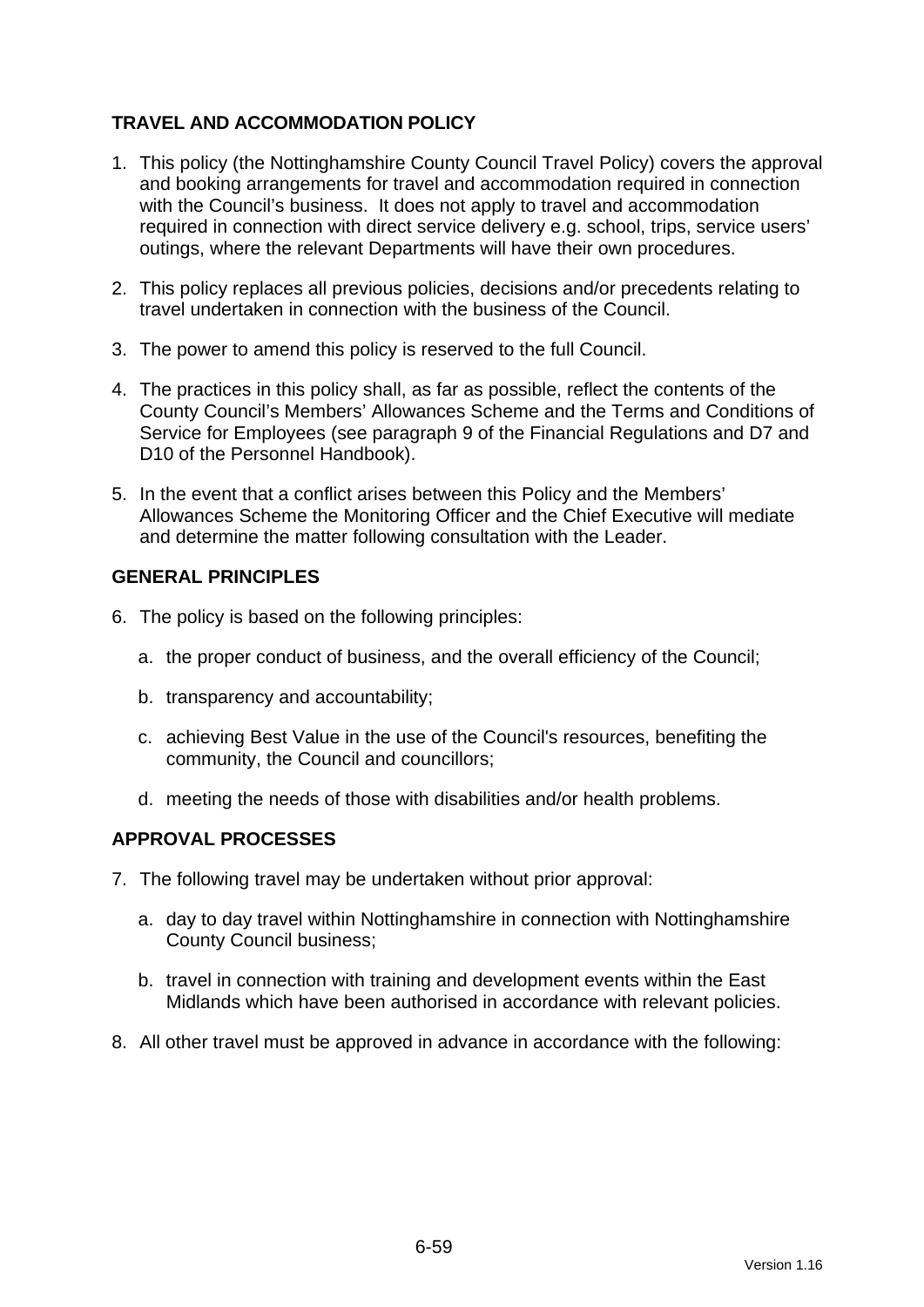| Participant                                                    | <b>Description</b>                                                                                                     | Approval required from                                                                     |
|----------------------------------------------------------------|------------------------------------------------------------------------------------------------------------------------|--------------------------------------------------------------------------------------------|
| <b>Councillors, Statutory</b><br>and other co-opted<br>members | All travel within mainland<br>(a)<br>UK not described in<br>Schedule 2 of the<br><b>Members' Allowances</b><br>Scheme. | <b>Policy Committee</b>                                                                    |
|                                                                | Outside the UK<br>(b)                                                                                                  | <b>Policy Committee</b>                                                                    |
| <b>Officers</b>                                                | Within the UK<br>(a)                                                                                                   | Relevant chief or other<br>officer in accordance with<br>departmental procedures           |
|                                                                | Outside the UK<br>(b)                                                                                                  | <b>Relevant Corporate Director</b><br>with a quarterly report to the<br>relevant committee |

9. The County Council recognises that, in cases of genuine urgency, it may not be possible to obtain formal approval from the relevant committee prior to the expected date of travel. In these cases, the Urgency Procedure (Part Five of the Constitution) should be used.

# **BOOKING ARRANGEMENTS**

- 10.With the exception of travel by private car in connection with the day to day business of the Council, all arrangements and/or bookings for travel and accommodation approved under this policy must be made by Transport and Travel Services in the Place Department.
- 11.Provisional bookings will not be made unless approval has been given in accordance with paragraph 7b of this policy.

## **METHOD OF TRAVEL**

<span id="page-129-0"></span>12.At all times, the chosen method of travel must be the most cost-effective method, taking into account the value of time saved, anticipated subsistence and other expenses and any other relevant matters.

## **TRAVEL WITHIN THE UK (MAINLAND)**

- 13.Public transport should normally be used, unless the use of private/self-drive hire/civic cars is proved to be the most cost effective option, taking into account mileage charges, anticipated subsistence, other expenses and any other relevant consideration including but not limited to those at paragraph [60](#page-129-0)
- 14.The use of private cars to attend events out of the County area must be determined in relation to the following criteria:
	- a. cost in comparison to other options;
	- b. availability of public transport;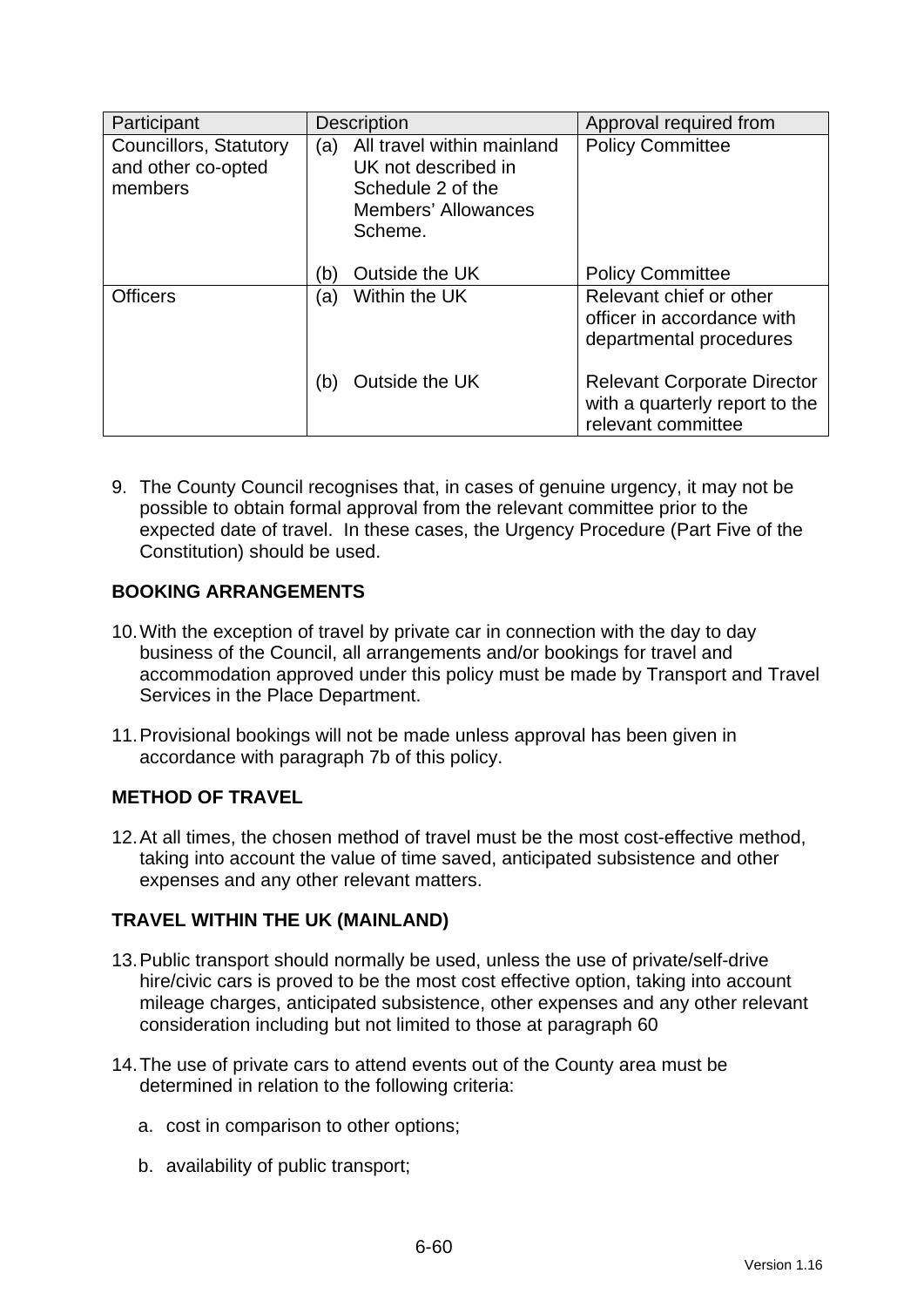- c. business requirements;
- d. disability or health considerations.
- 15.Other options which must be considered prior to approving the use of private cars are:
	- a. car sharing;
	- b. use of hire cars/pool cars;
	- c. use of civic cars.
- 16.Any travel by train within mainland UK will usually be standard class fare unless travel by other classes of ticket is cheaper overall.
- 17.Any councillor or officer requesting first class rail travel must give reasons which shall be recorded in the register referred to the section below.
- 18.Councillors are encouraged to purchase appropriate railcards if eligible, in which case the Council will reimburse two-thirds of the cost. Councillors should advise Transport and Travel Services that they have a railcard at the time of booking, to ensure that a reduced price ticket is obtained.
- 19.Air travel within mainland UK will be permitted only where the cost/convenience brings benefits to the Council.

### **TRAVEL TO NORTHERN IRELAND/REPUBLIC OF IRELAND/OUTSIDE THE UK**

- 20.Where available, and subject as follows, economy class should be used for all air, sea or land (i.e. rail) travel where this the most cost effective.
- 21.The County Council recognises that there will be occasions where it is not appropriate to use economy class i.e. where there are health or disability issues to be considered. In these cases, a higher class of travel may be permitted, wherever possible, subject to prior approval being by Policy Committee.

### **ACCOMMODATION**

- 22.Mid-range hotels of good standard with appropriate business facilities will be chosen within safe and reasonable access to where the business of the visit is to take place.
- 23.For conferences, the added value of all-inclusive packages will be evaluated against making separate hotel arrangements.

### **SUBSISTENCE AND OTHER EXPENSES**

#### **WITHIN THE UK (INCLUDING NORTHERN IRELAND)**

24.All costs of the approved method of travel will be paid by the County Council.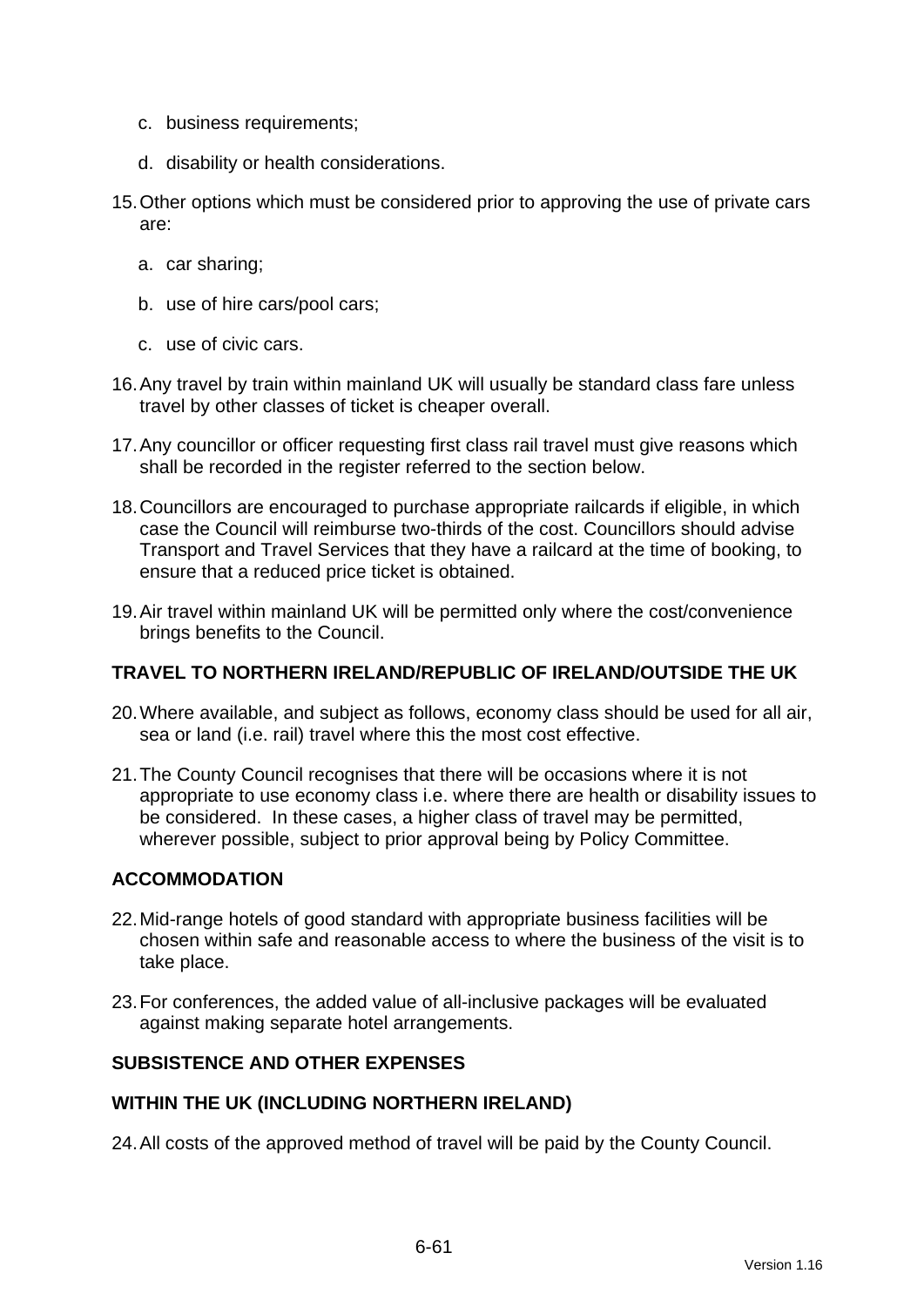- 25.Subsistence allowances may be claimed in exceptional circumstances. They will be the same for councillors, Statutory Co-optees, other co-opted Members and officers. Details of the amounts which may be claimed are in the Members' Allowances Scheme.
- 26.Claims should be made on the forms provided as follows:
	- a. officers from their Department;
	- b. councillors and others covered by the Members' Allowances Scheme from Democratic Services.
- 27.Receipts should be obtained for all expenditure incurred.

### **OUTSIDE THE UK**

- 28.Accommodation will be booked and paid for by Transport and Travel Services in the Place Department on behalf of the County Council.
- 29.Subsistence allowance may be claimed for actual reasonable expenses incurred on meals, beverages, transport within the foreign country, laundry, 'phone calls etc.
	- a. The current maximum amount for subsistence per 24 hours for countries within the European Union is £75.00 (plus £10 per day for unreceipted out of pocket expenses).
	- b. For travel to other destinations, Transport and Travel Services will calculate a maximum amount for subsistence per 24 hours. That amount will be notified to relevant committee when approval is sought for the travel to be undertaken.
- 30.The above rates assume that all meals (excluding breakfast) will have to be paid for from the subsistence allowance. If meals are provided as part of the visit and at no personal cost to the Council's representative(s) the daily allowance will be reduced by 20% for each meal provided.
- 31.Receipts must be obtained wherever practicable for all claimable expenditure. Where this is not possible, a written statement will be required from the person claiming allowances.

### **ADMINISTRATION OF THE POLICY**

- 32.All travel tickets and/or accommodation required under this policy must be booked through Transport and Travel Services in the Place Department.
- 33.Before any bookings are made, Transport and Travel Services will require written confirmation of approval. Where the cost is to be met by a Department, the appropriate budget code(s) for the expenditure will also be required.
- 34.Subject to normal formalities, Transport and Travel Services can arrange advances of cash, foreign currency and travellers' cheques. Any unspent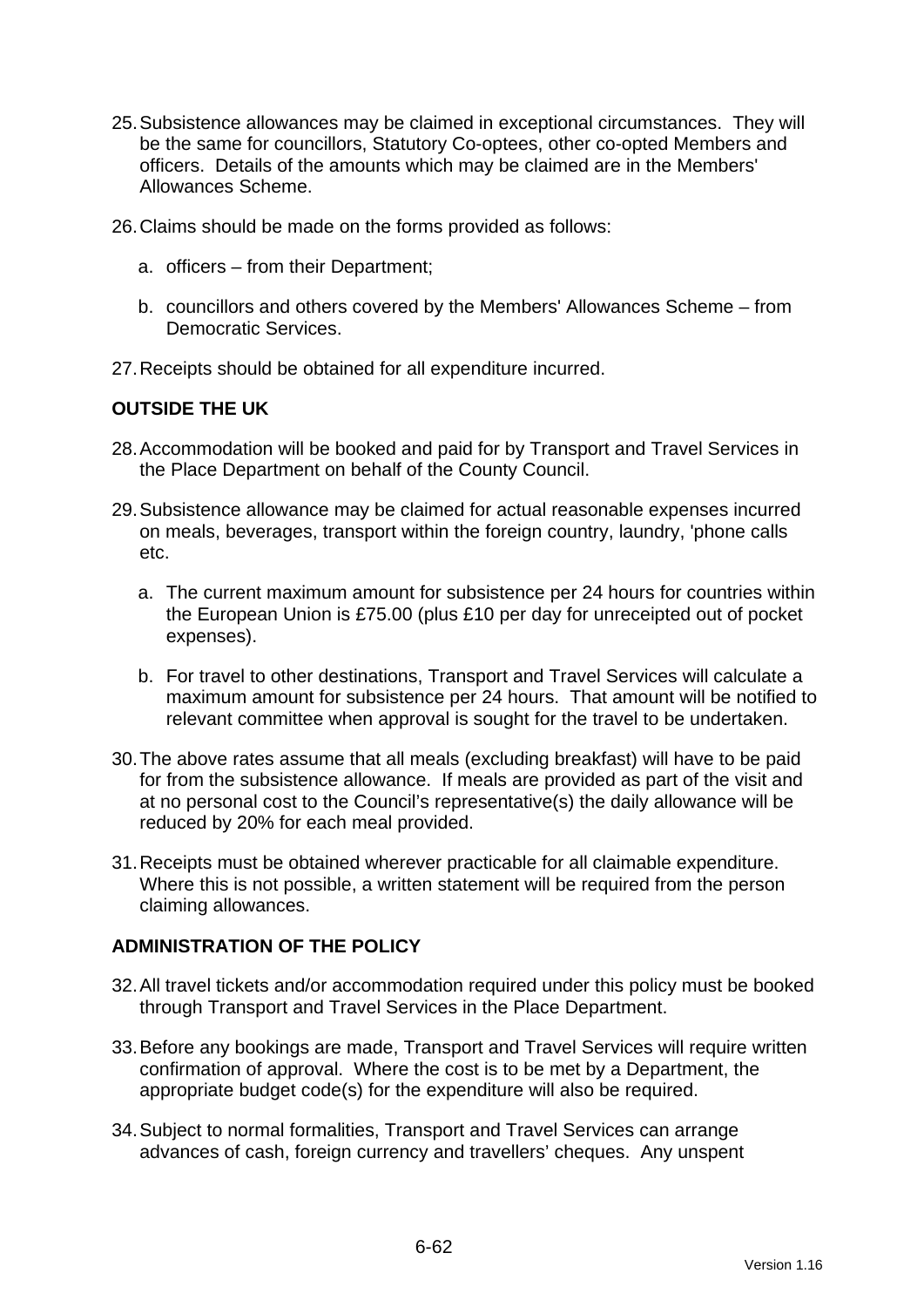cash/currency or travellers cheques must be returned to Transport and Travel Services within one month of return from the visit.

- 35.All claim forms, together with receipts and details of expenses incurred must be submitted within one month of return from the visit.
- 36.County Council credit cards must only be used for claimable expenses incurred in carrying out the County Council's business and all receipts/vouchers in respect of any expenditure met in this way must be passed to Financial Services within one month of return from the visit.
- 37.Where the Council's representative wishes, for personal reasons, to extend their stay at the destination to which they have travelled, this is permitted on the strict understanding that no additional cost falls to be met by the Council and that all expenses in connection with the extension of stay are reimbursed before the date of outward travel.
- 38.Where the Council's representative is accompanied by a partner, the Council must be reimbursed for all expenses to be incurred in respect of travel arrangements made by Transport and Travel Services in respect of the partner before the date of outward travel.

## **RECORD KEEPING**

- 39.Transport and Travel Services will maintain a public register of the following information in respect of each item or travel undertaken under this policy:
	- a. name of traveller/participant;
	- b. purpose of travel/visit;
	- c. dates of travel;
	- d. destination;
	- e. method/class/cost of travel and/or accommodation;
	- f. cost of insurance;
	- g. amount(s) of allowances paid;
	- h. details of the date approval was given and the identity of the decision maker (including details of specific additional approvals from time given in respect of, for instance, travel by other than standard class);
	- i. the date on which the Council's representative(s) submitted a report on the outcome/value of the visit, where appropriate.
- 40.The register shall be available for public inspection and shall be published on the Council's website.
- 41.Annual reports shall be made which shall give: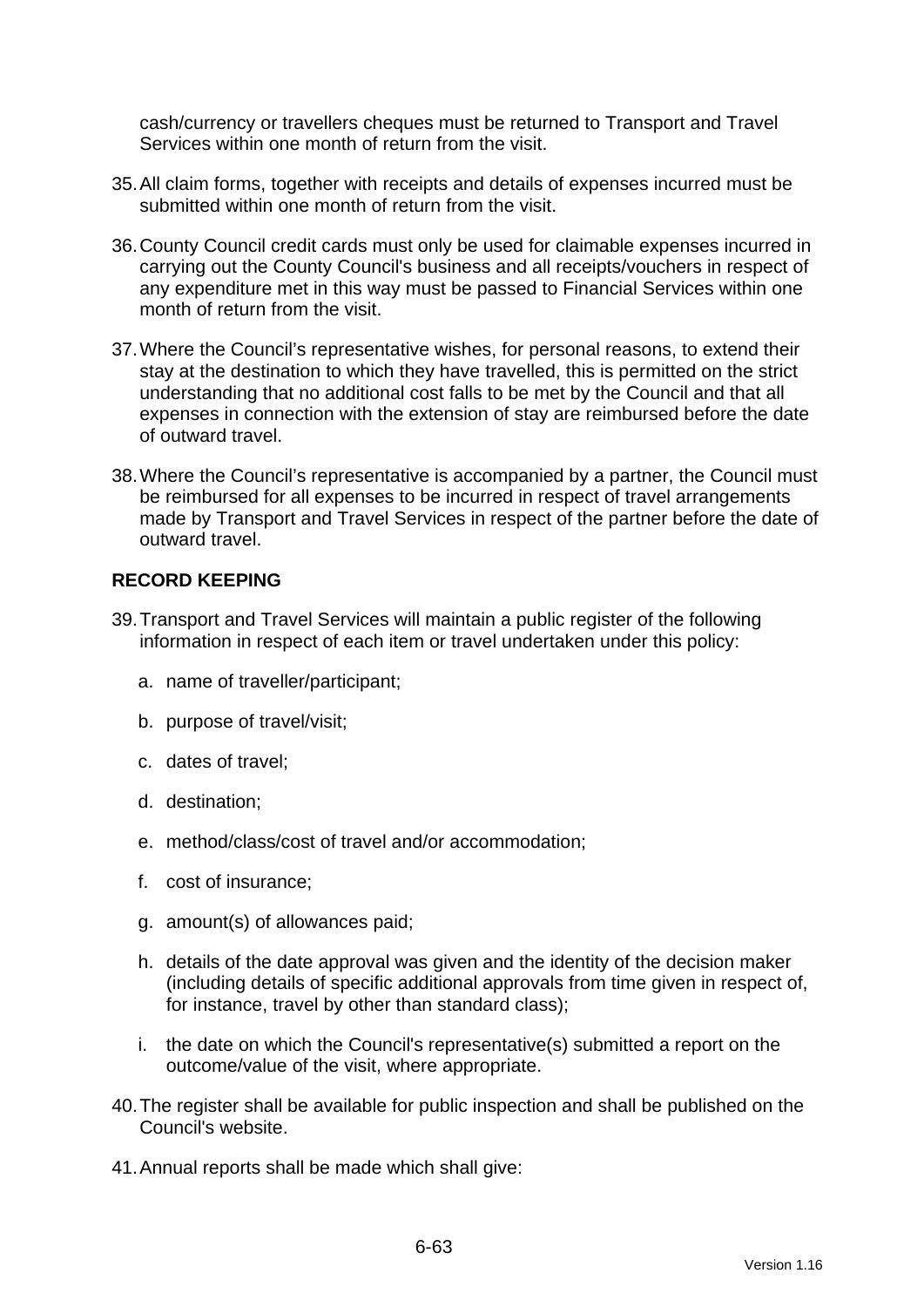- a. details of the totality of travel undertaken under this policy;
- b. information as to occasions upon which other than standard/economy class travel or its equivalent has been used.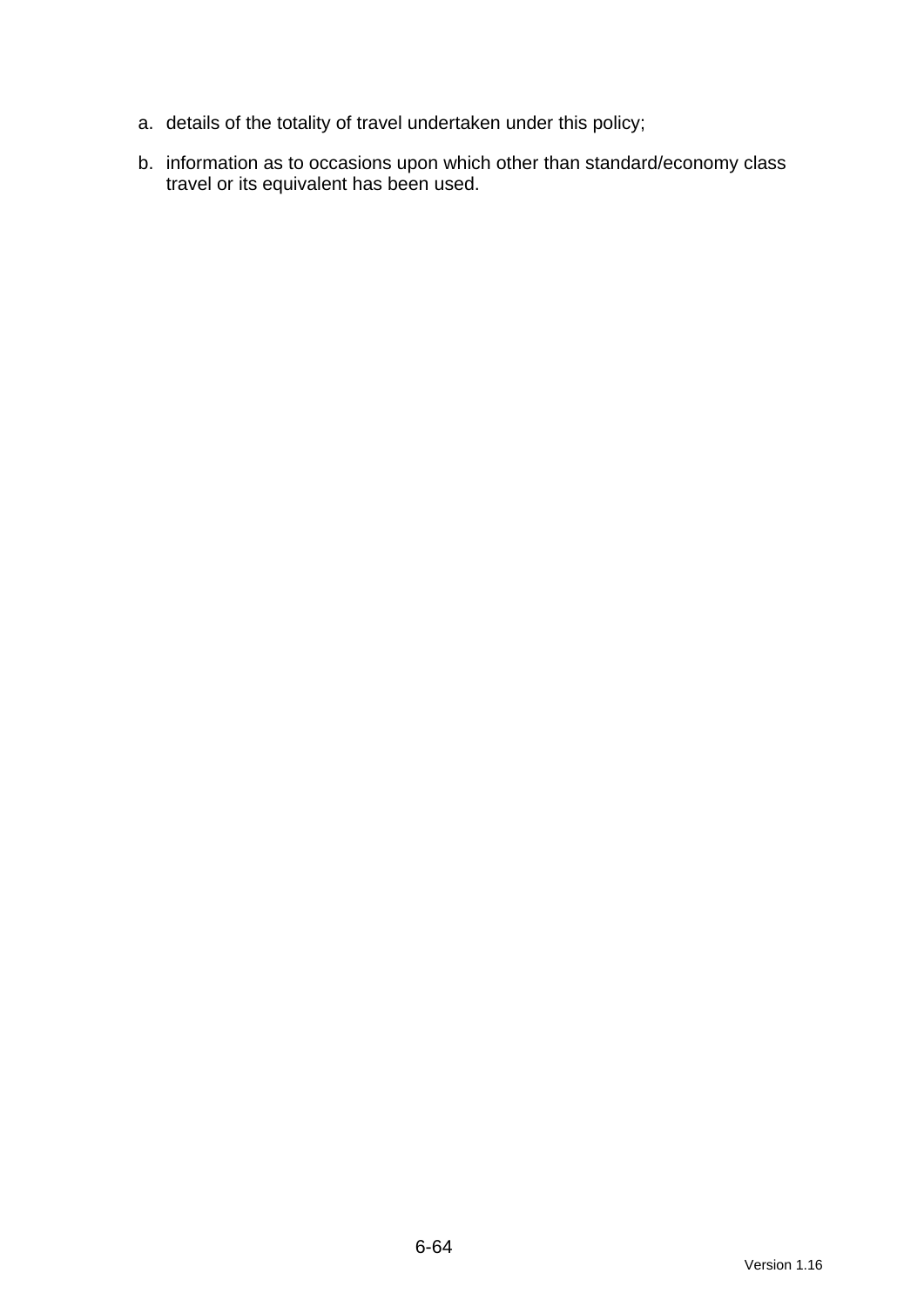### **PART B – CODES OF CONDUCT AND GUIDANCE FOR COUNCILLORS AND OFFICERS**

## **CODE OF CONDUCT FOR COUNCILLORS AND CO-OPTED MEMBERS**

## **INTRODUCTION**

- 1. The public is entitled to expect the highest standards of conduct from all Councillors and co-opted members of the County Council.
- 2. The Code sets out the standards of service that are expected from Councillors and co-opted members of the Council. In particular, Councillors and co-opted members should act in an open and transparent manner and should not do anything which would prejudice the reputation of the Council.
- 3. It is important Councillors and co-opted members understand their position as regards standards of conduct, and if in any doubt should seek guidance. This is because in some circumstances a breach of the Code could be a criminal offence and because any person could make a complaint to the Council if they believe a Councillor or co-opted member has breached the Code.
- 4. This Code is adopted in accordance with Section 27(2) of the Localism Act 2011.

## **UNDERLYING PRINCIPLES**

5. As a Councillor or co-opted member of the Council you must have regard to the following principles – selflessness, integrity, objectivity, accountability, openness, honesty and leadership.

## **GENERAL CONDUCT**

- 6. Accordingly, when acting in your capacity as a Councillor or co-opted member:
	- a. You must act solely in the public interest and should never improperly confer an advantage or disadvantage on any person or act to gain financial or other material benefits for yourself, your family, a friend or close associate;
	- b. You must not place yourself under a financial or other obligation to outside individuals or organisations that might seek to influence you in the performance of your official duties;
	- c. When carrying out your public duties you must make all choices, such as making public appointments, awarding contracts or recommending individuals for rewards or benefits, on merit;
	- d. You are accountable for your decisions to the public and you must cooperate fully with whatever scrutiny is appropriate to your office;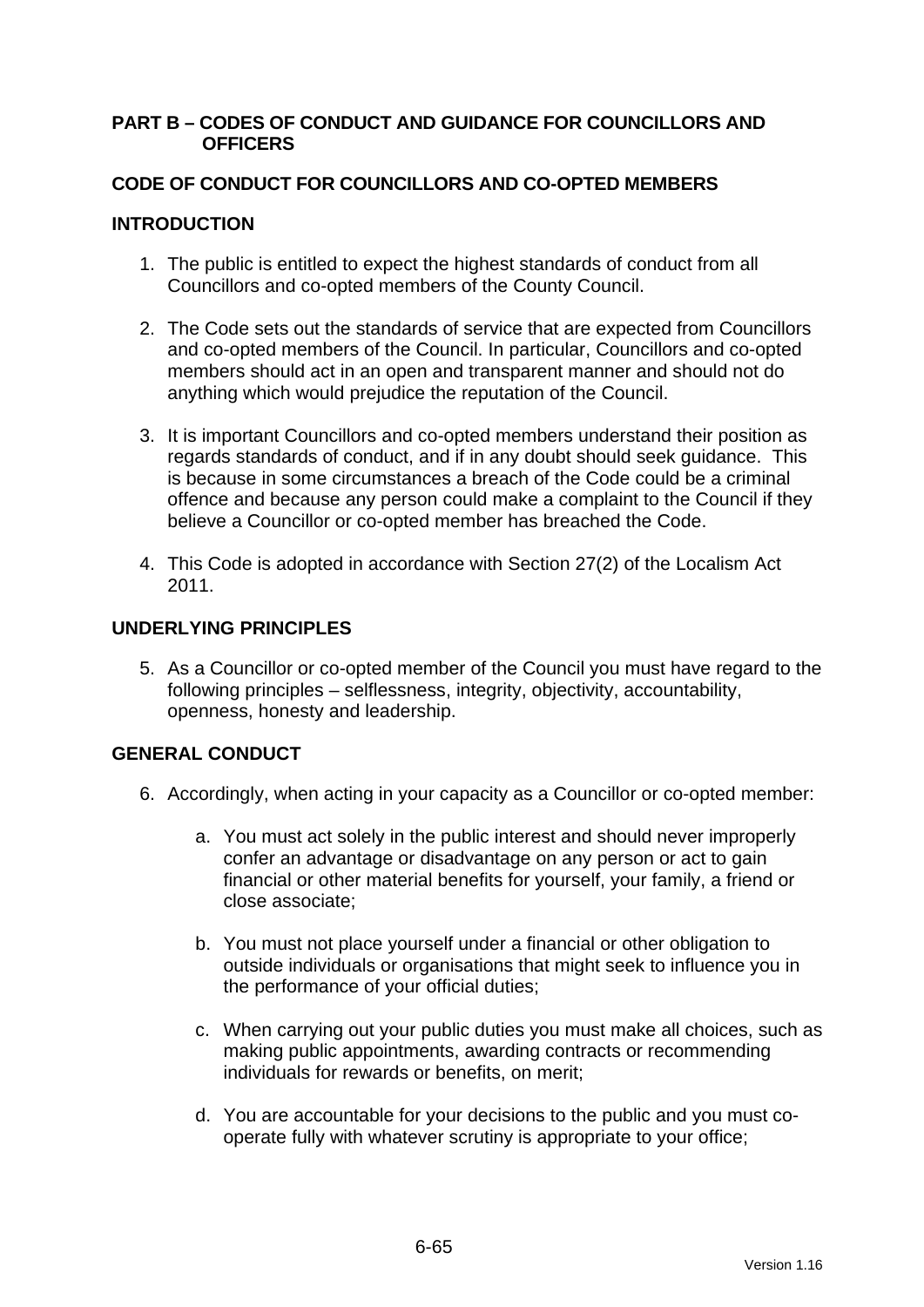- e. You must be as open as possible about your decisions and actions and the decisions and actions of the Council and should be prepared to give reasons for those decisions and actions;
- f. You must declare any private interests, both pecuniary and nonpecuniary, that relate to your public duties and must take steps to resolve any conflicts arising in a way that protects the public interest, including registering and declaring interests in a manner conforming with the procedures set out in the box below;
- g. You must, when using or authorising the use by others of the resources of the Council, ensure that such resources are not used improperly for political purposes (including party political purposes) and you must have regard to any applicable Local Authority Code of Publicity made under the Local Government Act 1986;
- h. You must promote and support high standards of conduct when serving in your public post, in particular as characterised by the above requirements, by leadership and example

### **REGISTERING AND DECLARING PECUNIARY AND NON-PECUNIARY INTERESTS**

- 7. You must, within 28 days of taking office as a Councillor or co-opted member, notify the Council's Monitoring Officer of any Disclosable Pecuniary Interest (we have set out the definition of a Disclosable Pecuniary Interest in the Appendix to this Code), where the pecuniary interest is yours, or that of your spouse, civil partner, or a person you are cohabiting with.
- 8. You must declare any Disclosable Pecuniary Interests and private interests, both pecuniary and non-pecuniary, to any meeting of the Council at which you are present and have an interest in any matter being considered.
- 9. If the interest being declared is a "sensitive interest" you only have to disclose the fact you have an interest but do not need to disclose the nature of the interest.
- 10.Following any disclosure of a Disclosable Pecuniary Interest not on the Council's register, you must notify the Monitoring Officer of the interest within 28 days of the date of disclosure.
- 11.Unless dispensation has been granted, you may not participate in any discussion of, vote on, or discharge any function related to any matter in which you have a Disclosable Pecuniary Interest.
- 12.Additionally, you are required to leave the room in which the meeting is being held whilst the matter is under consideration in accordance with the Council and Committee procedure rules, paragraphs 17 and 12 respectively.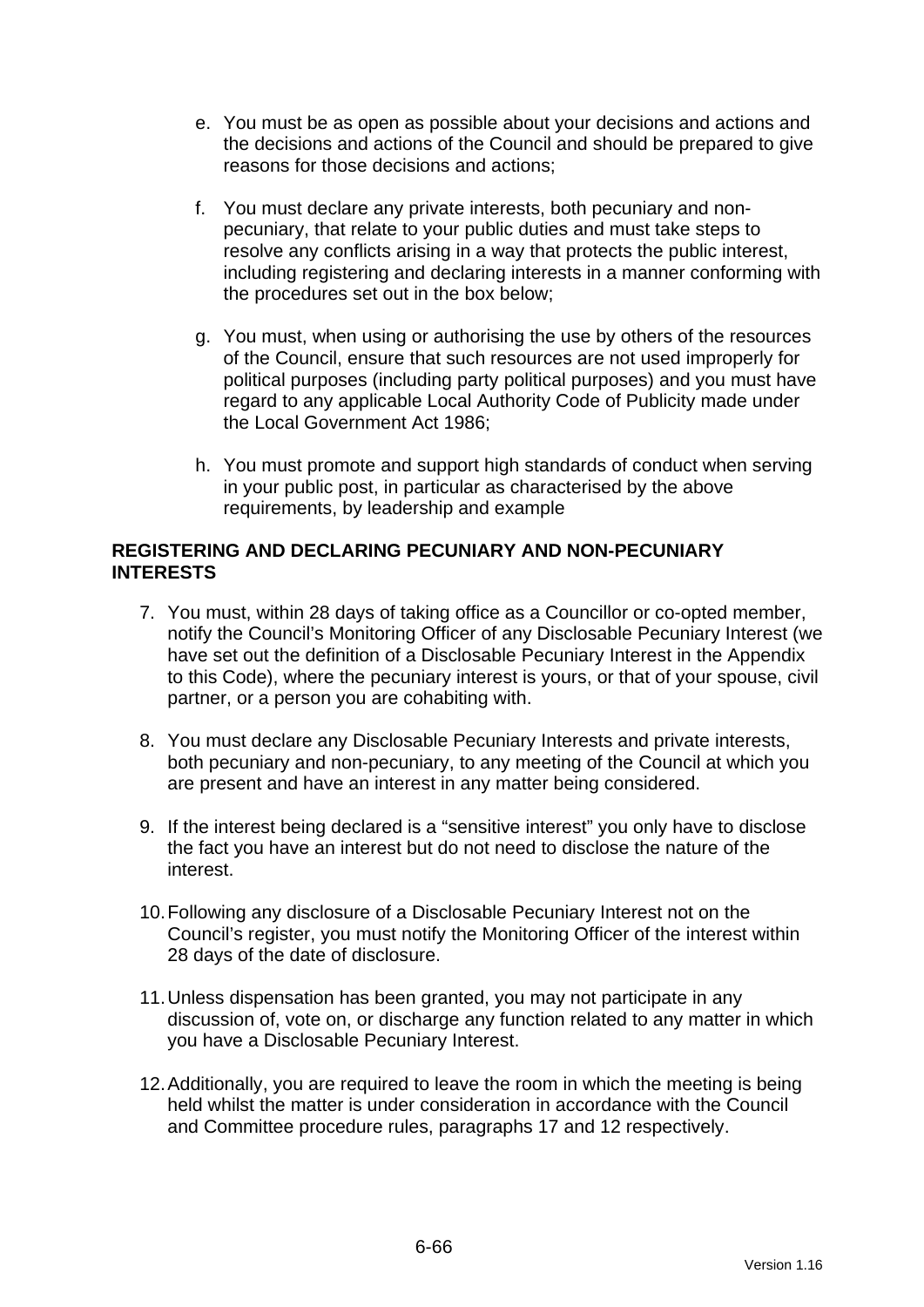## **SENSITIVE INTEREST**

- 13.Where you are concerned that the disclosure of an interest would lead to you or a person connected with you being subject to violence or intimidation, you may request the Monitoring Officer to agree that the interest is a "sensitive interest".
- 14.If the Monitoring Officer agrees, then you merely have to disclose the existence of the interest rather than the detail of it, at a meeting, and the Monitoring Officer can exclude the detail of the interest from the Council's publicly available version of the register.
- 15.You must, within 28 days of becoming aware of any change of circumstances which means that information excluded is no longer a "sensitive interest", notify the Council's Monitoring Officer in writing.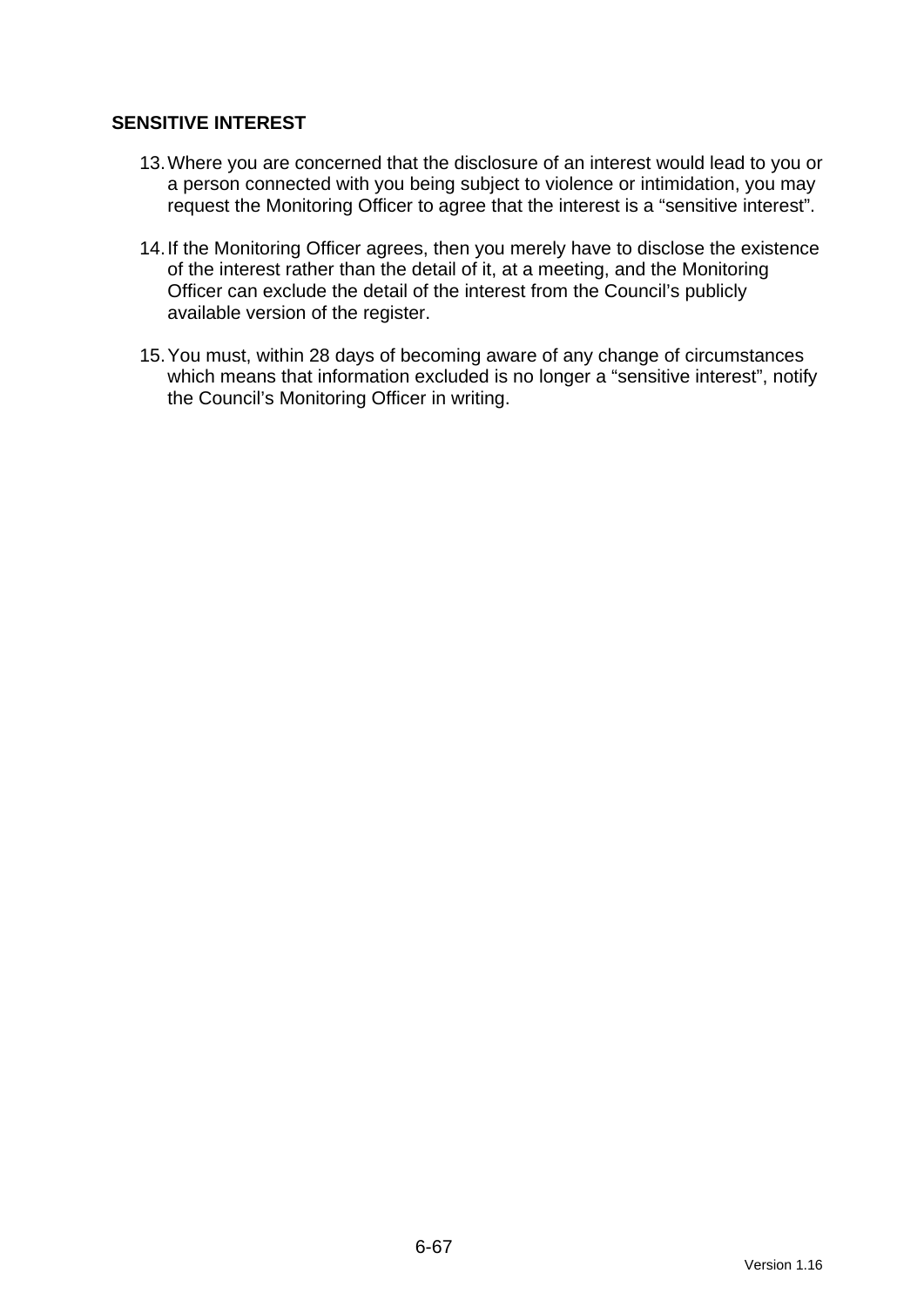# **APPENDIX**

# **DISCLOSABLE PECUNIARY INTERESTS**

| <b>Interest</b>                                      | <b>Prescribed description</b>                                                                                                                                                                                                                                                                                                                                                                               |
|------------------------------------------------------|-------------------------------------------------------------------------------------------------------------------------------------------------------------------------------------------------------------------------------------------------------------------------------------------------------------------------------------------------------------------------------------------------------------|
| Employment, office, trade, profession or<br>vocation | Any employment, office,<br>trade,<br>profession or vocation carried on for<br>profit or gain.                                                                                                                                                                                                                                                                                                               |
| Sponsorship                                          | Any payment or provision of any other<br>financial benefit (other than from the<br>Council) made or provided within the<br>previous 12 months (up to and including<br>the date of notification of the interest) in<br>respect of any expenses incurred by you<br>carrying out duties as a member, or<br>towards your election expenses.                                                                     |
|                                                      | This includes any payment or financial<br>benefit from a trade union within the<br>meaning of the Trade Union and Labour<br>Relations (Consolidation) Act 1992.                                                                                                                                                                                                                                             |
| Contracts                                            | Any contract which is made between<br>you, your spouse or civil partner or<br>person with whom you are living as a<br>spouse or civil partner (or a body in<br>which you or they have a beneficial<br>interest) and the Council<br>(a) under which goods or services are<br>to be provided or works are to be<br>executed; and<br>(b) which<br>has<br>fully<br>not<br>been<br>discharged                    |
| Land                                                 | Any beneficial interest in land which is<br>within the Council's area.<br>For this purpose "land" includes an<br>easement, servitude, interest or right in<br>or over land which does not carry with it<br>a right for you, your spouse, civil partner<br>or person with whom you are living as a<br>spouse or civil partner (alone or jointly<br>with another) to occupy the land or to<br>receive income. |
| Licences                                             | Any licence (alone or jointly with others)<br>to occupy land in the Council's area for a<br>month or longer.                                                                                                                                                                                                                                                                                                |
| Corporate tenancies                                  | Any tenancy where (to your knowledge)<br>(a) the landlord is the Council; and                                                                                                                                                                                                                                                                                                                               |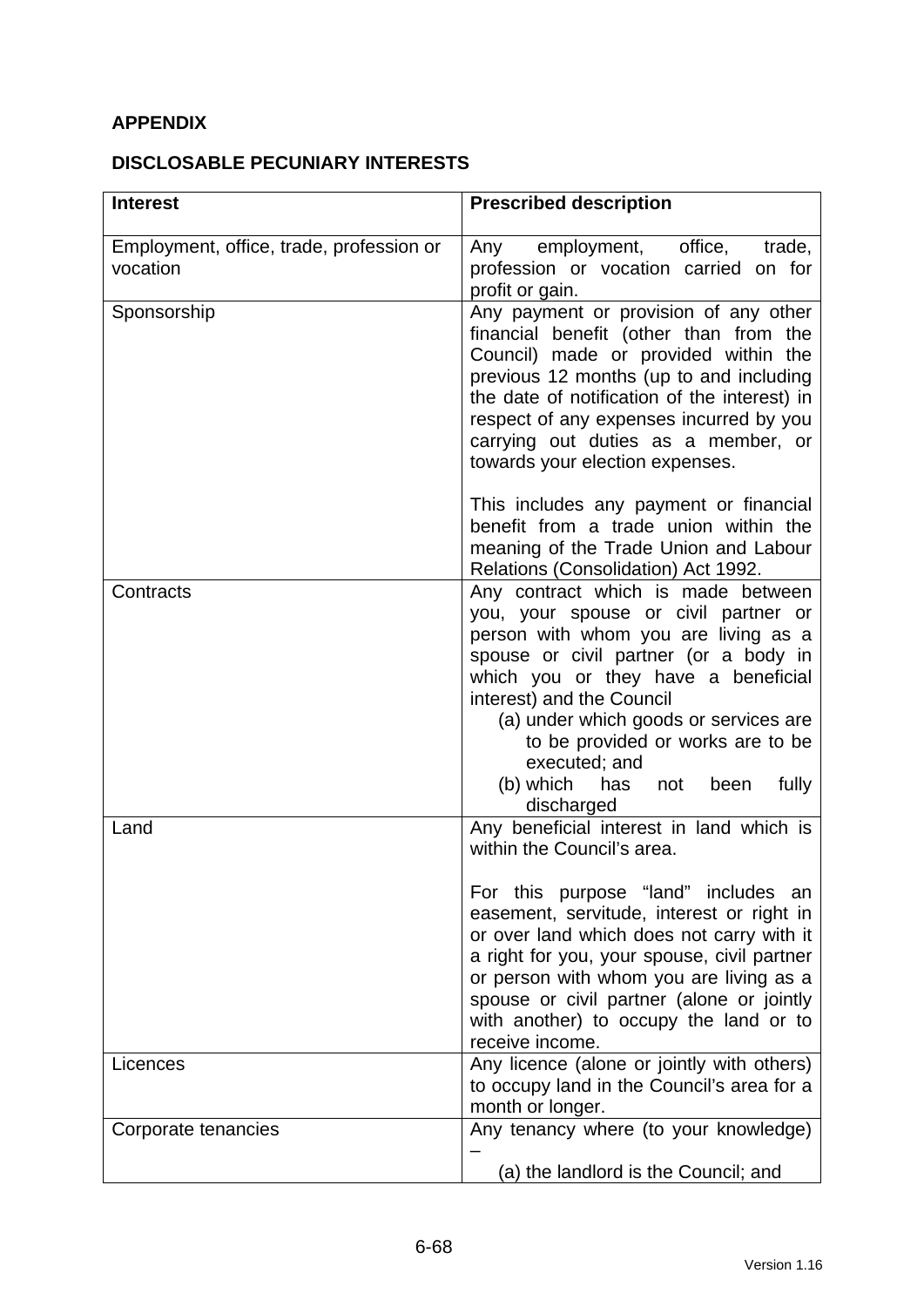| <b>Securities</b> | (b) the tenant is a body in which you,<br>your spouse or civil partner or a<br>person you are living with as a<br>spouse or civil partner has a<br>beneficial interest<br>Any beneficial interest in securities of a<br>body where -                                                                                                                                       |
|-------------------|----------------------------------------------------------------------------------------------------------------------------------------------------------------------------------------------------------------------------------------------------------------------------------------------------------------------------------------------------------------------------|
|                   | (a) that body (to your knowledge) has<br>a place of business or land in the<br>Council's area; and                                                                                                                                                                                                                                                                         |
|                   | (b) either $-$                                                                                                                                                                                                                                                                                                                                                             |
|                   | i.<br>The total nominal value of the<br>securities exceeds £25,000 or<br>one hundredth of the total<br>issued share capital of that<br>body; or                                                                                                                                                                                                                            |
|                   | ii.<br>If the share capital of that body<br>is of more than one class, the<br>nominal value<br>of the<br>total<br>shares of any one class in<br>which you, your spouse or civil<br>partner or person with whom<br>you are living as a spouse or<br>civil partner has a beneficial<br>interest exceeds one hundredth<br>of the total issued share capital<br>of that class. |
|                   | For this purpose, "securities"<br>means<br>shares, debentures, debenture stock,<br>loan stock, bonds, units of a collective<br>investment scheme within the meaning of<br>the Financial Services and Markets Act<br>2000<br>and other securities of<br>any<br>description, other than money deposited<br>with a building society.                                          |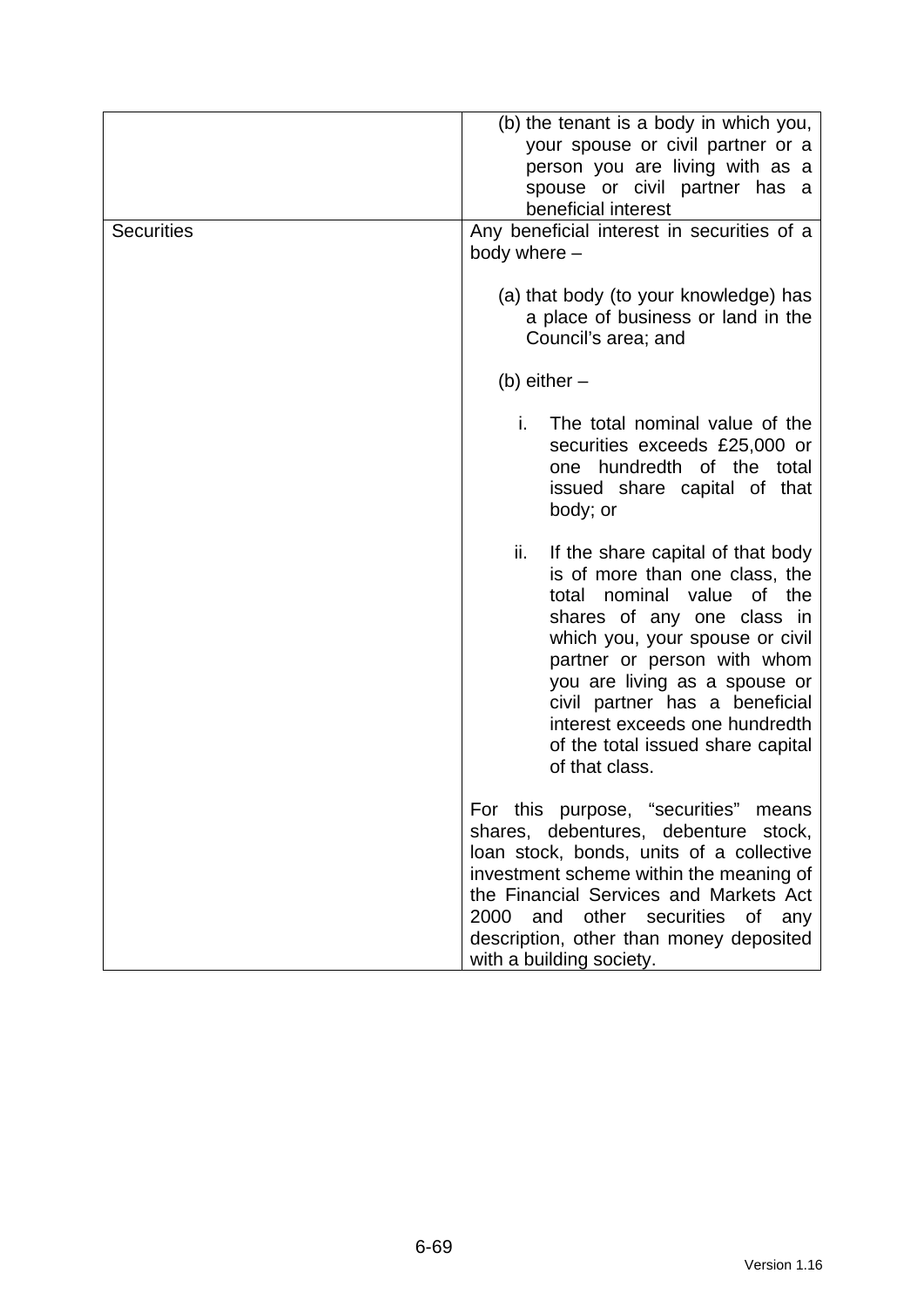## **OFFICER CODE OF CONDUCT**

### **INTRODUCTION**

- 1. The public is entitled to expect the highest standards of conduct from all officers of the County Council.
- 2. The Code sets out the standards of service that are expected from officers of the Council. In particular, officers should act in an open and transparent manner and should not do anything which would prejudice the reputation of the Council.
- 3. The Code should be read and operated in conjunction with the Council's Constitution and the Personnel Handbook. It is important officers understand their position as regards standards of conduct, and if in any doubt should seek guidance.

## **UNDERLYING PRINCIPLES**

- 4. All officers of the Council must at all times observe this Code. Failure to comply with the Code and the standards of service expected could result in disciplinary action.
- 5. All officers must act within the law whilst undertaking their official duties. Where an officer is a member of a professional body, the officer must also comply with any standards of conduct which are set by that body.
- 6. Officers are expected to:
	- a. Provide the highest possible standard of service to the public. Where officers are aware of any contraventions of this Code, illegality, misconduct or breach of procedure they should notify their line manager;
	- b. Provide appropriate advice to Councillors and other officers with impartiality.
- 7. Officers must consult the Monitoring Officer and the Chief Finance Officer if they have doubts about the legality of a decision, or suspect maladministration or financial impropriety.
- 8. The Code does not seek to address every possible circumstance, and simply because a particular action may not be addressed within the Code, this does not condone that action by omission.

### **PERSONAL INTERESTS**

- 9. Officers must declare to their Corporate Director any financial interests or non-financial interests which could or could be perceived to conflict with their role with the Council.
- 10.A record of any such interests will be maintained by the relevant Corporate Director.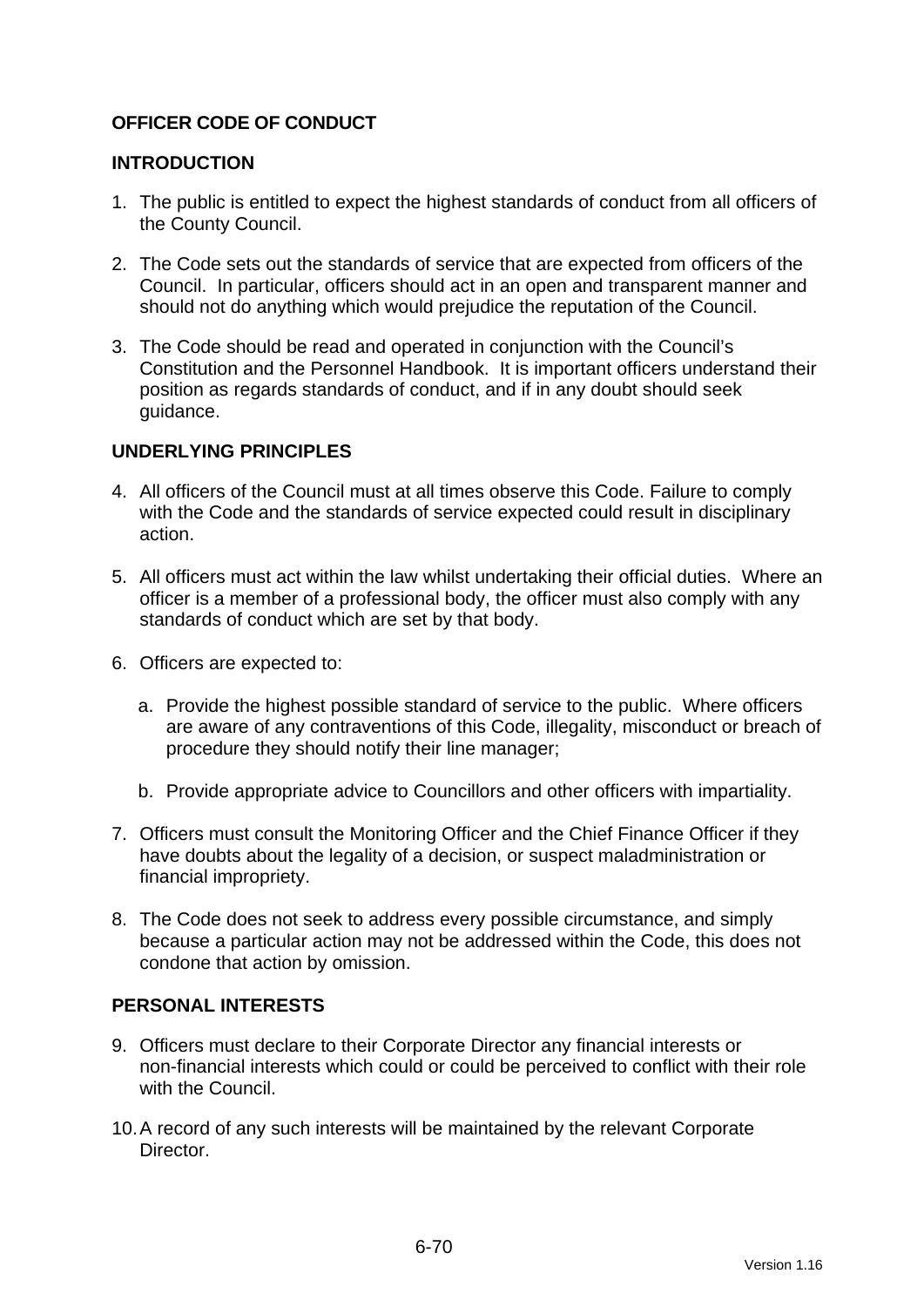- 11.Officers who have a direct or indirect financial interest in any contract must ensure that their Corporate Director is aware and should have no involvement with the award of or management of that contract.
- 12.If an officer is not sure about whether they have an interest, they should seek advice from the Monitoring Officer.

## **BRIBERY AND CORRUPTION**

- 13.Officers must be aware that it is a serious criminal offence for them to receive or give any gift, loan, fee, reward or advantage for doing or not doing anything or showing favour or disfavour to any person in their official capacity as a result of any such gift, etc.
- 14.It should be stressed that this covers all aspects of an officer's responsibilities. For example, showing favouritism to a client in the provision of a service in return for a favour or gift would be corrupt. As would awarding a contract to a contractor as a direct result of receiving a gift.
- 15.In particular:
	- a. Officers should not accept a gift or hospitality from a contractor or other person outside the Council if they know or suspect that it is offered or provided with the expectation that a commercial or contractual advantage will be provided in return;
	- b. Officers should not accept a payment from a contractor or other person outside the Council if they know or suspect that it is offered or provided with the expectation that they will obtain a commercial or contractual advantage in return;
	- c. Officers should not give, promise to give, or offer a payment, gift or hospitality with the expectation or hope that a commercial or contractual advantage will be received, or to reward a commercial or contractual advantage already given.

### **WHAT TO DO IF YOU ARE OFFERED A GIFT**

- 16.It is reasonable to accept a modest gift of a promotional character given to a wide range of people, and not uniquely to the officer, such as calendars, diaries, pens and other articles of use in the office or job. Modest gifts at the conclusion of any courtesy visit to a factory or firm of the sort normally given by that firm may also be accepted.
- 17.From time to time, officers may be offered other higher value or personal gifts. You need to consider why you have been offered the gift. If you are in doubt as to the motive behind the gift, you should seek advice from your Corporate Director as to whether it is appropriate to accept it. No gift worth over £25 should be accepted under any circumstances. Any gift offered, whether accepted or refused, should be recorded in the departmental gift and hospitality register.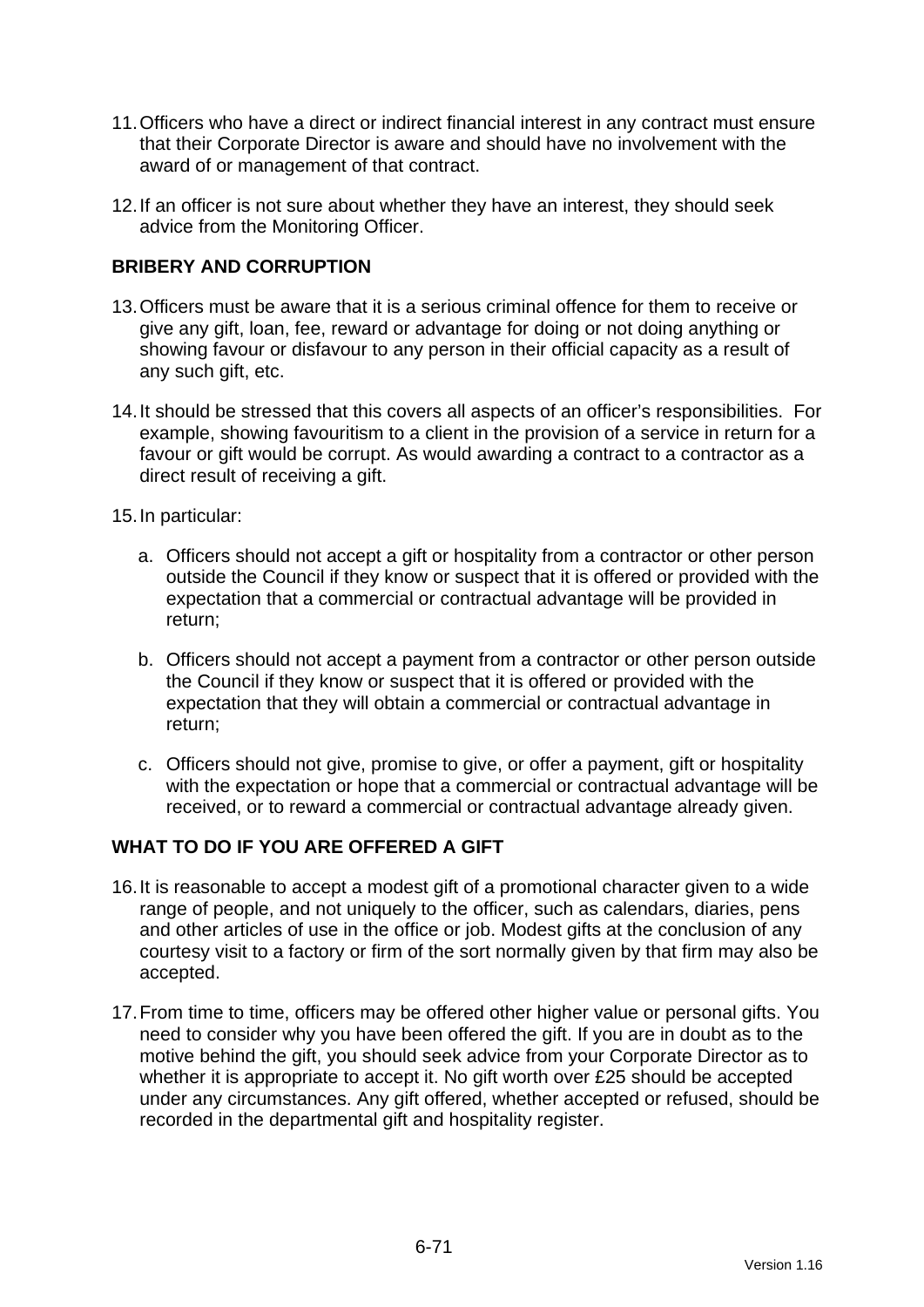# **WHAT TO DO IF YOU ARE OFFERED HOSPITALITY**

- 18.Officers of the Council should only accept offers of hospitality if they are invited in their role as a Council representative. Offers to attend purely social or sporting functions should be accepted only when these are significant for Nottinghamshire, or where the Council should be seen to be represented. Acceptance of such invitations should be cleared in advance with the relevant Corporate Director, and should be recorded in the departmental gift and hospitality register.
- 19.When hospitality has to be declined, the third party offering the hospitality should be courteously but firmly informed of the procedures and standards operating within the Council. When receiving hospitality, officers should be particularly sensitive as to its timing in relation to decisions which the Council may be taking affecting those providing the hospitality.
- 20.There may be circumstances where it will not always be possible, or even desirable, to reject offers of hospitality on a modest scale. Acceptable examples would include official hospitality at a function organised by a public authority; refreshments following a site visit; or a working lunch of a modest standard to enable the parties to continue to discuss business. The decision whether to accept or not must depend on the circumstances in each case. These circumstances will also determine whether the hospitality needs to be entered in the register of officers' interests. If in doubt officers should err on the side of caution and enter the appropriate details in the departmental register of officers' interests.

## **RECEIVING SPONSORSHIP OR GRANT AID**

21.Officers must provide details to their Corporate Director of any benefit they (or their partner, spouse or relative) may be likely to receive as a result of any proposed Council sponsorship or grant aid.

## **USE OF PUBLIC FUNDS**

22.Officers must ensure that they use public funds entrusted to them in a responsible and lawful manner. They should strive to ensure value for money to the local community and to avoid legal challenge to the Council.

## **POLITICAL NEUTRALITY**

- 23.Officers serve the Council as a whole. It follows they must serve all Councillors and not just those of the majority group, and must ensure that the individual rights of all Councillors are respected.
- 24.Officers may be required to advise political groups. They must do so in ways which do not compromise their political neutrality.
- 25.Officers must follow Council policies and must not allow their own personal or political opinions to interfere with their work.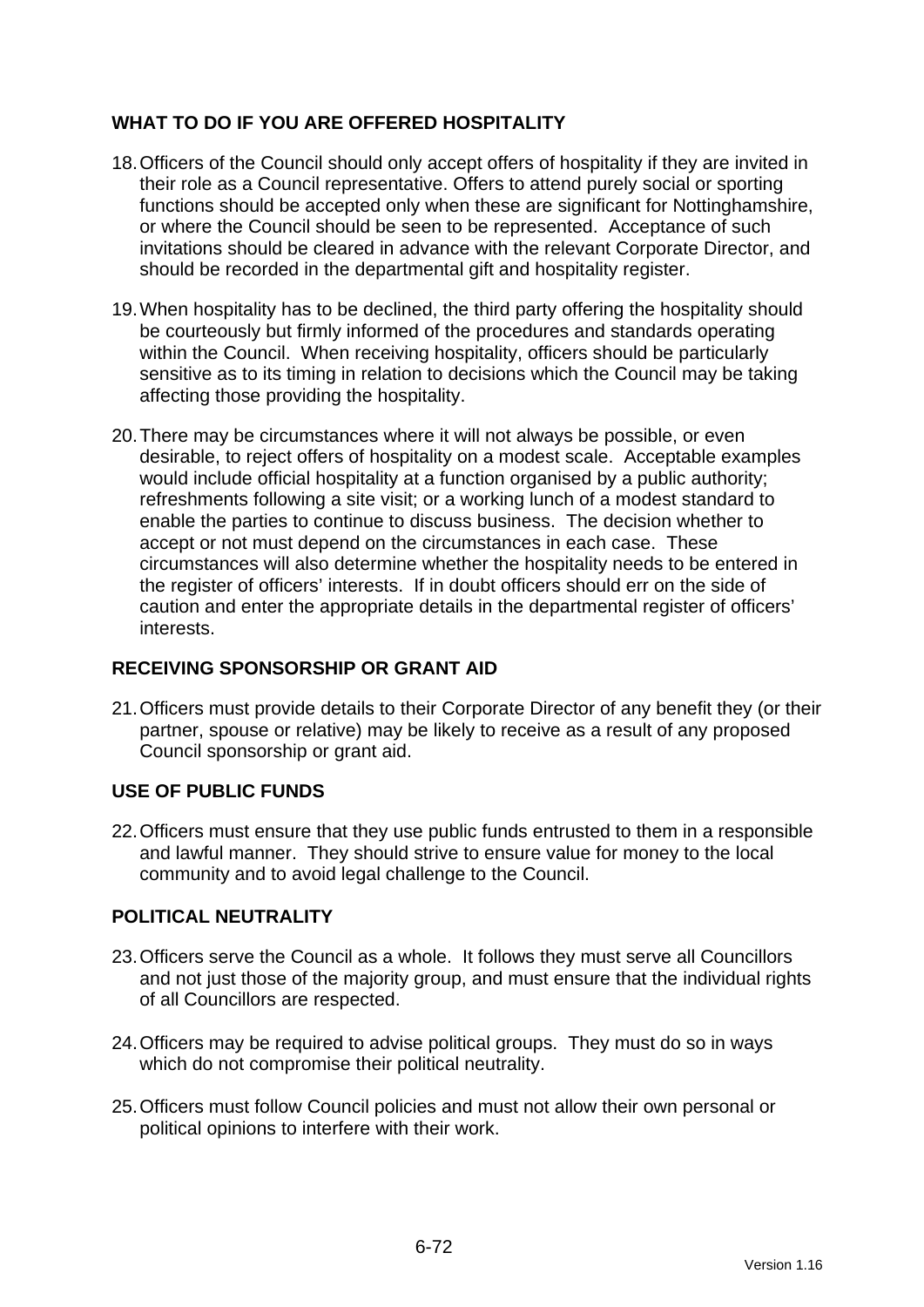## **EQUALITY ISSUES**

- 26.The Council believes in equality and will not tolerate any harassment, intimidation, unfair discrimination or victimisation, by officers.
- 27.The Council has a statutory duty to promote equality. Officers should not by their manner or speech be discriminatory with regards to a person's age, disability, gender reassignment, marriage and civil partnership, pregnancy and maternity, race, religion or belief, sex or sexual orientation.
- 28.Each officer has a duty to ensure that the appropriate standards of conduct are upheld both by themselves and by colleagues at all times.

## **THE RELATIONSHIP BETWEEN OFFICERS AND COUNCILLORS**

29.Officers should refer to the Protocol for Councillor/Officer Working Relations in Part Six of this Constitution.

## **THE RELATIONSHIP BETWEEN OFFICERS AND THE PUBLIC**

- 30.Officers should always remember their responsibilities to the community of Nottinghamshire and ensure courteous, efficient and impartial service delivery to all groups and individuals they have dealings with.
- 31.Officers should be cautious when blogging or using social networking sites outside of work and avoid publishing, or allowing to be published, any material, including comments or images, which could damage their professional reputation and/or bring the Council into disrepute.

## **THE RELATIONSHIP BETWEEN OFFICERS AND CONTRACTORS**

- 32.All relationships of a business or private nature with external contractors, or potential contractors, should be made known to an appropriate senior manager.
- 33.Officers must exercise fairness and impartiality when dealing with all customers, suppliers, other contractors and sub-contractors.
- 34.Officers who are privy to confidential information on tenders or costs for either internal or external contractors should not disclose that information to any unauthorised party or organisation.
- 35.Further guidance on the procedures to follow during the tendering process is contained in the Financial Regulations in Part Six of this Constitution.

## **APPOINTMENT AND OTHER EMPLOYMENT MATTERS**

- 36.Officers involved in appointments should ensure that these are made on the basis of merit.
- 37.In order to avoid any possible accusation of bias, officers wherever possible should not be involved in an appointment where they are related to an applicant, or have a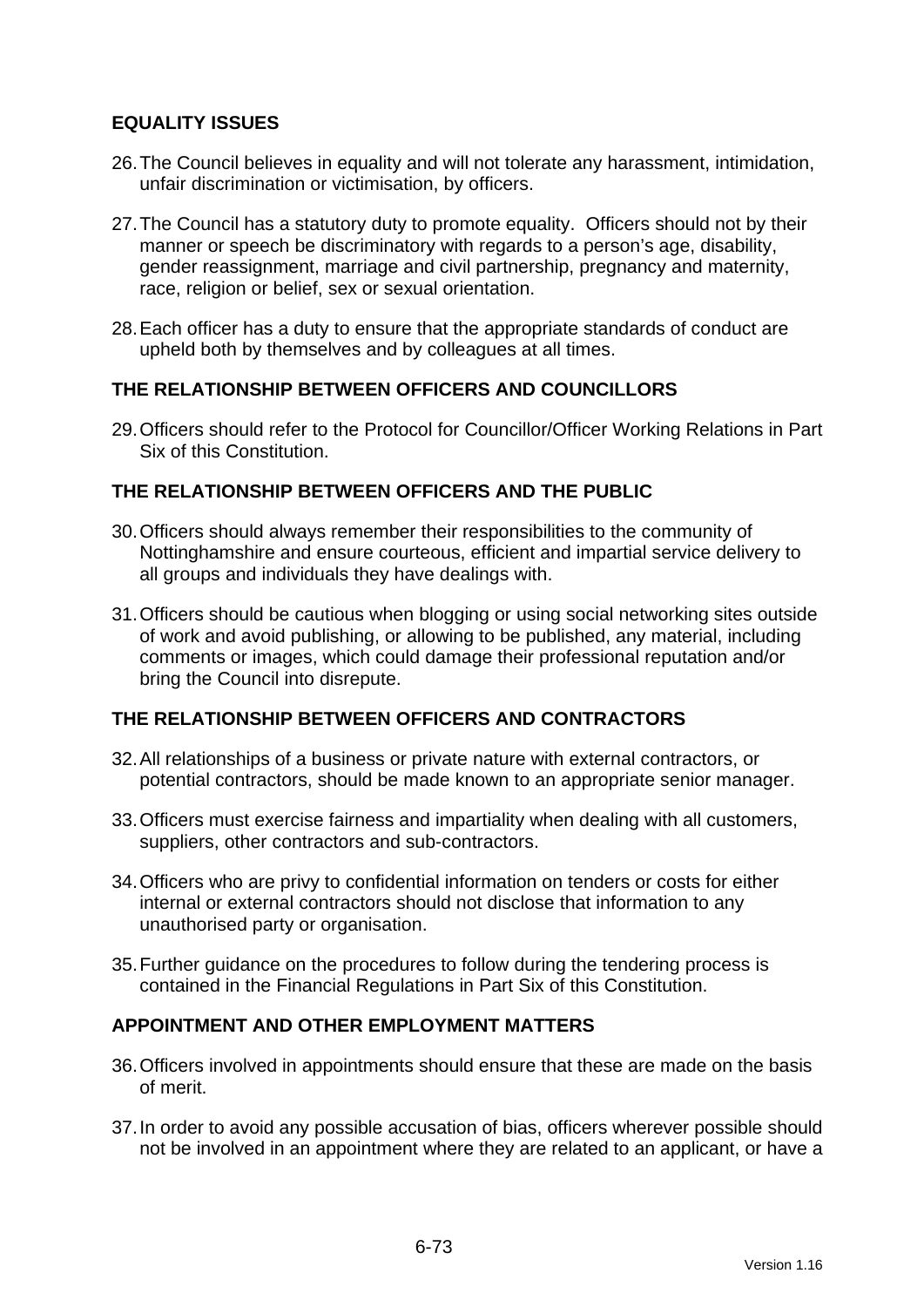close personal relationship outside work with him or her. If they must be involved, then the relationship must be disclosed to all the parties.

38.Similarly, officers should not be involved in decisions relating to discipline, promotion or pay adjustments for any officer who is a relative, partner etc.

### **WORKING FOR OUTSIDE ORGANISATIONS**

39.Officers working for outside organisations should refer to the Protocol for Involvement in Outside Bodies.

### **USE OF COUNCIL PREMISES OR FACILITIES FOR WORK NOT CONNECTED WITH THE COUNCIL**

40.Officers must not use the Council's premises or facilities for activities which are not connected with their employment with the Council, for instance the use of email, telephones, computers, photocopiers, typists, etc. A small amount of personal use may be acceptable.

## **PUBLIC SPEAKING**

- 41.Where officers are invited to address public meetings, undertake radio or television interviews etc, they will be acting as the representative of the Council, and as such should communicate the policies and procedures of the County Council in a factual and unbiased way. Officers must not express personal views in such situations.
- 42.If in a private capacity an officer is invited to comment publicly on Council policies, they should reflect upon the impact of this on the County Council's reputation and consider whether it is appropriate to comment.

### **OFFICERS FACING CRIMINAL CHARGES**

43.Any officer facing criminal charges must inform their line manager without delay.

### **HEALTH AND SAFETY**

44.It is the responsibility of all officers to take reasonable care for the health and safety of themselves and others.

### **DISCLOSURE OF INFORMATION**

- 45.Officers must not disclose information given to them in confidence without consent, unless the circumstances are exceptional. In this situation, advice should be sought from their line manager.
- 46.Officers disclosing personal information must comply with the Data Protection Act.
- 47.Officers should not use confidential information obtained in the course of their employment with the Council for personal use, nor should they pass it on to others who might use it for unauthorised purposes.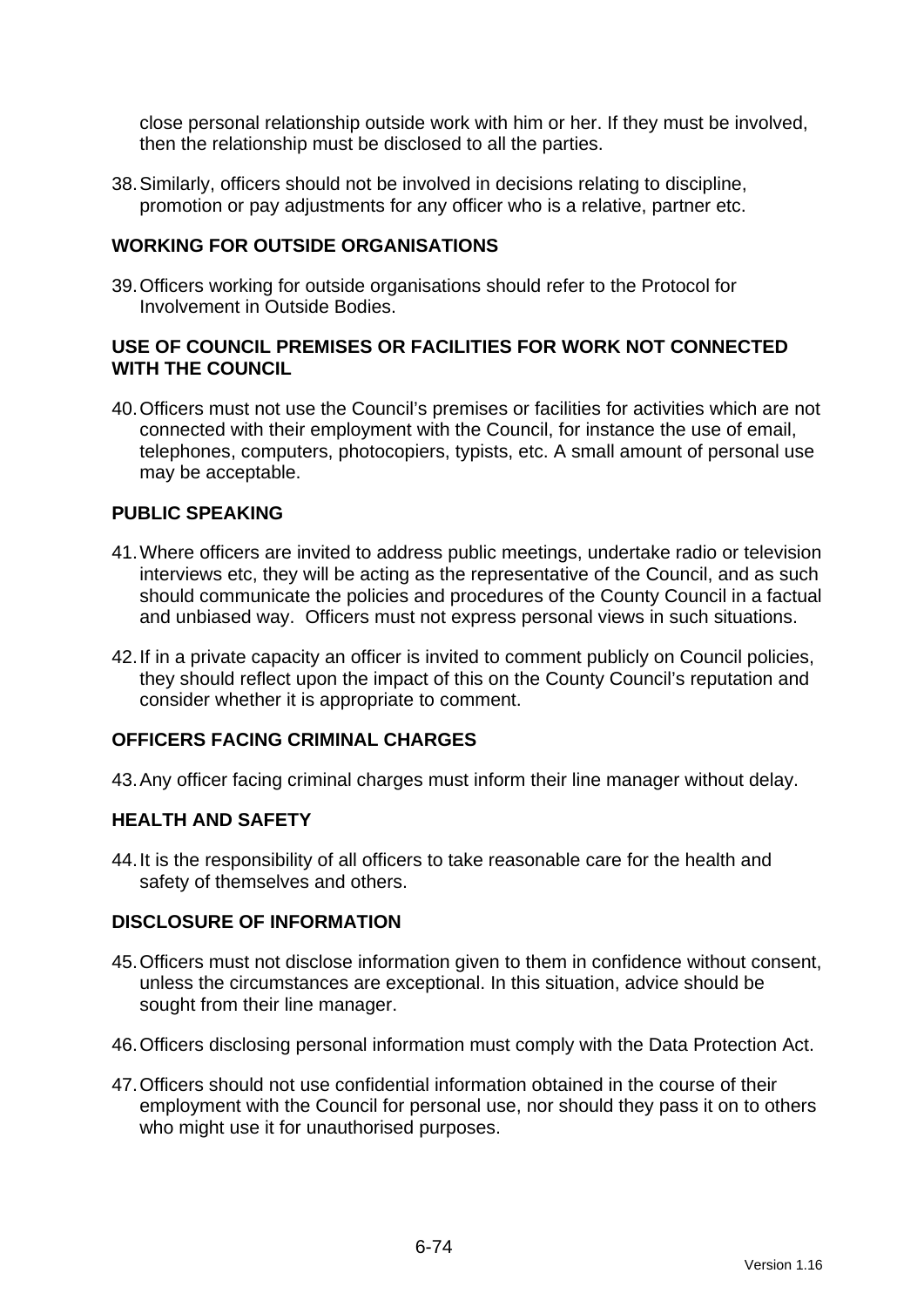48.Guidance about the information which Councillors and the public are entitled to is contained in Part Three of this Constitution.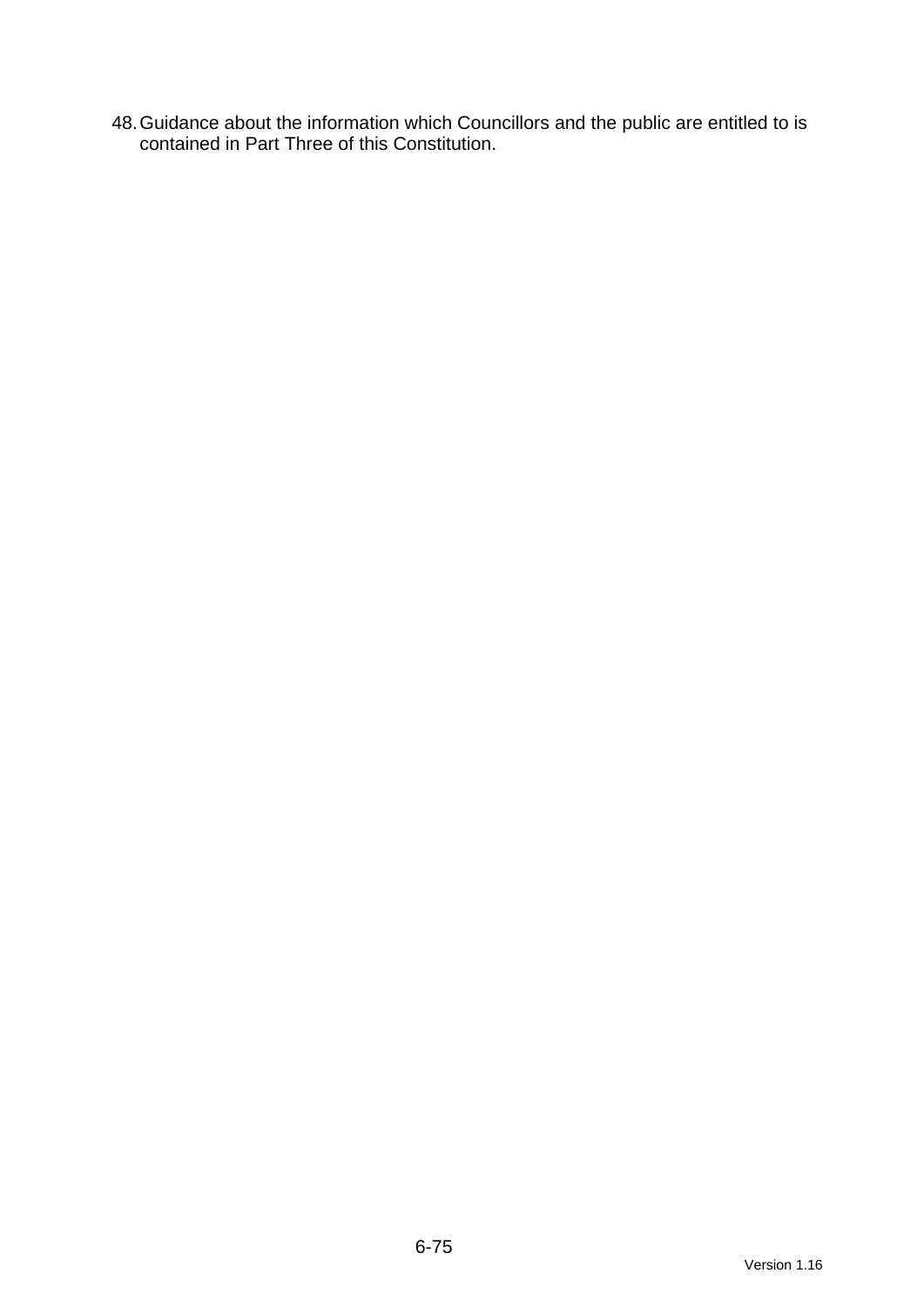# **PROTOCOL FOR COUNCILLOR AND OFFICER RELATIONSHIPS**

## **INTRODUCTION**

- 1. Mutual trust and respect between Councillors and employees is at the heart of good governance for councils. They are essential elements of the partnership necessary for the effective running of a local authority.
- 2. This protocol is a written guide to the basic elements of the relationships between Councillors and employees and seeks to:
	- a. promote trust, openness, fairness and honesty;
	- b. define roles to clarify responsibilities, avoid conflict, prevent duplication and secure compliance with the law and codes of conduct;
	- c. maintain and enhance the integrity of local government which demands the highest standards of personal conduct.
- 3. This protocol should be read and operated in conjunction with the Council's constitution, codes of conduct relating to Councillors and employees and relevant legislative requirements.
- 4. Unless the context otherwise requires, reference to a Councillor will include reference to a co-opted member.

# **UNDERLYING PRINCIPLES**

- 5. Councillors and employees must at all times observe this protocol.
- 6. Councillors and employees must always respect the roles and duties of each other as set out below.

### **THE ROLE OF MEMBERS**

- 7. It is the role of Councillors:
	- a. To represent the people within their communities and bring their views into the Council's decision making process through working individually or in partnership
	- b. To promote the interests of the people of Nottinghamshire when acting collectively as the Council's decision-makers
	- c. To promote the social, economic and environmental wellbeing of the community.
	- d. Collectively to agree the policy of the County Council
	- e. To deal with individual casework and act as an advocate for constituents in resolving concerns or complaints.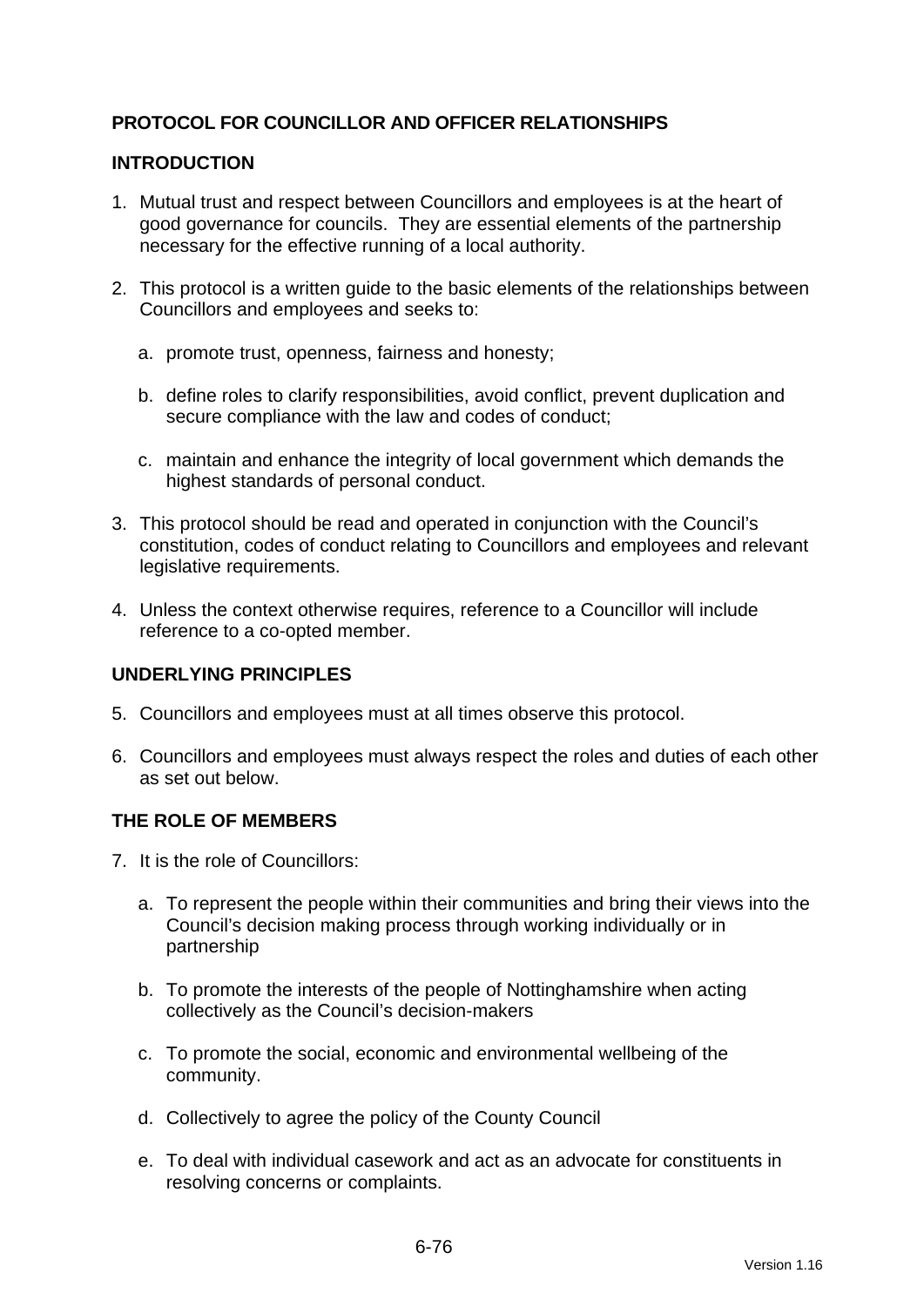- f. To balance different interests within their electoral division and represent the division as a whole.
- g. To represent the Council on external bodies as required.
- h. To promote the highest standards of conduct and ethics.

# **THE ROLE OF OFFICERS**

- 8. It is the role of officers:
	- a. To serve the community of Nottinghamshire and to deliver the highest standards of service in the most cost effective, efficient and professional manner.
	- b. To implement the policies and decisions made by Councillors.
	- c. To provide professional and technical advice.
	- d. To carry out the functions delegated to them, including the management of staff.
	- e. To provide help, support and advice to Councillors in respect of their duties and responsibilities
	- f. To report to Government departments, as required.
	- g. To represent the Council on external bodies as required.

# **THE RELATIONSHIP BETWEEN EMPLOYEES AND COUNCILLORS**

- 9. The relationship between employees and Councillors should be characterised by mutual respect and courtesy and recognition of each other's roles and responsibilities.
- 10.Collaborative working between Councillors and employees is essential but close personal familiarity can lead to damaging assumptions by others. Councillors and employees should inform the Monitoring Officer of any relationship either personal or family, or business connection which might be seen as unduly influencing their work in their respective roles. The Monitoring Officer will consider what action, if any, should be taken.
- 11.With the exception of staff specially appointed to support political groups, employees work to the instructions of their managers not individual Councillors.
- 12.Councillors must not require employees to change their professional advice or take any action which the employee considers unlawful or illegal or which would amount to maladministration or breach of a statutory duty.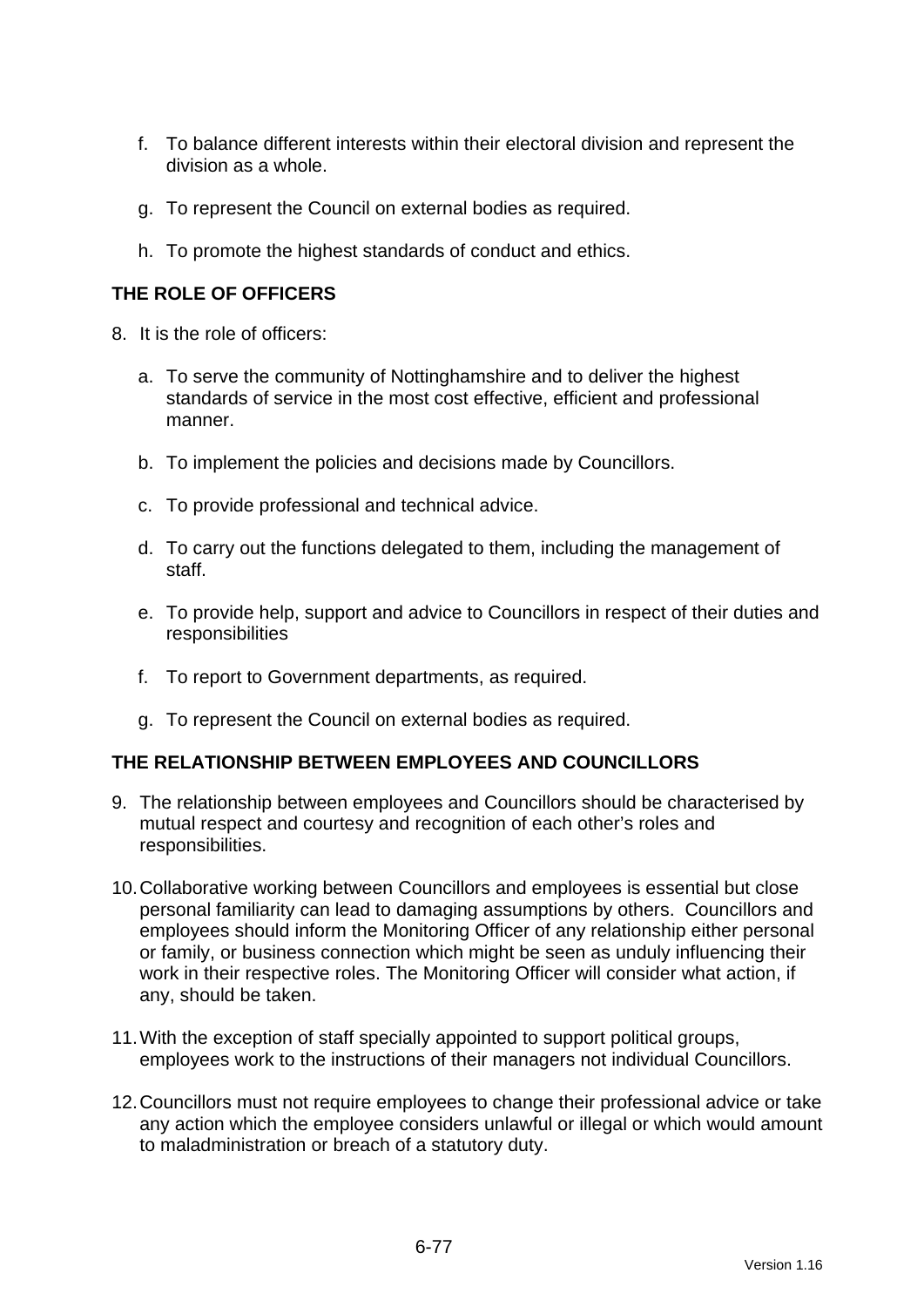- 13.Councillors should not raise matters relating to the conduct or capability of a Council employee or of employees collectively at meetings held in public or in the press. Any concerns should be raised using the procedure set out at paragraph 25 below.
- 14.The advice provided and actions taken by employees should be sensitive to the political nature of the organisation, but their advice should always be independent and unbiased.
- 15.Members must consult with the Monitoring Officer and the Chief Finance Officer about legality, maladministration and financial impropriety and if they have doubts as to whether a particular decision is or is likely to be contrary to the policy framework or budget.
- 16.The Council has a statutory duty to positively promote equality. Councillors and employees should not by their manner, speech, or in any written communication, be discriminatory with regards to a person's age, disability, gender reassignment, marriage and civil partnership, pregnancy and maternity, race, religion or belief, sex or sexual orientation.

# **OFFICER RELATIONSHIPS WITH PARTY GROUPS**

- 17. It must be recognised by all employees and Councillors that in discharging their duties employees serve the Council as a whole and not exclusively any political group, combination of groups or individual Councillors.
- 18.Employees may properly be called upon to provide advice and information to political groups but must at all times maintain political neutrality. All employees must, in their dealings with political groups and individual Councillors, treat them in a fair and even handed manner.
- 19.Employees must respect the confidentiality of any party group discussions at which they are present and unless they are requested to do so by that party group, must not relay the content of such discussions to another party group or to any other Councillor.
- 20.The only basis on which the Council can lawfully provide support services (eg stationery, typing, printing, photocopying) to Councillors is to assist them in discharging their role in their official capacity as Councillor. Such support services must therefore only be used for Council business. They must never be used for party political or campaigning activity or for private purposes.

### **EMPLOYEES TO KEEP COUNCILLORS INFORMED ABOUT LOCAL ISSUES**

21.To enable them to carry out their divisional role effectively, Councillors need to be fully informed about matters affecting their division. Corporate Directors must ensure that their staff are aware of the requirement to keep local Councillors informed.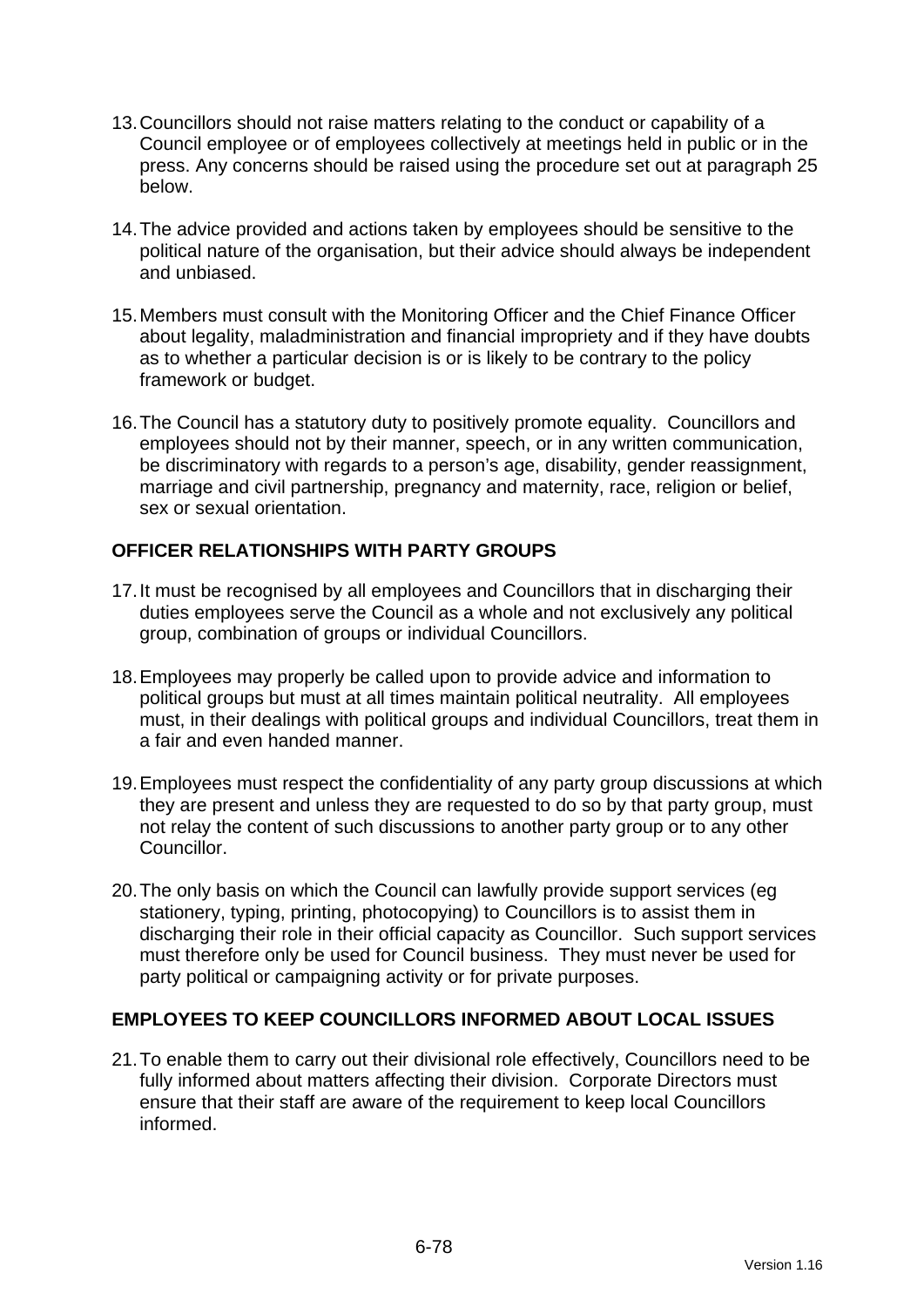22.Whenever a public meeting is organised by the Council to consider a local issue it is recommended that all Councillors representing the divisions affected should be invited to attend the meeting.

## **MEDIA RELATIONS**

- 23.All relations with the media must be conducted in accordance with the Council's agreed procedures and the law on Local Authority publicity.
- 24.Employees will make every effort to keep Councillors informed of media interest in Council activities relevant to their responsibilities and the electoral divisions they represent, especially regarding strategic or contentious matters.

### **COMPLAINTS/CONCERNS**

### **PROCEDURE FOR COUNCILLORS**

25.If a Councillor is dissatisfied with the conduct, behaviour or performance of an officer they should raise the matter privately with the relevant Corporate Director. If their concerns relate to a Corporate Director the concern should be raised with the Chief Executive. If the concerns relates to the Chief Executive then the concern should be raised with the Monitoring Officer and Service Director responsible for Human Resources.

## **PROCEDURE FOR EMPLOYEES**

- 26.If an employee is unhappy with the conduct or behaviour of a Councillor they should seek to resolve the matter by appropriate discussion and involvement of their Corporate Director.
- 27.In the event that matters remain unresolved they should inform the Monitoring Officer who will consider what action should be taken.

### **SUMMARY**

28.Councillors and employees can expect the following from each other:

- a. Respect and courtesy
- b. The highest standards of integrity
- c. A working partnership
- d. An understanding of and support for respective roles, work loads and pressures
- e. Confidentiality
- f. A commitment to the Council as a whole
- 29.In addition Councillors can expect from employees:
	- a. Timely responses to enquiries
	- b. Professional advice
	- c. Regular up to date information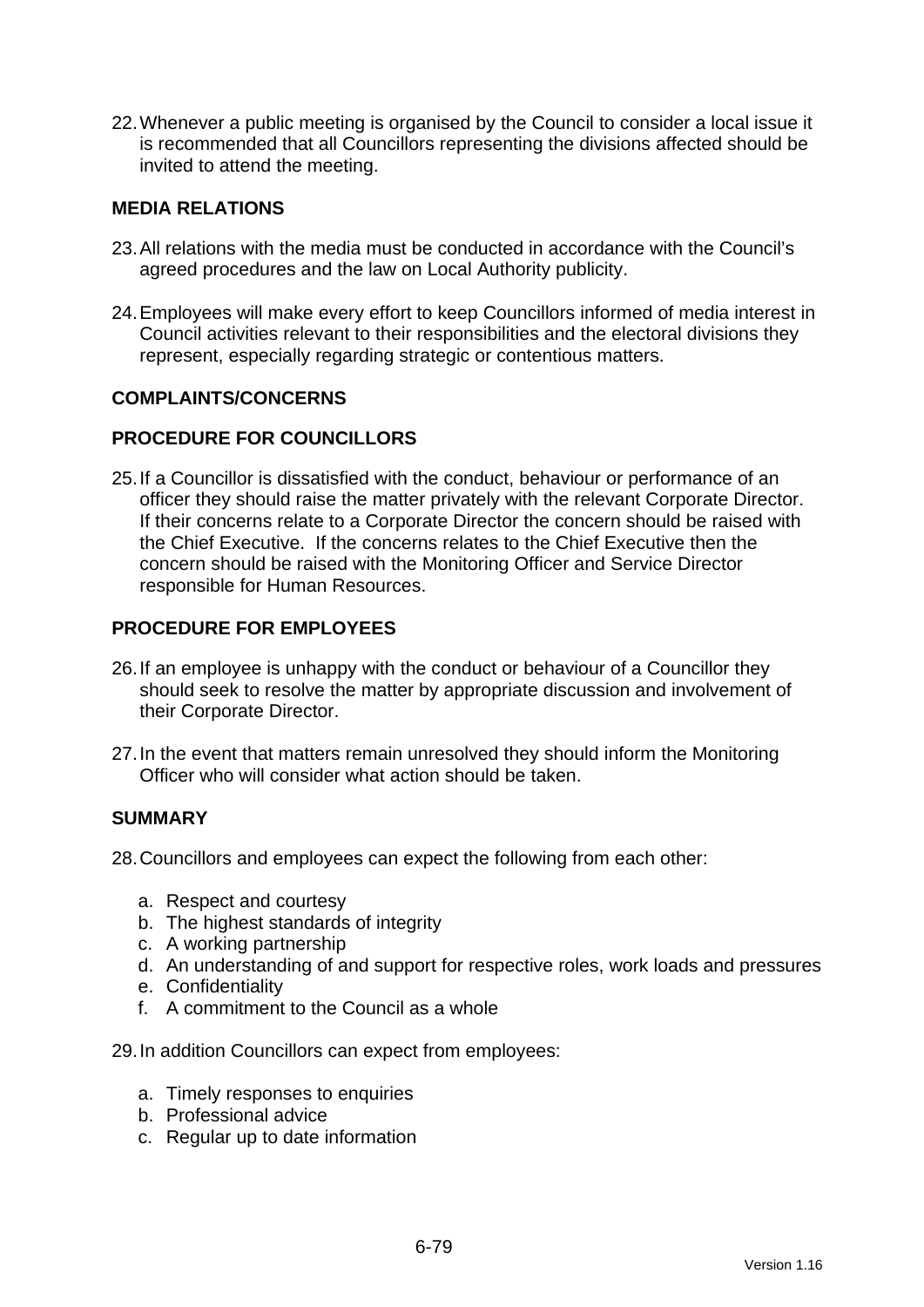## **PROTOCOL FOR INVOLVEMENT IN OUTSIDE BODIES**

1. The Council is committed to working with other local authorities, the private, voluntary and community sectors to deliver services in the most effective way. As a result Councillors and officers are often required to act as representatives on outside bodies. This document provides guidance for those acting as representatives.

### **APPOINTMENTS TO OUTSIDE BODIES**

2. The Council's Policy Committee is responsible for deciding which organisation are included on the list of Outside Bodies and each committee will determine which outside bodies it should receive regular updates from.

## **SUPPORT FOR REPRESENTATIVES ON OUTSIDE BODIES**

- 3. The Council will provide indemnity insurance in appropriate circumstances.
- 4. The Council will make every effort to maintain a fact sheet on each outside body, stating the purpose of representation, the responsibilities of Council representatives on those bodies, and the insurance position.
- 5. The Council has produced guidance regarding representatives' specific responsibilities when sitting on different types of bodies, such as limited and local authority companies, statutory bodies and charities. Further support is available from Democratic Services.

### **RESPONSIBILITIES OF COUNTY COUNCIL REPRESENTATIVES ON OUTSIDE BODIES**

- 6. Representatives must ensure they understand the capacity in which they are appointed to the outside body. This is important for two reasons:
	- a. The terms of appointment could mean that the individual takes on formal responsibilities, such as those of a company director or charitable trustee, and in some cases, personal liability. Representatives need to understand the extent of their role and be satisfied that appropriate indemnity insurance cover is provided either by the Council or the outside body.
	- b. In some instances the primary purpose is to represent the interests of the County Council, and in some the main duty is to the outside body. This may affect the considerations that are taken into account when contributing to the outside body's decision-making. Also, it is possible that a conflict of interest will arise between the Council and the outside body, for example where there is a disagreement over a funding issue. In the event this happens the representative must be clear in whose interests they are acting. If a conflict does arise the representative must seek advice from the Council's Monitoring **Officer**
- 7. Representatives must follow the Council's Code of Conduct for Councillors and Co-opted Members or the Code of Conduct for Officers when they are acting in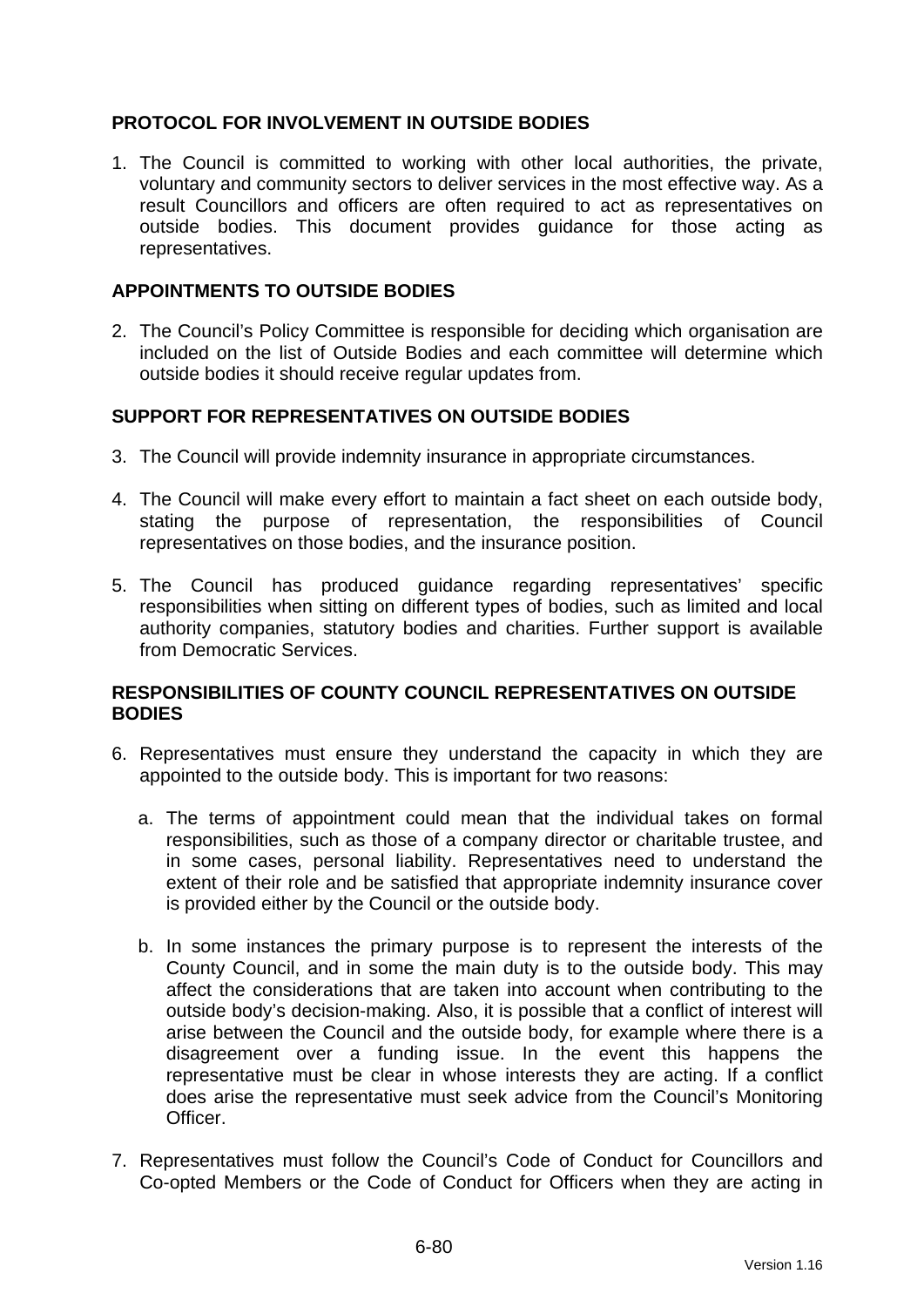that capacity, including where they are representing the Council on an outside body. They must also ensure they follow any separate code of conduct that applies to the outside body. In the unlikely event there is a conflict they must seek advice from the Council's Monitoring Officer.

- 8. Representatives should always consider their duty of confidentiality to the Council, and where appropriate, to the outside body.
- 9. Representatives must report back to the relevant County Council committee as required.
- 10.It is good practice to check when first appointed whether expenses for travel and/or subsistence should be claimed from the County Council or the outside body.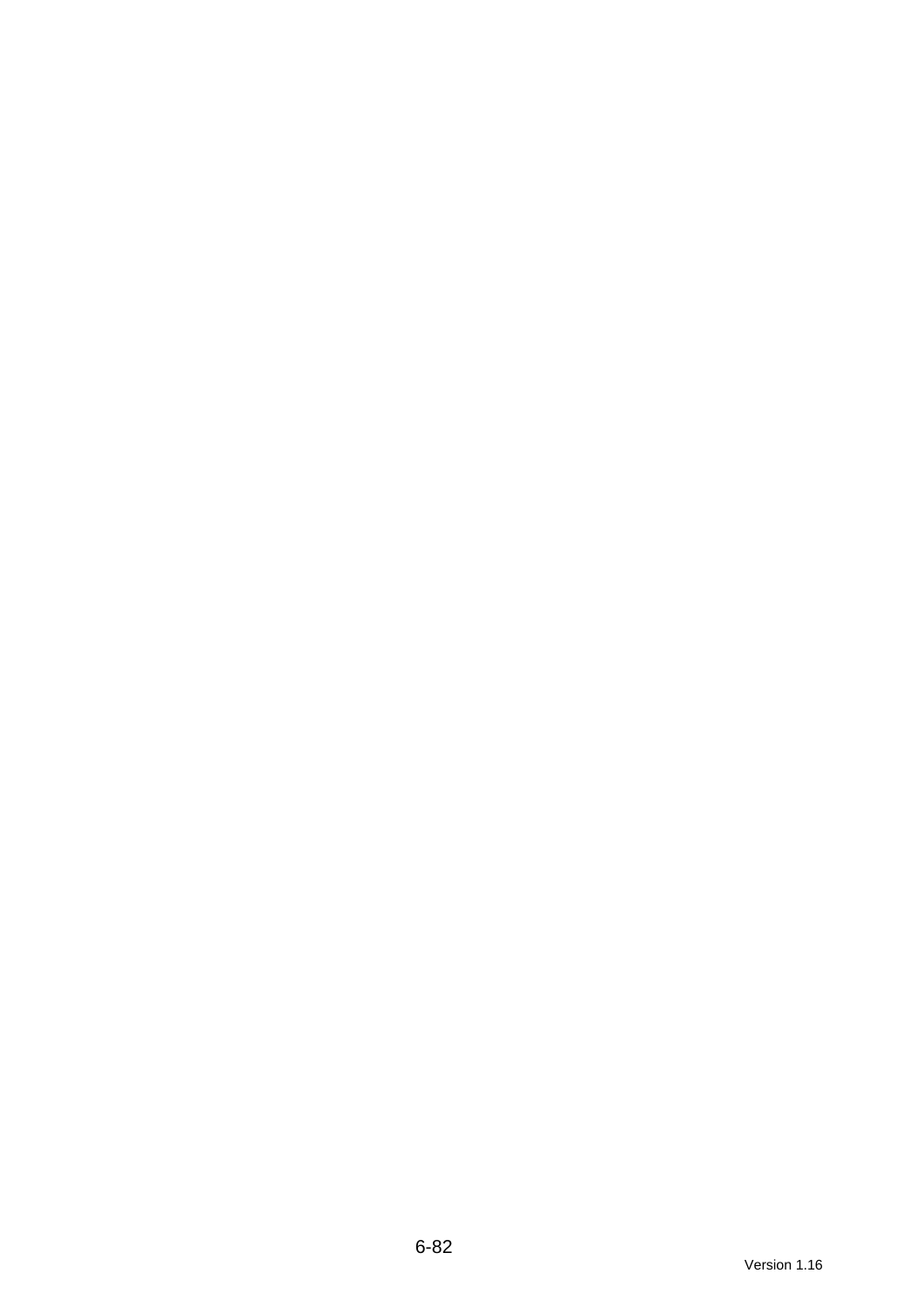# **PART C – EMPLOYMENT PROCEDURE RULES**

## **INTRODUCTION**

- 1. The Council has developed these regulations in order to outline the process to be followed when appointing or dismissing employees or taking disciplinary action against employees.
- 2. These regulations also deal with who has responsibility for changes to staffing structures. Staffing structures specify the number and types of posts that exist in each department.

## **APPOINTMENT AND DISMISSAL - SENIOR EMPLOYEES**

- 3. The Senior Staffing Sub-Committee is responsible for the appointment and dismissal of, and the taking of disciplinary action against, the following employees (who will be known as "Senior Employees" for the purposes of these regulations):
	- a. Chief Executive;
	- b. Corporate Directors;
	- c. Service Directors;
	- d. where the statutory role of the Head of Paid Service, Chief Finance Officer or Monitoring Officer is held by another post holder, that post holder.
- 4. The Senior Staffing Sub-Committee will meet as and when required.
- 5. The appropriate committee Chairman for the post being considered will always be present as a member of the Senior Staffing Sub-Committee. Where the issue being considered relates to the Chief Executive or a Corporate Director, the Senior Staffing Sub-Committee will have a membership of nine; otherwise the Senior Staffing Sub-Committee will have a membership of five.
- 6. The Senior Staffing Sub-Committee will be required to follow the Council's Recruitment and Selection Policy.

### **APPOINTMENTS**

- 7. The Council may choose to appoint any of the Senior Employees from an internal pool of candidates or by externally advertising.
- 8. The Council will draw up a job description and person specification which will be sent to any person on request.
- 9. The Senior Staffing Sub-Committee will draw up a shortlist of candidates for interview and assessment and will interview all short-listed candidates in accordance with:
	- a. the Recruitment and Selection Policy; and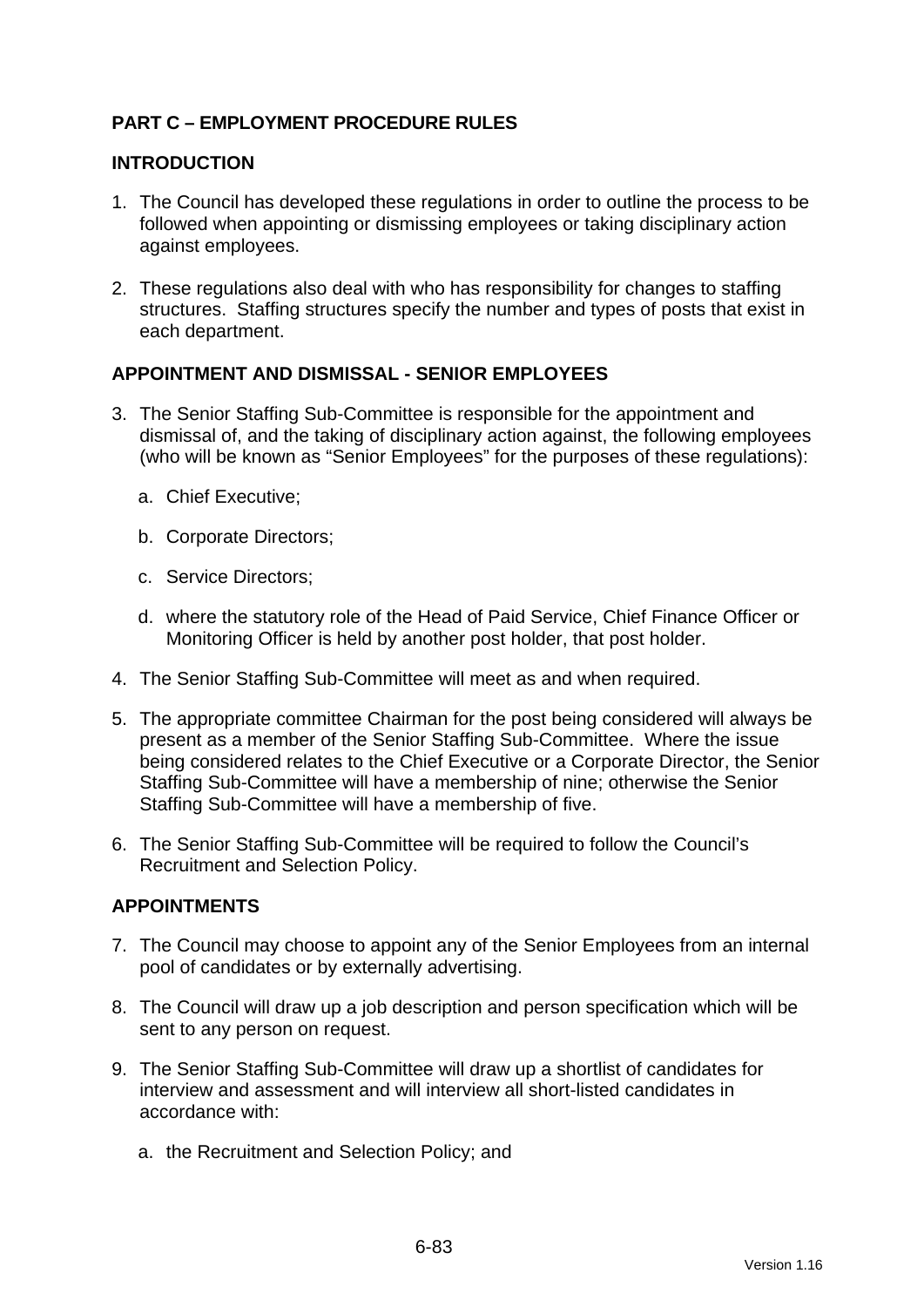- b. the advice of an appropriate HR advisor.
- 10.The preferred candidate will be offered the post subject to satisfactory references and pre-employment checks.
- 11.A final decision in respect of the appointment of the Head of Paid Service, Chief Finance Officer and Monitoring Officer rests with Full Council.
- 12.Where a reorganisation affects the structure/numbers of Senior Employee posts, posts in the new structure will be filled in line with the enabling process agreed at the time. Any competitive interviews will be carried out by the Senior Staffing Sub-Committee in accordance with the enabling process.

### **DISMISSALS AND DISCIPLINARY ACTION**

- 13.In the case of dismissals, the Senior Staffing Sub-Committee will hear the case against the Senior Employee concerned and the hearing will be conducted in accordance with the Council's Disciplinary Procedure.
- 14.A final decision in respect of the dismissal of the Head of Paid Service, the Chief Finance Officer and the Monitoring Officer rests with full Council. Full Council will approve such dismissal before the notice of dismissal is issued.
- 15.The Senior Employee (unless the employee is the Head of Paid Service, the Chief Finance Officer or the Monitoring Officer) will have a right of appeal to the Appeals Sub-Committee in accordance with the appeals process set out in the Personnel Handbook. The Appeals Sub-Committee will be advised by an appropriate HR adviser who has had no previous dealings with the matter.
- 16.In the case of the Head of Paid Service, the Chief Finance Officer and the Monitoring Officer, no disciplinary action may be taken until the advice, views or recommendations of an independent panel are considered. The neutral act of suspension for the purpose of investigating the alleged misconduct can be made by:
	- a. the Monitoring Officer in relation to the Head of Paid Service; or
	- b. the Head of Paid Service in relation to the Chief Finance Officer or the Monitoring Officer,

in consultation with the Council Leader and Chairman of the Personnel Committee and any suspension will be on full pay and for a period of no longer than two months.

## **APPOINTMENT OF ASSISTANTS TO POLITICAL GROUPS**

17.The appointment of any person as a political assistant must be done in accordance with legislative requirements.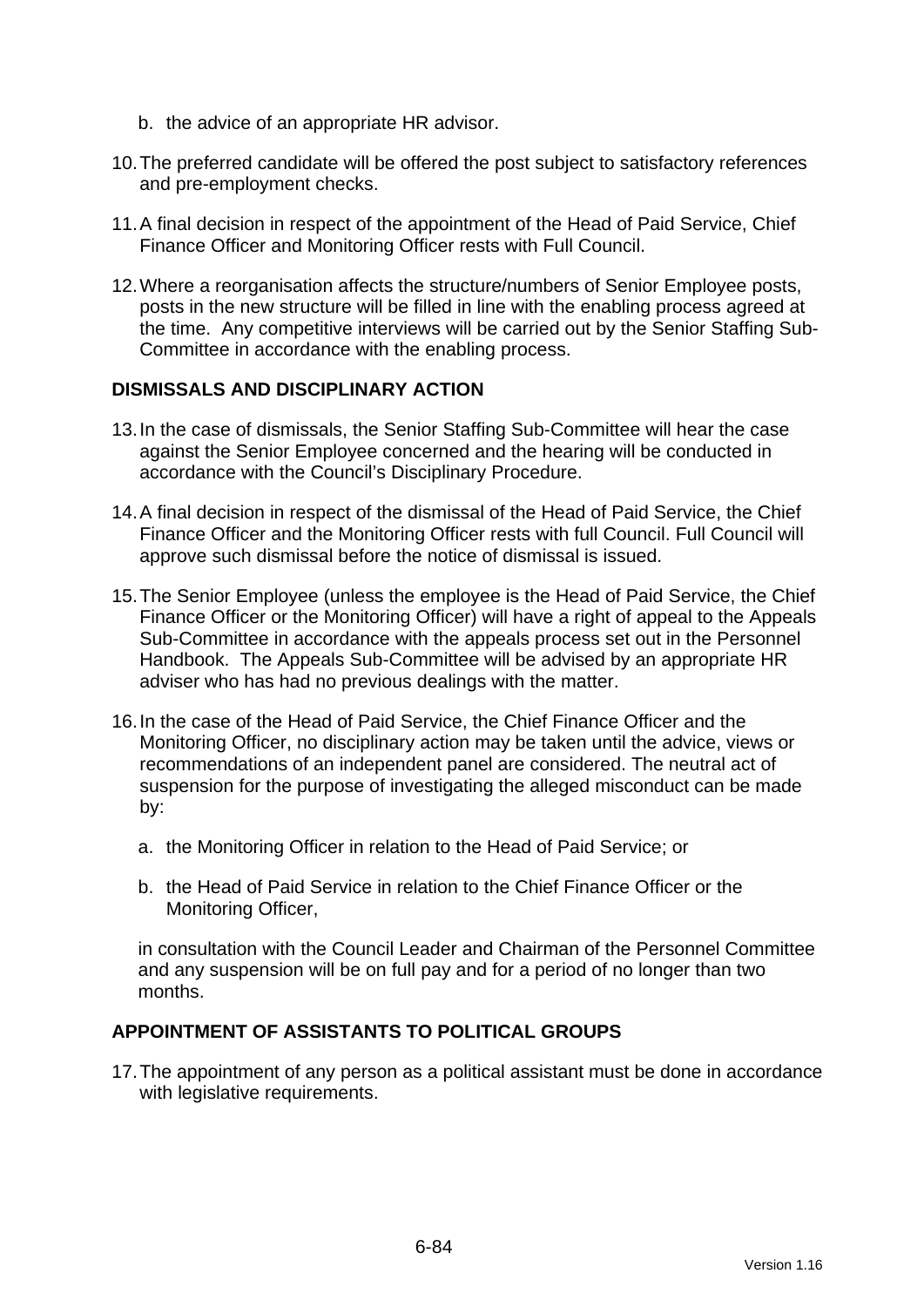# **APPOINTMENT, DISMISSAL AND MANAGEMENT OF ALL OTHER EMPLOYEES**

18.The appointment, dismissal and management of employees (except Senior Employees) including disciplinary action will be carried out by properly authorised officers of the Council in line with the Recruitment and Selection Policy, other employment policy and procedures agreed by the Council and in compliance with statutory obligations.

## **EMPLOYMENT POLICIES AND PROCEDURES**

- 19.The Council recognises national collective bargaining and acknowledges the role of national negotiating bodies in agreeing a framework of terms and conditions for local government employees.
- 20.Regular information will be provided to committees as and when required and requested regarding staffing.
- 21.The Council will develop and amend employment policies as required.
- 22.Proposals for new initiatives, for changes to existing employment policies and the development of management guidance will be developed by Personnel Committee.
- 23.Proposals for new employment policies or changes to existing policies will be subject to consultation and negotiation with the recognised trade unions through the agreed mechanisms as set out in the Employment Relations Agreement as amended from time to time. Following consultation changes to existing employment policies and new policy matters will be considered by Personnel Committee and recommended to Policy Committee for approval.
- 24.Details of approved employment policies and procedures and any changes will be set out in the Personnel Handbook, policy documents or guidelines as appropriate.
- 25.The Council will recommend that community schools adopt the Council's approved employment policies and procedures; however the adoption or otherwise of such policies will be a matter for the school governing body, if such responsibility rests with them.

# **CHANGES TO STAFFING STRUCTURES**

- 26.Changes to staffing structures must be made by the relevant committees unless the post is temporary for less than 3 months. In such cases, the relevant Corporate Director can authorise the appointment (provided that, if the requirement for the temporary appointment continues after this time, the relevant committee's approval will be required).
- 27.A formal report will need to be presented to the relevant committee and will include the required advice and HR comments.
- 28.The recognised trade unions will be consulted on all proposed changes to staffing structures and any views given should be fully considered prior to a decision being made.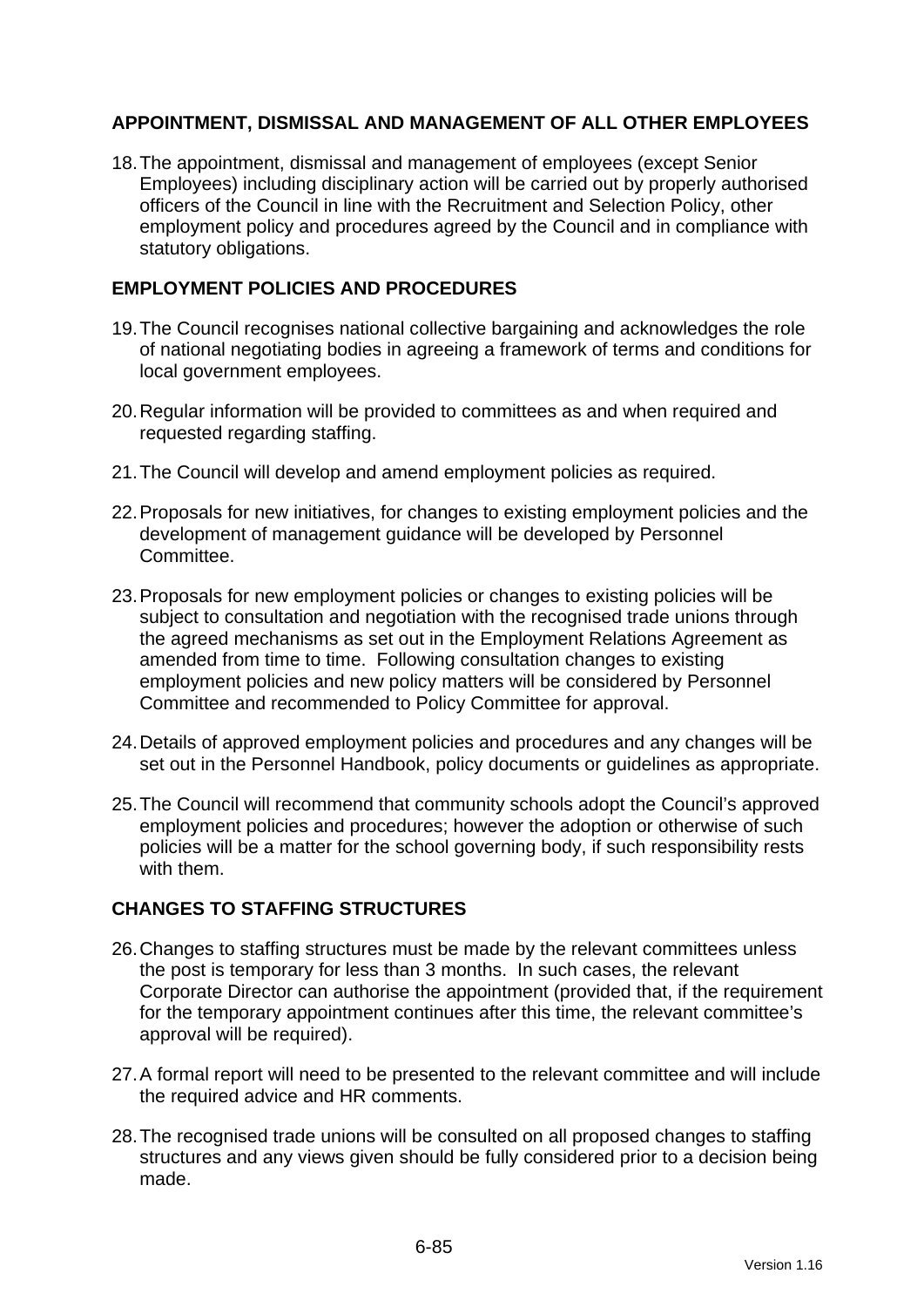# **CHANGES TO STAFFING AND STRUCTURE RECORDS**

29.The Business Services Centre (BSC) will maintain staffing and structure records. The Chief Executive and his/her nominees must ensure that any changes to the staffing structures within their departments are notified to the BSC immediately after authorisation via the established procedures.

# **PAY AND GRADINGS**

- 30.Full Council will approve the Council's annual Pay Policy Statement.
- 31.For posts occupied by staff employed under the NJC for Local Government Services Agreement, the initial grading and any subsequent re-grading will be determined by the application of either the NJC or Hay Job Evaluation Schemes.
- 32.The re-grading of existing posts following evaluation using the Hay or National Job Evaluation Schemes will be automatically incorporated into contracts of employment.
- 33.The grading of new posts needs to be detailed in the reports to the relevant Committee regarding establishing those posts.
- 34.The re-grading of posts for those employee groups where job evaluation is not applied will require authorisation by the relevant Corporate Director (or their nominee) and will be reported back periodically to the relevant Committee for information.
- 35.With the exception of honoraria and market factor supplement payments that have been considered through the approved process set out in the Personnel Handbook, there is no discretion to apply extensions of pay above or outside of authorised pay bands. All honoraria and market supplement payments will be reported back to the relevant Committee periodically.
- 36.As a result of national collective bargaining, the Council will implement national pay awards as agreed by the various national joint negotiating bodies from time to time. The Council will determine a local pay structure comprising a number of salary bands, based on the National Pay Spine, extended as appropriate.

# **RESOLUTION OF DISPUTES UNDER THE EMPLOYMENT RELATIONS AGREEMENT**

- 37.Arrangements for the conduct of relationships with the recognised trade unions will be set out in the Employment Relations Agreement which is agreed between the parties.
- 38.The Employment Relations Agreement will incorporate the structure and mechanisms for dialogue, consultation and negotiation with recognised trade unions at both corporate and departmental level and will include joint arrangements for the resolution of disputes including the establishment of a Local Joint Resolutions Committee.